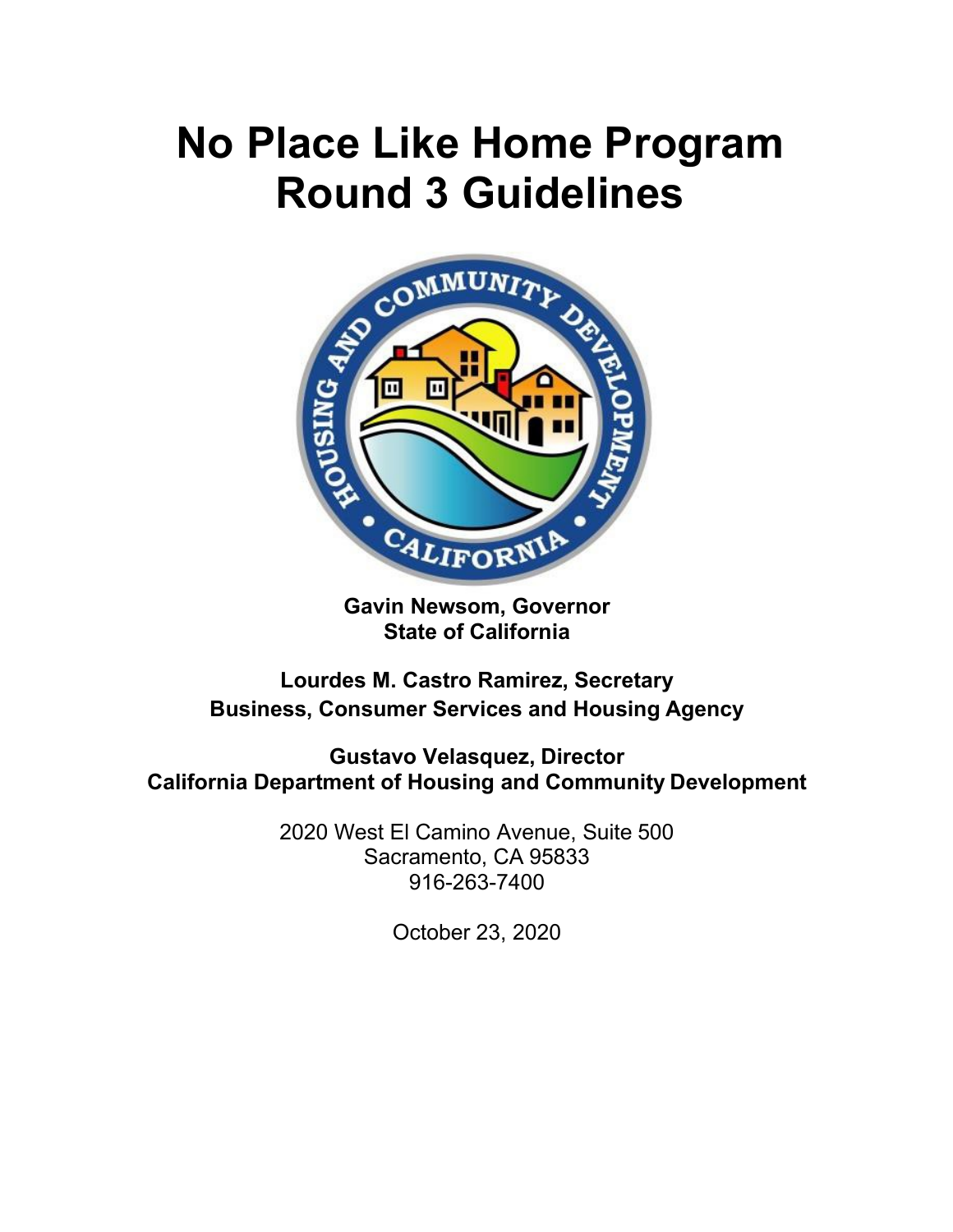#### **INTRODUCTION**

The No Place Like Home Program (NPLH) provides funding and tools that allow the California Department of Housing and Community Development (Department) to address affordability issues associated with creating housing units that are specifically set aside for persons with serious mental illness who are chronically homeless, homeless, or at-risk of being chronically homeless. Under the Program as defined in Section 100 below, the Department may make loans to reduce the initial cost of acquisition and/or construction or rehabilitation of housing, and may set funds aside to subsidize extremely low rent levels over time. The Guidelines as defined in Section 100 below for the Program are organized into four Articles as follows:

Article I. General Program Requirements: This section includes Program definitions and information on funding allocations and timing, including 1) Technical Assistance Allocation, 2) Noncompetitive Allocation, 3) Competitive Allocation, and 4) Alternative Process Allocation.

Article II. Noncompetitive and Competitive Allocations: This section describes the Program parameters for funding made pursuant to the Noncompetitive and Competitive allocation methods. Allocations, pursuant to these methods, will be administered by the Department.

- 1) Noncompetitive Allocation the Department may distribute an amount not to exceed \$200 million on an over-the-counter basis, awarded to all counties proportionate to the number of homeless persons within each County, with a minimum of \$500,000 to each County. Counties may opt to use their Noncompetitive Allocation funds to provide shared housing if they are designated by the Department to do so by the deadline specified in the Guidelines.
- 2) Competitive and Alternative Process Allocations the Department may distribute an amount not to exceed \$1,800 million for the competitive program and through an alternative process directly to counties with at least 5 percent of the state's homeless population that demonstrate the capacity to directly administer Program funds.

Article III. Alternative Process Allocation: This section describes the Program parameters for funding made pursuant to the Alternative Process allocation method. Allocations pursuant to this method will be administered by the eligible Counties, under the oversight of the Department through reporting and monitoring requirements.

Article IV. Noncompetitive Allocation Shared Housing Requirements: This section describes the Program parameters for shared housing, including monitoring and reporting requirements. Counties may choose to use their Noncompetitive Allocation funds to provide shared housing if they are designated by the Department to do so by the deadline specified in the Guidelines. Allocations made for shared housing will be administered only by Counties that are approved by the Department to use their funding for this purpose.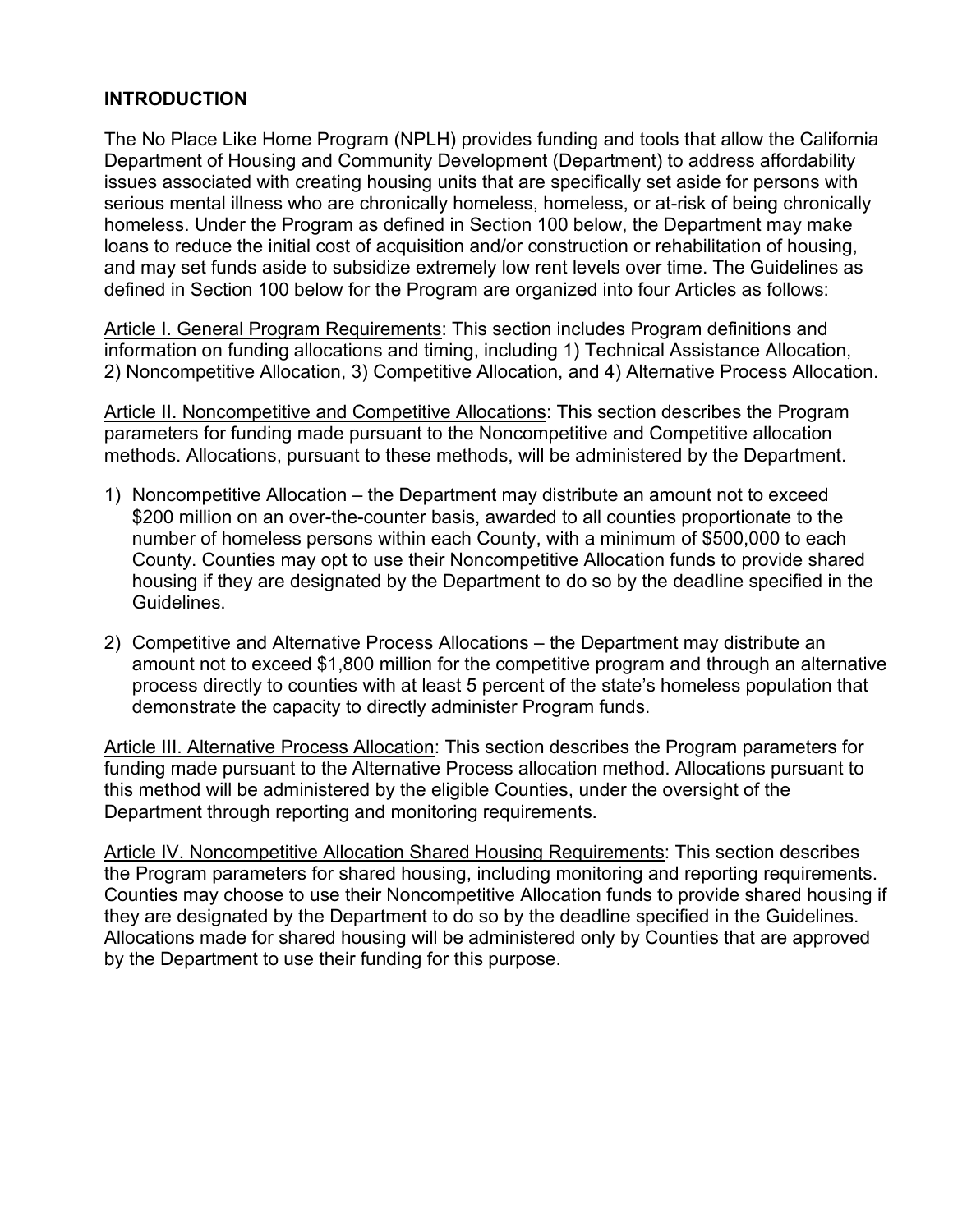# **NO PLACE LIKE HOME PROGRAM**

## **Program Guidelines**

## *Table of Contents*

| ARTICLE II. NONCOMPETITIVE AND COMPETITIVE PROGRAM ALLOCATIONS11            |  |
|-----------------------------------------------------------------------------|--|
| Section 200. Uses and Terms of Noncompetitive and Competitive Allocations12 |  |
| Section 201. Threshold Requirements for Noncompetitive Allocation16         |  |
|                                                                             |  |
|                                                                             |  |
|                                                                             |  |
|                                                                             |  |
|                                                                             |  |
|                                                                             |  |
|                                                                             |  |
|                                                                             |  |
|                                                                             |  |
|                                                                             |  |
|                                                                             |  |
|                                                                             |  |
|                                                                             |  |
|                                                                             |  |
|                                                                             |  |
|                                                                             |  |
| ARTICLE III. ALTERNATIVE PROCESS COUNTY ALLOCATIONS 52                      |  |
|                                                                             |  |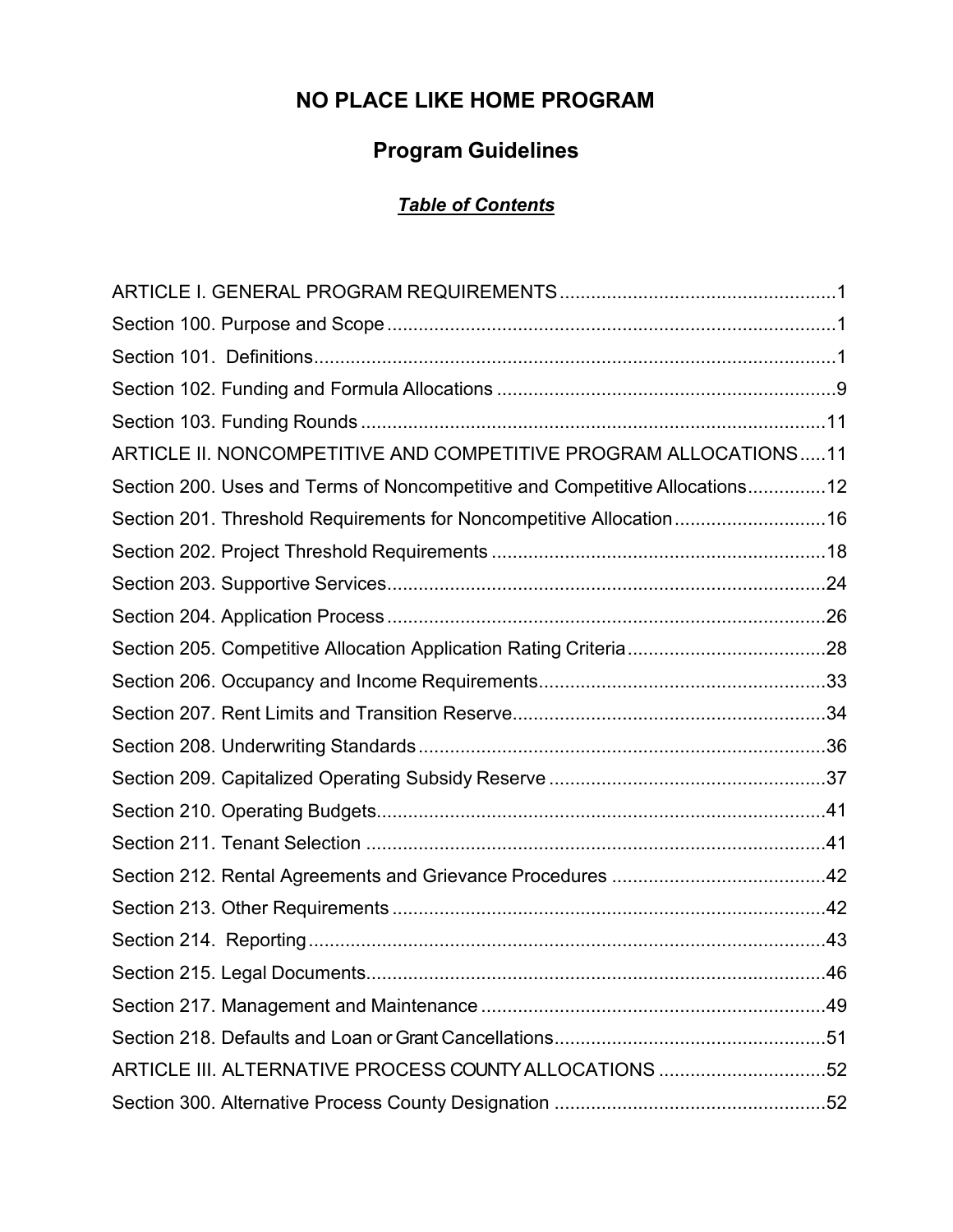| Section 303. Occupancy, Income, and Rent Limit Requirements58                    |  |
|----------------------------------------------------------------------------------|--|
|                                                                                  |  |
|                                                                                  |  |
|                                                                                  |  |
| Section 307. Tenant Selection, Rental Agreements, and Grievance Procedures63     |  |
|                                                                                  |  |
|                                                                                  |  |
|                                                                                  |  |
|                                                                                  |  |
|                                                                                  |  |
|                                                                                  |  |
| ARTICLE IV. NONCOMPETITIVE ALLOCATIONS SHARED HOUSING                            |  |
| Section 400. Noncompetitive Allocations Shared Housing Administration 68         |  |
| Section 401. Shared Housing Noncompetitive Allocations Method of Distribution 70 |  |
|                                                                                  |  |
|                                                                                  |  |
|                                                                                  |  |
|                                                                                  |  |
|                                                                                  |  |
| Section 407. Tenant Selection, Rental Agreements, and Grievance Procedures78     |  |
|                                                                                  |  |
|                                                                                  |  |
|                                                                                  |  |
|                                                                                  |  |
|                                                                                  |  |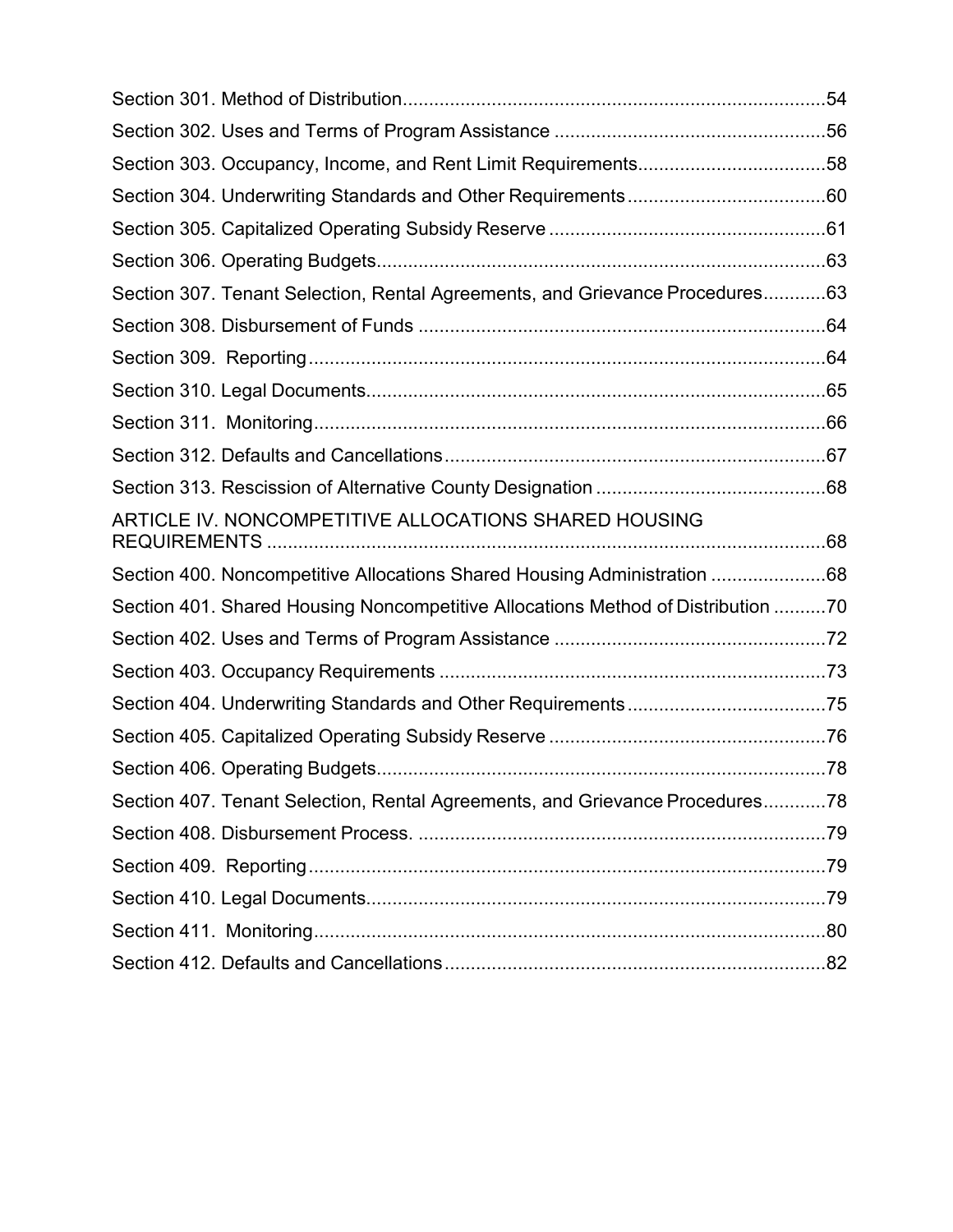#### <span id="page-4-0"></span>**ARTICLE I. GENERAL PROGRAM REQUIREMENTS**

#### <span id="page-4-1"></span>**Section 100. Purpose and Scope**

- (a) These Guidelines (hereinafter "Guidelines") implement, interpret, and make specific the No Place Like Home Program ("NPLH" or "Program") authorized by Government Code Section 15463, Part 3.9 of Division 5 (commencing with Section 5849.1) of the Welfare and Institutions Code, and Section 5890 of the Welfare and Institutions Code.
- (b) These Guidelines establish terms, conditions and procedures for the award of funds under the Noncompetitive Allocation, the Competitive Allocation, and the Alternative Process Allocation (as defined in Section 101 below).

NOTE: Authority cited: Section 5849.5, Welfare and Institutions Code. Reference cited: Section 5849.5, Welfare and Institutions Code.

#### <span id="page-4-2"></span>**Section 101. Definitions**

All terms not defined below shall, unless their context suggests otherwise, be interpreted in accordance with the meaning of terms described in Part 3.9 of Division 5 of the Welfare and Institutions Code (commencing with Welfare and Institutions Code Section 5849.1).

- (a) "Alternative Process Allocation" means funds made available by the Department to an Alternative Process County pursuant to Welfare and Institutions Code Section 5849.8(b).
- (b) "Alternative Process County" means a County designated to administer its Alternative Process Allocation of funds under Article III.
- (c) "Applicant" means a County applying independently as a Development Sponsor, or a County applying jointly with another entity as Development Sponsor.
- (d) "Area Median Income" or "AMI" means the most recent applicable county median family income published by the California Tax Credit Allocation Committee (TCAC) or the Department.
- (e) "Assisted Unit" or "NPLH Assisted Unit" means a residential housing Unit that is subject to the Rent, occupancy and other restrictions specified in these Guidelines as a result of the financial assistance provided under the Program.
- (f) "At-Risk of Chronic Homelessness" for this Program means an adult or older adult with a Serious Mental Disorder or Seriously Emotionally Disturbed Children or Adolescents who meet one or more of the criteria below. All persons qualifying under this definition must be prioritized for available housing by using a standardized assessment tool that ensures that those with the greatest need for Permanent Supportive Housing and the most barriers to housing retention are prioritized for the Assisted Units available to persons At-Risk of Chronic Homelessness pursuant to the terms of the Project regulatory agreement. Qualification under this definition can be done in accordance with established protocols of the Coordinated Entry System, or other alternate system used to prioritize those with the greatest needs among those At-Risk of Chronic Homelessness for referral to available Assisted Units, that meet the requirements of these Guidelines, including but not limited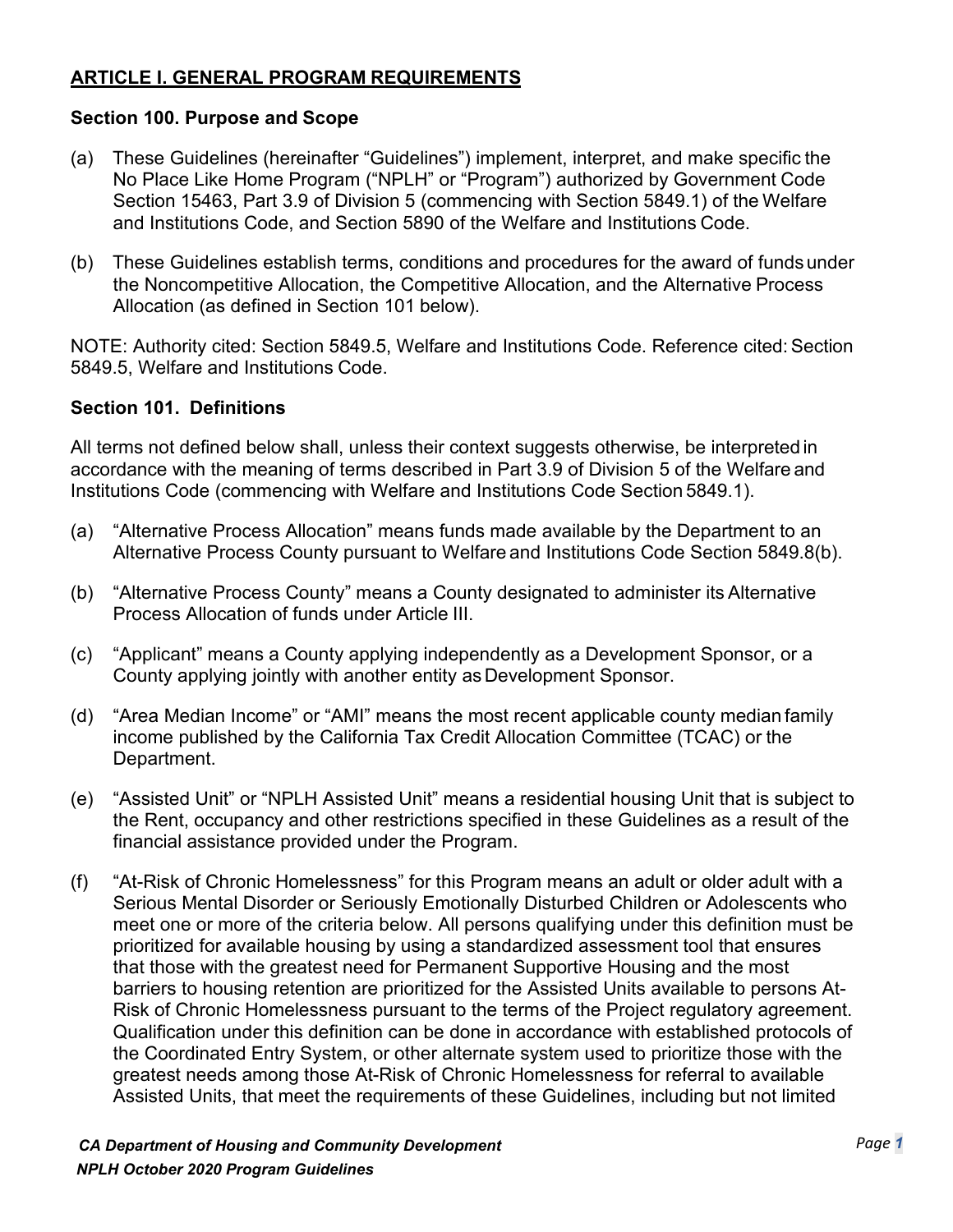to, Section 206 (Occupancy and Income Requirements), and Section 211 (Tenant Selection).

Persons qualifying under this definition are persons who are at high-risk of long-term or intermittent homelessness, including:

- (1) Pursuant to Welfare and Institutions Code Section 5849.2, persons exiting institutionalized settings, such as jail or prison, hospitals, institutes of mental disease, nursing facilities, or long-term residential substance use disorder treatment, who were Homeless prior to admission to the institutional setting;
- (2) Transition-Age Youth experiencing homelessness or with significant barriers to housing stability, including, but not limited to, one or more evictions or episodes of homelessness, and a history of foster care or involvement with the juvenile justice system; and others as set forth below;
- (3) Persons, including Transition-Age Youth, who, prior to entering into one of the facilities or types of institutional care listed herein, had a history of being Homeless as defined under this subsection (f)(3): a state hospital, hospital behavioral health unit, hospital emergency room, institute for mental disease, psychiatric health facility, mental health rehabilitation center, skilled nursing facility, developmental center, residential treatment program, residential care facility, community crisis center, board and care facility, prison, parole, jail or juvenile detention facility, or foster care. Having a history of being Homeless means, at a minimum, one or more episodes of homelessness in the 12 months prior to entering one of the facilities or types of institutional care listed herein. The CES (as defined in Section 101(n)), or other local system used to prioritize persons At-Risk of Chronic Homelessness for available Assisted Units may impose longer time periods to satisfy the requirement that persons under this paragraph must have a history of being Homeless.
- (4) The limitations in subsection (w)(a)(iii) pertaining to the definition of "Homeless" shall not apply to persons At-Risk of Chronic Homelessness, meaning that as long as the requirements in subsections  $(f)(1) - (3)$  above are met:
	- i. Persons who have resided in one or more of the settings described above in subsection (f)(1) or (f)(3) for any length of time may qualify as Homeless upon exit from the facility, regardless of the amount of time spent in such facility; and
	- ii. Homeless Persons who, in the 12 months prior to entry into any of the facilities or types of institutional care listed above, have resided at least once in any kind of publicly or privately operated temporary housing, including congregate shelters, transitional, interim, or bridge housing, or hotels or motels, may qualify as At-Risk of Chronic Homelessness.
- (g) "Authority" means the California Health Facilities Financing Authority.
- (h) "Capitalized Operating Subsidy Reserve" or "COSR" means the reserve established by the Department pursuant to the requirements of Section 209, or by an Alternative Process County or County administering Shared Housing funds pursuant to the requirements of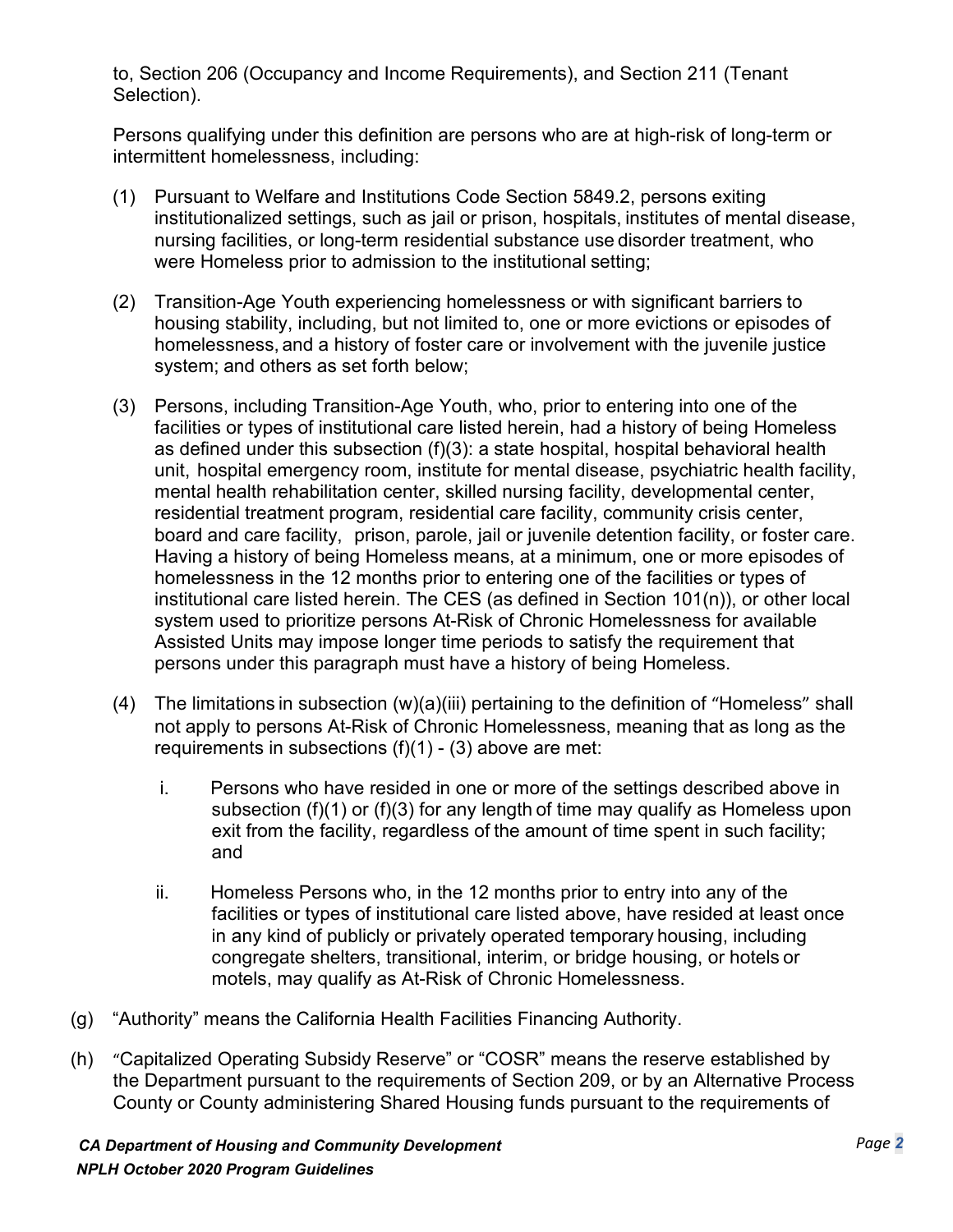Section 305 or 405, to address Project operating deficits attributable to Assisted Units. Pursuant to Welfare and Institutions Code Sections 5849.7, 5849.8, and 5849.9, for Projects funded under Article II or Article IV, COSRs shall be provided in the form of a grant subject to the requirements of these Guidelines. Pursuant to Welfare and Institutions Code Sections 5849.8 (b), for Projects funded under Article III by an Alternative Process County, COSRs may be offered in the form of a grant or in the form of a loan subject to the requirements of Articles I and III of these Guidelines.

- (i) "Chronically Homeless" for this Program means an adult or older adult with a Serious Mental Disorder or Seriously Emotionally Disturbed Children or Adolescents who meet the criteria below according to 24 Code of Federal Regulations Section 578.3, as that section read on May 1, 2016:
	- a. A ''homeless individual with a disability,'' as defined in section 401(9) of the McKinney-Vento Homeless Assistance Act (42 U.S.C. 11360(9)), who
		- i. Lives in a place not meant for human habitation, a safe haven, or in an emergency shelter; and
		- ii. Has been Homeless and living as described in paragraph (1) (A) of this definition continuously for at least 12 months, or on at least 4 separate occasions in the last 3 years, as long as the combined occasions equal at least 12 months, and each break in homelessness separating the occasions included at least 7 consecutive nights of not living as described in paragraph (1). Stays in institutional care facilities for fewer than 90 days will not constitute a break in homelessness, but rather such stays are included in the 12-month total, as long as the individual was living or residing in a place not meant for human habitation, a safe haven, or an emergency shelter immediately before entering the institutional care facility;
	- b. An individual who has been residing in an institutional care facility, including a jail, substance abuse or mental health treatment facility, hospital, or other similar facility, for fewer than 90 days and met all of the criteria in paragraph (1) of this definition, before entering that facility; or
	- c. A family with an adult head of household (or if there is no adult in the family, a minor head of household) who meets all of the criteria in paragraph (1) or (2) of this definition, including a family whose composition has fluctuated while the head of household has been Homeless.
- (j) "Competitive Allocation" means funds made available pursuant to Welfare and Institutions Code Section 5849.8, except it does not include Alternative Process Allocations made available pursuant to Section 5849.8(b).
- (k) "Comprehensive Housing Affordability Strategy" means annual data compiled by the United States Census Bureau for the U.S. Department of Housing and Urban Development (HUD) to document the extent of housing problems and housing needs, particularly for low-income households.
- (l) "Consumer Price Index" or "CPI" measures changes in the price level of [consumer goods](https://en.wikipedia.org/wiki/Final_goods)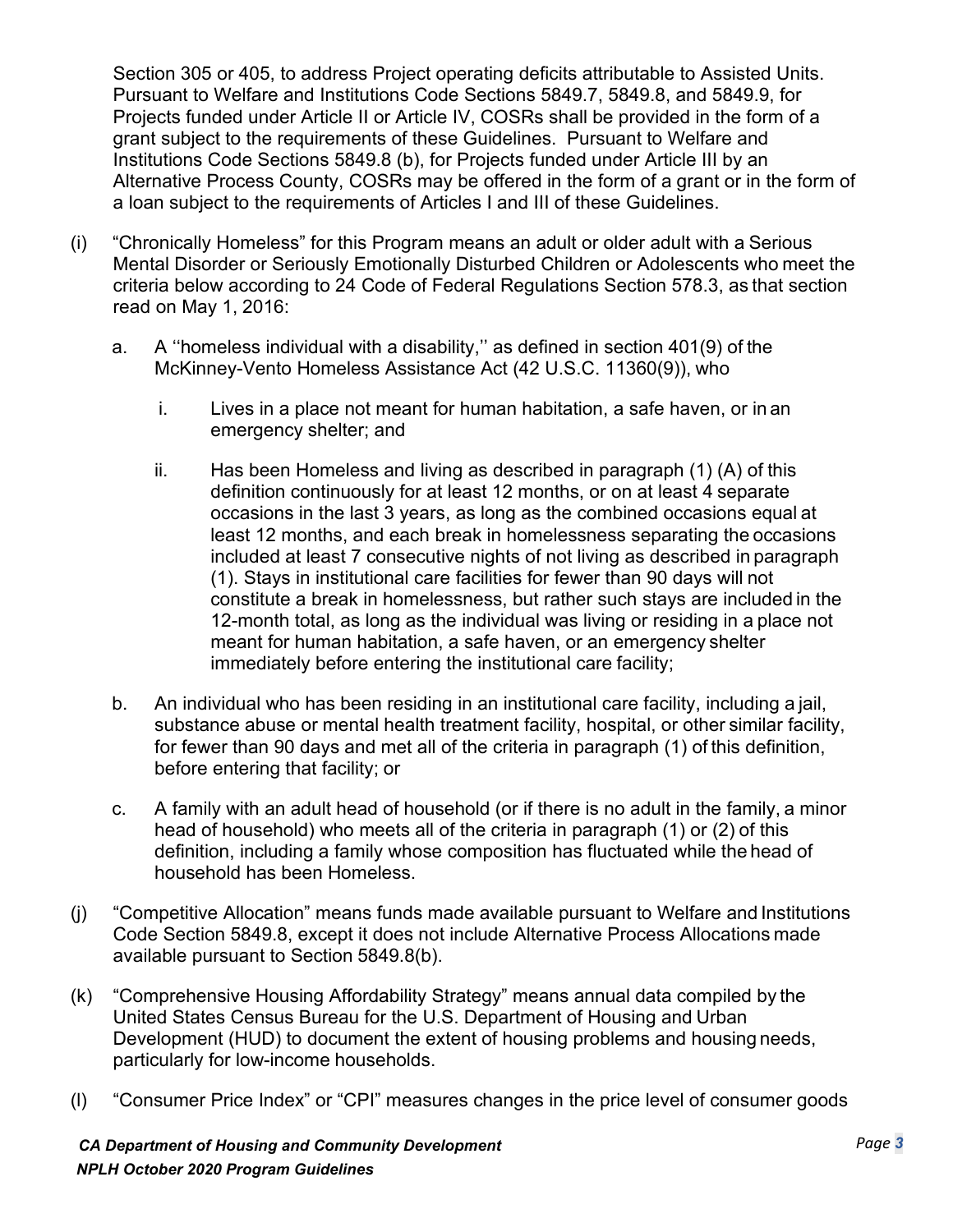and [services](https://en.wikipedia.org/wiki/Consumer_Services) purchased by households. The annual percentage change in a CPI is used as a measure of [inflation.](https://en.wikipedia.org/wiki/Inflation)

- (m) "Continuum of Care" is defined in 24 CFR Section 578.3 to mean the group organized to provide coordinated services to Homeless individuals. This group is composed of representatives of organizations such as nonprofit Homeless services providers, faithbased organizations, businesses, governments, public housing agencies, victim service providers, medical providers, advocates, law enforcement, social service providers, school districts, universities, mental health services providers, affordable housing developers, and organizations that serve Homeless and formerly Homeless veterans, and Homeless and formerly Homeless persons, to the extent they reside within the geographic area and are available to participate.
- (n) "Coordinated Entry System" or "CES" means a centralized or coordinated process developed pursuant to 24 CFR Section 578.7(a)(8), as that section read on May 1, 2016, designed to coordinate Program participant intake, assessment, and provision of referrals. A centralized or coordinated assessment system covers the geographic area, is easily accessed by individuals and families seeking housing or services, is well advertised, and includes a comprehensive and standardized assessment tool.
- (o) "County" or "Counties" includes, but is not limited to, a city and county, and a city receiving funds pursuant to Section 5701.5 of the Welfare and Institutions Code. Reference to County Board of Supervisors in these Guidelines shall also mean the governing body of a city receiving funds pursuant to Section 5701.5 of the Welfare and Institutions Code.
- (p) "Department" means the California Department of Housing and Community Development.
- (q) "Development Sponsor" or "Sponsor" as defined in Section 50675.2 of the Health and Safety Code and subdivision (c) of Section 50669 of the Health and Safety Code means any individual, joint venture, partnership, limited partnership, trust, corporation, cooperative, local public entity, duly constituted governing body of an Indian reservation or rancheria, or other legal entity, or any combination thereof, certified by the Department as qualified to own, manage, and rehabilitate a Rental Housing Development. A Development Sponsor may be organized for profit, limited profit or be nonprofit, and includes a limited partnership in which the Development Sponsor or an affiliate of the Development Sponsor is a general partner.
- (r) "Distributions" has the same meaning as under 25 California Code of Regulations (CCR) Section 8301.
- (s) "Enforceable Funding Commitment" means a letter or other document to the satisfaction of the Department, evidencing a commitment of funds or a reservation of funds by a Project funding source, which contains the following:
	- a. The name of the Applicant or Development Sponsor,
	- b. The Project name,
	- c. The Project site address, assessor's parcel number, or legal description; and
	- d. The amount, interest rate (if any), and terms of the funding source.

The Enforceable Funding Commitment may be conditioned on certain standard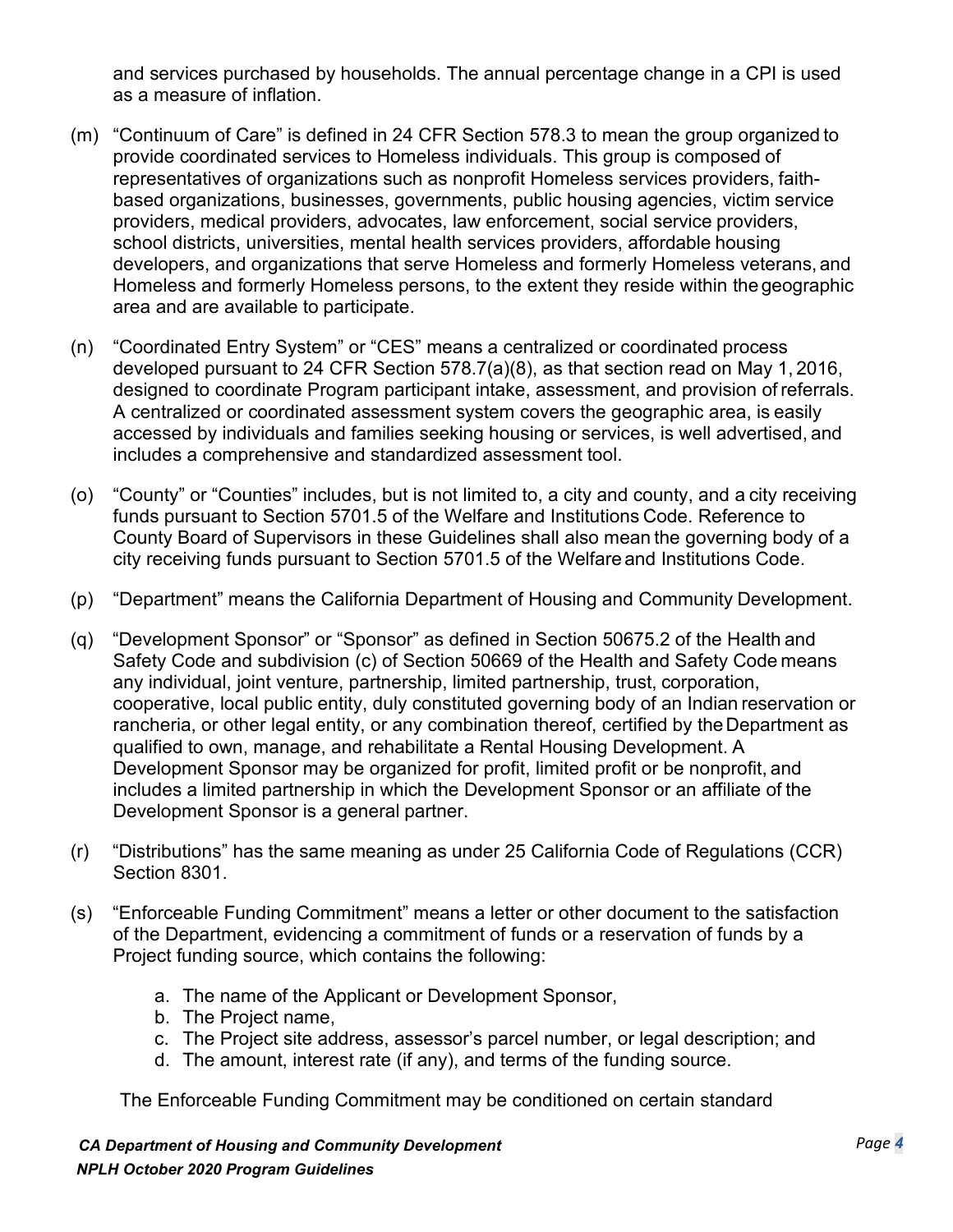underwriting criteria, such as appraisals, but may not be generally conditional. Examples of unacceptable general conditions include phrases such as "subject to senior management approval", or a statement that omits the word "commitment", but instead indicates the lender's "willingness to process an application" or indicates that financing is subject to loan committee approval of the Project. Contingencies in commitment documents based upon the receipt of tax-exempt bonds or low-income housing tax credits will not disqualify a source from being counted as committed.

- (t) "Fiscal Integrity" means, for any Project for any given period of time during the term of the NPLH Program Documents, that the total Operating Income for such Project for such period of time, plus funds released pursuant to the NPLH Program Documents from the Project's operating reserve account(s) during such period of time is sufficient to: (1) pay all current Operating Expenses for such Project for such period of time; (2) pay all current mandatory debt service (excluding deferred interest) coming due with respect to such Project for such period of time; (3) fully fund all reserve accounts established pursuant to the NPLH Program Documents for such Project for such period of time; and (4) pay other costs permitted by the NPLHProgram Documents for such Project for such period of time. The ability to pay any or all of the permitted annual Distributions for a Project shall not be considered in determining Fiscal Integrity of a Project.
- (u) "H&S" means the California Health and Safety Code.
- (v) "HUD" means the U.S. Department of Housing and Urban Development.
- (w) "Homeless" for this Program means adults or older adults with a Serious Mental Disorder or Seriously Emotionally Disturbed Children or Adolescents who meet the criteria below, according to 24 CFR Section 578.3, as that section read on May 1, 2016, which include:
	- a. An individual or family who lacks a fixed, regular, and adequate nighttime residence, meaning:
		- i. An individual or family with a primary nighttime residence that is a public or private place not designed for, or ordinarily used as, a regular sleeping accommodation for human beings, including a car, park, abandoned building, bus or train station, airport, or camping ground, or
		- ii. An individual or family living in a supervised publicly or privately operated shelter designated to provide temporary living arrangements (including congregate shelters, transitional housing, and hotels and motels paid for by charitable organizations or by federal, state, or local government programs for low-income individuals), or
		- iii. An individual who is exiting an institution where he or she resided for 90 days or less, and who resided in an emergency shelter or place not meant for human habitation immediately before entering that institution.
	- b. An individual or family who will imminently lose their primary nighttime residence provided that: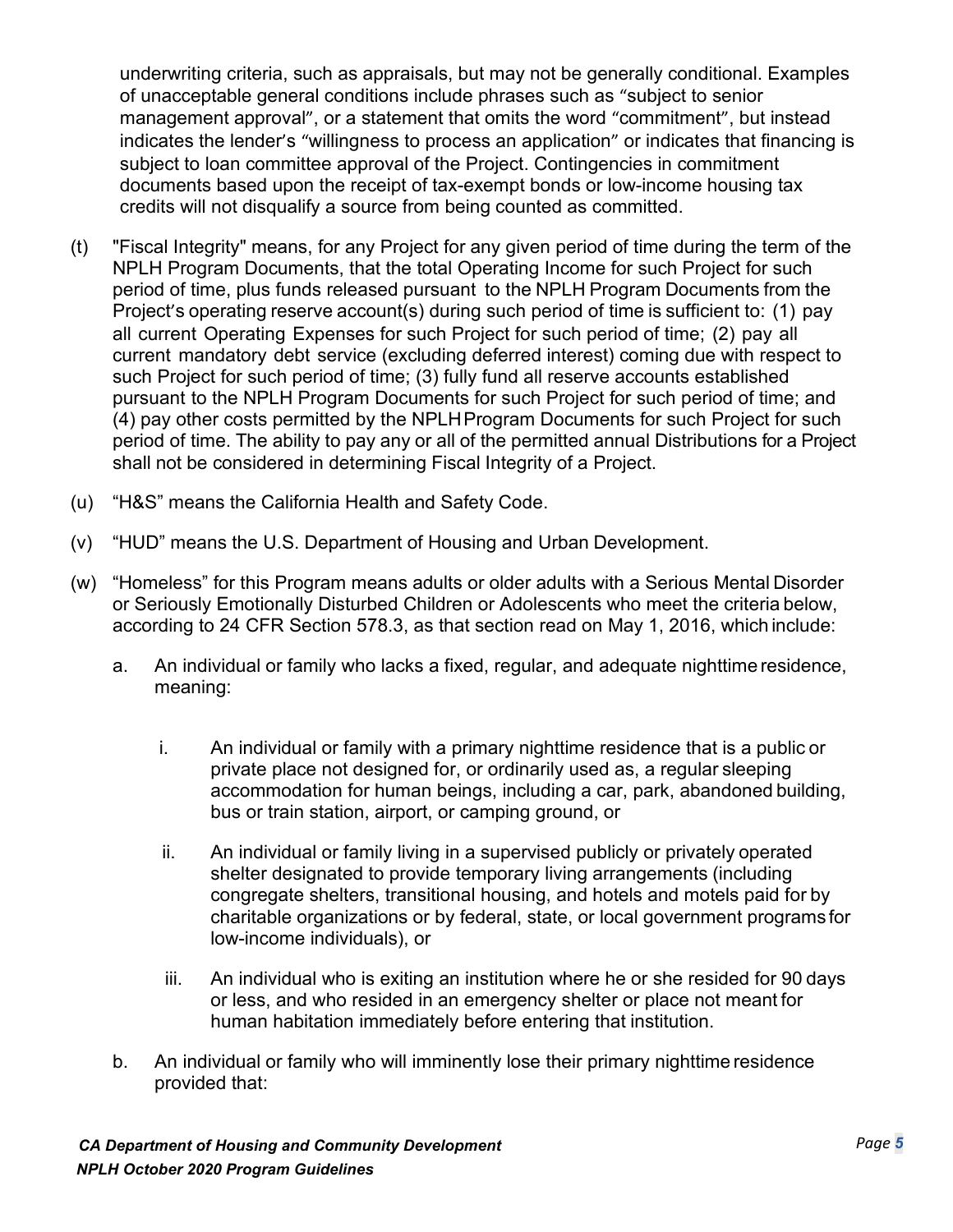- i. The primary nighttime residence will be lost within 14 days of the date of application for homeless assistance,
- ii. No subsequent residence has been identified, and
- iii. The individual or family lacks the resources or support networks, such as family, friends, faith-based or other social networks, needed to obtain other permanent housing.
- c. Unaccompanied youth under 25 years of age, or families with children and youth, who do not otherwise qualify as homeless, but who:
	- i. Are defined as homeless under Section 387 of the Runaway and Homeless Youth Act (42 U.S.C. 5732a), Section 637 of the Head Start Act (42 U.S.C. 9832), Section 41403 of the Violence Against Women Act of 1994 (U.S.C. 14043e-2), Section 330(h) of the Public Health Service Act (42 U.S.C. 254b(h)), Section 3 of the Food and Nutrition Act of 2008 (7 U.S.C. 2012), Section 17(b) of the Child Nutrition Act of 1966 (42 USC 1786 (b)), or Section 725 of the McKinney-Vento Homeless Assistance Act (42 U.S.C. 11434a),
		- ii. Have not had a lease, ownership interest, or occupancy agreement in permanent housing at any time during the 60-day period immediately preceding the date of application for homeless assistance,
		- iii. Have experienced persistent instability as measured by two moves or more during the 60-day period immediately preceding the date of applying for homeless assistance, and
		- iv. Can be expected to continue in such status for an extended period of time because of chronic disabilities; chronic physical health or mental health conditions; substance addiction; histories of domestic violence or childhood abuse (including neglect); the presence of a child or youth with a disability; or two or more barriers to employment, which include the lack of a high school degree or General Education Development (GED), illiteracy, low English proficiency, a history of incarceration or detention for criminal activity, and a history of unstable employment; or
- d. Any individual or family who:
	- i. Is fleeing, or is attempting to flee, domestic violence, dating violence, sexual assault, stalking, or other dangerous or life-threatening conditions that relate to violence against the individual or a family member, including a child, that has either taken place within the individual's or family's primary nighttime residence or has made the individual or family afraid to return to their primary nighttime residence,
	- ii. Has no other residence, and
	- iii. Lacks the resources or support networks, such as family, friends, and faith-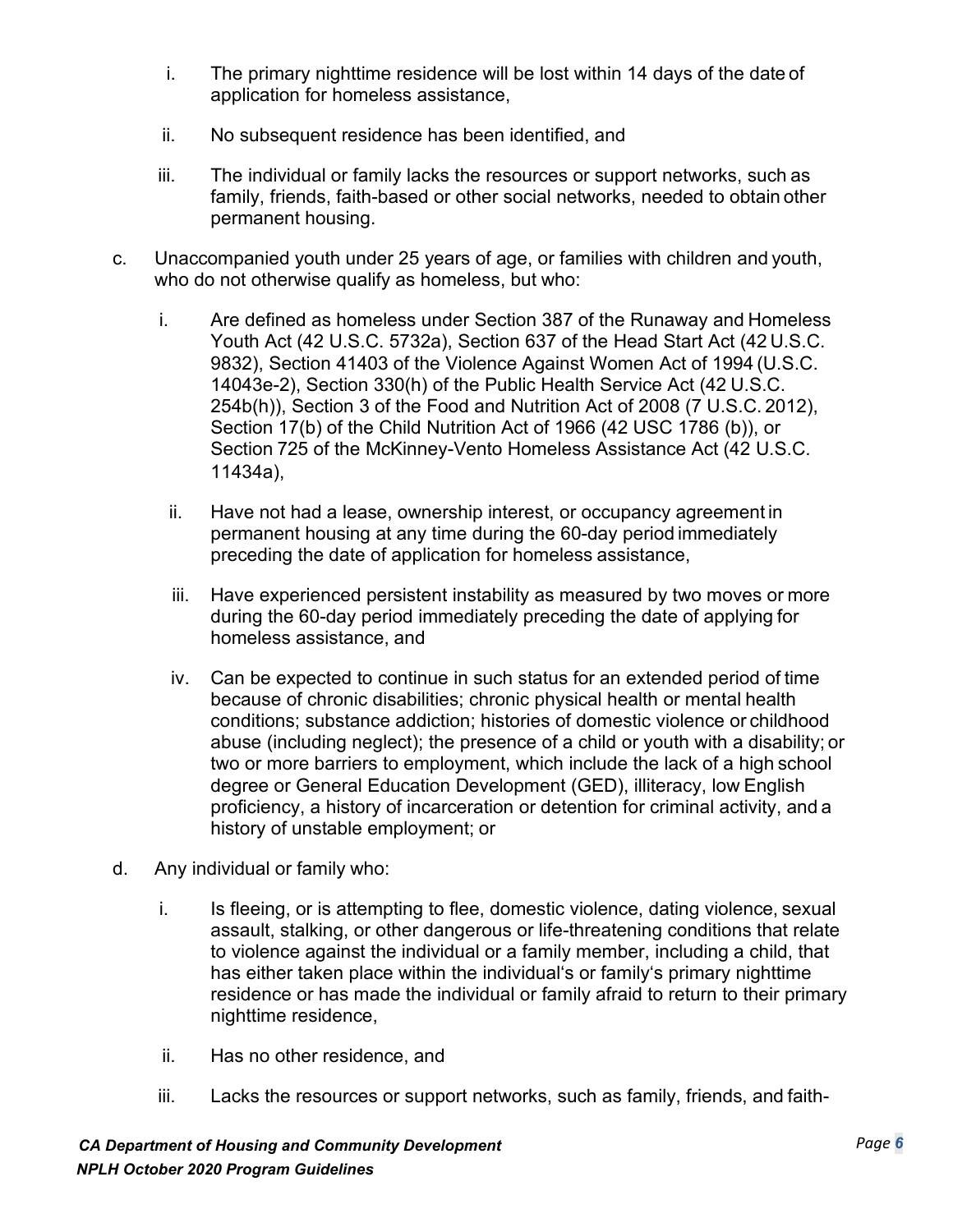based or other social networks, to obtain other permanent housing.

- (x) "Housing First" has the same meaning as in Welfare and Institutions Code Section 8255, including all of the core components listed therein.
- (y) "Method of Distribution" means the process approved by the Department, pursuant to the requirements of Sections 301 or 401, by which an Alternative Process County or a County funding Shared Housing through its Noncompetitive Allocation will select Projects to receive NPLH funds.
- (z) "NOFA" means a Notice of Funding Availability.
- (aa) "NPLH" means the No Place Like Home Program administered by the Department.
- (bb) "NPLH Program Documents" means the documents executed by the Department and an Applicant governing Assisted Units, including but not limited to the Department's standard agreement, that includes provisions related to supportive services, regulatory agreement, deed of trust, and promissory note.
- (cc) "Noncompetitive Allocation" means funds made available by the Department to a County pursuant to Welfare and Institutions Code Section 5849.9.
- (dd) "Operating Expenses" has the same meaning as in 25 CCR Section 8301.
- (ee) "Operating Income" has the same meaning as in 25 CCR Section 8301.
- (ff) "Permanent Supportive Housing" has the same meaning as "supportive housing," as defined in Section 50675.14 of the Health and Safety Code, except that "Permanent Supportive Housing" shall include associated facilities if used to provide services to housing residents. Permanent Supportive Housing does not include "Community care facilities" as set forth in Section 1502 of the Health and Safety Code, "Mental health rehabilitation centers" as defined in Section 5675 of the Welfare and Institutions Code, or other residential treatment programs.
- (gg) "Point-in-Time Count" means a count of sheltered and unsheltered homeless personson a single night conducted by Continuums of Care as prescribed by HUD. In the event that HUD no longer requires that Point-in-Time Counts be conducted for unsheltered or sheltered homeless persons, the Department may use another methodology for determining the number of homeless persons residing within each County.
- (hh) "Program" means the No Place Like Home Program.
- (ii) "Rent" means the same as "gross rent", as defined in accordance with the Internal Revenue Code (26 USC 42(g)(2)(B)). It includes all mandatory charges, other than deposits paid by the tenant, for use and occupancy of an Assisted Unit, plus a utility allowance established in accordance with TCAC regulations, if applicable. For Units assisted under the Housing Choice Voucher (HCV) or similar rental or operating subsidy program, Rent includes only the tenant contribution portion of the contractrent.
- (jj) "Rental Housing Development" or "Project" means a multifamily structure or set of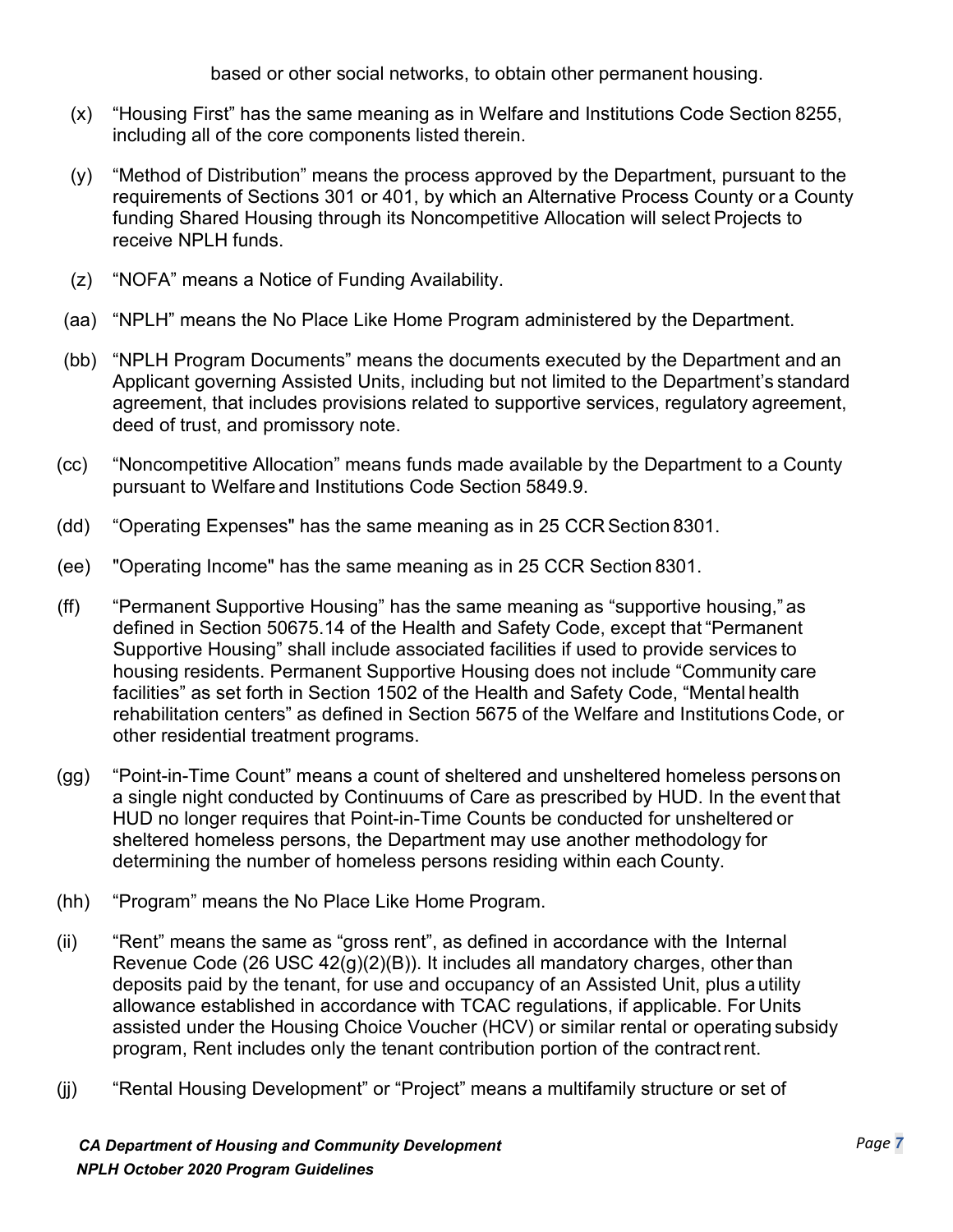structures providing Supportive Housing with common financing, ownership, and management. For developments financed under Article II, Projects must collectively contain five or more Units. "Rental Housing Development" does not include any "health facility" as defined by Section 1250 of the Health and Safety Code or any "alcoholism or drug abuse recovery or treatment facility" as defined by Section 11834.02 of the Health and Safety Code. Rental Housing Developments or Projects also do not include "Community care facilities" as set forth in Section 1502 of the Health and Safety Code, "Mental health rehabilitation centers" as defined in Section 5675 of the Welfare and Institutions Code, or other residential treatment programs.

- (kk) "Scattered Site Housing" means a Rental Housing Development that includes noncontiguous parcels and meets the requirements in Subsection 202 within these Guidelines.
- (ll) "Serious Mental Disorder" has the same definition as in [Welfare and Institutions Code](http://leginfo.legislature.ca.gov/faces/codes_displaySection.xhtml?lawCode=WIC&sectionNum=5600.3) [Section 5600.3.](http://leginfo.legislature.ca.gov/faces/codes_displaySection.xhtml?lawCode=WIC&sectionNum=5600.3)
- (mm) "Seriously Emotionally Disturbed Children or Adolescents" has the same definition as i[n](http://leginfo.legislature.ca.gov/faces/codes_displaySection.xhtml?lawCode=WIC&sectionNum=5600.3) [Welfare and Institutions Code Section 5600.3\(](http://leginfo.legislature.ca.gov/faces/codes_displaySection.xhtml?lawCode=WIC&sectionNum=5600.3)a) (1).
- (nn) "Shared Housing" means a 1- to 4-Unit structure providing Supportive Housing shared by two or more households, where each household is in a separate bedroom in each Unit, and where at least one member of each household qualifies as a NPLH-eligible tenant. Single-family homes, condominiums, half-plexes, duplexes, triplexes and four-plexes will qualify as a Shared Housing development provided that they have a minimum of two bedrooms per Unit. Shared Housing must also meet the requirements of Article IV.
- (oo) "SSI/SSP" means the California Department of Social Services' Supplemental Security Income/State Supplementary Payment pursuant to Welfare and Institutions Code Section 12000 et seq.
- (pp) "Supportive Housing" has the same meaning as in Section 50675.14 of the Health and Safety Code, that is, housing with no limit on length of stay, that is occupied by the Target Population, and that is linked to onsite or offsite services that assist the Supportive Housing resident in retaining the housing, improving his or her health status, and maximizing his or her ability to live and, when possible, work in the community. Supportive Housing shall include associated facilities if used to provide services to housing residents. Supportive Housing does not include "health facility" as defined by Section 1250 of the Health and Safety Code or any "alcoholism or drug abuse recovery or treatment facility" as defined by Section 11834.02 of the Health and Safety Code or "Community care facilities" as set forth in Section 1502 of the Health and Safety Code, "Mental health rehabilitation centers" as defined in Section 5675 of the Welfare and Institutions Code, or other residential treatment programs.
- (qq) "TCAC" means the California Tax Credit Allocation Committee.
- (rr) "Target Population" means members of the target populations identified in Welfare and Institutions Code Section 5600.3 (a) and (b) (adults or older adults with a Serious Mental Disorder or Seriously Emotionally Disturbed Children or Adolescents), who are Homeless, Chronically Homeless, or At-Risk of Chronic Homelessness. This includes persons with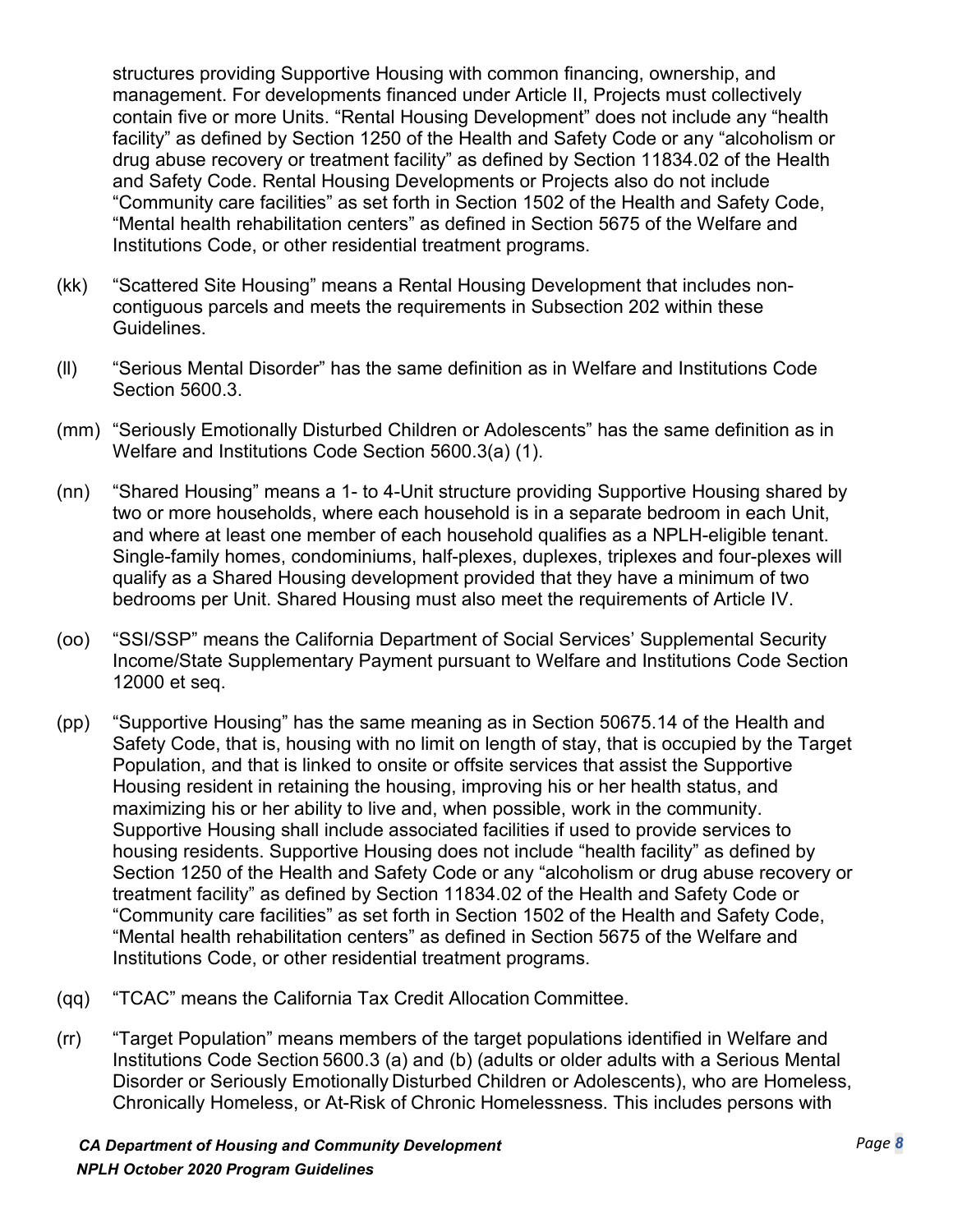co-occurring mental and physical disabilities or co-occurring mental and substance use disorders.

- (ss) "Technical Assistance Allocation" means the funds made available by the Department to a County pursuant toWelfare and Institutions Code Section 5849.10.
- (tt) "Total Development Cost" means the sum of all eligible development costs associated with the acquisition, design, construction, rehabilitation, or preservation of Assisted Units.
- (uu) "Transition-Age Youth" means unaccompanied youth under age 25, including youth with children.
- (vv) "UMR" means the Uniform Multifamily Regulations commencing with 25 CCR Section 8300 as amended from time to time.
- (ww) "Unit" means a residential unit that is used as a primary residence by its occupants, including individual units within Rental Housing Developments, including Shared Housing.
- (xx) "WIC" means the California Welfare and Institutions Code.

NOTE: Authority cited: Section 5849.5, Welfare and Institutions Code. Reference cited: Sections 5849.2, 5849.7(c), 5849.8, 5849.9, Welfare and Institutions Code.

#### <span id="page-12-0"></span>**Section 102. Funding and Formula Allocations**

- (a) Funding from the Program will be available under Technical Assistance Allocations, Noncompetitive Allocations, Competitive Allocations and Alternative Process Allocations.
- (b) Technical Assistance Allocations. Technical Assistance Allocations shall be available in accordance with Welfare and Institutions Code Section 5849.10 and the most current Technical Assistance Allocation Guidelines separately adopted by the Department for these funds.
- (c) Noncompetitive Allocations. Noncompetitive Allocations shall be available in accordance with Welfare and Institutions Code Section 5849.9 to every County in accordance with the requirements of Article II, Article III, or Article IV as applicable.
	- (1) The amount of funds awarded to each County shall be the greater of: (1) \$500,000; or (2) such County's proportionate share of the \$200 million allocated to Noncompetitive Allocations under Section 5849.9 based on the proportionate number of Homeless persons residing within such County, (using the County's most recent Homeless Point-in-Time Count of both sheltered and unsheltered Homeless persons, as published by HUD), compared to the state's total Homeless population.
	- (2) Noncompetitive Allocation funds administered under Article II for which Project applications, that meet the requirements of Section 202 and 204, have not been submitted by a County to the Department within 30 months of the issuance of the Department's initial NOFA (by February 15, 2021) may be available for award to Applicants as Competitive Allocations under Welfare and Institutions Code Section 5849.8 unless an extension of this deadline has been granted pursuant to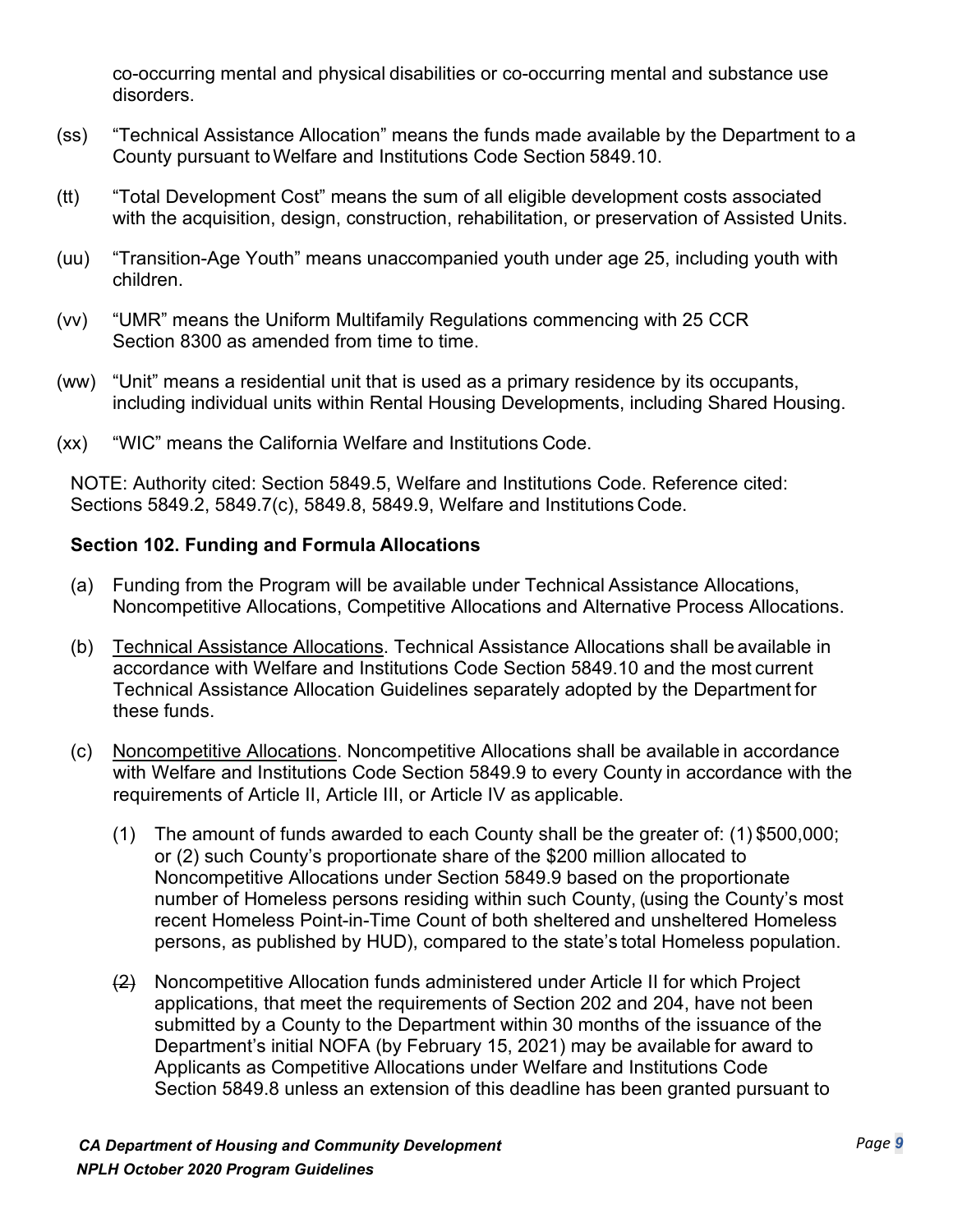subparagraph (4).

- (3) The Department may extend the application submission deadline by a total of up to 12 months in the aggregate where it is clear that granting an extension will result in submission of a Project application or completion of the Project.
- (d) Competitive Allocations. Competitive Allocations will be available in accordance with Welfare and Institutions Code Section 5849.8 to Counties grouped together by population size as follows: (1) County of Los Angeles; (2) Large Counties with a population greater than 750,000; (3) Medium Counties with a population between 200,000 to 750,000; and (4) Small Counties with a population less than 200,000.
	- (1) Competitive Allocations shall be available in accordance with the requirements of Article II.
	- (2) The amount of funds available to each group of Counties as Competitive Allocations will be determined first using a formula that provides each group with a proportionate share of funds based on the following two factors:
		- A. The proportionate share of Homeless persons among the Counties within each group based on the most recent Point-in-Time Count of both sheltered and unsheltered Homeless persons as published by HUD, and as compared to the state's total Homeless population. This factor will be weighted at 70 percent; and
		- B. The proportionate share of Extremely Low-Income renter households that are paying more than 50 percent of their income for Rent using HUD's Comprehensive Housing Affordability Strategy dataset. This factor will be weighted at 30 percent.
	- (3) Notwithstanding the calculation made pursuant to subdivision (d)(2), the Small County Allocation shall be eight percent of the funds made available in the Competitive Allocation or the proportionate share of need attributable toSmall Counties according to the above formula factors, whichever is greater.
- (e) Alternative Process Allocations. Counties with at least 5 percent of the state's Homeless population, according to the sheltered and unsheltered Homeless Point-in-Time Count in either 2015 or in any year thereafter, as published by HUD, may apply for Alternative Process Allocations.
	- (1) Funds provided by the Department to the County shall be provided to the County in the form of a grant that is subject to the requirements of Welfare and Institutions Code Section 5849.4(b) related to return of funds, and other provisions described more fully below in section 302(f). The County shall make awards to individual Projects in accordancewith the requirements of Articles I and III.
	- (2) Alternative Process Counties may directly receive and administer available funds in proportion to their share of the percentage of the statewide Homeless population, as calculated by the Department under Welfare and Institutions Code Section 5849.6.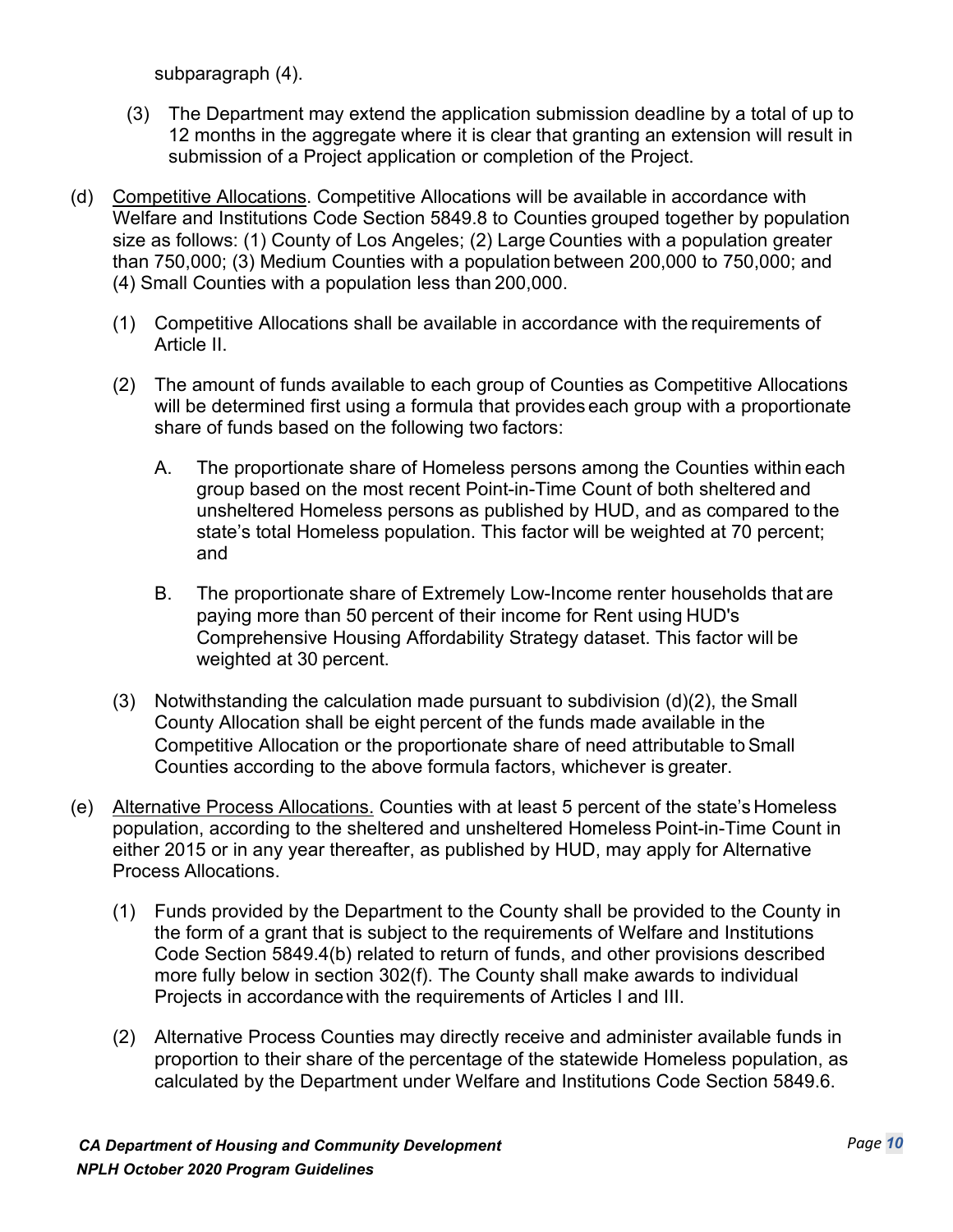- (3) These funds shall be awarded by the Department to Counties qualified to receive Alternative Process Allocations at least once annually in accordance with anticipated demand. The Department, in consultation with the Alternative Process Counties, will review and determine the anticipated demand for Projects based on documentation provided by the Alternative Process Counties as described in Welfare and Institutions Code Section 5849.8(b) and Section 300.
- (4) Upon request, the Department may offer each Alternative Process County during Round 2 or Round 3 a one-time advance on future funding allocations in order to address documented unmet application demand. Funds advanced in a particular round will be deducted from the amount available to the Alternative Process County in the following funding round(s). The amount advanced shall not exceed 100 percent of the amount provided to the Alternative Process County in the funding round during which the request is made, and shall depend on the availability of funds.

NOTE: Authority cited: Section 5849.5, Welfare and Institutions Code. Reference cited: Sections 5849.8, 5849.9, 5849.10, Welfare and Institutions Code.

#### <span id="page-14-0"></span>**Section 103. Funding Rounds**

(a) NPLH funds shall be made available pursuant to multiple NOFAs. After the initial funding round, the Department shall issue at least three additional NOFAs, with each such additional round issued no later than one year after the issuance of award letters under each prior funding round.

Following the first four funding rounds, additional funding rounds shall occur annually, possibly in combination with other available compatible funding sources, until any remaining funds have been exhausted.

- (b) Following the fourth funding round, the Department may provide notice that it is discontinuing use of one or more of the following in connection with any additional funding rounds:
	- (1) The competitive groupings provided for in Welfare and Institutions Code Section 5849.6.
	- (2) The Alternative Process Allocations authorized by Welfare and Institutions Code Section 5849.8(b) for any funds not awarded by a County.
	- (3) The small county set aside authorized by Welfare and Institutions Code Section 5849.8(c).

NOTE: Authority cited: Section 5849.5, Welfare and Institutions Code. Reference cited: Sections 5849.8, Welfare and Institutions Code.

### <span id="page-14-1"></span>**ARTICLE II. NONCOMPETITIVE AND COMPETITIVE PROGRAM ALLOCATIONS**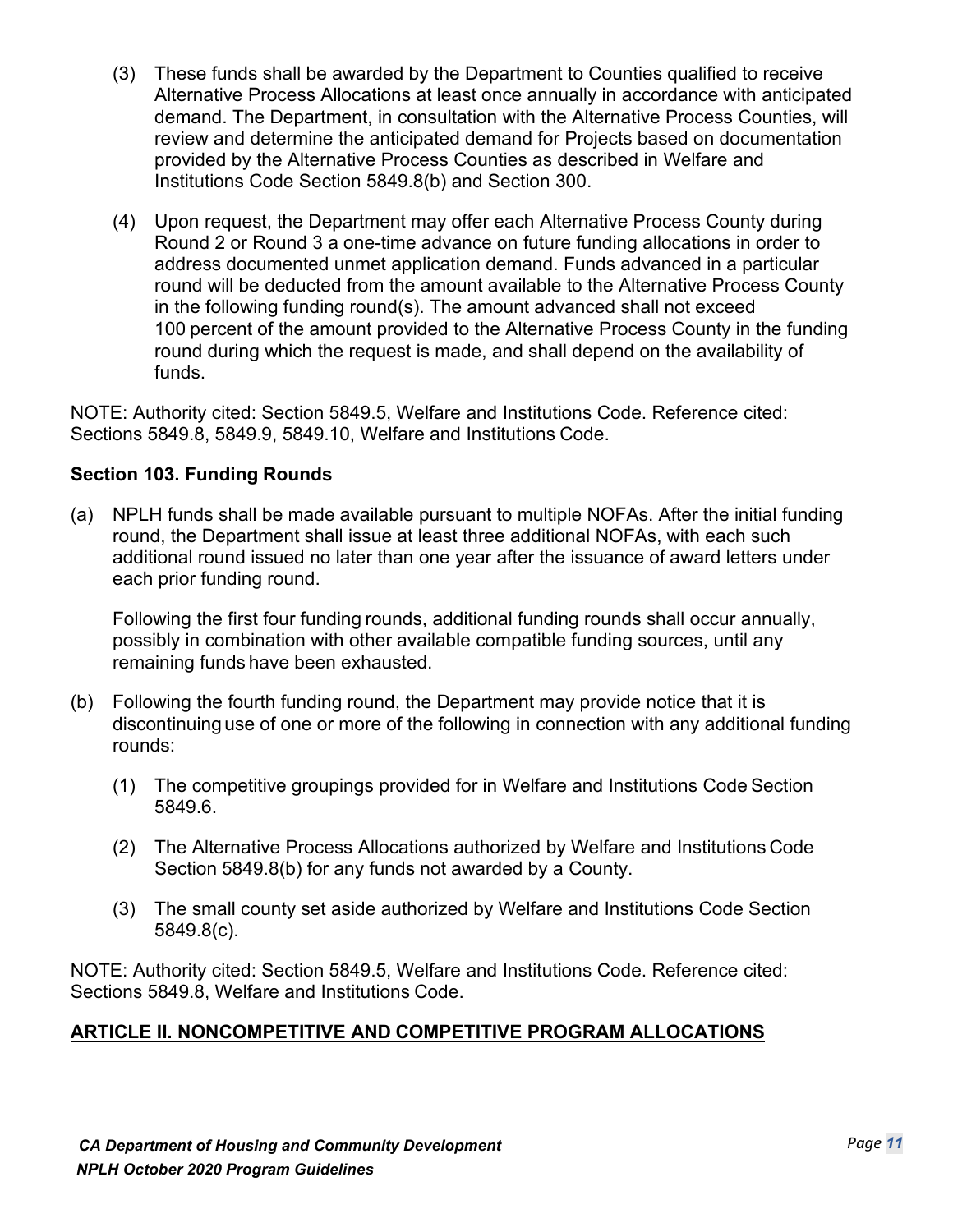#### <span id="page-15-0"></span>**Section 200. Uses and Terms of Noncompetitive and Competitive Allocations**

- (a) NPLH funds shall be used to finance capital costs of Assisted Units in Rental Housing Developments, including but not limited to, costs associated with the acquisition, design, construction, rehabilitation, or preservation of Assisted Units consistent with the eligible costs set forth under 25 CCR 7304(b) except that NPLH funds cannot be used to capitalize reserves other than as set forth in subsection (b).
- (b) NPLH funds may be used to capitalize operating subsidy reserves for Assisted Units pursuant to the requirements of Section 209. For loans underwritten by the Department, NPLH funds may also be used to capitalize the operating reserve required under 25 CCR 8308.
- (c) Projects may use NPLH funds to rehabilitate existing affordable housing Projects. Projects proposed for rehabilitation will be underwritten based on the number of NPLH tenants the Project will house upon completion of the rehabilitation. These can be vacant Units or Units currently occupied with tenants qualifying under Section 206.
- (d) The total amount of Program funds awarded shall not exceed the eligible costs associated with Assisted Units. In determining these costs, the cost allocation rules in 25 CCR Section 7304(c) shall apply, but the term "Restricted Units" in such section shall be deemed to refer to "Assisted Units."
- (e) Use of multiple Department Funding Sources on the same Assisted Units (subsidy stacking) is prohibited.
	- (1) For purposes of this section and except as noted below, "Department Funding Sources" shall mean loan or grant funds awarded for permanent funding of development costs under the following programs, which shall not include funds specifically designated for capitalized operating reserves or rental assistance:
		- A. Supportive Housing Multifamily Housing Program
		- B. Veterans Housing and Homelessness Prevention Program
		- C. Multifamily Housing Program
		- D. Affordable Housing and Sustainable Communities Program Affordable Housing Development loan, except for grants for infrastructure, transportation-related amenities and program costs
		- E. NPLH funds provided to a Project by either the Department or an Alternative Process County
		- F. Transit Oriented Development Program rental housing development loan, except for grants for infrastructure
		- G. Joe Serna, Jr. Farmworker Housing Grant Program
		- H. SB 2 Farmworker Housing Program
		- I. Housing for a Healthy California Program, including funds awarded either by the Department or a County
		- J. National Housing Trust Fund Program.
	- (2) "Department Funding Sources" do not include the following:
		- A. Any other Department program not listed above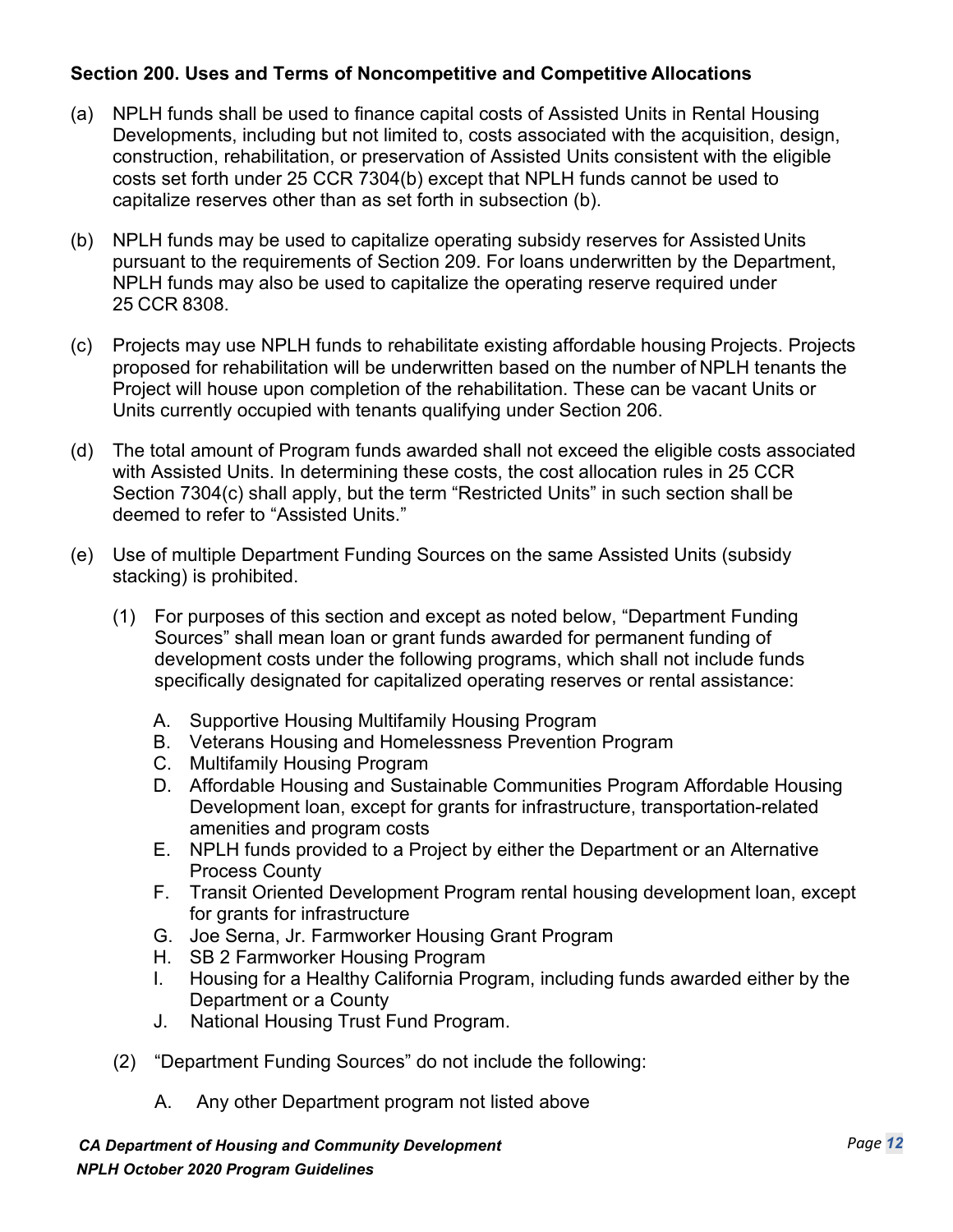- B. NPLH Competitive Allocation Funds and NPLH Noncompetitive Allocation funds in the same project or on the same Assisted Unit on loans made by the Department.
- C. Existing loans or grants under any Department program that are at least 14 years old and will be assumed or recast as part of an acquisition and rehabilitation project.
- (f) Projects shall comply with the Unit standards set forth in 25 CCR Section 8304, but the term "Restricted Units" in such section shall be deemed to refer to "Assisted Units."
- (g) The Competitive Allocations and the Noncompetitive Allocations awarded to Projects of five or more Units shall be provided as post-construction, permanent loans underwritten and held by the Department as lender. These loans shall have an initial term of 55 years, or longer if necessary, to match the period of affordability restrictions under the tax credit program, commencing on the date of recordation of the Department NPLH regulatory agreement.
- (h) All construction loan closings for the NPLH-funded Project shall occur no later than 36 months from the date of the Department's award letter to the Project.
- (i) The Department's permanent loan closing shall occur no later than 72 months from the date of the Department's award letter to the Project.
- (j) The Department may extend the deadlines in subsections (h) or (i) above a total of up to 24 months in the aggregate where it is clear that granting an extension will enable the Project to start construction or achieve 90 percent occupancy of the Assisted Units.
- (k) Loans made with funds from the Noncompetitive Allocation or the Competitive Allocation under Article II shall be loans made by the Department and shall have the following terms:
	- (1) Mandatory Annual Monitoring Payment. For the first 30 years of the loan term, annual monitoring payments in the amount of 0.42 percent of the outstanding principal loan balance, not including the portion of the loan amount attributable to the COSR, if any, shall be payable to the Department. The Department may defer payment in writing of this amount in any given year if necessary to maintain Project feasibility only after receiving a written request from the Sponsor. After 30 years, the Department may reset the required payment amount to cover its monitoring costs. The Department shall conduct an assessment of its monitoring costs and make such assessment public, no later than 30 years from the date of adoption of these Guidelines. The Mandatory Annual Monitoring Payment shall be required regardless of any pay-down or pay off of the Department's loan. Furthermore, the amount shall be based on the 0.42 percent of the original principal loan amount, which does not include the portion of the award amount attributable to the COSR, or some other lesser amount approved by the Department as part of a Department debtrestructuring program, until the 30-year reset when the Department may reset the required payment amount to cover its monitoring costs.
	- (2) Interest Payment. The loans shall bear simple interest at a rate of 3 percent per annum on the unpaid principal balance. This interest payment is separate from the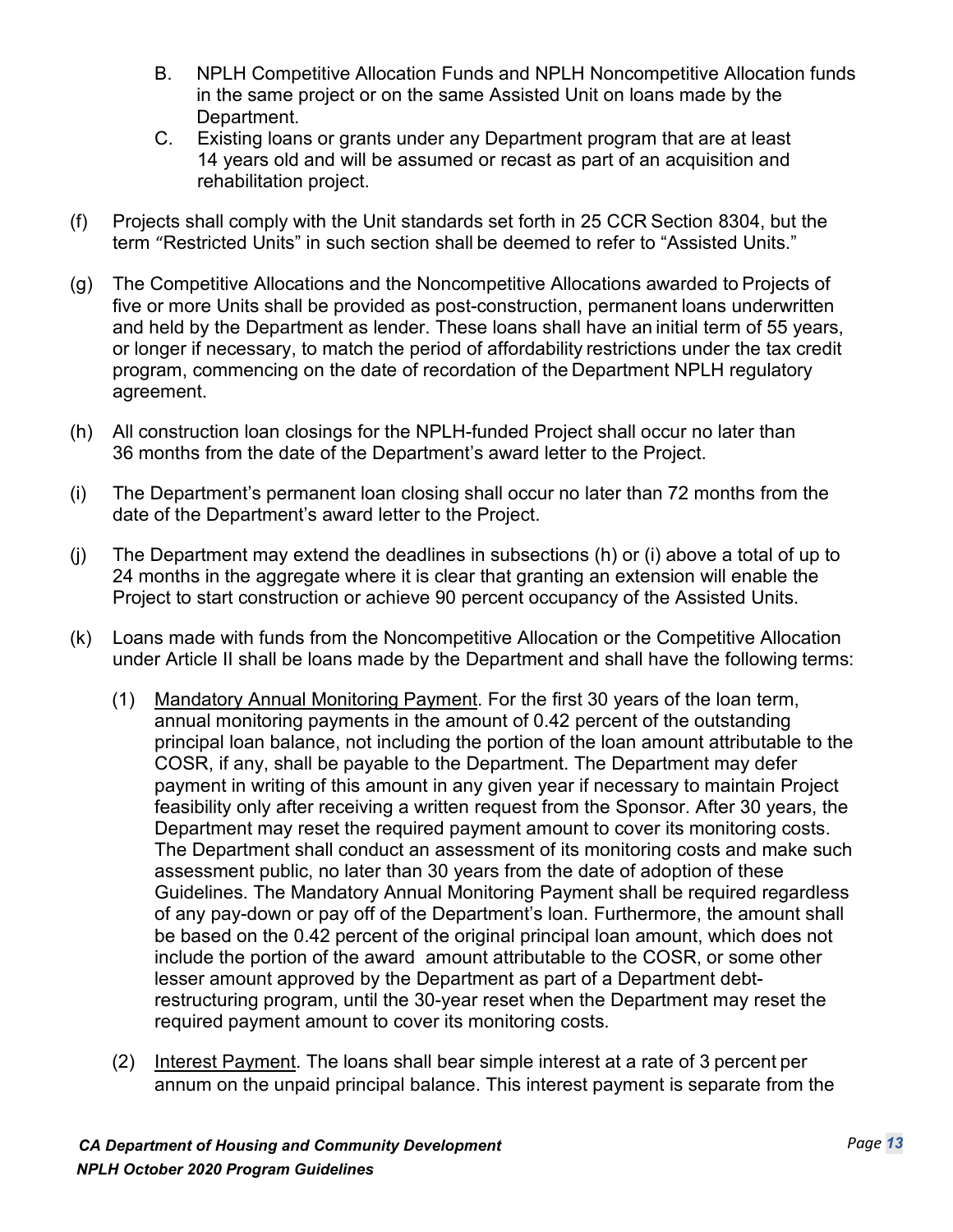0.42 monitoring fee. All accumulated interest and principal payments shall be deferred for the term of the loan.

- (3) Security. The loans and grants shall be secured by the Project's real property and improvements, subject only to liens, encumbrances and other matters of record approved by the Department.
- (4) Subordination. The loans shall meet the subordination policy requirements described in 25 CCR Section 8315.
- (5) Loan Payment. All Program loan payments (not including the 0.42 percent annual monitoring fee on the non-COSR portion of the award) shall be applied in the following order: (1) to any expenses incurred by the Department to protect the property or the Department's security interest in the property, or incurred due to the Sponsor's failure to perform any of the Sponsor's covenants and agreements contained in the deed of trust or other loan documents; (2) to the payment of accrued interest; and (3) to the reduction of principal.
- (6) Term. The total outstanding principal and accumulated interest, including deferred interest, shall be due and payable in full to the Department at the end of the loan term. Upon request by the Sponsor, the Department may approve extensions to the loan term if the Department determines all of the following are met:
	- A. The Sponsor is in compliance with the regulatory agreement and all other NPLH Program documents and agrees to continue to comply during the extended term;
	- B. Starting at the time of the extension of the loan term, the Project must achieve Fiscal Integrity for at least 15 years, or the length of the extension if the extension is shorter than 15 years; and
	- C. The extension is necessary to continue operations consistent withProgram requirements.
- (l) Maximum per-Unit loan amounts for loans underwritten by the Department shall be published annually for each NOFA and determined as follows:
	- (1) Maximum per-Unit loan amounts shall not exceed the total eligible costs required, when considered with other available financing and assistance, in order to:
		- A. Enable the funds to be used for the eligible uses set forth in Section 200;
		- B. Ensure that Rents for Assisted Units comply with Program requirements; and
		- C. Operate in compliance with all other Program requirements.
	- (2) The non-COSR portion of the award amount is further limited to the sum of a base amount per Assisted Unit, plus the amount per Assisted Unit required to reduce Rents from 30 percent of the 60 percent of Area Median Income level to the actual maximum restricted Rent for the Assisted Unit, with loan limits increasing based on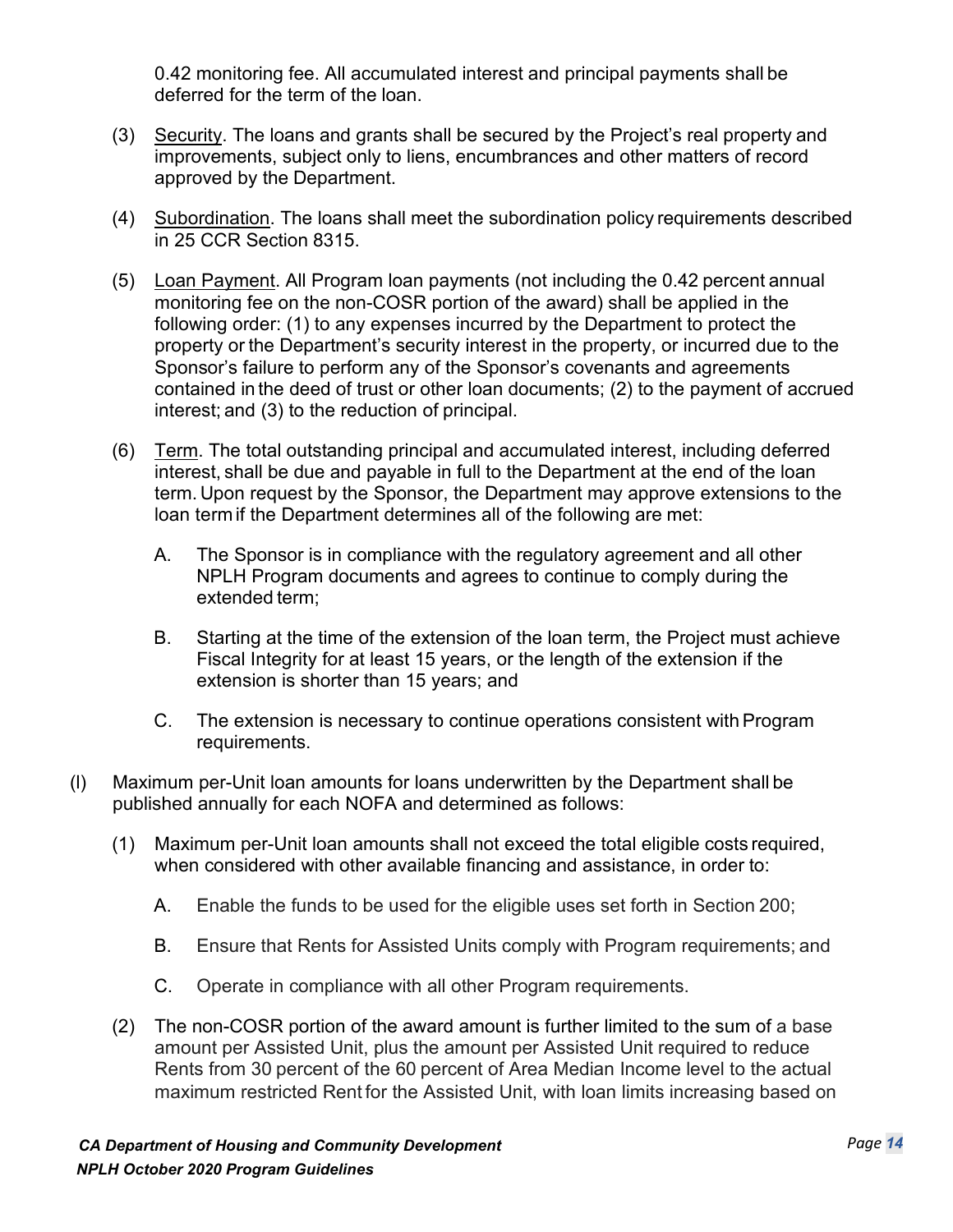the level of affordability provided.

- (3) For loan limit calculations, the Department shall include the number of Assisted Units within a Rental Housing Development and the number of bedrooms per Assisted Unit.
- (4) For Assisted Units receiving rental assistance under renewable rental subsidy contracts, the loan amount will be based on the most restrictive level of income restriction that will apply following the closing of the Program loan.
- (5) Base amounts for the portion of the loan that does not include a COSR are set at:
	- A. \$125,000 per Assisted Unit for Projects using 9 percent low-income housing tax credits.
	- B. \$175,000 per Assisted Unit for all other Projects.
	- C. The Department may periodically adjust the minimum amounts per Assisted Unit as necessary to ensure a sufficient volume of applications that meet the objectives of the Program. In making adjustments to the per-Unit subsidy limits the Department shall consider:
		- i. Demand for funds evidenced in previous funding rounds;
		- ii. The total amount of Program funds available for award;
		- iii. Trends in Project development costs;
		- iv. Trends in the terms and availability of supplemental development funding sources; and
		- v. Change to per-unit limits made by other Department programs
	- D. Annual per-Unit subsidy limits calculated based upon the above formula will be published on the Department's website.
- (6) The COSR portion of the award shall be determined pursuant to the requirements of Section 209.
- (7) The maximum award amount per Project, including all eligible capital and COSR costs, shall be the lesser of:
	- A. The amount permitted in accordance with the per-Unit subsidy limit calculations for the non-COSR portion of the award and for the COSR;
	- B. The amount necessary for the Project to maintain Fiscal Integrity; or
	- C. \$20,000,000.
- (m) Each Applicant shall elect and disclose whether or not the Project will be part of an application to TCAC seeking tiebreaker incentives for hybrid 4 percent and 9 percent tax credit projects. A Sponsor that will apply to TCAC seeking hybrid tiebreaker incentives may submit applications jointly with a County for NPLH funds for one or both hybrid component Projects, but each component Project must apply independently with a separate application.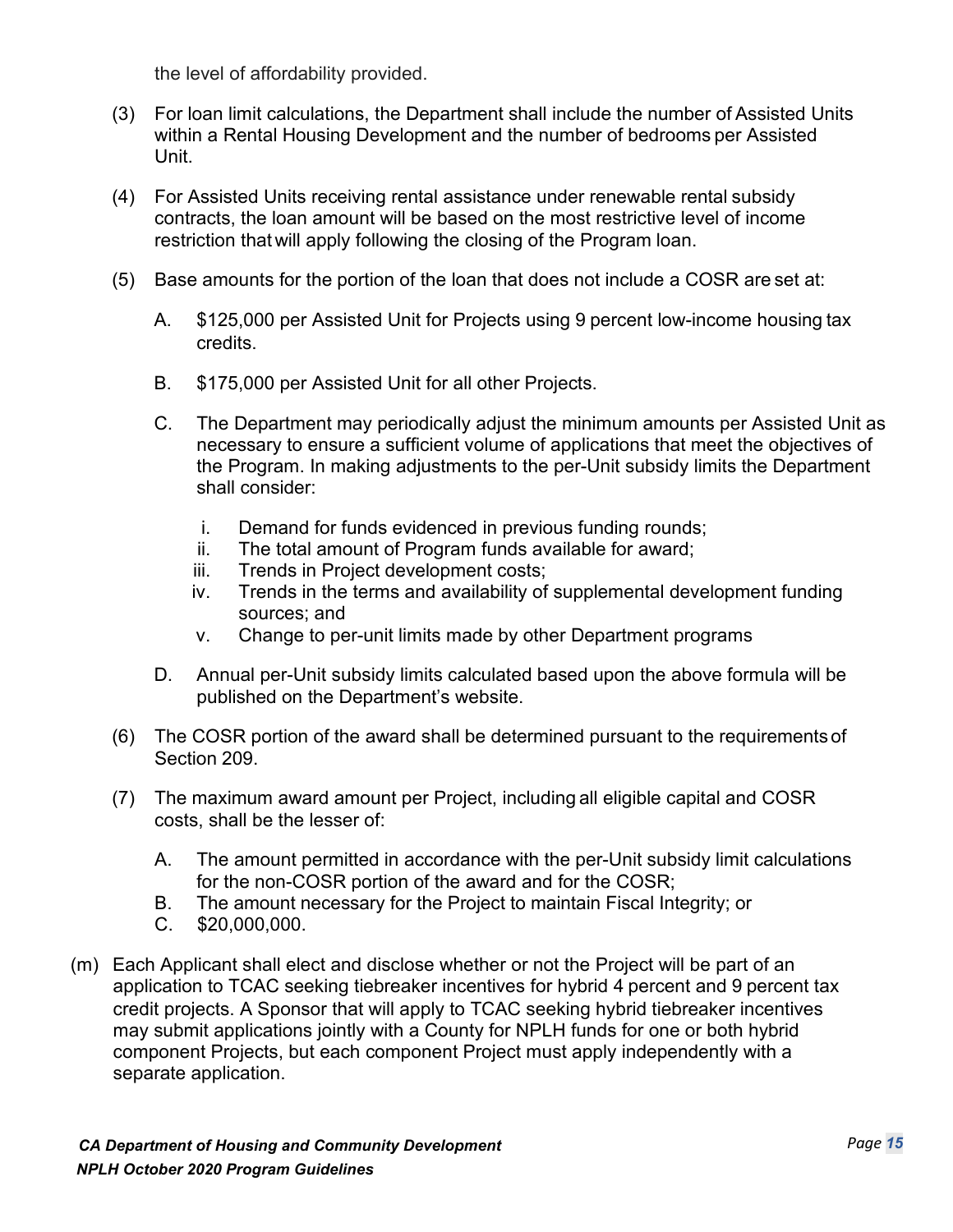- (n) The hybrid election is irrevocable unless all of the following conditions are met as determined by the Department:
	- A. The 9 percent hybrid component is seeking to convert to a 4 percent Project so that both Projects will be receiving 4 percent tax credits;
	- B. No additional funding from the Department will be required, nor requested or awarded;
	- C. If the Project was approved in a competitive funding round, there will be no negative impact on Project scoring resulting from the conversion from 9 percent to 4 percent.

NOTE: Authority cited: Section 5849.5, Welfare and Institutions Code. Reference cited: Sections 5849.7, 5849.8, 5849.9, Welfare and Institutions Code.

#### <span id="page-19-0"></span>**Section 201. Threshold Requirements for Noncompetitive Allocation**

- (a) Noncompetitive Allocations must be awarded within 18 months of the issuance of the Department's initial NOFA.
- (b) To be eligible to receive a Noncompetitive Allocation, no later than 12 months following the issuance of Department's initial NOFA (by August 15, 2019) a County must:
	- (1) Submit a resolution of the County Board of Supervisors to the effect that the County will submit one or more Project applications within 30 months of the issuance of the Department's initial NOFA (by February 15, 2021) proposing to utilize any Noncompetitive Allocation awarded to the County.
	- (2) Submit a certification on a form created by the Department, or approved by the Department, certifying that prior to receiving its Noncompetitive Allocation, the Project(s) submitted by the County will have met all the requirements under Article II, III, or IV, as applicable.
- (c) No later than the submission deadline for the County's first Project application, a County shall submit a plan that specifies the goals, strategies and activities both in process or to be initiated to reduce homelessness and make it non-recurring. Any plan that meets the following requirements is acceptable, including but not limited to Continuum of Care Plans, a County Mental Health Services Act fund expenditure plan that includes a section that specifically focuses on homelessness, or any other County plan specific to homelessness. Projects proposed by the County should be clearly connected to the goals and strategies outlined in the plan.
	- (A) The County plan must discuss all of the following:
		- (i) A description of homelessness County-wide, including a discussion of the estimated number of residents experiencing homelessness or chronic homelessness among single adults, families, and unaccompanied youth;
		- (ii) To the extent possible, the estimated number of residents experiencing homelessness or chronic homelessness who are also experiencing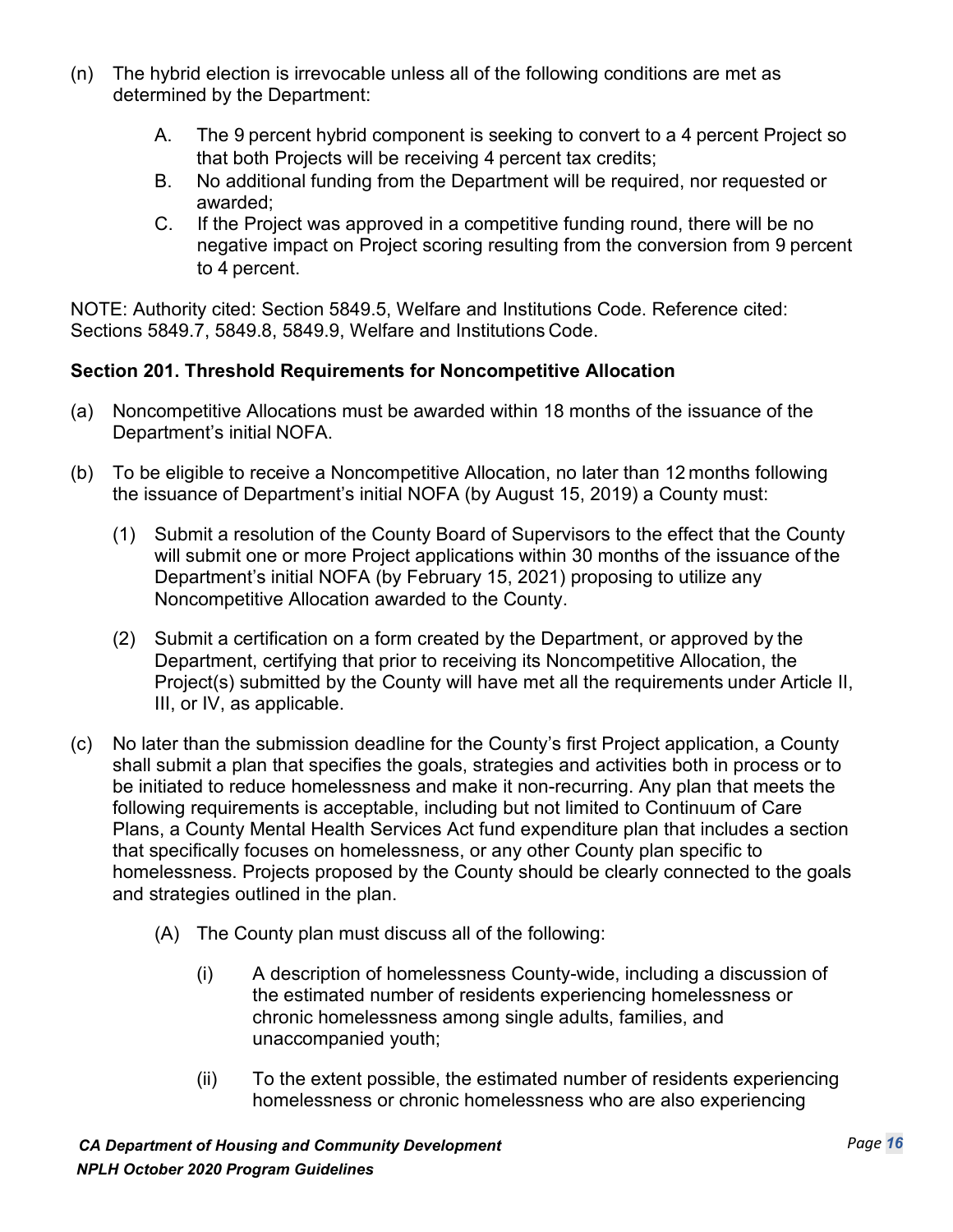serious mental illness, co-occurring disabilities or disorders, or who are children with a Serious Emotional Disturbance;

- (iii) Special challenges or barriers to serving the Target Population;
- (iv) County resources applied to address homelessness, including efforts undertaken to prevent the criminalization of activities associated with homelessness;
- (v) Available community-based resources;
- (vi) An outline of partners in ending homelessness;
- (vii) Proposed solutions to reduce and end homelessness;
- (viii) Systems in place to collect the data required under Section 214, including any planning efforts and barriers to collecting the data in Section 214 (g); and
- (ix) Efforts that will be undertaken to ensure that access to CES, and any alternate assessment and referral system established for persons At-Risk of Chronic Homelessness pursuant to the requirements of these Guidelines, will be available on a nondiscriminatory basis. If it is unlikely that the procedures to be used to make this process known to persons seeking housing will reach persons of any particular race, color, religion, sex, age, national origin, familial status, disability, sexual orientation, or gender identity, the plan must discuss additional procedures to be established to ensure that those persons are made aware of the assessment and referral process to access available housing.
- (B) The plan must have been developed in a collaborative process with community input that includes all of the following groups:
	- (i) County representatives with expertise from behavioral health, public health, probation/criminal justice, social services, and housing departments;
	- (ii) The local homeless Continuums of Care within the County;
	- (iii) Housing and Homeless services providers, especially those with experience providing housing or services to those who are Chronically Homeless;
	- (iv) County health plans, community clinics and health centers, and other health care providers, especially those implementing pilots or other programs that allow the County to use Medi-Cal or other non-MHSA funding to provide or enhance services provided to NPLH tenants, or to improve tracking of health outcomes in housing;
	- (v) Public housing authorities, and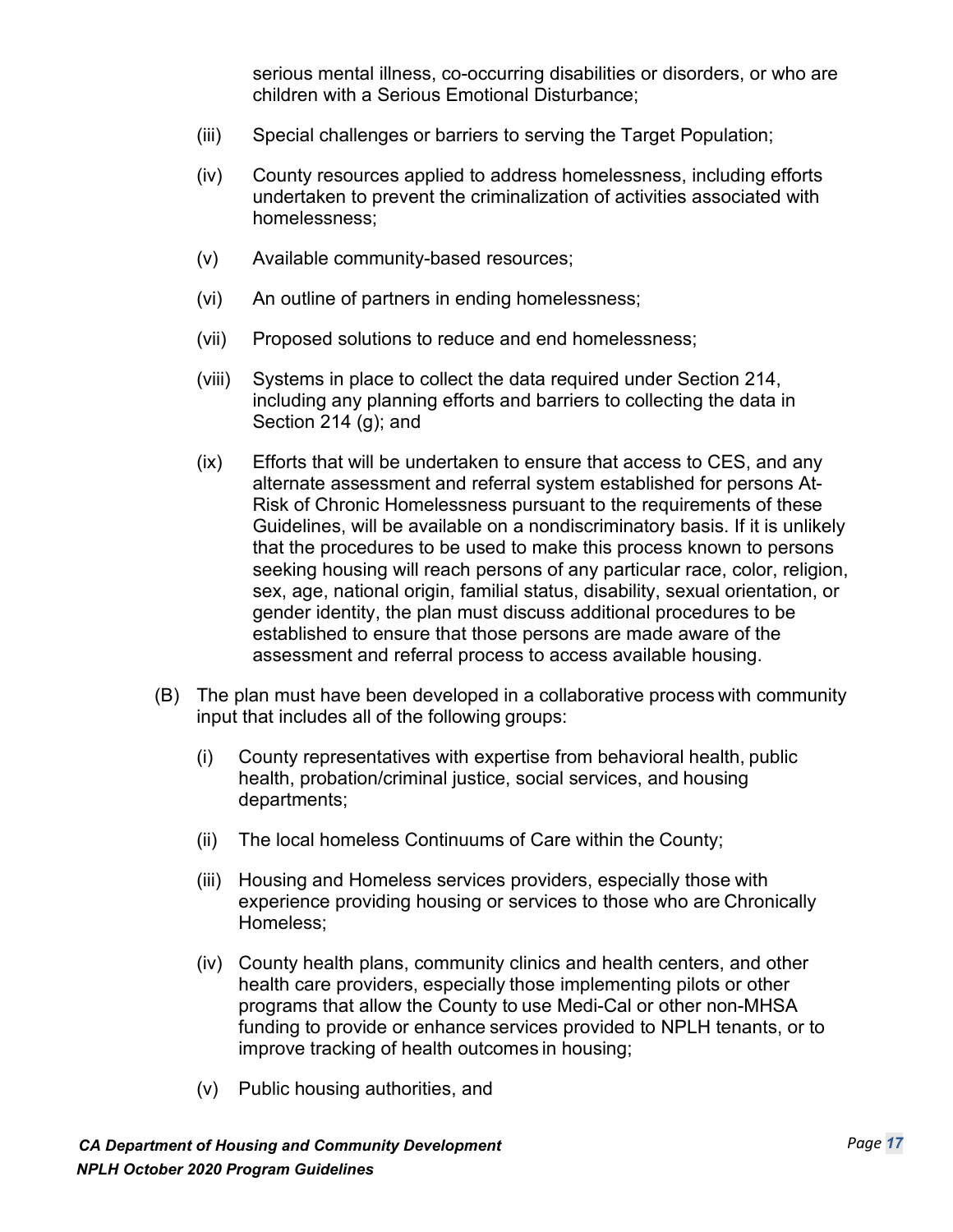- (vi) Representatives of family caregivers of persons living with serious mental illness.
- (C) The plan or the latest update to the plan shall be no older than five years old at the time of the County's application, and shall be easily accessible to the public.

NOTE: Authority cited: Sections 5849.5, 5849.9, Welfare and Institutions Code. Reference cited: Sections 5849.7(c), 5849.9, Welfare and Institutions Code.

#### <span id="page-21-0"></span>**Section 202. Project Threshold Requirements**

To receive a Competitive Allocation award for loans underwritten by the Department, or a disbursement of the awarded Noncompetitive Allocation loans underwritten by the Department, a Project must meet all the following minimum requirements:

#### Initial Threshold Evaluation

- (a) Eligible Applicant. The application must be submitted by a single County independently as the Development Sponsor, or by a single County jointly with another entity as Development Sponsor. Two or more Counties may apply together as joint Applicants if there is a commitment to collaborate in the provision or coordination of supportive services or other resources to the Project and if NPLH tenants from each of the Applicant Counties are expected to reside in the Project.
- (b) Eligible Use of Funds. The Project's use of the NPLH funds will be limited to the eligible uses described in Section 200.
	- (1) All Projects must be Rental Housing Developments with a minimum of five Units.
	- (2) All Projects must serve persons qualifying as members of the Target Population.
	- (3) Proposed Projects involving new construction and requiring the demolition of existing residential Units are eligible only if the number of bedrooms in the new Project is at least equal to the total number of bedrooms in the demolished structures. The new Units may exist on separate parcels provided that all parcels are part of the same Rental Housing Development and meet the requirements of "Scattered Site Housing" described in Subsection 202 (m). The Department may approve exceptions to the one-to-one replacement requirement in accordance with 25 CCR 8302 (b). For example, it may approve a reduction in the number of single room occupancy (SRO) Units where necessary to add private cooking and bathing facilities, or a reduction in the number of bedrooms in public housing necessary to meet federal requirements.
- (c) Experience. Collectively, among the members of the Project team consisting of the Applicant County, any other Development Sponsor, the lead service provider, if not the County, and the property manager, all of the following minimum experience requirements must be met:
	- (1) For applications in Counties with a population of 200,000 or greater:
		- (A) Development, ownership, or operation of Permanent Supportive Housing or at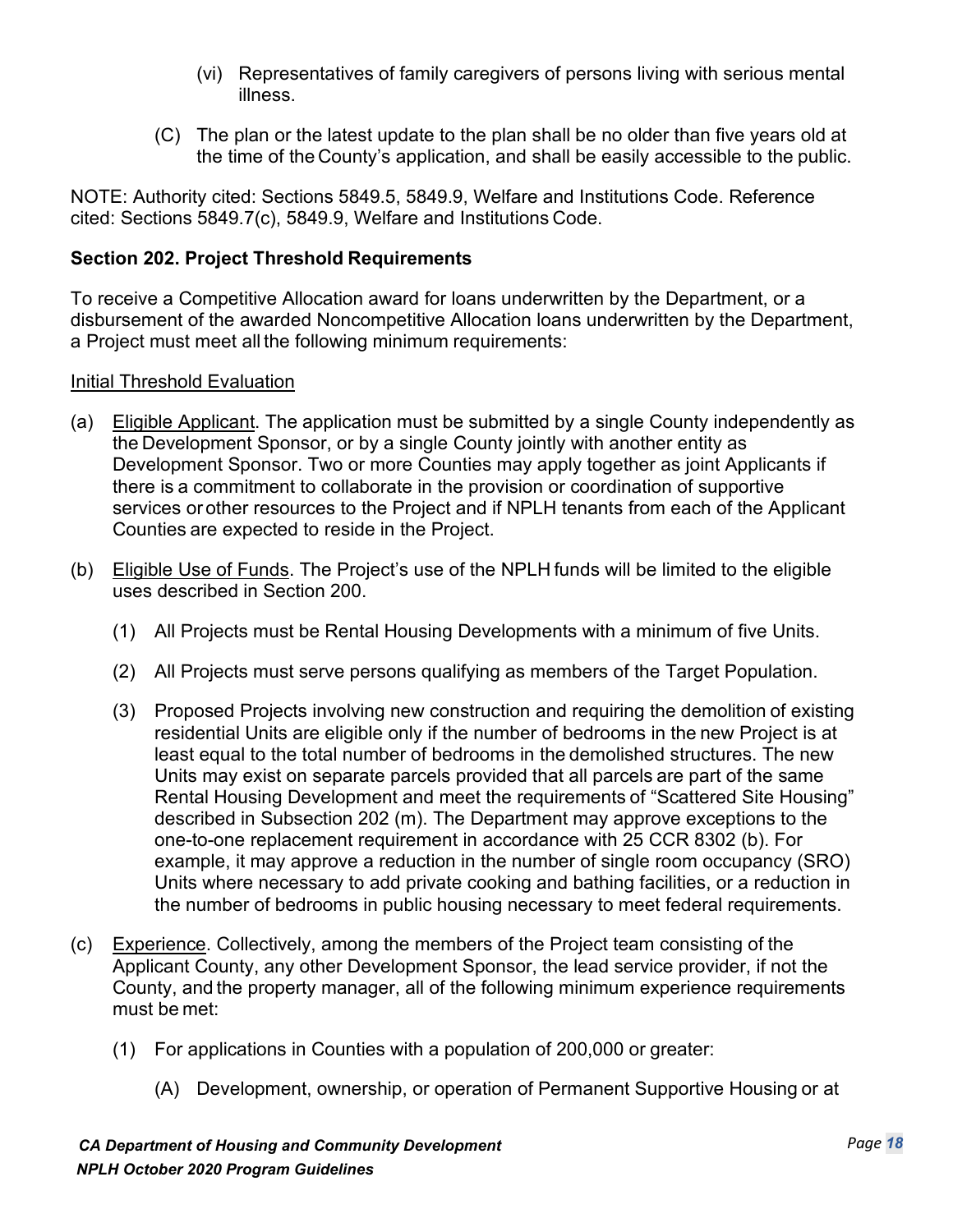least two affordable rental housing Projects in the last 10 years, with at least one of those Projects containing at least one Unit housing a tenant who qualifies as a member of the Target Population.

- (B) The lead service provider, which may be the County, shall have three or more years of experience serving persons who qualify as members of the Target Population. If this experience does not include experience serving persons in Permanent Supportive Housing, it must include experience helping persons address barriers to housing stability or providing other support services related to housing retention.
- (C) The property manager shall have three or more years'experience serving persons who qualify as members of the Target Population.
- (2) For applications in Counties with a population of less than 200,000, the minimum experience requirements of the Project team may be satisfied by the requirements in paragraph (e)(1), or collectively the Project team must meet all the following requirements:
	- (A) Development, ownership, or operation of Permanent Supportive Housing, or at least two affordable rental housing Projects in the last ten years, with at least one of those Projects containing at least one Unit housing a tenant who qualifies as a member of a special needs population that experiences housing barriers similar to those of the Target Population, including such barriers as difficulty retaining housing, and mental health or substance use issues;
	- (B) The lead service provider, which may be the County, shall have three or more years' experience serving persons who qualify as members of one or more special needs populations whose service needs are similar to those of the Target Population. If this experience does not include experience serving persons in Permanent Supportive Housing, it must include experience helping persons address barriers to housing stability or providing other support services related to housing retention; and
	- (C) The property manager shall have three or more years', experience serving persons who qualify as members of one or more special needs populations whose property management needs are similar to those of the Target Population, including having such barriers as difficulty retaining housing, and mental health or substance use issues.
- (d) Site Control. The Development Sponsor must have site control of the proposed Rental Housing Development that meets the requirements of the Uniform Multi-Family Housing Regulation (UMR), 25 CCR Section 8303, which requires the Sponsor to have site control of the proposed Project property, in the name of the Sponsor or an entity controlled by the Sponsor.
	- (1) The ownership interest may be demonstrated by fee title, a leasehold interest, an enforceable option to purchase, a disposition and development agreement, an agreement giving the Sponsor exclusive rights to negotiate for acquisition, or a land sales contract. This includes compliance (if applicable with UMR 25 CCR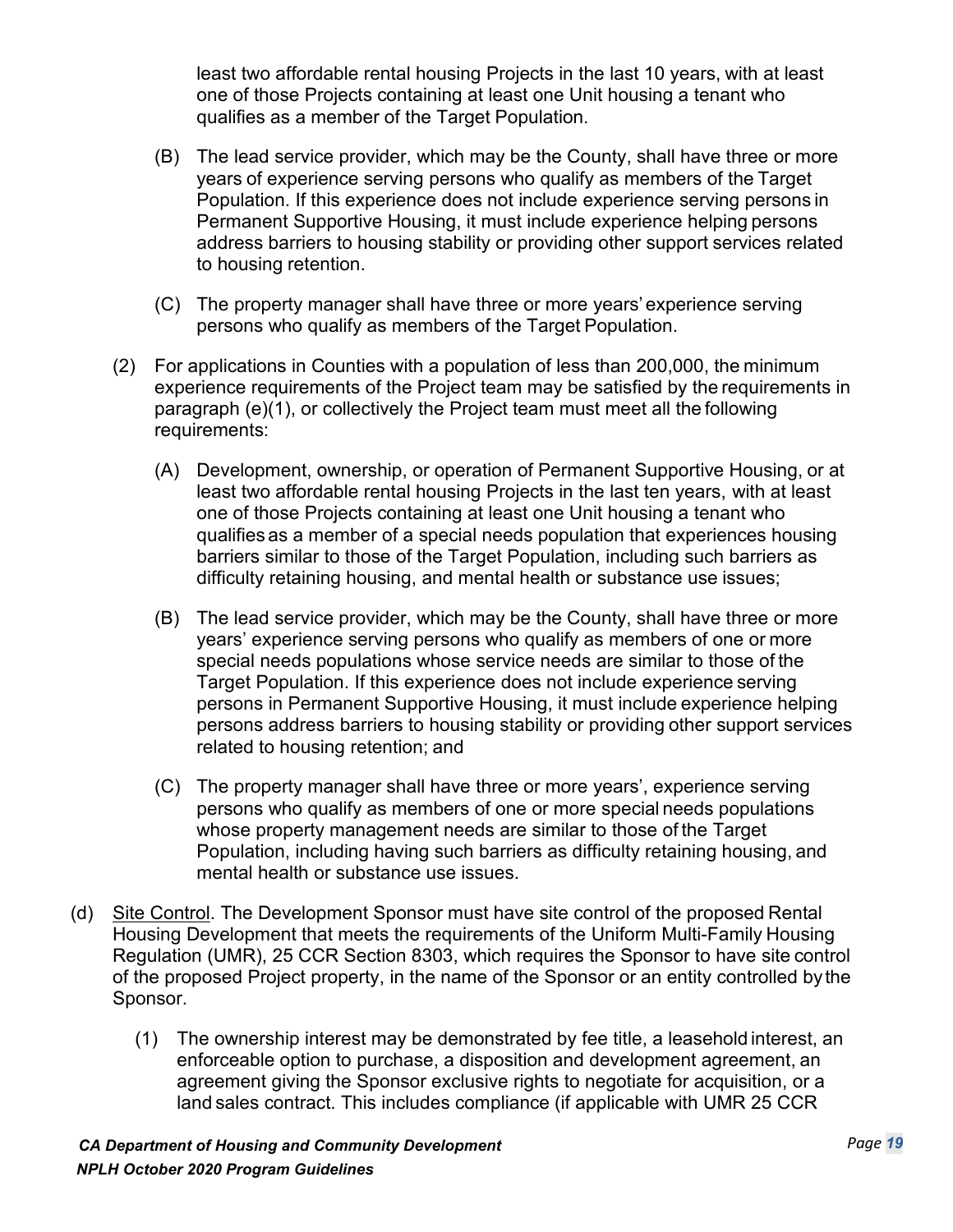Section 8316 for a leasehold interest in the property.

- (2) At the time of application, site control documented shall be for a time period no shorter than through the anticipated date of the award of NPLH funds by the Department, as set forth in the most current NPLH NOFA under which the Project is applying for funds.
- (e) Integration. Proposed Projects must demonstrate integration of the Target Population with the general public. In order to demonstrate compliance with this requirement, the following conditions must all be met:
	- (1) Assisted Units must be integrated with other Units in the Project (including, for purposes of this paragraph (1), any other project subject to restrictions as an affordable housing development of which the Project is a part or in which the Project is included for purposes of any other loan, grant, or other funds awarded by the Department, or by any other State or local agency, department, political subdivision, or other governmental entity, for funding of development, operating, or supportive services costs) and not separated, assigned, partitioned, or restricted to separate floors, doors, common areas, legal parcels, or other areas or portions of the Project or of the building. For affordable housing developments built in phases, scattered site affordable housing developments or TCAC hybrid transactions consisting of more than one building, the Department may grant exceptions to this requirement on a project-by-project basis if it can be demonstrated to the satisfaction of the Department that NPLH-eligible tenants or other tenants meeting eligibility criteria similar to that of NPLH could also be eligible to reside within those buildings or other sites not proposed to be part of the NPLH-funded portion of the project. In determining whether or not an exception to Section 202 (e) (1) will be provided, the Department will consider such factors as proposed income targeting, other target population requirements, and other requirements or restrictions at the other buildings or sites.
	- (2) To promote integration of the Target Population with other Project tenants, in Projects of greater than 20 Units, the Department will fund no more than 49 percent of the Project's total Units as NPLH Assisted Units. This limitation shall not be interpreted to preclude occupancy of any Project Units by persons with disabilities, or restrictions by other funding sources, including but not limited to TCAC, that result in more than 49 percent of the total Project Units being restricted to persons with disabilities;
	- (3) Notwithstanding paragraph (2), in a hybrid Project, the total number of Units may be allocated disproportionately to the 4 percent component of a hybrid transaction if all of the following conditions are met:
		- A. The hybrid transaction is a single building transaction and all of the NPLH Assisted Units will be located within the same physical structure;
		- B. If the building containing both components of the hybrid tax credit transaction has greater than 20 Units, the total number of NPLH Assisted Units within the building is equal to or less than 49 percent of the total Units within this building, and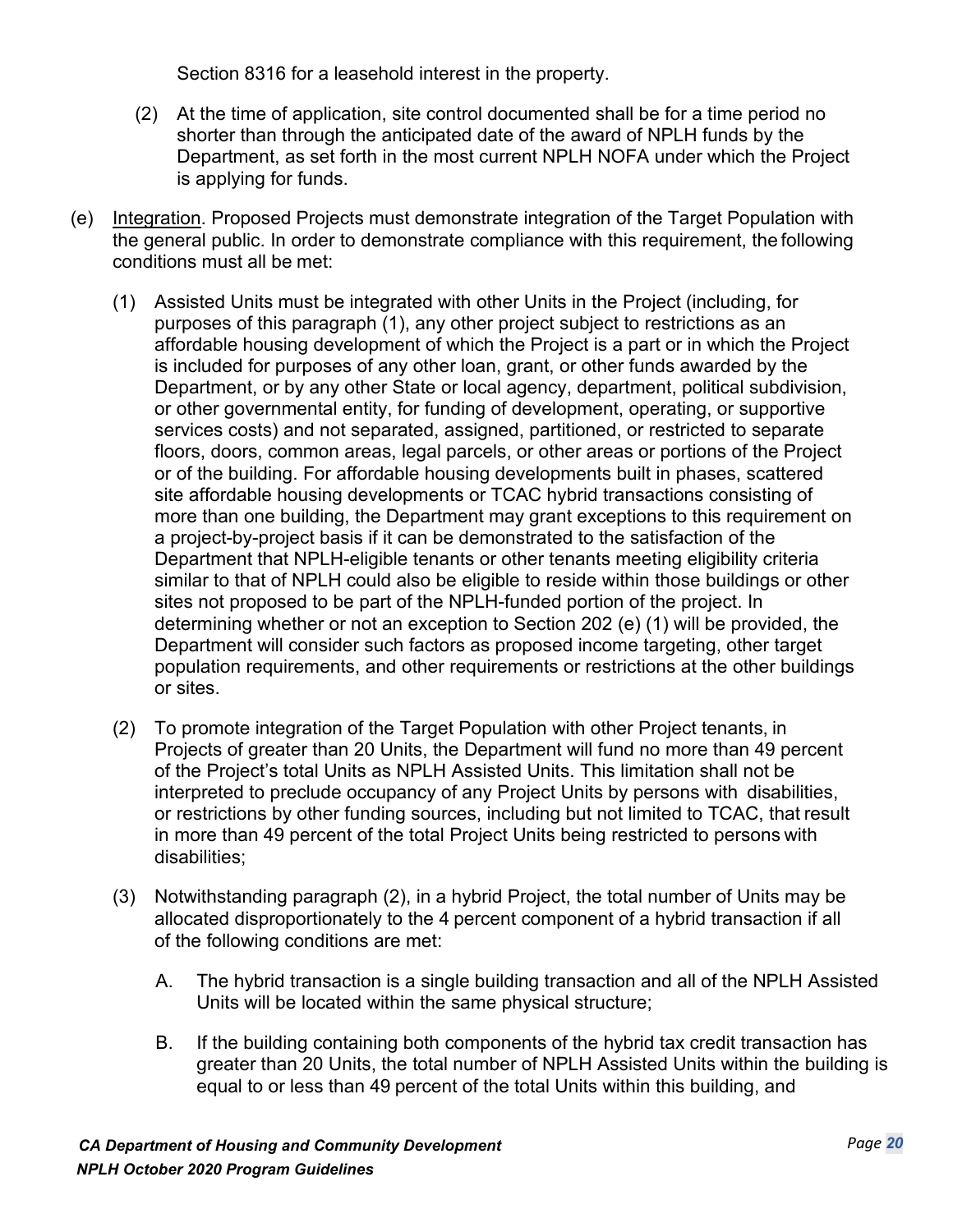- C. The Applicant can demonstrate to the reasonable satisfaction of the Department that the NPLH Assisted Units will be reasonably distributed throughout the building to facilitate compliance with the other requirements of Section 202 (e).
- (4) Applicants must certify that they will facilitate or provide regular community building activities and architectural design features that promote tenant interaction, (for example, indoor and outdoor community space within the Project, wide hallways), as feasible depending on the scope of the construction or rehabilitation activity; and
- (5) The service plan and property management plan submitted with the application must document policies that promote participation by tenants in community activities, and impose no restrictions on guests that are not otherwise required by other project funding sources or would not be common in other unsubsidized rental housing in the community.
- (f) Amenities. All Project sites must be reasonably accessible to public transportation, shopping, medical services, recreation, schools, and employment in relation to the needs of the Project tenants and what is typically available in that County.
- (g) Article XXXIV. All Projects shall comply with Article XXXIV Section 1 of the California Constitution, as clarified by Public Housing Election Implementation Law (H&S Code Section 37000 et seq.). Article XXXIV documentation for loans underwritten by the Department shall be subject to review and approval by the Department prior to the award of funds by the Department.
- (h) Applications shall be on forms made available by the Department. In addition, applications must contain all of the following:
	- (1) A resolution from the County Board of Supervisors to make available to the Project's NPLH tenants, for a minimum of 20 years, mental health supportive services and to coordinate the provision or referral to other services as outlined in the County's supportive services plan for the Project, including but not limited to, substance use services. The County's obligations pursuant to this requirement shall begin when a Project receives its certificate of occupancy, or other evidence of Project completion for Projects already occupied. This resolution shall also contain other commitments related to the County's obligations as Applicant for the Project funds.
	- (2) If applicable, a resolution from the governing body of the Development Sponsor related to its obligations as co-Applicant for the Project funds.
	- (3) An initial plan for providing supportive services based on the anticipated needs of the Target Population proposed to be served by the Project. The supportive services plan must meet the requirements outlined in Section 203.
	- (4) A property management plan that:
		- A. Utilizes a low-barrier tenant selection process that prioritizes those with the highest needs for available housing;
		- B. Implements Housing First practices, consistent with the core components set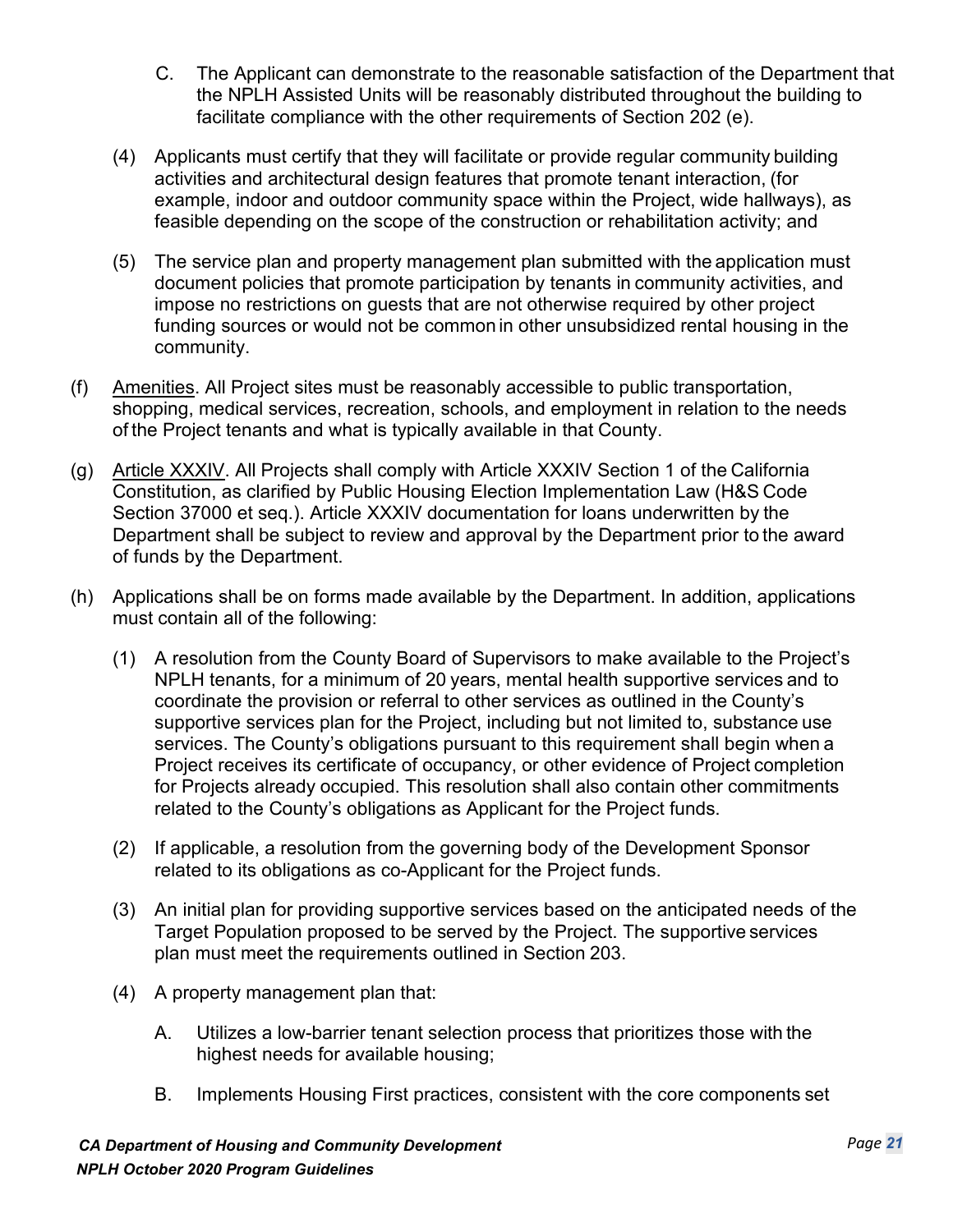forth in Welfare and Institutions Code Section 8255(b); and

- C. Implements policies and practices to prevent evictions and to facilitate the implementation of reasonable accommodation policies.
- (5) If not already submitted by the County, the County's plan to combat homelessness that meets the requirements of Section 201.
- (6) The Department may request any other information as set forth in the NOFA or application in order to determine Project feasibility and compliance with Program requirements. This may include, but is not limited to, such things as:
	- (A) For Projects with Units that will not be assisted by NPLH, a market study prepared in accordance with TCAC requirements which demonstrates a market for the non-Assisted Units, information on the anticipated need for the Assisted Units, and how referrals will be made in compliance with the requirements of Sections 206 and 211;
	- (B) For Projects where 100 percent of the Units will be NPLH Assisted Units, information on the anticipated need for the Assisted Units, and how referrals will be made in compliance with the requirements of Sections 206 and 211;
	- (C) An appraisal prepared in accordance with TCAC requirements at the Sponsor's expense by an individual or firm which: (A) has the appropriate license and the knowledge and experience necessary to competently appraise low-income residential rental property; (B) is aware of, understands, and correctly employs those recognized methods and techniques that are necessary to produce a credible appraisal; (C) in reporting the results of the appraisal, communicates each analysis, opinion and conclusion in a manner that is not misleading as to the true value and condition of the property; and (D) is an independent third party that has no interest themselves or through an affiliate, with the Sponsor, the partners of the Sponsor, the intended partners of the Sponsor, or with the general contractor;
	- (D) A preliminary title report;
	- (E) For new construction projects, the most recent Phase I Environmental Site Assessment prepared for the property, and a Phase II environmental report if recommended by the Phase I;
	- (F) For rehabilitation projects, lead-based paint, mold and asbestos reports; and
	- (G) Documentation of service provider and property manager experience meeting the applicable requirements of Section 202 (c).

#### Financial Feasibility Evaluation and Related Requirements

(i) Financial Feasibility. The Project shall meet the requirements of Sections 206 and 207 and must prove Fiscal Integrity. Loans underwritten by the Department must also meet the requirements of Section 208 and have a minimum of five Assisted Units.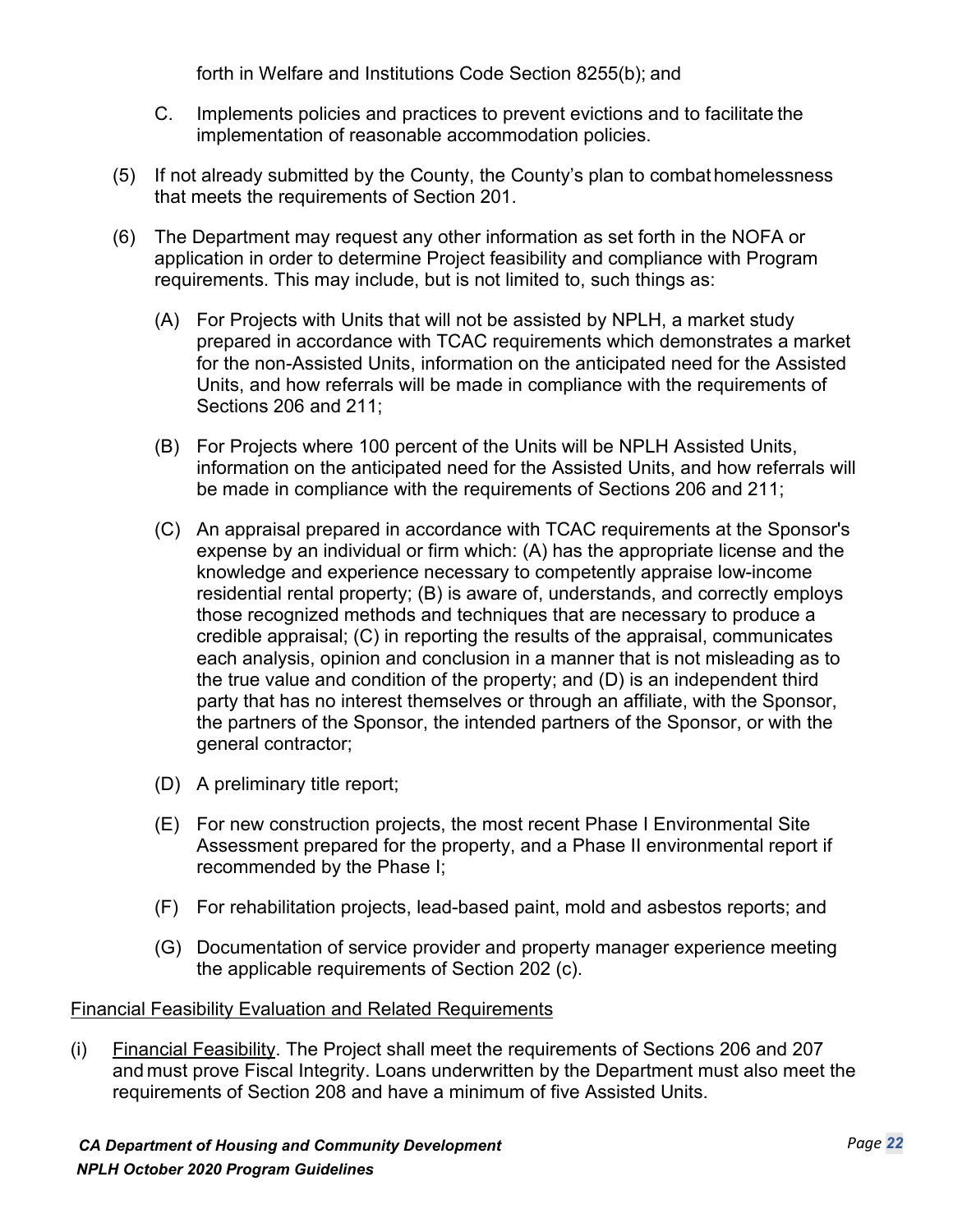- (j) Environmental Conditions. All Project sites must be free from severe adverse environmental conditions, such as the presence of toxic waste that is economically infeasible toremove and that cannot be mitigated.
- (k) Relocation. The Development Sponsor of any Project resulting in displacement of tenants shall be solely responsible for providing the assistance and benefits set forth in this subsection and in applicable local, state, and federal law.
	- (1) All tenants of a property who are displaced as a direct result of the development of an NPLH Project shall be entitled to relocation benefits and assistance as provided in Title 1, Division 7, Chapter 16 of the Government Code, commencing at Section 7260, and Subchapter 1 of Chapter 6 of Title 25 of the CCR, commencing at Section 6000.
	- (2) The Development Sponsor shall prepare a relocation plan conforming with the provisions of CCR, Title 25, Section 6038. For loans underwritten by the Department, the relocation plan or other relocation documentation shall be subject to the review and approval by the Department prior to the beginning of construction.
	- (3) If the Applicant determines that relocation requirements are not applicable to the Project, the application must explain and document why relocation does not apply. Additional certifications to this effect may also be requested by the Department.
- (l) State and Local Requirements. All Assisted Units and other Units of the Project must be on a permanent foundation and must meet all applicable state and local requirements pertaining to rental housing, including but not limited to, requirements for minimum square footage, and requirements related to maintaining the property in a safe and sanitary condition.
- (m) Scattered Site Housing is permitted provided that the following conditions are all satisfied prior to the closing of the loan. The requirements of this Section shall be interpreted in a manner consistent with the requirements of 25 CCR Section 8303 (b) pertaining to Scattered Site Housing.
	- (1) All Project sites in the Rental Housing Development must have a single owner and property manager;
	- (2) All Project sites shall be governed by one set of NPLH Program Documents, which among other things, shall include similar tenant selection criteria, serve similar tenant populations and have similar Rent and income restrictions;
	- (3) If the Rental Housing Development has a COSR, there shall only be one COSR for all sites in the Project;
	- (4) There may be at most one lender with required payments senior to the Department's loan;
	- (5) There must be a single audit and annual report that covers all Project sites;
	- (6) The Sponsor's obligations under the Department's NPLH Program Documents must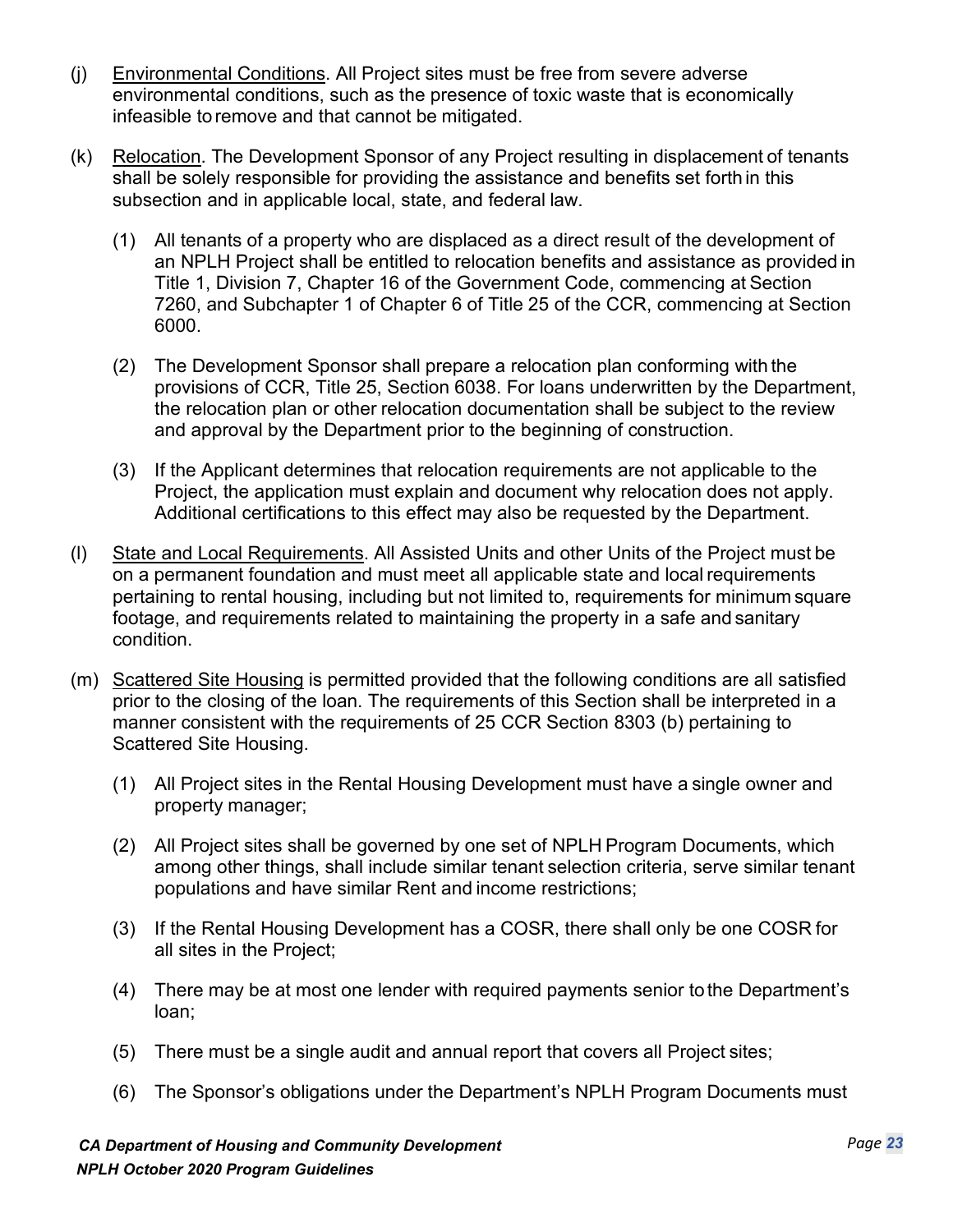<span id="page-27-0"></span>be secured by all Project sites, with lien priority relative to local public agency lenders determined in accordance with 25 CCR Section 8315 and use of cash flow available for residual receipts loan payments determined in accordance with 25 CCR Section 8314; and

(7) The Department must be named on insurance policies covering all Project sites, with coverage meeting Department requirements.

NOTE: Authority cited: Sections 5849.5, 5849.7(c), Welfare and Institutions Code.Reference cited: Sections 5849.7(c), 5849.8, Welfare and Institutions Code.

#### **Section 203. Supportive Services**

- (a) Each application selected for funding must include a Project-specific supportive services plan developed by the County in partnership with the Project Sponsor, supportive service providers, and the property manager.
- (b) The property management staff and service providers must make participation in supportive services by NPLH tenants voluntary. Access to or continued occupancy in housing cannot be conditioned on participation in services or on sobriety. The supportive services plan must describe the services to be made available to NPLH tenants in a manner that is voluntary, flexible and individualized, so NPLH tenants may continue to engage with supportive services providers, even as the intensity of services needed may change. Adaptability in the level of services should support tenant engagement and housing retention.
- (c) The following supportive services shall be made available to NPLH tenants based on tenant need. Available mental health services shall be provided directly by the County or through a subcontracted lead service provider. The County or the County's lead service provider for the Project shall coordinate the provision of or referral to services needed by individual tenants, including but not limited to, substance use treatment services, for a minimum of 20 years. Except as otherwise noted below, the following required services can be provided onsite at the Project or offsite at another location easily accessible to tenants:
	- (1) Case management;
	- (2) Peer support activities;
	- (3) Mental health care, such as assessment, crisis counseling, individual and group therapy, and peer support groups;
	- (4) Substance use services, such as treatment, relapse prevention, and peer support groups;
	- (5) Support in linking to physical health care, including access to routine and preventive health and dental care, medication management, and wellness services;
	- (6) Benefits counseling and advocacy, including assistance in accessingSSI/SSP, enrolling in Medi-Cal; and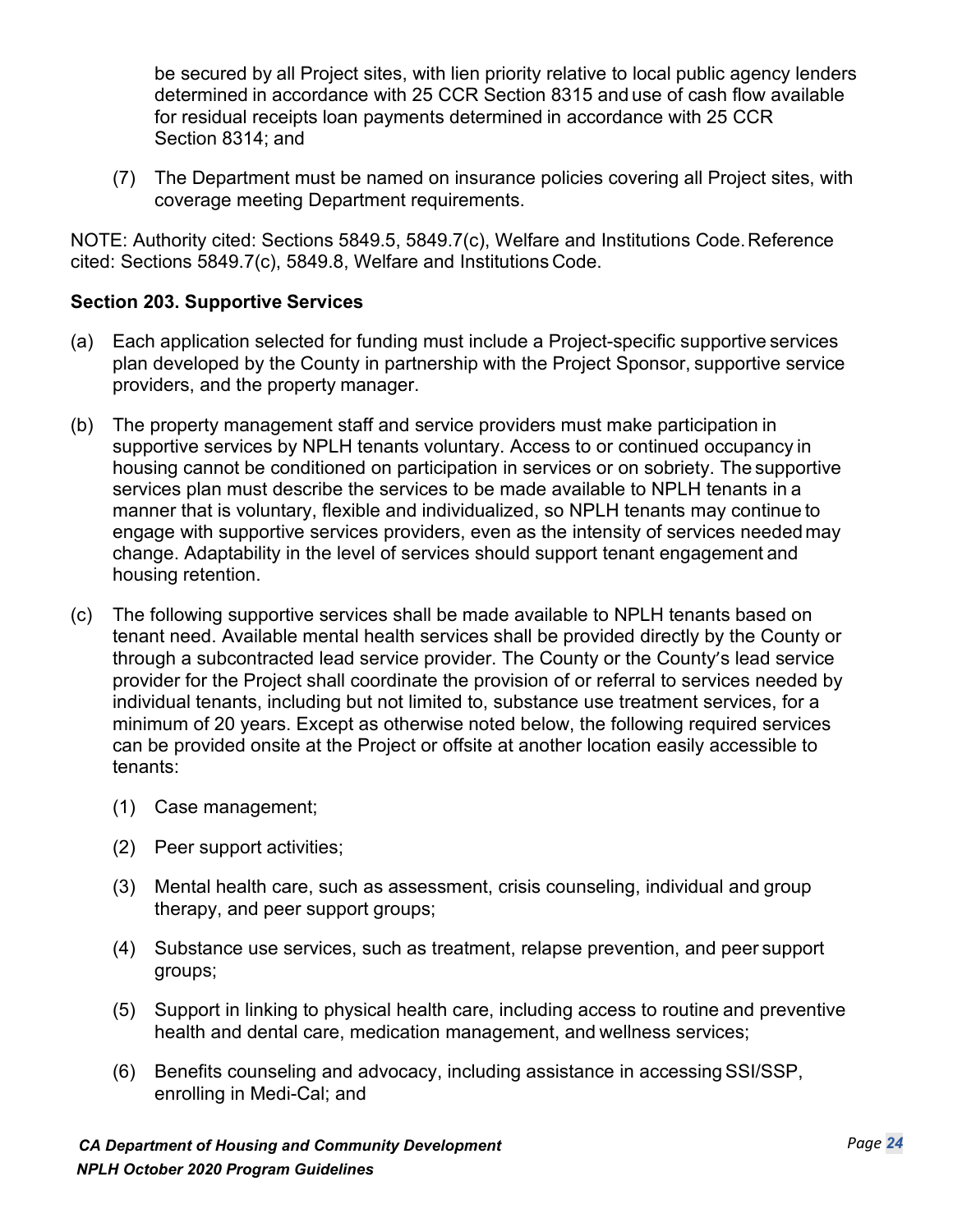- (7) Basic housing retention skills (such as Unit maintenance and upkeep, cooking, laundry, and money management).
- (d) The following supportive services are not required to be made available, but are encouraged to be part of a County's supportive services plan. These services may be provided directly by the County or a County-contracted service provider, or the County may coordinate the provision of orreferral to these services as needed by individual tenants.
	- (1) Services for persons with co-occurring mental and physical disabilities or cooccurring mental and substance use disorders not listed above;
	- (2) Recreational and social activities;
	- (3) Educational services, including assessment, GED, school enrollment, assistance accessing higher education benefits and grants, and assistance in obtaining reasonable accommodations in the education process;
	- (4) Employment services, such as supported employment, job readiness, job skills training, job placement, and retention services, or programs promoting volunteer opportunities for those unable to work, and
	- (5) Obtaining access to other needed services, such as civil legal services, or access to food and clothing.
- (e) The following additional information shall be provided in the supportive services plan:
	- (1) Description of the Target Population to be served, and identification of any additional subpopulation target or occupancy preference for the NPLH Project that the Applicant wishes to undertake beyond what is permitted under the Target Population requirements. Any additional subpopulation targeting or occupancy preference for an NPLH Project must be approved by the Department prior to construction loan closing and must be consistent with federal and state fair housing requirements;
	- (2) Description of tenant outreach, engagement and retention strategies to be used;
	- (3) Description of each service to be offered, how frequently each service will be offered or provided depending on the nature of the service, who is anticipated to beproviding the services, and the location and general hours of availability of the services;
	- (4) For services provided off-site, the plan must describe what public or private transportation options will be available to NPLH tenants in order to provide them reasonable access to these services. Reasonable access is access that does not require walking more than one-half mile;
	- (5) Description of how the supportive services are culturally and linguistically competent for persons of different races, ethnicities, sexual orientations, gender identities, and gender expressions. This includes explaining how services will be provided to NPLH tenants who do not speak English, or have other communication barriers, including sensory disabilities, and how communication among the services providers, the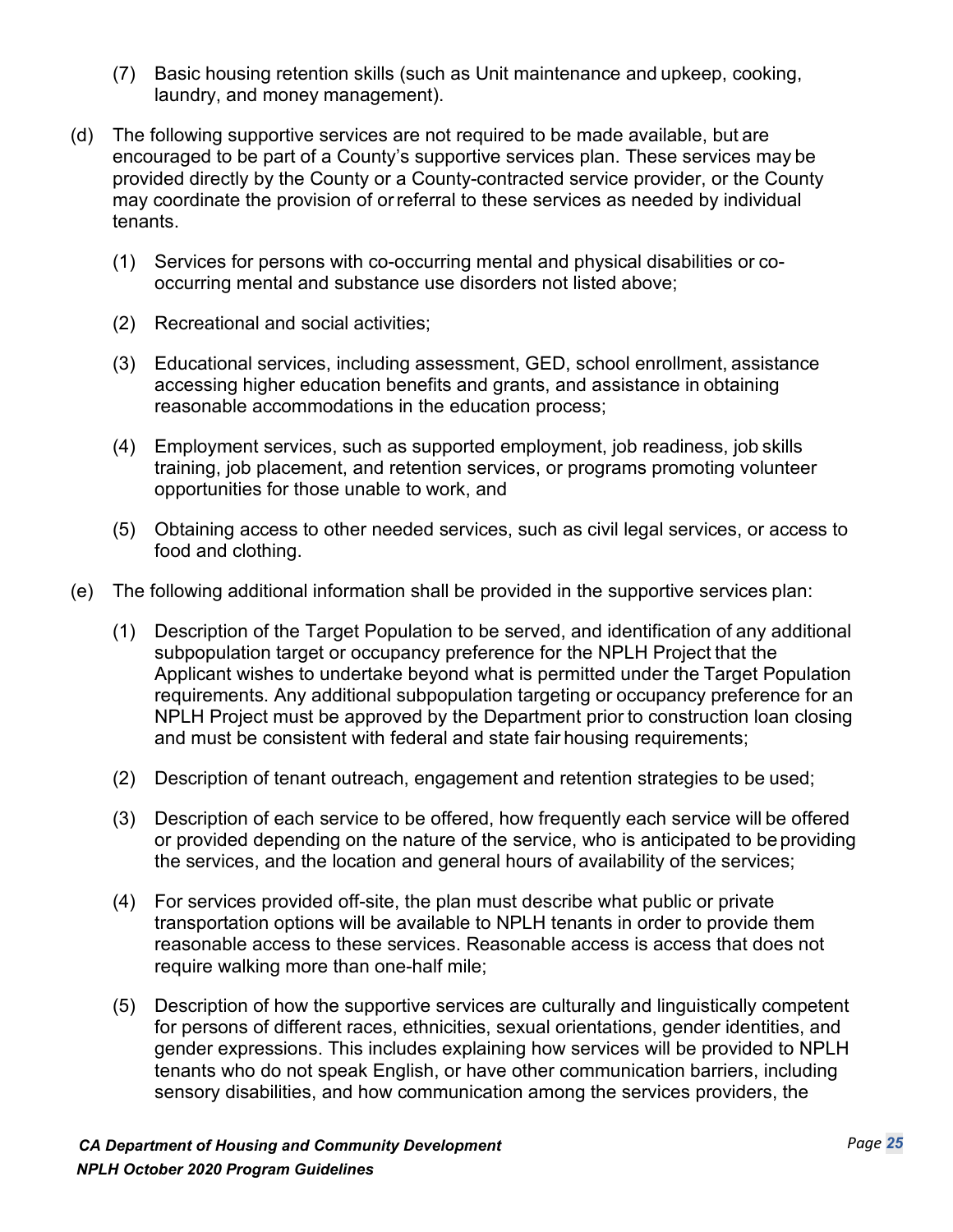property manager and these tenants will be facilitated;

- (6) Estimated itemized budget, and sources of funding for services;
- (7) Description of how the supportive services staff and property management staff will work together to prevent evictions, to adopt and ensure compliance with harm reduction principles, and to facilitate the implementation of reasonable accommodation policies from rent-up to ongoing operations of the Project;
- (8) General service provider and property manager communication protocols;
- (9) Description of how the physical design of the Project fosters tenant engagement, onsite supportive services provision, safety and security, and sustainability of furnishings, equipment, and fixtures; and
- (10) Other information needed by the Department to evaluate the supportive services to be offered consistent with the Program.
- (f) Copies of draft written agreements or memoranda of understanding (MOUs) must be provided, which identify the roles and responsibilities of the County, the project owner, other service providers, and the property manager. Specific organizations do not need to be identified unless those organizations are used to satisfy the experience requirements required to submit an application under Sections 202, 301, or 401. The draft written agreements or MOUs must be materially consistent with the information set forth in the supportive services plan.
- (g) The Department may request that any necessary updates to the supportive services plan or related documents, including fully executed written agreements between the County, service providers, the Project owner, and the property manager, be provided prior to the beginning of the initial rent-up period or prior to permanent loan closing.
- (h) For Projects funded under Article II of these Guidelines, changes in which entity is the lead service provider may be permitted after application submittal with prior approval from the Department, as long as all Program requirements of the lead service provider continue to be satisfied, and as long as the change in lead service provider would not result in a lower application score for Projects scored under the rating factors in Sections 205 (e) and 205 (f).
- (i) For Projects funded under Articles III or IV of these Guidelines, changes in which entity is the lead service provider may be permitted with prior approval of the County, as long as all of the requirements of the lead service provider continue to be met.

NOTE: Authority cited: Sections 5849.5, 5849.9, Welfare and Institutions Code. Reference cited: Sections 5849.7(c), 5849.8, 5849.9, Welfare and Institutions Code.

#### <span id="page-29-0"></span>**Section 204. Application Process**

(a) Competitive Allocation awards and Noncompetitive Allocation disbursements shall be offered through an application process, as set forth in a NOFA. The Department shall periodically issue a NOFA that specifies, among other things, the amount of funds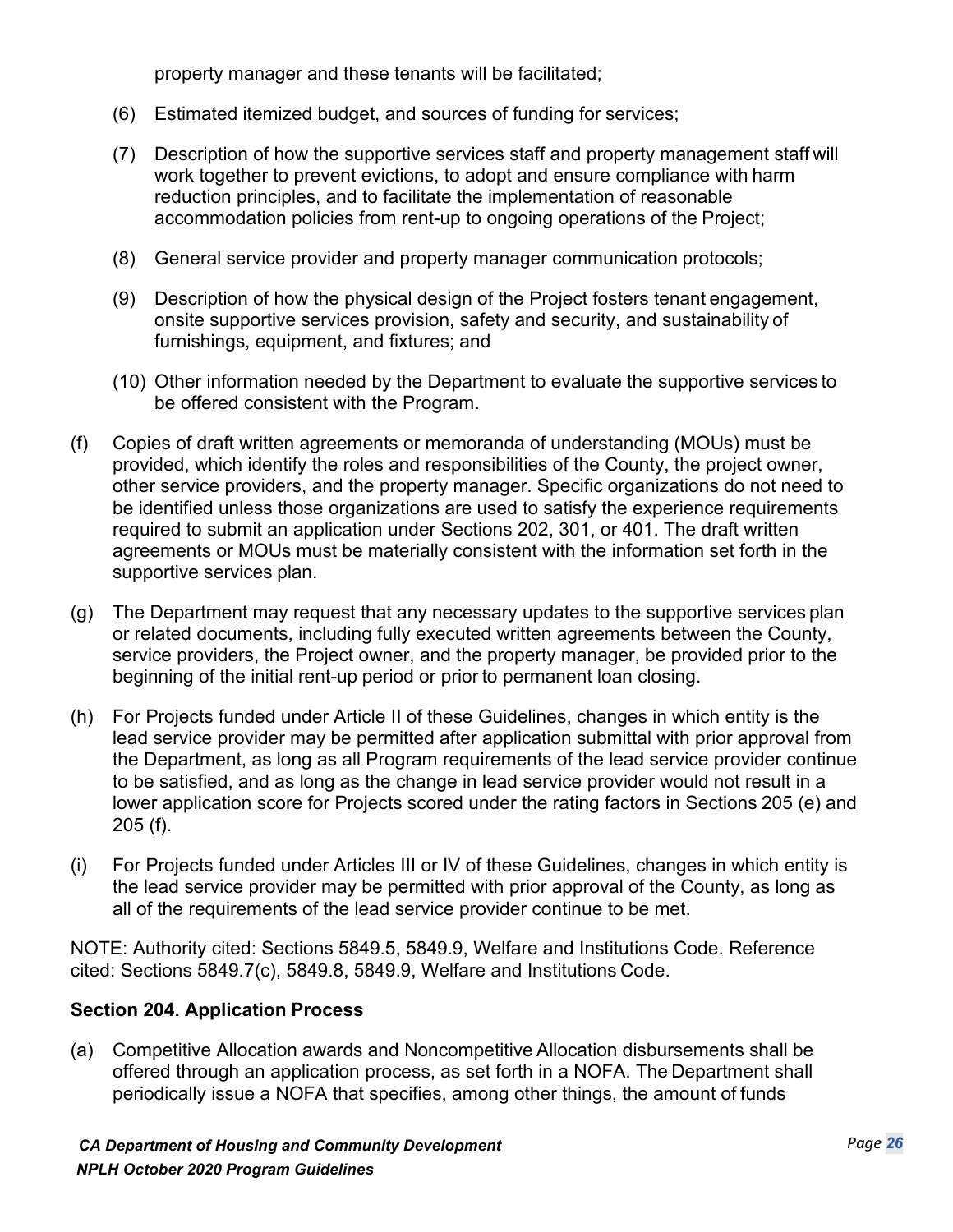available, application requirements, award requirements, the allocation of rating points and minimum eligibility threshold point scores for applications for Competitive Allocations, the deadline for submittal of applications, and other general terms and conditions of funding commitments.

- (b) Applications shall be on forms made available by the Department.
- (c) Applications shall be evaluated for compliance with the threshold requirements set forth in Sections 201 and 202 (as applicable).
- (d) The following applies to applications submitted for Competitive Allocations:
	- (1) If the total amount of funds requested in a County population group set forth under Section 102 exceeds the amount of funds available for that group, those applications will be scored based on the application selection criteria in Section 205.
	- (2) Within each County population group, the applications with the highest number of points shall be selected for funding, provided that all threshold and eligibility requirements are met. The Department may elect not to evaluate compliance with some or all eligibility requirements for applications that are not within the fundable range, as indicated by a preliminary point scoring.
	- (3) In the event of a tie between applications, funds will be awarded to the application with the highest overall readiness point score under Section 205(d). If a second tiebreaker is needed, funds will be awarded to the application with the lowest per-Unit Total Development Cost pursuant to the calculation methodology under 25 CCR 8311.
	- (4) If requesting a COSR, the Applicant must comply with the requirements in Section 209 of these Guidelines.
	- (5) A city receiving funds pursuant to the Bronzan-McCorquodale programs under Welfare and Institutions Code Section 5701.5 shall not be funded for more than one Project per funding round for a Competitive Allocation unless that Project is being submitted by the county in which that city is located within the county's own population group.
	- (6) The Department reserves the right to do the following:
		- (A) Score an application as submitted in the event information is missing from the application;
		- (B) Request clarification of unclear or ambiguous statements made in an application and other supporting documents where doing so will not impact the competitive scoring of the application;
		- (C) If the total funds requested for a County population group is less than the amount made available in the NOFA, request missing information necessary to fund an application.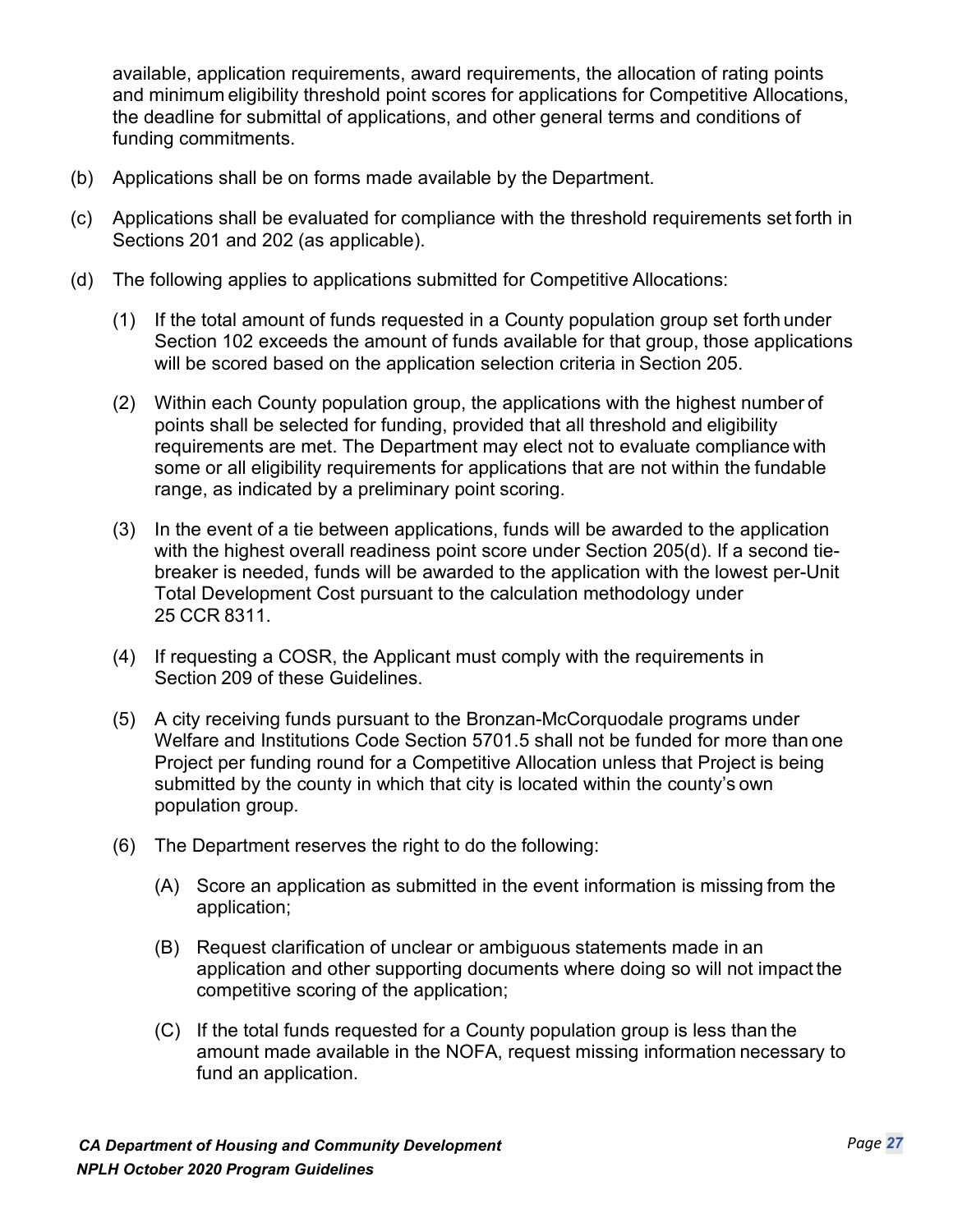- (D) If the total funds requested for a County population group(s) is less than the amount made available to that population group(s) in the NOFA, use funds from that population group(s) to fund other eligible unfunded applications in other population group(s). If the Department exercises this option, notwithstanding the provisions of Section 102 (d), the Department shall in the subsequent NOFA adjust the allocations for each population group to account for any such reallocation in compliance with Welfare and Institutions Code Section 5849.6.
- (e) Application decisions are subject to appeal by the Applicant in accordance with the appeals process set forth in the NOFA.
- (f) Applications selected for funding shall be approved at amounts, terms, and conditions specified by the Guidelines and NOFA. For each Project selected for funding, the Department shall issue an award letter.

NOTE: Authority cited: Sections 5849.5, 5849.6 5849.9, Welfare and Institutions Code. Reference cited: Sections 5849.6 5849.7(c), 5849.8, 5849.9, Welfare and Institutions Code.

#### <span id="page-31-0"></span>**Section 205. Competitive Allocation Application Rating Criteria**

Applications submitted within a competitive funding round shall be evaluated using the following criteria. Total available points shall equal 200.

#### **(a) Percentage of Total Project Units Restricted to the Target Population – 65 points maximum**

(1) Projects will receive up to a maximum of 30 points as follows for up to 30 percent of their total Project Units restricted to the Target Population as Assisted Units.

| Percentage of Projects Units | <b>Point Score</b> |
|------------------------------|--------------------|
| that are Assisted Units      |                    |
| $5 - 9.9$ percent            |                    |
| $10 - 14.9$ percent          | 13                 |
| $15 - 19.9$ percent          | 18                 |
| $20 - 24.9$ percent          | 23                 |
| $25 - 29.9$ percent          | 28                 |
| 30 percent and above         | 30.                |

- (2) Projects will receive 35 points if the Applicant commits to do either of the following for the term of the Department's loan:
	- A. Commit to use a Coordinated Entry System (CES) to fill all of the NPLH Assisted Units based on use of a standardized assessment tool which prioritizes those with the highest need for Permanent Supportive Housing and the most barriers to housing retention.
	- B. If a separate alternate system must be used to refer persons At-Risk of Chronic Homelessness, a minimum of 40 percent of the NPLH Assisted Units must be reserved for persons who qualify as Chronically Homeless and a maximum of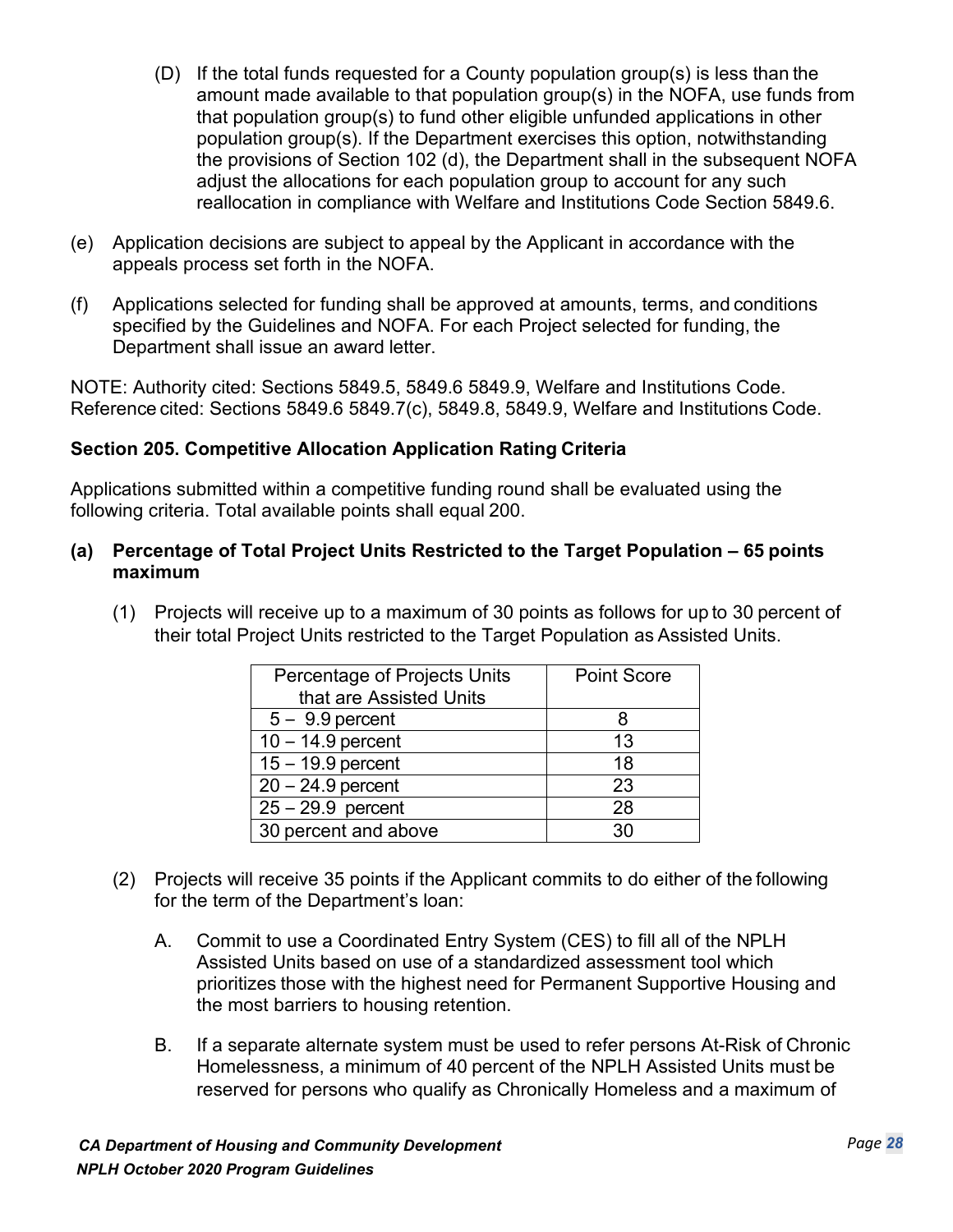30 percent of the NPLH Assisted Units may be reserved for persons who are At- Risk of Chronic Homelessness. All referrals must be based on a prioritization of those with the highest need for Permanent Supportive Housing, and the most barriers to housing retention.

#### **(b) Leverage of Development Funding –20 points maximum**

Applications will be scored based on the ratio of permanent development funding attributableto NPLH Assisted Units from sources other than the Competitive Allocation to the requested capital portion of the Program loan amount provided under the Competitive Allocation, not including any COSR, up to a maximum of 20 points.

To be counted, all sources of leverage must have an Enforceable Funding Commitment, unless otherwise specified below. The assistance will be deemed to be an Enforceable Funding Commitment if it has been awarded to the Project or if the Department approves other evidence that the assistance will be reliably available. Contingencies in commitment documents based upon the receipt of tax-exempt bonds or low-income housing tax credits will not disqualify a source from being counted as an Enforceable Funding Commitment.

- (1) Deferred developer fees and funds deposited in a reserve to defray operating deficits will not be counted in this computation.
- (2) All Projects utilizing tax-exempt bond and 4 percent low income housing tax credits will have these funds counted toward this calculation based on an estimate of syndication proceeds provided with the application, including the 4 percent component of TCAC hybrid Projects.
- (3) Noncompetitive Allocations dedicated to the proposed Project will be counted in this computation if the requirements of Section 201 (b) have been met as determined by the Department.
- (4) Noncompetitive and Competitive funds combined on the same Assisted Units will be subject to one per Unit cap as established under Section 200. If the proposed Project gets funded, the Noncompetitive funds will be included in the total award amount and subject to the total Project limit as established under Section 200.
- (5) To receive credit for deferred payment financing, grant funds, or subsidies from other Department programs, these funds must be awarded prior to finalizing the preliminary point scoring of the NPLH application.
- (6) Land donated or leased at a below market cost will be counted where the value of the donation or lease discount is established by an appraisal prepared in accordance with TCAC requirements and the requirements set forth in Section 202 (h)(6). If the donation has already occurred or the lease has already been executed, the value of the donation or lease discount shall be established as of the date of the donation or lease. Appreciation to the Applicant shall not be counted. The value of land leased shall be discounted by the sum of upfront lease pre-payments, annual administrative fees, and all mandatory lease payments in excess of \$100 per year over the term of the lease, exclusive of residual receipt payments.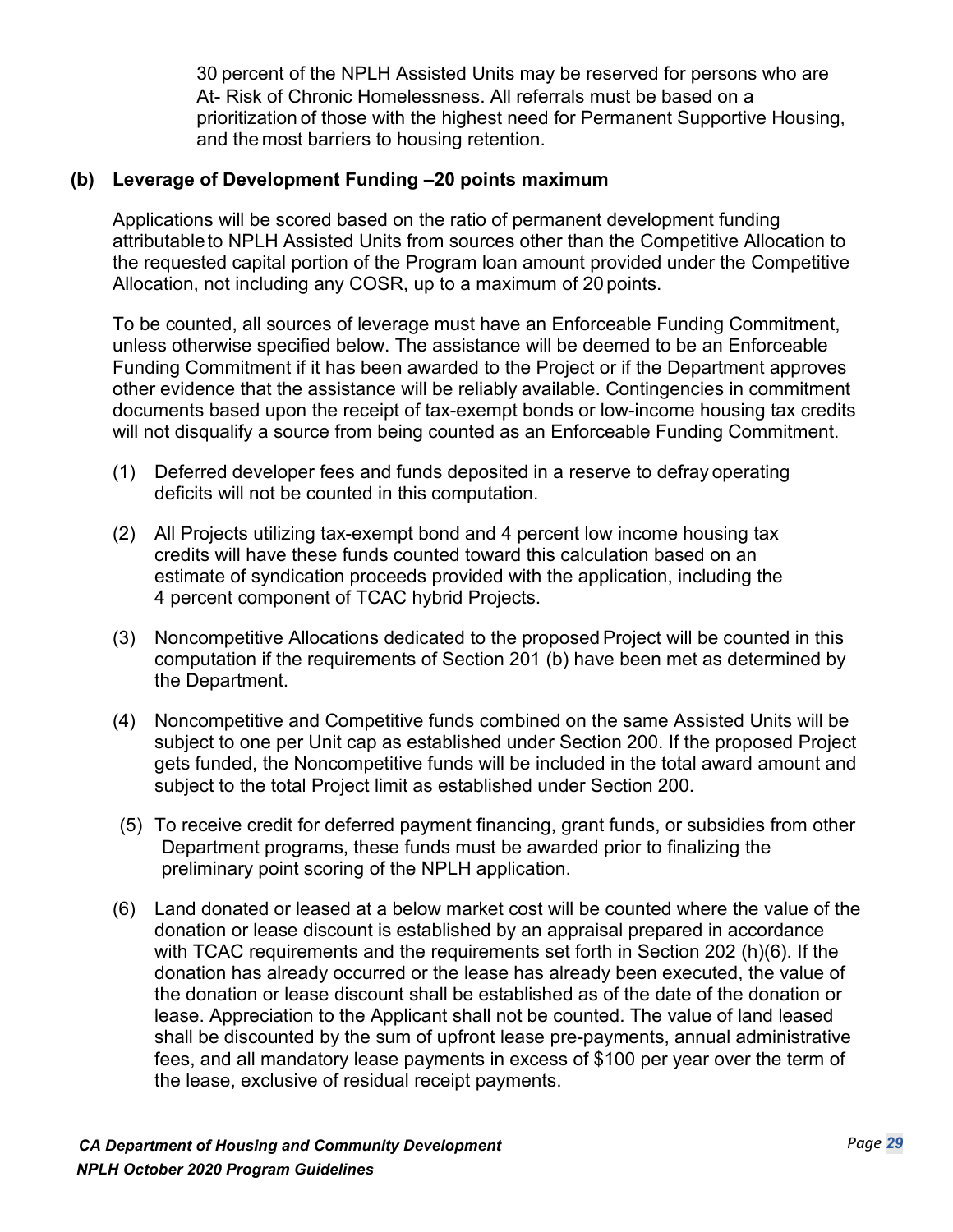(7) For Projects utilizing 9 percent competitive low-income housing tax credits, 0.08 points will be awarded for each percentage point of leveraged funds. For example, an application proposing other development funds equal to 100 percentof the NPLH non-COSR portion of the award, will receive 8 points. An application where other funds equal 250 percent of the NPLH non-COSR portion of the loan will receive 20 points.

For other Projects, approximately 0.13 points will be awarded for each percentage point of leveraged funds. For example, an application proposing other development funds equal to 100 percent of the NPLH non-COSR portion of the award will receive 13 points, and an application where other funds equal 150 percent of the NPLH non-COSR l portion of the award will receive 20 points.

#### **(c) Leverage of Rental or Operating Subsidies– 35 points maximum**

Applications will be scored based on the percentage of NPLH Assisted Units that have Enforceable Funding Commitments for operating assistance, or for Project-based or Sponsor-based rental subsidies with commitment terms substantially similar in terms to project-based Housing Choice Vouchers, 1.75 points will be awarded for each 5 percentage increment of committed assistance up to a maximum of 35 points.

The assistance must meet the requirements of an Enforceable Funding Commitment, and it must be allocated to the Project or to an affiliated rental-assistance sponsor, or the Department must approve other evidence that the assistance will reliably be available. Contingencies in commitment documents based upon the receipt of tax-exempt bonds or low-income housing tax credits will not disqualify a source from being counted as an Enforceable Funding Commitment.

- (1) Rental assistance must be substantially similar in terms to Project-based or Sponsorbased Housing Choice Vouchers, including but not limited to Section 8 Housing Choice Vouchers, VASH vouchers, Family Unification Program vouchers, Continuum of Care Supportive Housing (previously known as Shelter Plus Care) rental subsidy, or locally funded rental assistance. Project-based assistance must ensure that the tenant pays no more than 30 percent of his/her income in Rent.
- (2) Other local Enforceable Funding Commitments will also count toward this rating factor, including, but not limited to, contributions to any supplemental COSR established to address projected operating deficits attributable to the NPLH Assisted Units made by a local government, the Development Sponsor or another entity documented through an award letter, reservation of funds, commitment letter, or contract.
- (3) To receive credit for deferred payment financing, grant funds, or subsidies provided for rental or operating assistance from other Department programs, these funds must be awarded prior to finalizing the preliminary point scoring of the NPLH application.

#### **(d) Readiness to Proceed – 50 points maximum**

Points will be awarded for each of the following categories as indicated below and as documented in the application. Any application demonstrating that a particular category is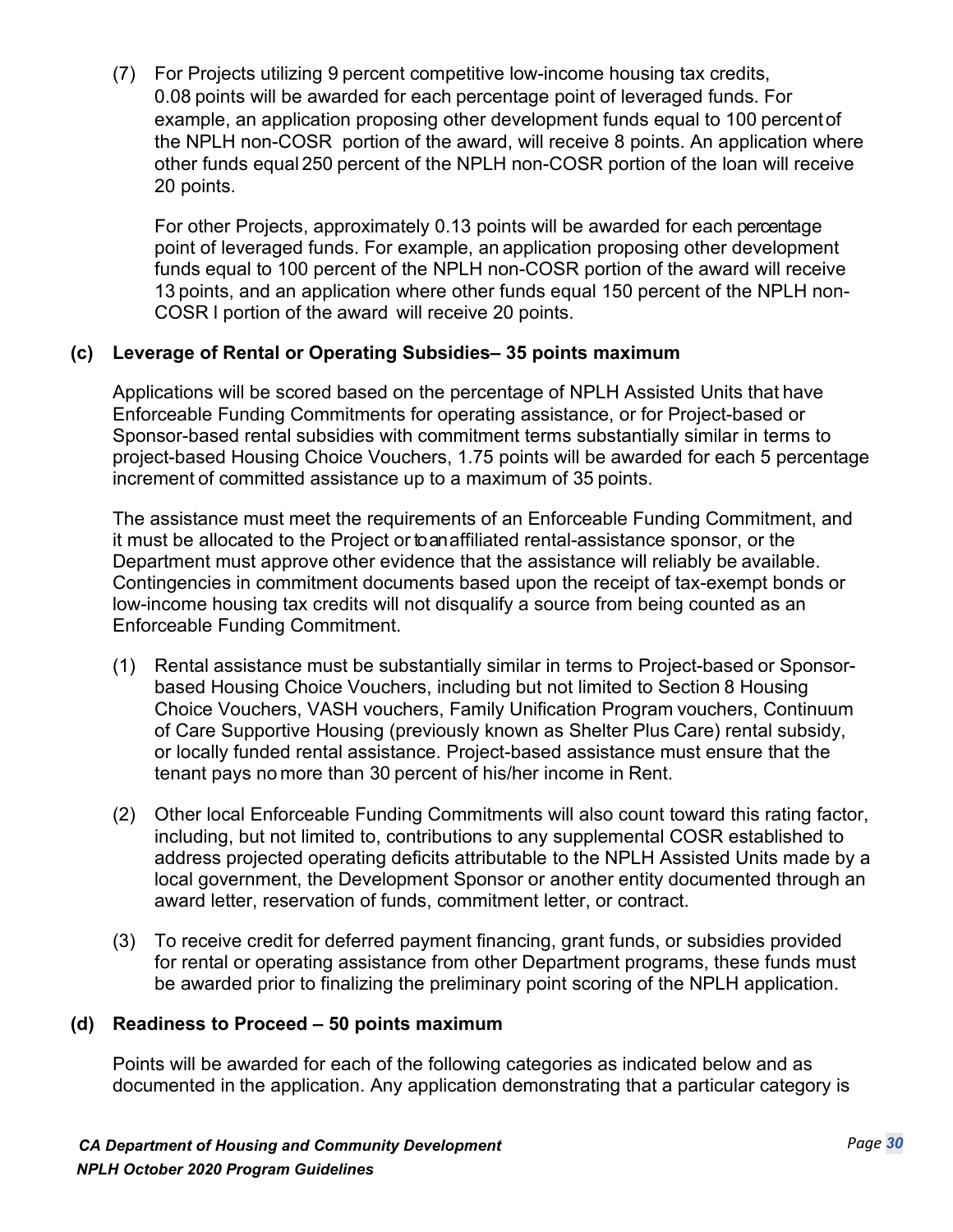not applicable to Project readiness for the subject Project shall be awarded full points in that category.

- (1) Obtaining Enforceable Funding Commitments for all needed construction financing, not including tax-exempt bonds, 4 percent low-income housing tax credits, and deferred developer fee.
	- A. The assistance will be deemed committed if it has been awarded to the Project or if the Department approves other evidence that the assistance will be reliably available. Contingencies in commitment documents based upon the receipt of tax-exempt bonds or low-income housing tax credits will not disqualify a source from being counted as committed.
	- B. To receive credit for funds from other Department programs, these funds must be awarded prior to finalizing the preliminary point scoring of the NPLH application.
	- C. Projects utilizing 9 percent low-income housing tax credits and Projects utilizing 4 percent low-income housing tax credits that will be part of an application to TCAC seeking hybrid tiebreaker incentives may receive up to 5 points for this rating factor. All other projects may receive up to 10 points for this rating factor.
- (2) Obtaining Enforceable Funding Commitments for all deferred-payment permanent financing, grants, and subsidies, not including deferred developer fee, tax-exempt bonds, and 4 percent low-income housing tax credits, in accordance with TCAC requirements and with the same exceptions as allowed by TCAC.
	- A. The assistance will be deemed committed if it has been awarded to the Project or if the Department approves other evidence that the assistance will be reliably available. Contingencies in commitment documents based upon the receipt of taxexempt bonds or low-income housing tax credits will not disqualify a source from being counted as committed.
	- B. To receive credit for deferred payment financing, grant funds, or subsidies from other Department programs, these funds must be awarded prior to finalizing the preliminary point scoring of the NPLH application.
	- C. Projects utilizing 9 percent low-income housing tax credits and Projects utilizing 4 percent low-income housing tax credits that will be part of an application to TCAC seeking hybrid tiebreaker incentives may receive up to 5 points for this rating factor. All other projects may receive up to 15 points for this rating factor.
- (3) Completion of all necessary environmental clearances (California Environmental Quality Act and National Environmental Policy Act) (10 points).
- (4) Land Use Approvals
	- A. Obtaining all necessary land use approvals or entitlements necessary prior to issuance of a building permit, including any required discretionary approvals, such as site plan review or design review; (15 points)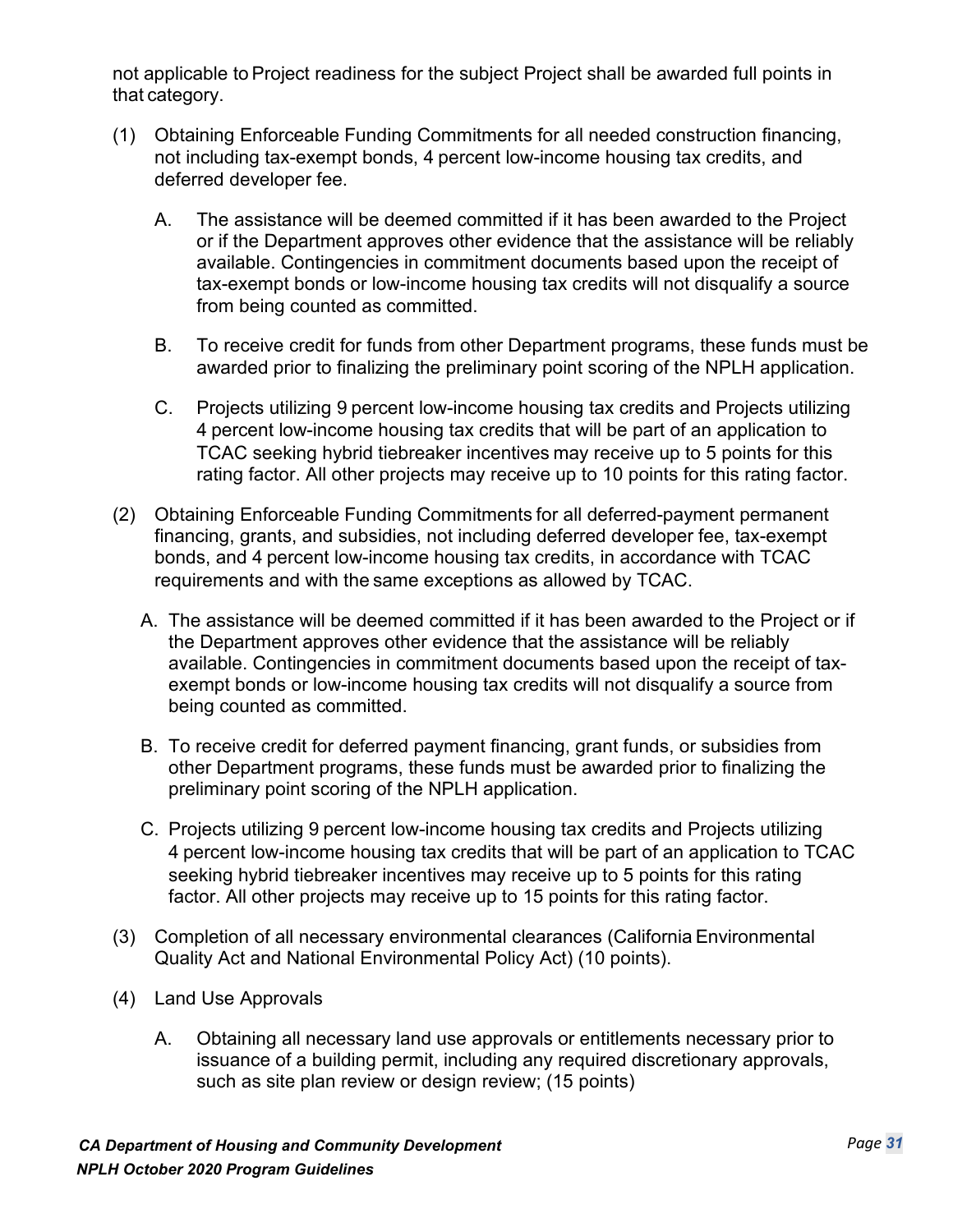B. Submission of a complete application to the relevant local authorities for land use approval under a nondiscretionary local approval process, where the application has been neither approved or disapproved; (10 points)

A "nondiscretionary local approval process" is one that includes little or no subjective judgment by the public official and is limited to ensuring that the proposed development meets a set of objective zoning, design review and/or subdivision standards in effect at the time the application is submitted to the local government. A "nondiscretionary local approval process" includes Streamlined Ministerial Approval Processing under Chapter 366, Statutes of 2017 (SB 35), By-Right Processing for Permanent Supportive Housing under Chapter 753, Statutes of 2018 (AB 2162)), Housing Element Law (Government Code Section 65583.2(i), or other local process that meets the definition of nondiscretionary approval process, as determined by the Department.

C. To receive points under subdivisions (A) or (B) above, for Projects located within the boundaries of an incorporated city, the Department will rely on the city's determination, and for Projects located in the unincorporated areas of a county, the Department will rely on the county's determination

#### **(e) Extent of On-Site and Off-Site Supportive Services – 20 points maximum**

Points will be awarded in each of the following categories as indicated below based on information provided in accordance with Section 203 (Supportive Services). A copy of the initial supportive services plan must be submitted with the application in order to score the application in this rating category.

- (1) Case management services provided onsite (5 points). To receive points for this category, the case manager does not need to have offices located onsite, as long as they provide onsite visits;
- (2) Implementing evidence-based practices to engage and assist tenants in addressing behaviors that could lead to eviction, or to assist in accessing other housing, such as critical time intervention, trauma-informed care, motivational interviewing, assertive community treatment, cognitive behavioral therapy, voluntary "moving-on" strategies or other practices recognized as a promising or innovative strategy by the federal Substance Abuse and Mental Health Services Administration (SAMHSA), the California Department of Health Care Services (DHCS), HUD, or other federal or state public agency. One point will be awarded for each evidence-based or other recognized practice to be implemented (up to 5 points);
- (3) Offering services listed under Section 203 (d). Two points will be awarded for each category of services listed under Section 203 (d) (up to 8 points) and
- (4) Resident involvement, such as strategies to engage tenants in community building and services planning and operations, and tenant satisfaction surveys to informand improve services provision, building operations, and property management (up to

2 points).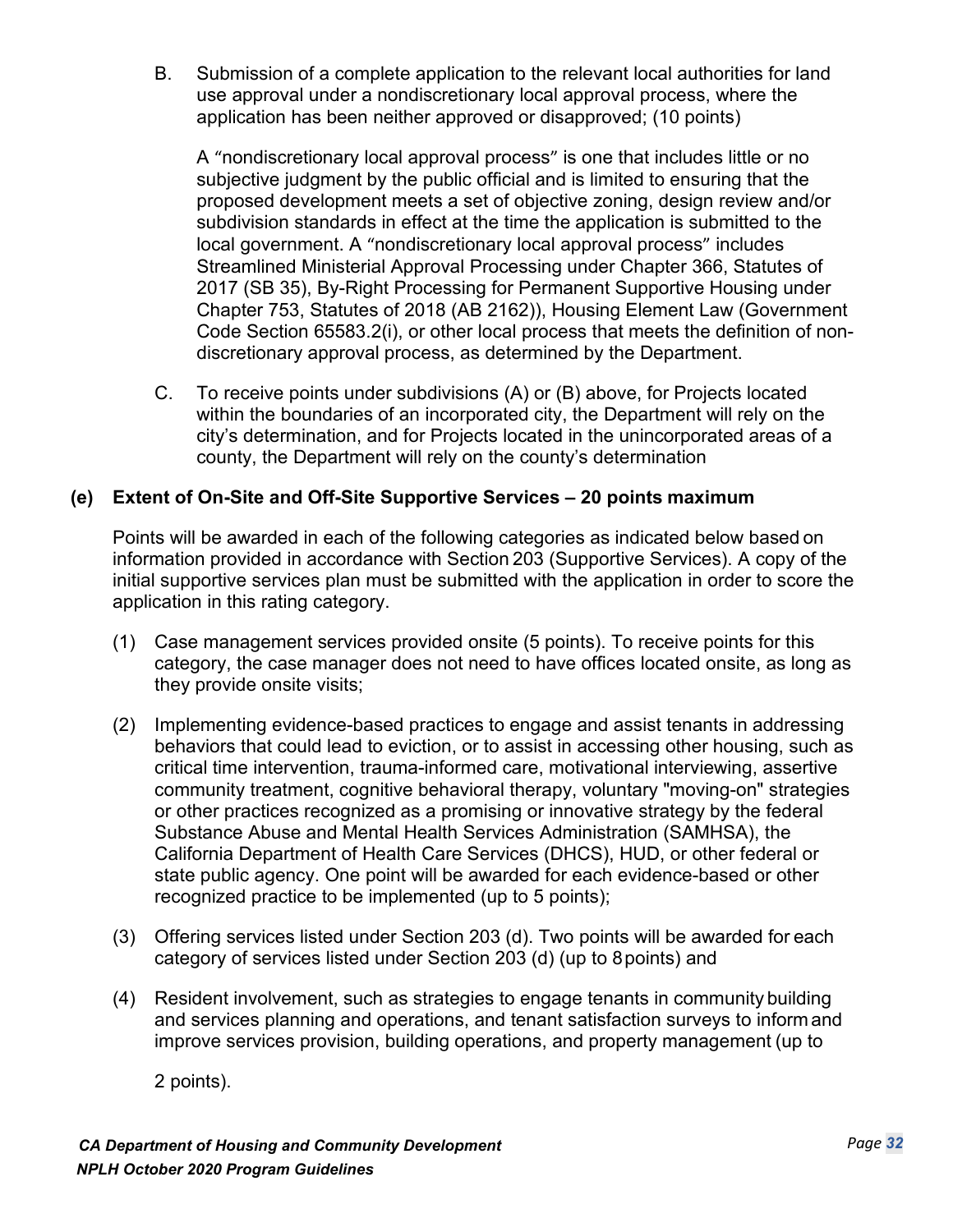# **(f) Past History of Evidence Based Practices – 10 points maximum**

Up to 10 points will be awarded to Projects where the lead service provider, which may be the County behavioral health department or its equivalent County department, or another entity that has contracted with the County to be the lead service provider, can document past experience with implementing evidence-based best practices that have led to a reduction in the number of Chronically Homeless or At-Risk of Chronic Homelessness individuals within the Target Population. Similar experience with evidence-based practices for other special needs populations can also be included if this experience can be shown to be relevant to serving the Target Population. Examples of evidence-based practices include the items below. To receive points under this rating factor, all such experience provided must be verified in the manner set forth in the application.

- (1) Use of a critical time Intervention or assertive community treatment model,
- (2) Cognitive behavioral therapy,
- (3) Trauma-informed care,
- (4) Motivational interviewing and other tools to encourage engagement in services, and
- (5) Other practices recognized as evidence-based by SAMHSA, DHCS, HUD, or other federal or state public agency.

#### **(g) Bronzan-McCorquodale**

Projects located in cities that are receiving funds pursuant to the Bronzan-McCorquodale programs under Welfare and Institutions Code Section 5701.5 that do not receive maximum points in any of the above rating factors in paragraphs (a) through (f) may receive a total of two additional points in the aggregate if the application was submitted through the county in which that city resides rather than by the city within its population group under the Competitive Allocation.

NOTE: Authority cited: Section 5849.5, Welfare and Institutions Code. Reference cited: Sections 5849.7(c), 5849.8, Welfare and Institutions Code.

#### **Section 206. Occupancy and Income Requirements**

- (a) Total household income at the time of move-in shall not exceed the 30 percent AMI limit as published by the Department. Income determination shall be made in accordance with the requirements in 25 CCR Section 6914 and 25 CCR Section 6916. Income levels shall be expressed in 5 percent increments as a percentage of AMI.
- (b) The Development Sponsor shall maintain documentation of tenant eligibility in all the following ways, as applicable. Tenant eligibility criteria must be satisfied prior to being referred to an NPLH Project.
	- (1) Documentation of a Serious Mental Disorder or of a Seriously Emotionally Disturbed Child or Adolescent must be done by a qualified mental health worker in accordance with the requirements of Welfare and Institutions Code Section 5600.3.
	- (2) Documentation of a person's status as Chronically Homeless, Homeless, or At-Risk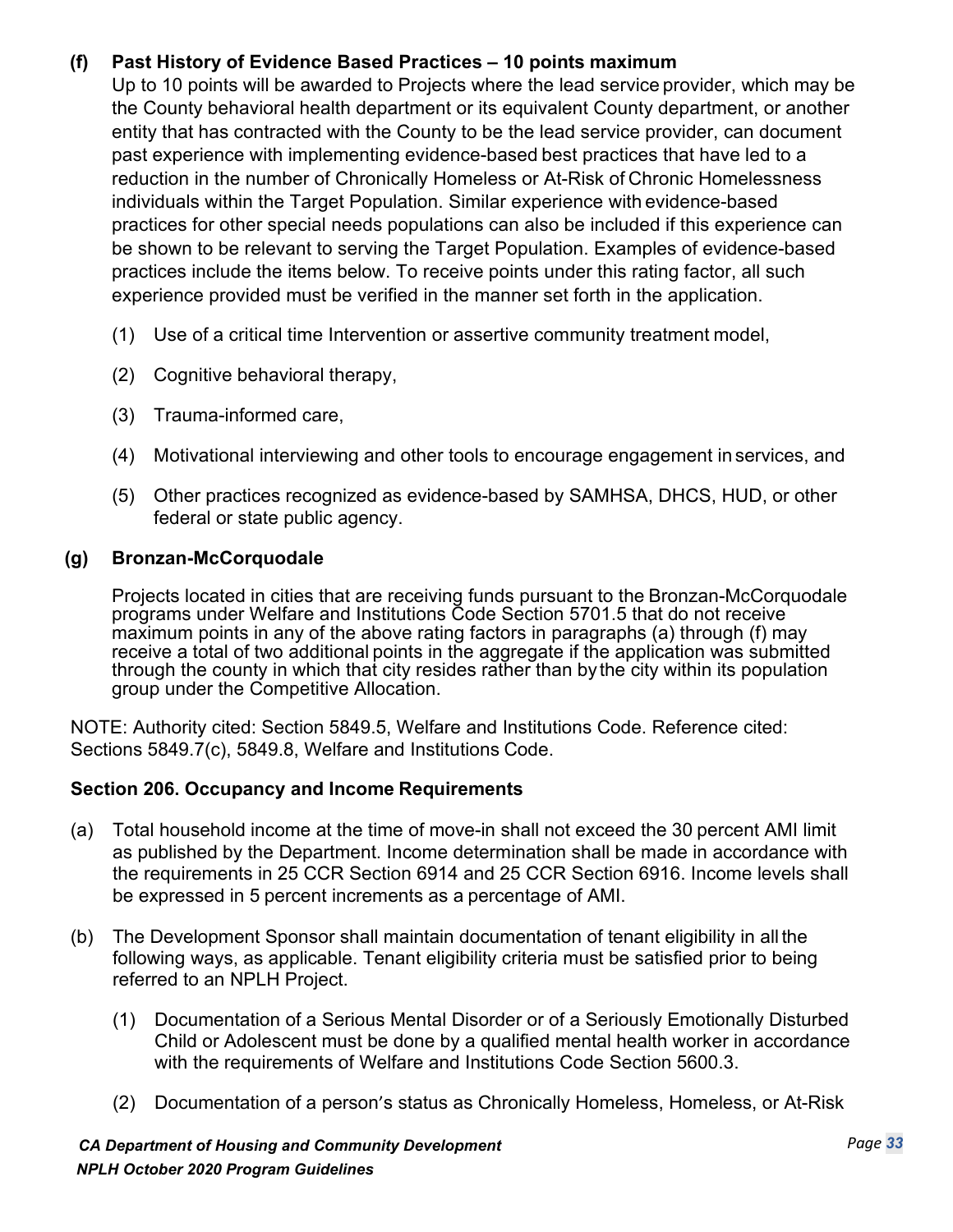of Chronic Homelessness as defined under these Guidelines must be done in accordance with procedures established through the local Coordinated Entry System or other procedures established by the County and approved by the local Continuum of Care for determining whether a person qualifies as Chronically Homeless, At-Risk of Chronic Homelessness, or Homeless Acceptable procedures are those in which use of relevant third-party documentation establishes compliance with the applicable definition in Section 101.

- (3) In no event shall a person be required to be a client of the County behavioral health department or a recipient of mental health or other services in order to qualify for or remain in an Assisted Unit.
- (c) Occupancy requirements shall apply for the full term of the Program loan subject to the provisions of Section 207.

NOTE: Authority cited: Sections 5849.5, 5849.7(c), 5849.9, Welfare and Institutions Code. Reference cited: Sections 5849.8, 5849.9, Welfare and Institutions Code.

## **Section 207. Rent Limits and Transition Reserve**

- (a) All Assisted Units shall be restricted to no more than the 30 percent AMI Rent level or below as specified in the Project NPLH regulatory agreement, except as otherwise provided in paragraph (c).
- (b) Rent levels shall be expressed in 5 percent increments as a percentage of AMI.
- (c) For Assisted Units, if at the time of recertification a tenant household's income exceeds the 30 percent AMI income level and this increase is based solely on the current SSI/SSP payment rate or cost-of-living adjustment, the household rent shall not exceed 30 percent of household income. These Units shall continue to be designated as Assisted Units.
- (d) For Assisted Units, if at the time of recertification a tenant household's income exceeds the 30 percent AMI income level and this increase is based on factors other than or in addition to the current SSI/SSP payment rate or cost-of-living adjustment, to the extent a rent increase for the household is permitted by statutes and regulations governing the Project's other financing sources, the Sponsor:
	- (1) shall re-designate the tenant's Unit as a Unit at the higher income level, if there are non-Assisted Units restricted at the higher income level;
	- (2) shall increase the tenant's Rent to the level applicable to Units at the higher income level, rounding to the nearest 5 percent increment. These Units shall not continue to be designated as NPLH Assisted Units, and
	- (3) shall designate the next available comparable non-Assisted Unit as an Assisted Unit at the income level originally applicable to the household until the Unit mix required by the Program regulatory agreement is achieved.
	- (4) If all of the Project Units are Assisted Units, that Project can continue with the overincome Unit (s) until such time as those over-income households no longer reside in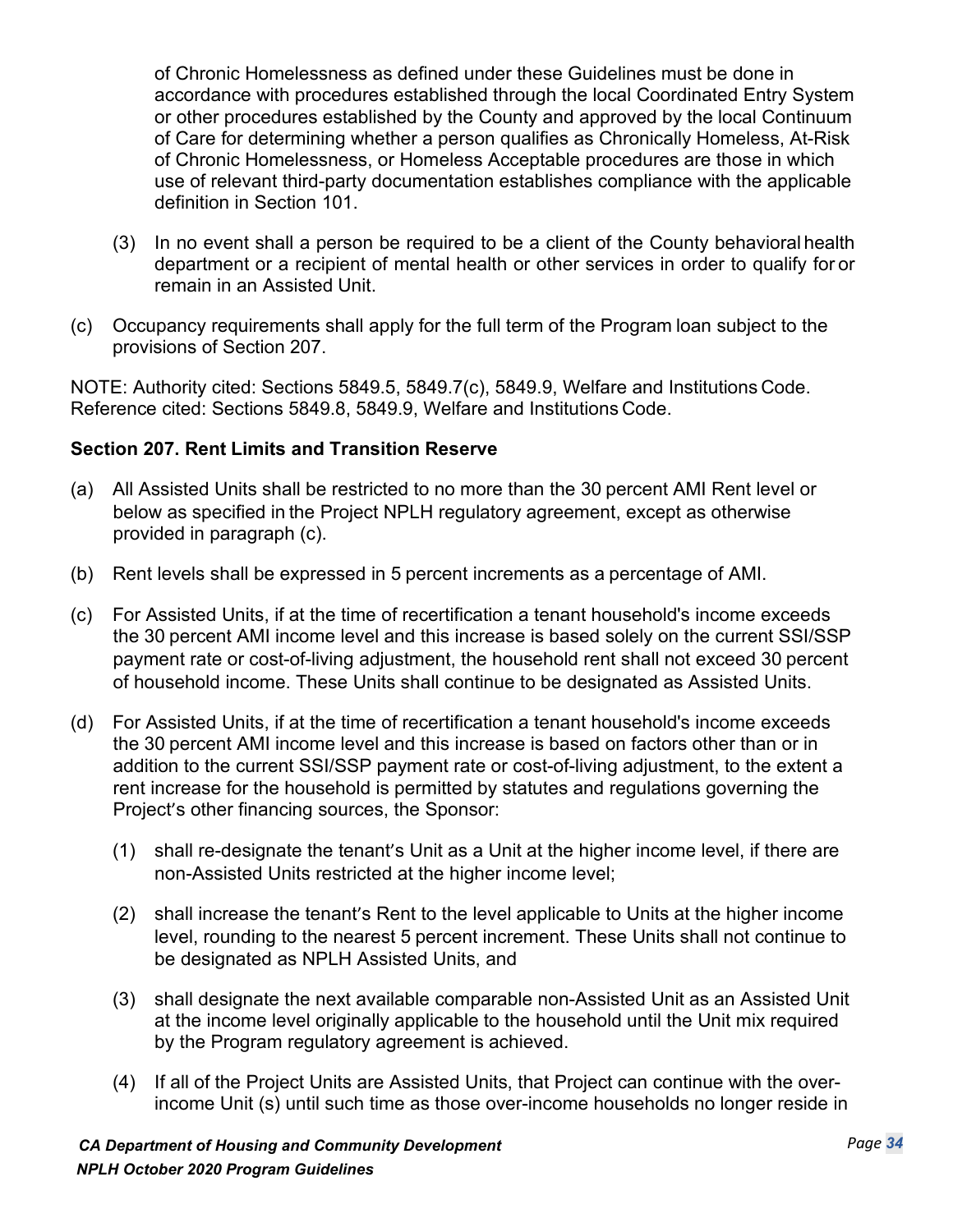the Project.

(5) A Unit shall be deemed "comparable" if it has the same number of bedrooms and reasonably similar square footage as the original Unit.

For example, in a Project where the income limits utilized to qualify new tenants are

15 percent, 20 percent, 25 percent, 30 percent, and 50 percent of Area Median Income, if the income of a household occupying an Assisted Unit designated as a 20 percent Unit increases to 48 percent of Area Median Income, the Sponsor must re-designate the household's Unit as a non-Assisted Unit at the 50 percent level, increase the tenant's Rent to the level applicable to Units at the 50 percent level, and designate the next available non-Assisted comparable Unit as an Assisted Unit at the 20 percent income level.

- (e) For Assisted Units, if at the time of recertification, a tenant household's income exceeds the income limit designated for the household's Unit, but does not exceed the limit for a higher income level applicable to new NPLH tenants, the Sponsor may increase the household's Rent to an amount not exceeding the closest Rent limit applicable to the household's income level at the time of recertification. Continuing with the example described above, the income levels utilized to establish Rent limits upon recertification would be 15 percent, 20 percent, 25 percent, and 30 percent. A household occupying a Unit in this project with a 20 percent limit whose income, upon recertification, had increased to 28 percent of area median income could have their Rent increased to the Rent level applicable to the 30 percent income level. These Units at or below the 30 percent income level shall continue to be designated as Assisted Units.
- (f) Projects shall have a transition reserve in the event that any Project-based rental assistance is not renewed, or in the event that the Project COSR is exhausted and the Project cannot secure sufficient other rental or operating subsidies to continue without immediately raising Rents on the Assisted Units. The minimum amount of the transition reserve shall be the amount sufficient to prevent Rent increases for one year following the loss of the rental assistance or exhaustion of the COSR. The transition reserve may be capitalized from sources other than NPLH funds, or funded from annual project cash flow in amounts to be approved by the Department. Withdrawal and the use of funds in the reserve shall be subject to the Department's prior review and written approval. NPLH funds shall not be used to fund a transition reserve.
	- (1) If Rent increases on the Assisted Units are necessary due to loss of rental or operating assistance and after exhausting all transition reserve funds, rent increases will only be permitted to the minimum extent required for Fiscal Integrity, as determined by the Department. In addition, Rents on Assisted Units shall not, in any event, be increased to an amount in excess of 30 percent of 60 percent of Area Median Income, adjusted by number of bedrooms in accordance with Department requirements.
	- (2) If Rent increases on the Assisted Units are necessary due to loss of rental or operating assistance, and if it is determined that NPLH tenants will need to move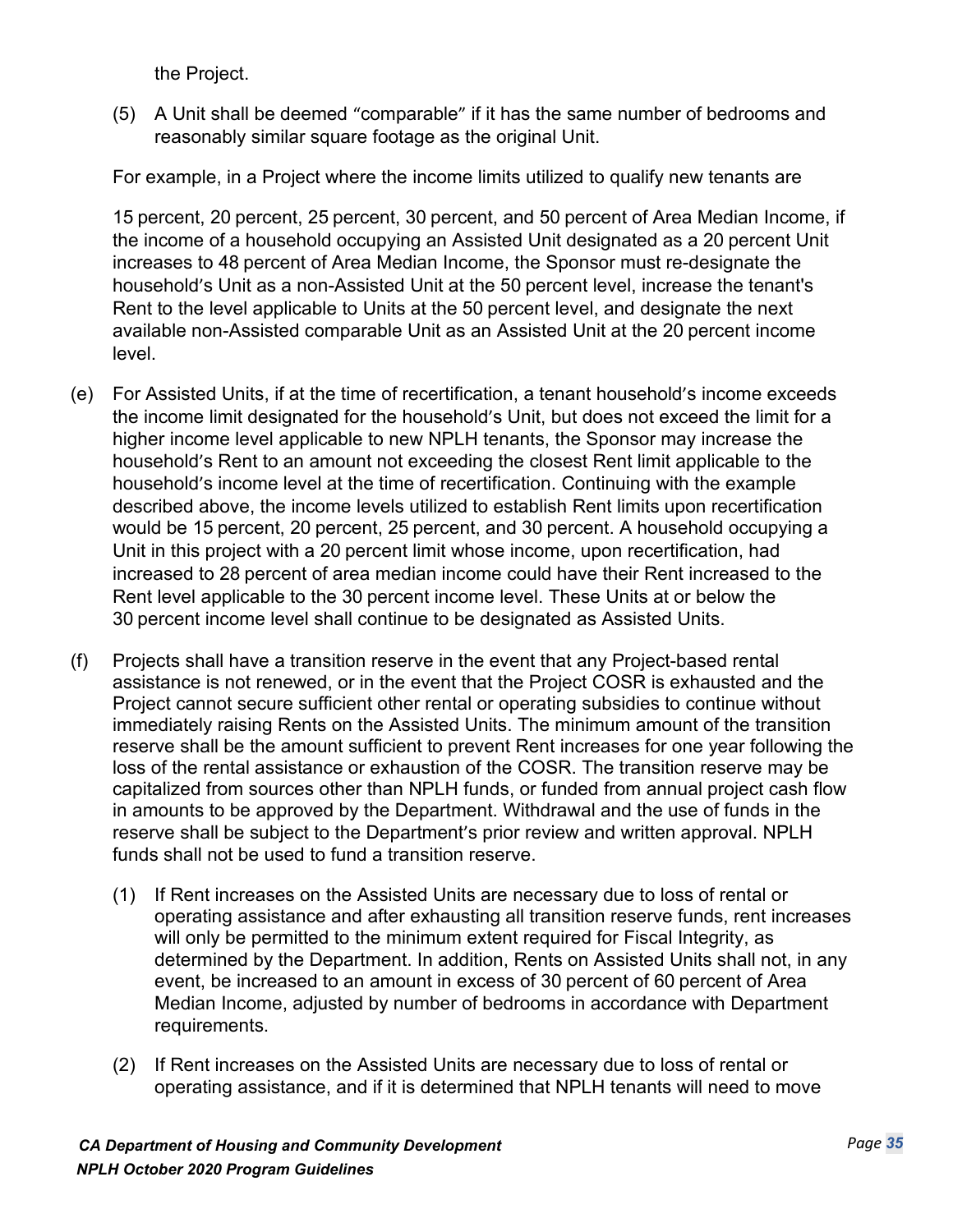after exhausting all transition reserve funds, a transition plan shall be implemented to identify other permanent housing options that may be more affordable to NPLH tenants who cannot afford the increased Rent, and to assist those persons in accessing other available housing. Funds from the transition reserve may be used for these expenses.

(3) Based on an analysis of the risk associated with specific rental assistance programs or specific state or local operating assistance available to the Project, the Department may modify transition reserve requirements. These modifications may include adjusting the amount of the required transition reserve, setting different amounts for different rental assistance programs to reflect the relative risk associated with these programs, allowing the transition reserve to be funded and controlled by a locality, establishing a transition reserve funded and held by the Department rather than the Project, or adjusting the level to which rents may be increased upon subsidy termination and loss of other available rental or operating assistance. Increases to transition reserves shall only apply to Projects that are awarded Department funds after the effective date of these modifications.

NOTE: Authority cited: Sections 5849.5, 5849.7(c), 5849.9, Welfare and Institutions Code. Reference cited: Sections 5849.8, 5849.9, Welfare and Institutions Code.

## **Section 208. Underwriting Standards**

- (a) In analyzing Project feasibility, the Department shall follow the underwriting requirements of its Uniform Multifamily Regulations (UMRs) commencing with 25 CCR Section 8300 as amended from time to time, including, but not limited to, the following:
	- (1) 25 CCR 8302 (Restrictions on Demolition);
	- (2) 25 CCR Section 8303 (Site Control Requirements and Scattered Site Projects); site control documented at the time of application shall be for a time period no shorter than through the anticipated date of the award of NPLH funds by the Department as set forth in the most current NOFA under which the Project is applying for Program funds;
	- (3) 25 CCR Section 8308, (Operating Reserves);
	- (4) 25 CCR Section 8309, (Replacement Reserves);
	- (5) 25 CCR Section 8310 (Underwriting Standards);
	- (6) 25 CCR Section 8311 (Limits on Development Costs);
	- (7) 25 CCR Section 8312 (Developer Fee), except that Section 8312 (d) shall not apply and Section 8312 (c) is replaced with the following:
		- A. For Projects utilizing 4 percent tax credits, Developer Fee payments shall not exceed the amount that may be included in project costs pursuant to CCR Title 4, Section 10327. In addition, the Developer Fee paid from development funding sources shall not exceed the following: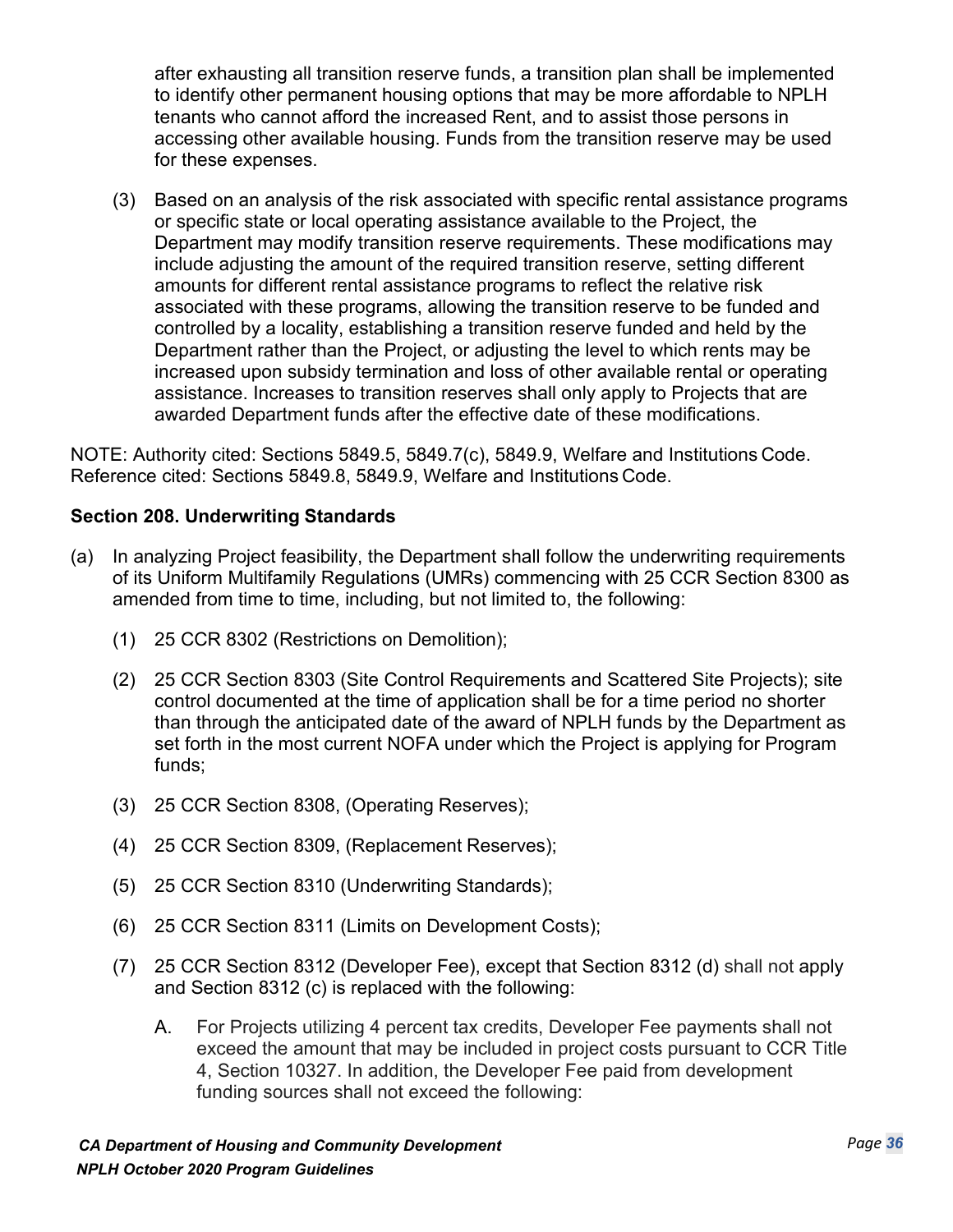- i. For acquisition and/or rehabilitation projects or adaptive reuse projects, the lesser of the amount of Developer Fee in project costs or \$2,000,000; and
- ii. For new construction projects, the base limit shall be the lesser of the amount that may be included in project costs or \$2,200,000. To arrive at the final limit on Developer Fee paid from development funding sources, the base limit shall then be multiplied by a ratio that is the average of (i) the difference between the above amount in (C) and the project's highcost ratio, as calculated pursuant to CCR Title 4, Section 10317(i) (6) or successor language and (ii) 100 percent.
- (8) 25 CCR Section 8314 (Use of Operating Cash Flow), except as follows:
	- A. 8314 (a)(1)(A) is replaced with the following: Approved deferred Developer Fee, pursuant to Section 8312, provided that the aggregate of the Developer Fee paid from sources and paid as deferred shall not exceed \$3,500,000; and
	- B. The limits specified in 8314 (e) for supportive services costs paid as operating expenses shall increase annually for Projects at a rate of 3.5 percent per year; and
- (9) 25 CCR Section 8315 (Subordination Policy).
- (b) Where there is a difference between the provisions of the UMRs and these Guidelines, the provisions of these Guidelines shall prevail.
- (c) Notwithstanding the above, residential stabilized vacancy rates for NPLH Assisted Units shall be assumed to be 5 percent, unless use of a lower or higher rate is required by another funding source, including TCAC, or is supported by compelling market or other evidence.
- (d) In addition to the operating reserve required by 25 CCR 8308, a Sponsor may establish a COSR for the Assisted Units meeting the requirements of Section 209.

NOTE: Authority cited: Sections 5849.5, 5849.9, Welfare and Institutions Code. Reference cited: Sections 5849.7(c), 5849.8, 5849.9, Welfare and Institutions Code.

## **Section 209. Capitalized Operating Subsidy Reserve**

- (a) For Projects receiving 9 percent low-income housing tax credits, beginning with awards made after October 2020, the maximum amount that may be provided per-Unit for a COSR to address Project operating deficits attributable to the Assisted Units shall equal the current maximum per-Unit amount for a COSR available to Projects not receiving 9 percent low- income tax credits as provided under subsection (b).
- (b) For Projects not receiving 9 percent low-income housing tax credits, not more than \$175,000 per Unit may be provided for a COSR to address Project operating deficits attributable to the Assisted Units. Beginning January 2018, for new awards, this amount will be adjusted annually, as published by the Department, based upon increases in the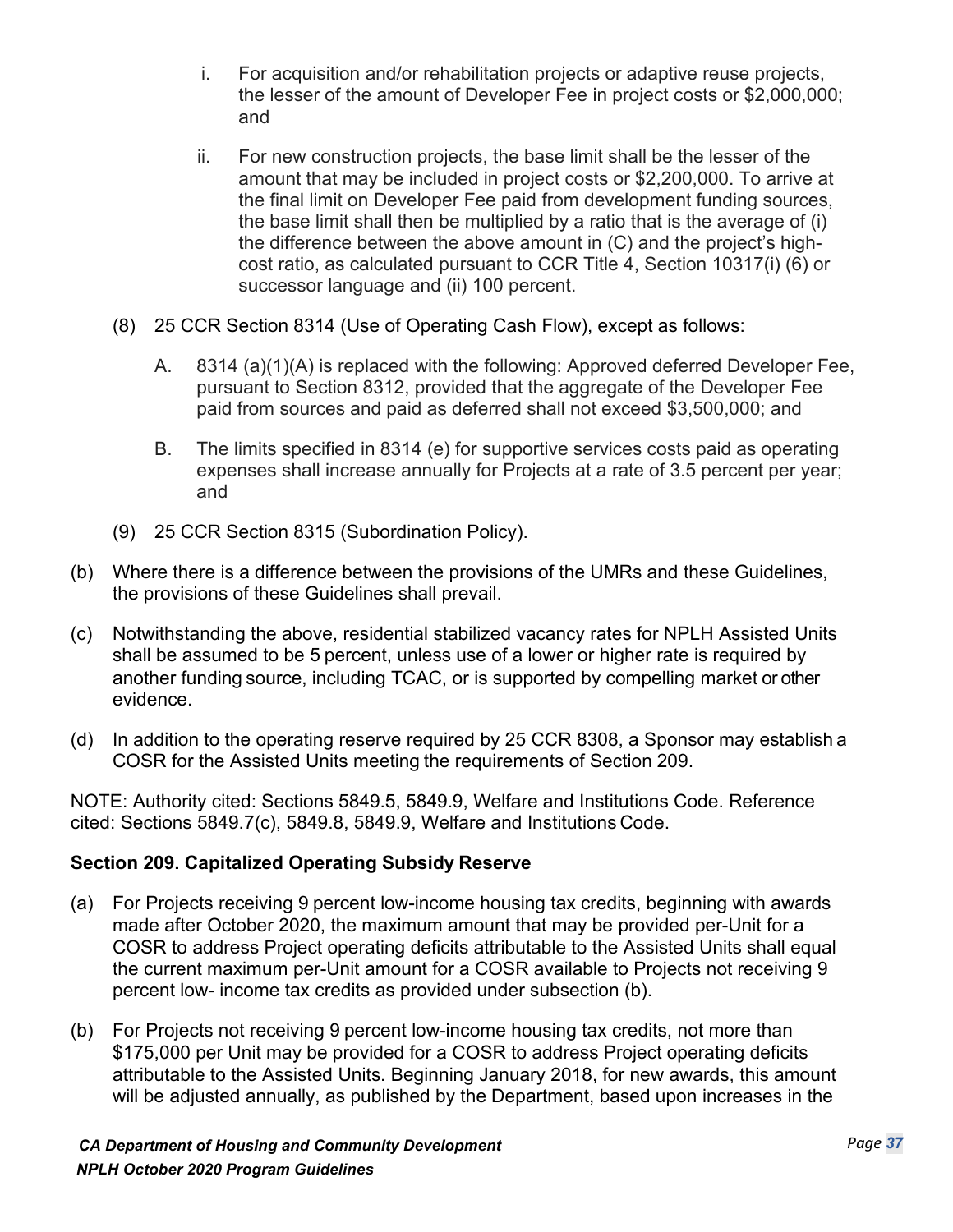Consumer Price Index.

- (c) The Department may adjust the above per-Unit subsidy limits for the COSR portion of the award from time to time as may be necessary to achieve Department policy objectives, including, but not limited to, adjustments based upon increases in the Consumer Price Index. Any adjustments to the COSR per-Unit subsidy limits will be published annually on the Program webpage. Any changes shall be applicable to new awards and contracts subsequent to posting of adjustments, and not to existing contracts or loan or grant agreements.
- (d) In order to be eligible to receive a COSR, the Applicant must first demonstrate, and the Department must verify prior to issuing an award letter for the Project that, in lieu of relying in whole or in part on COSR assistance for Assisted Units, the Applicant or its development partners have provided documentation as required in either subsection (1) or (2) below.

(1)

- A. Identified all possible federal, state, and local sources of rental assistance and other operating assistance to support the Assisted Units; and
- B. Submitted applications or other written requests to the appropriate entity to secure Project-based rental or other operating assistance to support the Assisted Units; or

(2)

- A. Identified all possible federal, state, and local sources of rental assistance and other operating assistance to support the Assisted Units; and
- B. Can provide other evidence from the appropriate entities that rental assistance and other operating assistance is not available to support the Assisted Units.
- (e) The COSR shall be sized to cover anticipated operating deficits attributable to the Assisted Units for a minimum of 20 years. The total amount of each Project COSR will be determined based upon the individual Project underwriting performed by the Department pursuant to the requirements of these Guidelines.
- (f) In determining how to size each Project COSR, the Department shall consider individual Project factors such as: the maximum percentage of Project Units it will assist; anticipated Project vacancy rates; the anticipated percentage of Assisted Units that will have other operating or rental subsidy and the term of that operating or rental subsidy contract, the anticipated percentage of households that are expected to be receiving SSI/SSP or other sources of stable income; and operating expenses that the Department will consider ineligible for payment from the COSR under Subsection (j).
- (g) The following standard assumptions will be used for the purpose of establishing the total amount of a Project COSR. The Department may modify these assumptions as necessary to maintain project feasibility or extend the term of the COSR.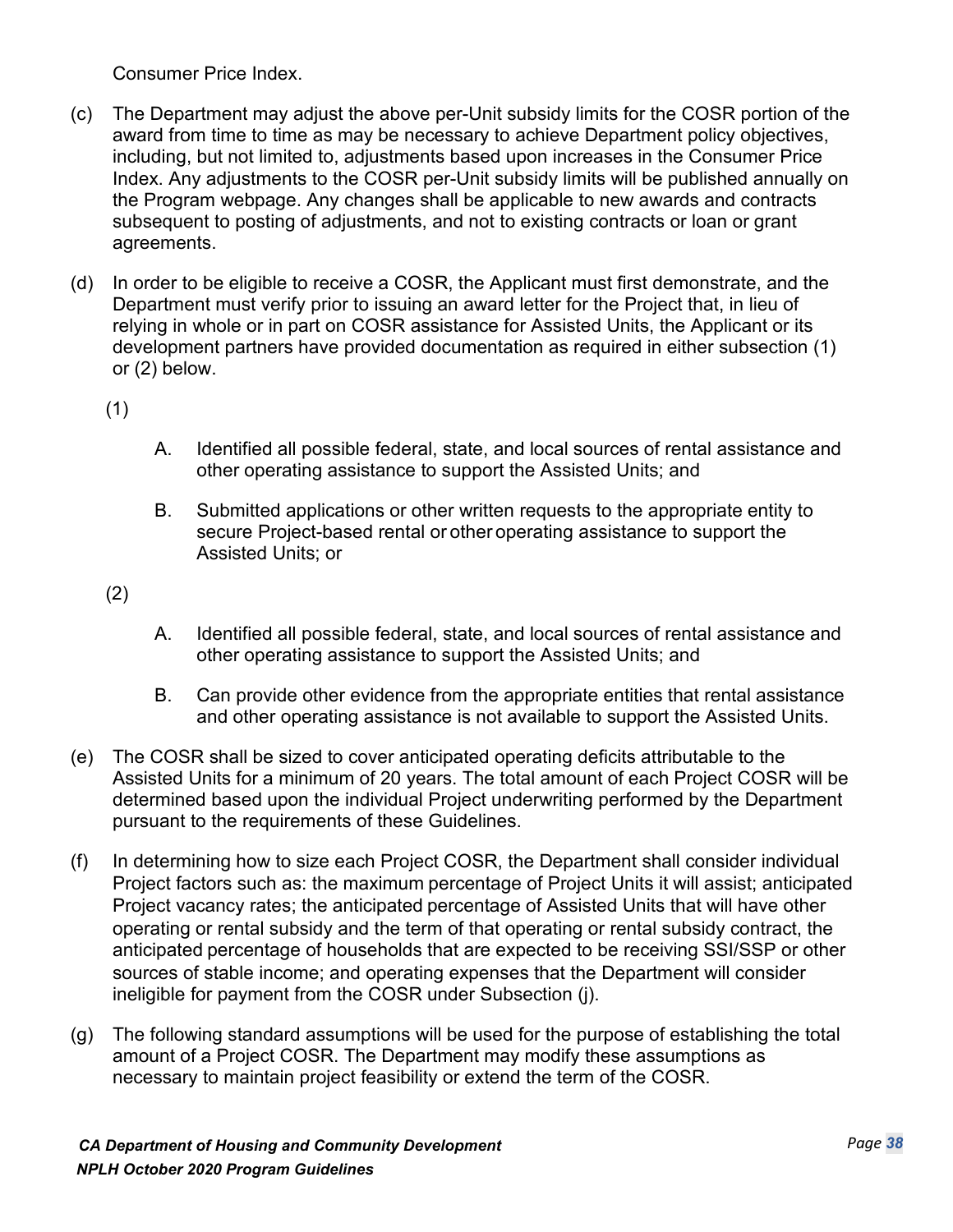- (1) All Assisted Units, other than the proportionate share of the manager's Unit, shall be counted in calculating the amount of the COSR. An Assisted Unit receiving other rental assistance may receive assistance from the COSR.
- (2) In Projects of greater than 20 Units, NPLH will assist no more than 49 percent of total Project Units.
- (3) In Projects of 20 Units or less, up to 100 percent of the Units may be NPLH Units.
- (4) The stabilized residential vacancy rate for the Assisted Units shall be assumed to be 5 percent, unless use of a lower or higher rate is required by another funding source, including TCAC, or is supported by compelling market or other evidence.
- (5) For purposes of sizing the COSR, a first-year vacancy rate of 15 percent may be used if doing so will not cause the Project to exceed the current COSR limits as set forth in the current NOFA.
- (h) The Department shall hold all Project COSR funds in a subaccount under the No Place Like Home Fund established pursuant to Welfare and Institutions Code Section 4849.4.
- (i) The Department will make an annual disbursement to the Project from the COSR subaccount based on the results of an independent bifurcated audit for the Project prepared by a certified public accountant for the prior operating year, as reviewed and approved by the Department in accordance with the requirements noted in the Project's regulatory agreement and the Department's current audit requirements, which are posted to the Department's website and may be amended from time to time. The bifurcatedaudit must distinguish actual annual income and expenses for the Assisted Units and the other Project Units in order to determine the amount of any operating deficit specifically attributable to the Assisted Units. In the first year of the Department's loan, the Department may base the amount of the COSR payment on the Department's most recent underwriting of the Project.
- (j) Notwithstanding the above, in order to sustain the availability of the COSR for a minimum of 20 years, distributions from the COSR shall be subject to all of the following:
	- A. The Department may not disburse more than 5 percent of the total COSR award made to a Project per year, except that in any given year where the operating deficit attributable to the Assisted Units exceeds this amount, the Department may, in its sole discretion, increase the disbursement to up to 7 percent of the total COSR award, in accordance with the COSR limits and applicable review processes described in this Section;
	- B. Asset management and partnership management fees and deferred developer fees shall only be paid in accordance with the requirements of Subsection (m).
- (k) If, after review of the Project's annual bifurcated audit, the Department finds that the Project did not need as much from the COSR as it received for that year, the Department may: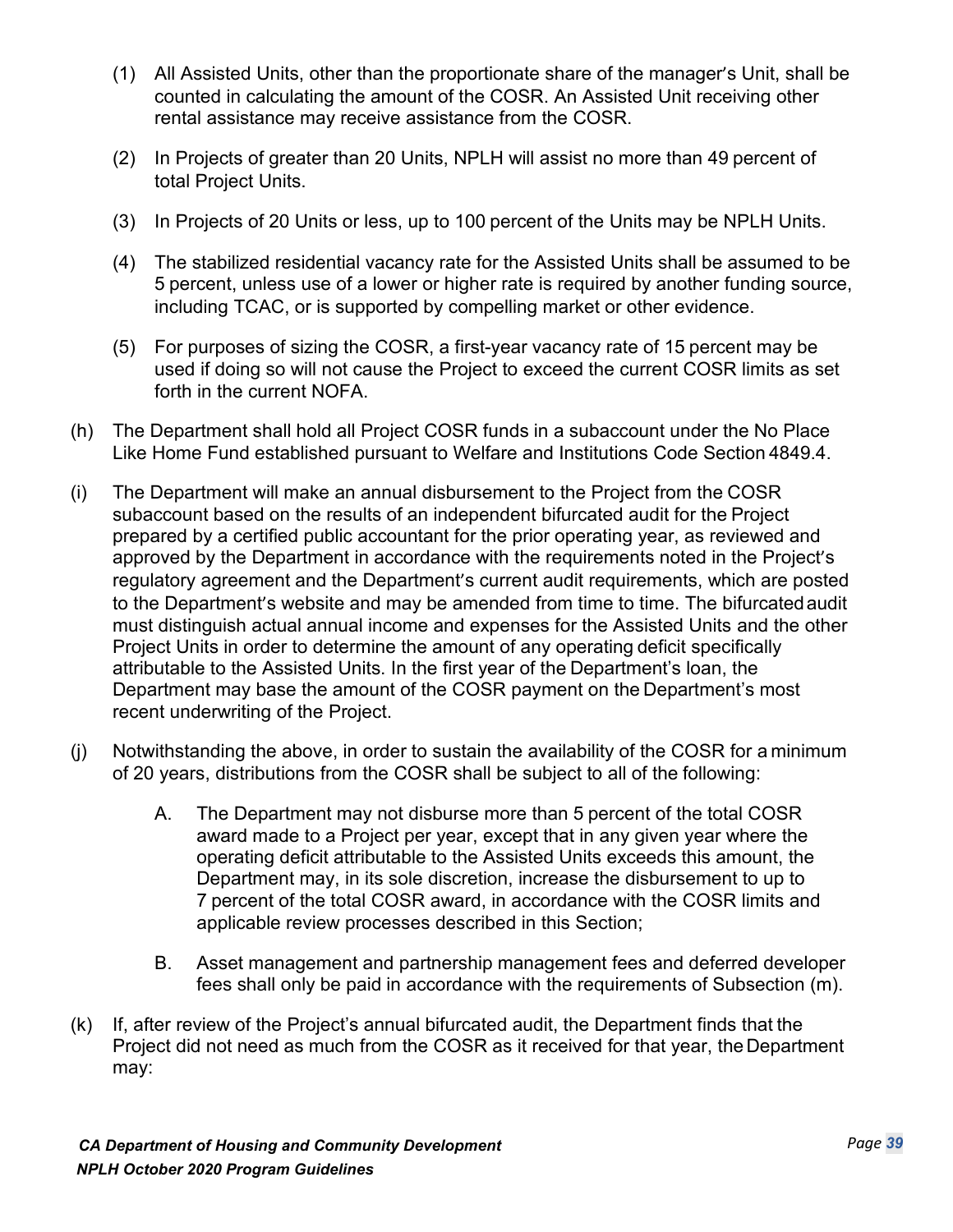- (1) Provide less in COSR payments in a subsequent year to make up the difference between what the Project received and the actual amount of the operating deficit attributable to the Assisted Units in the prior year;
- (2) Require the Project to return to the Department the amount provided that was in excess of the amount of the operating deficit attributable to the Assisted Units. Any such amount returned shall be deposited to the Project's COSR subaccount; or
- (3) Recalculate the remaining amount of COSR funds available over the remaining years until the twentieth year and inform the Borrower of an allowable COSR withdrawal amount per year, with the intent of keeping the COSR available for the full 20 years.
- (l) If, after review of the Project's first five years of annual bifurcated audits, the Department finds that the Project has used more than 25 percent of the total amount of the Project's COSR funds, the Department reserves the right, at its sole discretion, to impose annual limits for withdrawals of the remaining COSR funds. Such limits shall be determined by dividing the remaining COSR funds by the years remaining until the twentieth year.
	- (1) The Department reserves the right, at its sole discretion, to implement the same COSR review process at years 10 and 15 to determine if COSR withdrawals may be greater than 5 percent per year, or greater than the limits imposed at a previous fifthyear COSR review in order to determine if different limits on COSR withdrawals shall be imposed for the remaining years until the twentieth year.
	- (2) If there are funds remaining in the Project COSR after the twentieth year, the Department reserves the right, at its sole discretion, to implement a similar process for determining the amounts available for allocation.
- (m) Operating expenses that are not eligible to be paid from the COSR include:
	- (1) Costs associated with non-Assisted Units;
	- (2) Any loan payments; however, the Department's 0.42 percent annual monitoring fee may be paid from the COSR;
	- (3) Ground lease payments;
	- (4) Sponsor distributions;
	- (5) Developer fees not paid in accordance with the requirements of subparagraph (6) below;
	- (6) Asset management fees, partnership management fees and deferred developer fees attributable to the Assisted Units that can be paid for out of cash flow from the non-Assisted Units. Asset management fees, partnership management fees and deferred developer fees attributable to the Assisted Units that cannot be paid for out of cash flow from the non-Assisted Units can only be paid out of the COSR if all other eligible Operating Expenses have been paid and the total amount of the COSR payment for that year does not exceed 5 percent of the total COSR award;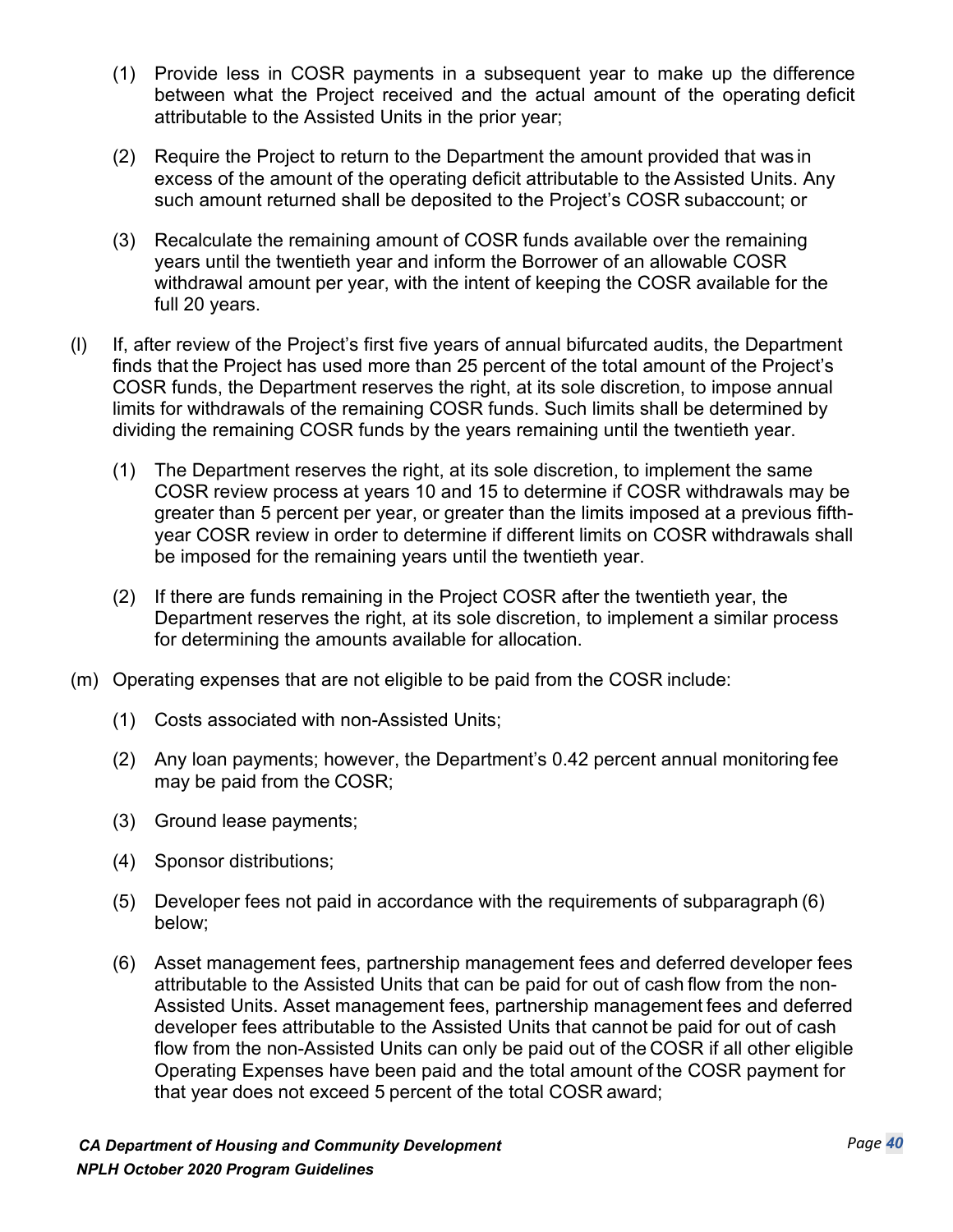- (7) Deposits to reserves beyond those required by the Department under the UMRs, including reserves required by other Project financing sources;
- (8) Vacancy loss beyond three months for a tenant who has left the Unit. Where vacancy loss is paid through the COSR, this amount shall not exceed 80 percent of the approved Rent for the Assisted Unit. If the Unit is receiving rental assistance, the requirements of the rental subsidy source shall apply.
- (9) Supportive services costs not permitted as part of the Project budget under the UMRs.
- (10) Under no circumstances may COSR funds be used for or in connection with a limited partner buyout, substitution, or assignment of ownership interest, neither during an operating (fiscal) year nor at any potential restructure or resyndication transaction.
- (n) Any funds remaining in the COSR after the twentieth year shall continue to be disbursed by the Department to the Project in accordance with the requirements of this Section.

NOTE: Authority cited: Section 5849.5, Welfare and Institutions Code. Reference cited: Sections 5849.4, 5849.7(c), 5849.8, 5849.9, Welfare and Institutions Code.

## **Section 210. Operating Budgets**

The Sponsor shall submit proposed operating budgets to the Department prior to permanent loan closing, and annually thereafter. These budgets shall be subject to the Department's written approval and shall comply with the requirements of 25 CCR Section 7326.

NOTE: Authority cited: Section 5849.5, Welfare and Institutions Code. Reference cited: Sections 5849.8, 5849.9, Welfare and Institutions Code.

## **Section 211. Tenant Selection**

- (a) Tenants shall be selected through use of a CES or other similar system for those At-Risk of Chronic Homelessness in accordance with the provisions of 25 CCR Section 8305 and in compliance with Housing First requirements consistent with the core components set forth in Welfare and Institutions Code Division 8 Chapter 6.5 Section 8255 subsection (b), and basic tenant protections established under federal, state, and local law. Tenant eligibility criteria must be satisfied prior to being referred to an NPLH Project. All referral protocol for NPLH Assisted Units must be developed in collaboration with the local Continuum of Care and implemented consistent with Program requirements.
- (b) Pursuant to Welfare and Institutions Code Section 5849.9, Projects utilizing funds from a County's Noncompetitive Allocation shall prioritize persons with mental health supportive service needs who are Homeless or At-Risk of Chronic Homelessness.
- (c) Reasonable selection criteria, as referred to in 25 CCR Section 8305(a)(1), shall include priority status under a local CES developed pursuant to 24 CFR 578.7(a)(8).
- (d) If the CES existing in the County cannot refer persons At-Risk of Chronic Homelessness,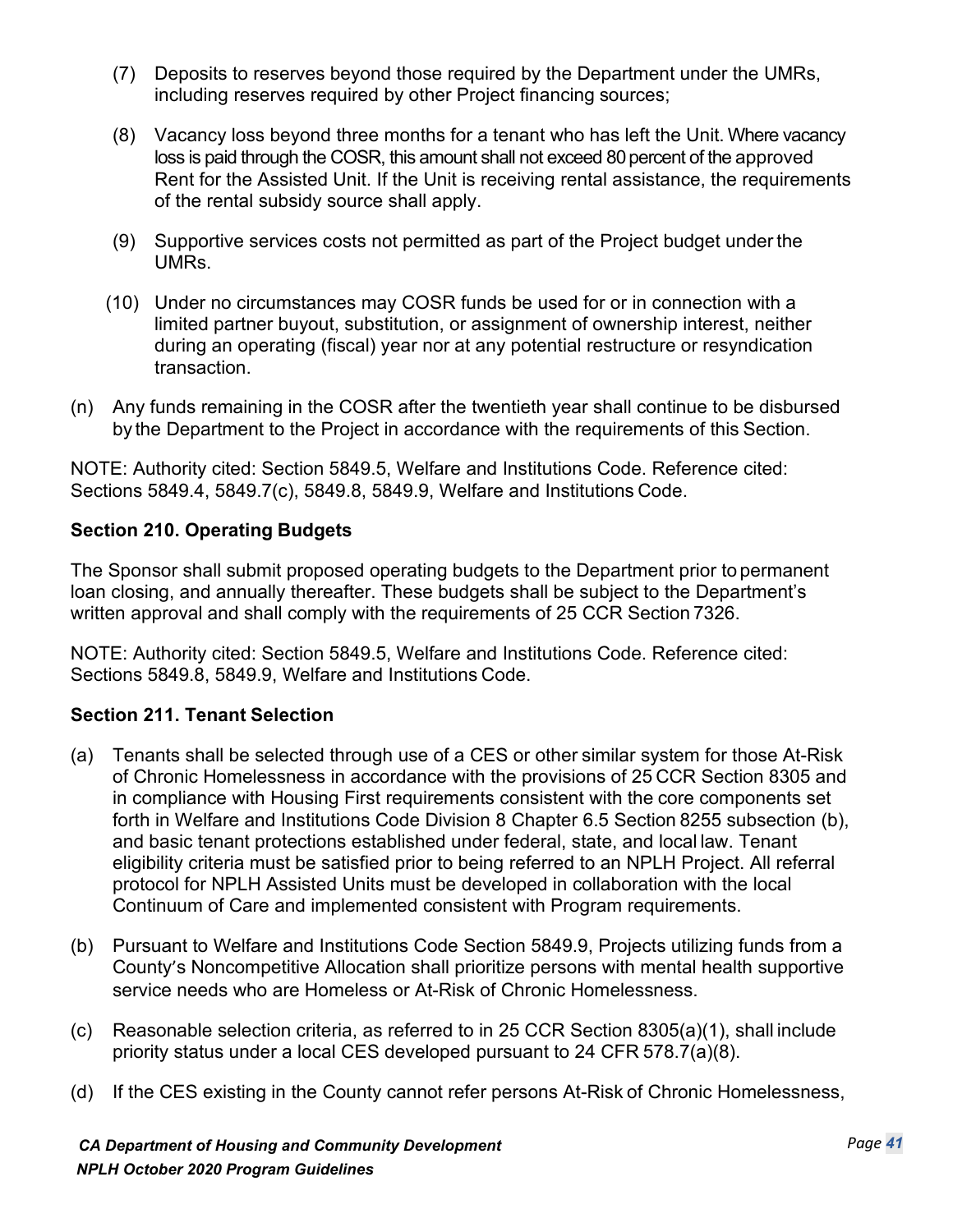the alternate system used must prioritize those with the greatest needs among those At-Risk of Chronic Homelessness for referral to available Assisted Units.

- (e) Sponsors shall accept tenants regardless of sobriety, participation in services or treatment, history of incarceration, credit, or history of eviction in accordance with practices permitted pursuant to WIC Section 8255 or other federal or state Project funding sources.
- (f) The requirements of 25 CCR Section 8305 (a)(4)(A) and 25 CCR Section 8305 (a)(4)(D) shall be implemented as approved by the Department in a manner that is consistent with the requirements of the CES.
- (g) Notwithstanding the requirement in subsection (a), the Department will not set the numbers or percentages of specific NPLH subpopulations to be served if a County is using its CES for all referrals to NPLH Assisted Units. For example, if a Project proposes to use its CES system for all of its NPLH referrals, it will not be restricted to a maximum of 30 percent of the Units for persons At Risk of Chronic Homelessness in accordance with the application rating factor in Section 205 (a) (2) (B).

NOTE: Authority cited: Section 5849.5, Welfare and Institutions Code. Reference cited: Sections 5849.8, 5849.9, Welfare and Institutions Code.

#### **Section 212. Rental Agreements and Grievance Procedures**

Rental or occupancy agreements for Assisted Units shall comply with 25 CCR Section 8307. Tenants shall not be required to maintain sobriety, be tested for substances, or participate in services or treatment.

NOTE: Authority cited: Section 5849.5, Welfare and Institutions Code. Reference cited: Sections 5849.8, 5849.9, Welfare and Institutions Code.

## **Section 213. Other Requirements**

- (a) Labor Code Section 1720 et seq. requires payment of prevailing wages for certain developments paid for in whole or in part from any public funding source, and exempts other developments from this requirement. All funds provided under this Program are public funds within the meaning of these Labor Code sections. Program funding of a portion of a Project shall not necessarily, in and of itself, be considered public funding of the entire Project. Each Applicant shall be responsible for determining on a case-by-case basis the extent of applicability of state prevailing wage law to its individual Project. If applicable, prior to the close of the Program loan, the Development Sponsor shall provide to the Department a written certification that prevailing wages have been paid or will be paid,and that the records shall be available consistent with the requirements of this subsection.
- (b) Projects must meet the accessibility requirements specified in the TCAC regulations, as may be amended and renumbered from time to time, including those of 4 CCR Section 10325(f)(7)(K) and, for senior projects, those of 4 CCR Section 10325(g)(2)(B) and (C). Exemption requests, as provided for in the TCAC regulations, must be approved in writing by the TCAC. If a Project is not proposing use of tax credits, exemptions from these accessibility requirements must be approved by the Department prior to the start of construction. Projects must also provide a preference for accessible Units to persons with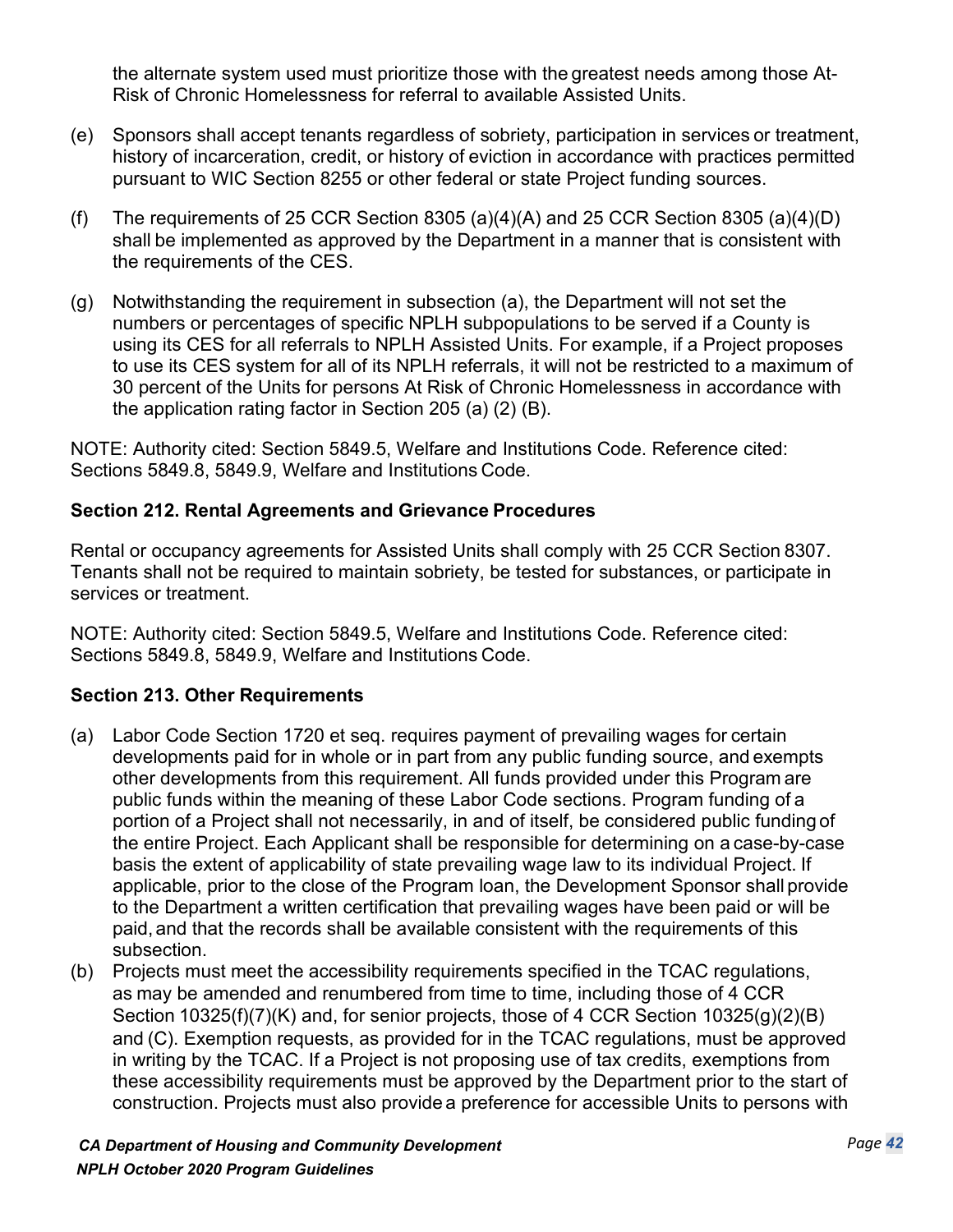disabilities requiring the features of the accessible Units in accordance with Section 4 CCR 10337(b) (2) of the TCAC regulations. Projects must also ensure that any other applicable federal, state, and localaccessibility requirements are met.

NOTE: Authority cited: Section 5849.5, Welfare and Institutions Code. Reference cited: Sections 5849.8, 5849.9, Welfare and Institutions Code.

## **Section 214. Reporting**

- (a) Not later than 90 days after the end of each Project's fiscal year, the Sponsor shall submit an independent audit for the Project prepared by a certified public accountant and in accordance with the requirements noted in the Project's regulatory agreement and the Department's current audit requirements, which are posted to the Department's website and which may be amended from time to time.
- (b) For all Assisted Units from loans underwritten by the Department, Sponsors will be required to submit annual compliance reports similar to reports annually submitted to the Department under 25 CCR Section 7300 et.seq.
- (c) On an annual basis, the County shall submit the data listed in paragraph (e) below for each of its NPLH Assisted Units. The County shall work with each Project's property manager and lead service provider to gather the data. The data may be, but is not required to be, gathered from the local Homeless Management Information System (HMIS).
- (d) The data shall be submitted in electronic format on a form provided by the Department. The County, the property manager, and the lead service provider shall work together to resolve any data quality concerns to the best of their ability prior to submission of the data to the Department.
- (e) The data below shall be submitted to the Department no later than September 30 of each year for the previous state fiscal year of activity (July 1-June 30) and shall include all the following information for each Project:
	- (1) Project location, services, and amenities;
	- (2) Number of NPLH Assisted Units, total Units assisted by other government programs, and total non-Assisted Units;
	- (3) Project occupancy restrictions;
	- (4) Number of individuals and households served;
	- (5) Homeless status, veteran status as requested in item (12) below, and mental health status. No information on specific mental health diagnoses will be collected; and
	- (6) Average Project vacancy rate during the reporting period (12-month average).

## **For NPLH Units Only:**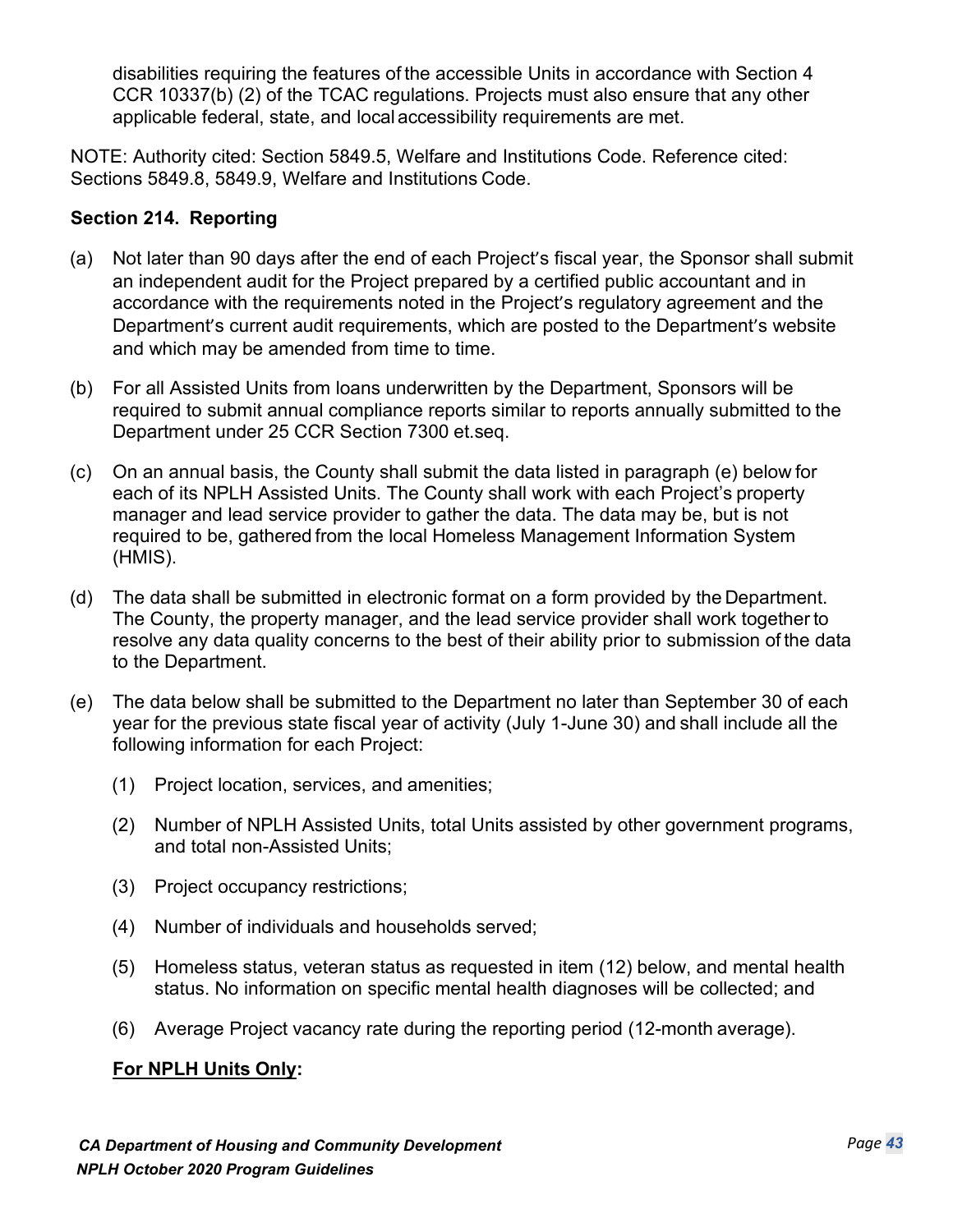- (7) Average vacancy rate of NPLH Assisted Units during the reporting period (12-month average);
- (8) Head of Household gender, race, ethnicity, age;
- (9) Income levels of NPLH tenants as a percentage of AMI, (i.e., 10 percent of AMI,15 percent of AMI, 20 percent of AMI, etc.);
- (10) The percentage of NPLH tenants who have lived in the building less than 12 months, 12 to 24 months, and longer than 24 months;
- (11) The number of tenants who moved into a NPLH Assisted Unit during the reporting period who, prior to Project entry, were (A) Chronically Homeless, (B) Homeless, or (C) At-Risk of Chronic Homelessness, as defined under Section 101 of these Guidelines;
- (12) The number of tenants who served on active duty in the armed forces of the United States (for tenants over age 18);
- (13) The number of tenants who continue to have a Serious Mental Disorder or the number who are Seriously Emotionally Disturbed Children or Adolescents, as defined in [Welfare and Institutions Code Section](http://leginfo.legislature.ca.gov/faces/codes_displaySection.xhtml?lawCode=WIC&sectionNum=5600.3) 5600.3;
- (14) Of those who moved in during the reporting period, the number of tenantswho were referred from:
	- (A) CES and/or;
	- (B) The County behavioral health department or a service provider acting on its behalf;
	- (C) A State Department of Developmental Services regional center, or
	- (D) Another reported source.
- (15) Of those who moved in during the reporting period, the length of time prior to moving in that they reported they were:
	- (A) On the streets (including a vehicle or other place not meant for human habitation), or
	- (B) In an emergency shelter, safe haven, or transitional or interim housing.
- (16) Of those who moved in during the reporting period, and to the extent the information was available prior to referral to the Project, the number of tenantswho had:
	- (A) A physical, mental, or emotional impairment, including an impairment caused by alcohol or drug abuse, post-traumatic stress disorder, or brain injury that:
		- (i) Is expected to be long continuing or of indefinite duration;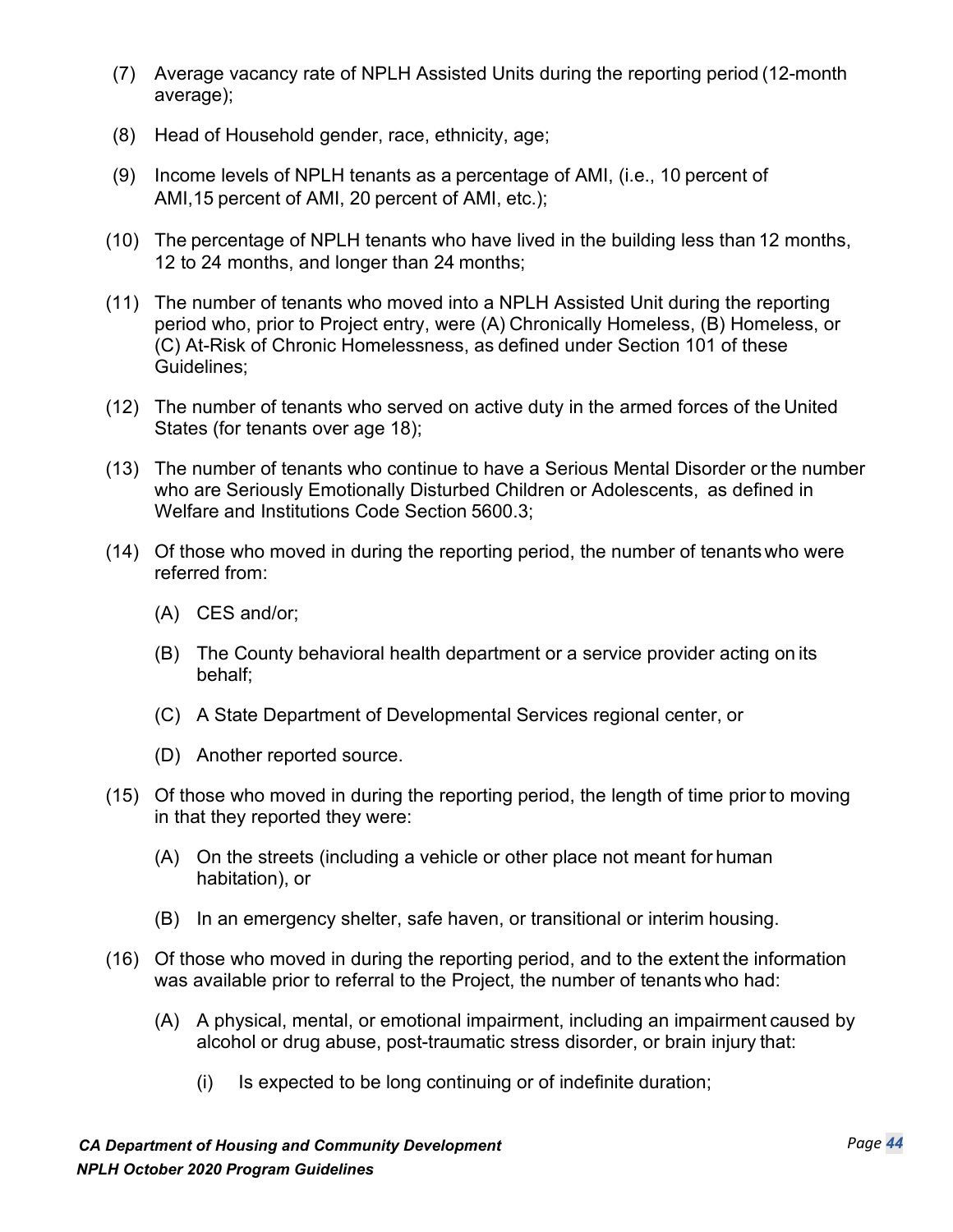- (ii) Substantially impedes the individual's ability to live independently; and
- (iii) Could be improved by the provision of more suitable housing conditions.
- (B) A developmental disability, as defined in section 102 of the Developmental Disabilities Assistance and Bill of Rights Act of 2000 (42 U.S.C. 15002); or
- (C) The disease of acquired immunodeficiency syndrome (AIDS) or any condition arising from human immunodeficiency virus (HIV).
- (17) For tenants who exited NPLH Assisted Units during the reporting period:
	- (A) The number of tenants who exited during the reporting period to:
		- (i) other permanent housing;
		- (ii) the street, emergency shelter, transitional housing, or safe haven; or
		- (iii) an institutional destination, and the specific institutional destination, if known (including, but not limited to hospitalization or psychiatric hospitalization, residential substance use treatment facility, skilled nursing facility, jail or prison).
- (18) The number of tenants who died during the reporting period.
- (19) For tenants who leased or remained in NPLH Assisted Units during the reporting period:
	- (A) Changes in employment income during the reporting period;
	- (B) Changes in non-employment cash income during the reporting period; and
	- (C) Changes in total cash income during the reporting period.
- (f) Notwithstanding the requirements of paragraph (c), the Department may modify thedata collected over time to conform to changes in the specific data metrics required by HUD through CES, or required by another state or federal agency.
- (g) If readily available, Counties may also provide aggregated data on: (1) emergency room visits for NPLH tenants before and after move in; (2) average number of hospital and psychiatric facility admissions and in-patient days before and after move-in; and (3) number of arrests and returns to jail or prison before and after move-in.
- (h) Data collected annually pursuant to subsections (c) through (g) will be compiled by the Department and made available on the Department's website.
- (i) Where there is a difference between these Guidelines and the Department's current reporting requirements, the provisions of these Guidelines shall prevail.

NOTE: Authority cited: Section 5849.5, Welfare and Institutions Code. Reference cited: Sections 5849.8, 5849.9, 5849.11, Welfare and Institutions Code.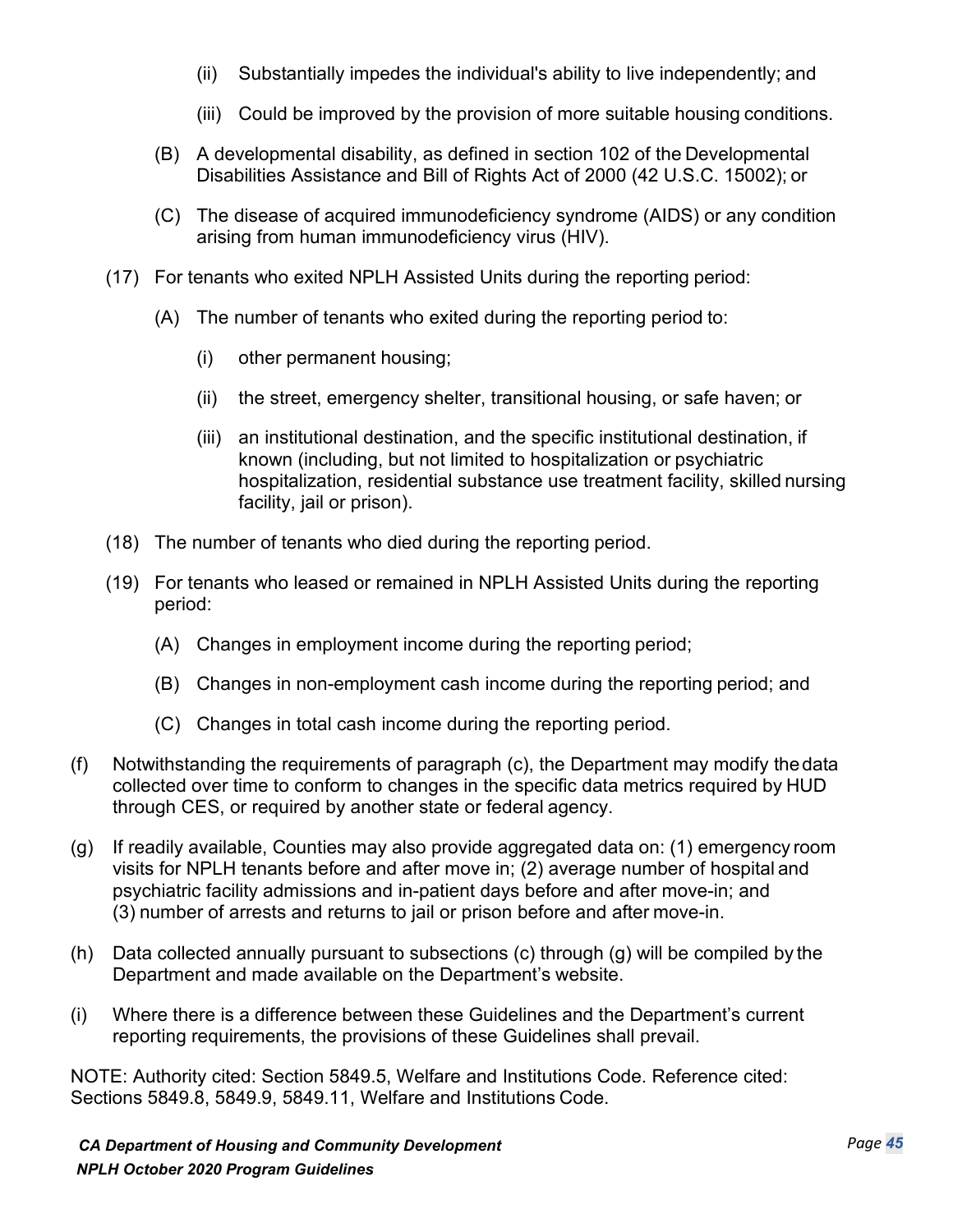## **Section 215. Legal Documents**

- (a) Upon the award of Program funds to a Project, the Department shall enter into one or more agreements with the Applicant(s), which may include a conditional commitment letter and a standard agreement issued by the Department committing monies from the No Place Like Home Fund in an amount sufficient to fund the approved loan or grant amount. The agreement or agreements shall contain the following:
	- (1) A description of the approved Project and the permitted uses of Program funds;
	- (2) The amount and terms of the loan or grant;
	- (3) The regulatory restrictions to be applied to the Project through the regulatory agreement;
	- (4) Provisions governing the construction work and, as applicable, the acquisition of the Project site, and the disbursement of loan or grant proceeds;
	- (5) Special conditions imposed as part of Department approval of the Project;
	- (6) Requirements for the execution and recordation of the agreements anddocuments required under the Program;
	- (7) Terms and conditions required by federal or state law;
	- (8) Requirements regarding the establishment of escrow accounts for the deposit of documents and disbursement of loan or grant proceeds;
	- (9) The approved schedule for the Project, including land acquisition if any, commencement and completion of construction or rehabilitation work, and occupancy by eligible households;
	- (10) The approved Project development budget and sources and uses of funds and financing;
	- (11) Requirements for reporting to the Department;
	- (12) Terms and conditions for the inspection and monitoring of the Project in orderto verify compliance with the requirements of the Program;
	- (13) Provisions regarding tenant relocation;
	- (14) Provisions regarding compliance with Article XXXIV Section 1 of the California Constitution, as clarified by Public Housing Election Implementation Law (H&S Code Section 37000 et seq.);
	- (15) Provisions relating to the erection and placement on or in the vicinity of theProject site a sign indicating that the Department has provided financing for the Project. The Department may also arrange for publicity of the Program award in its sole discretion; and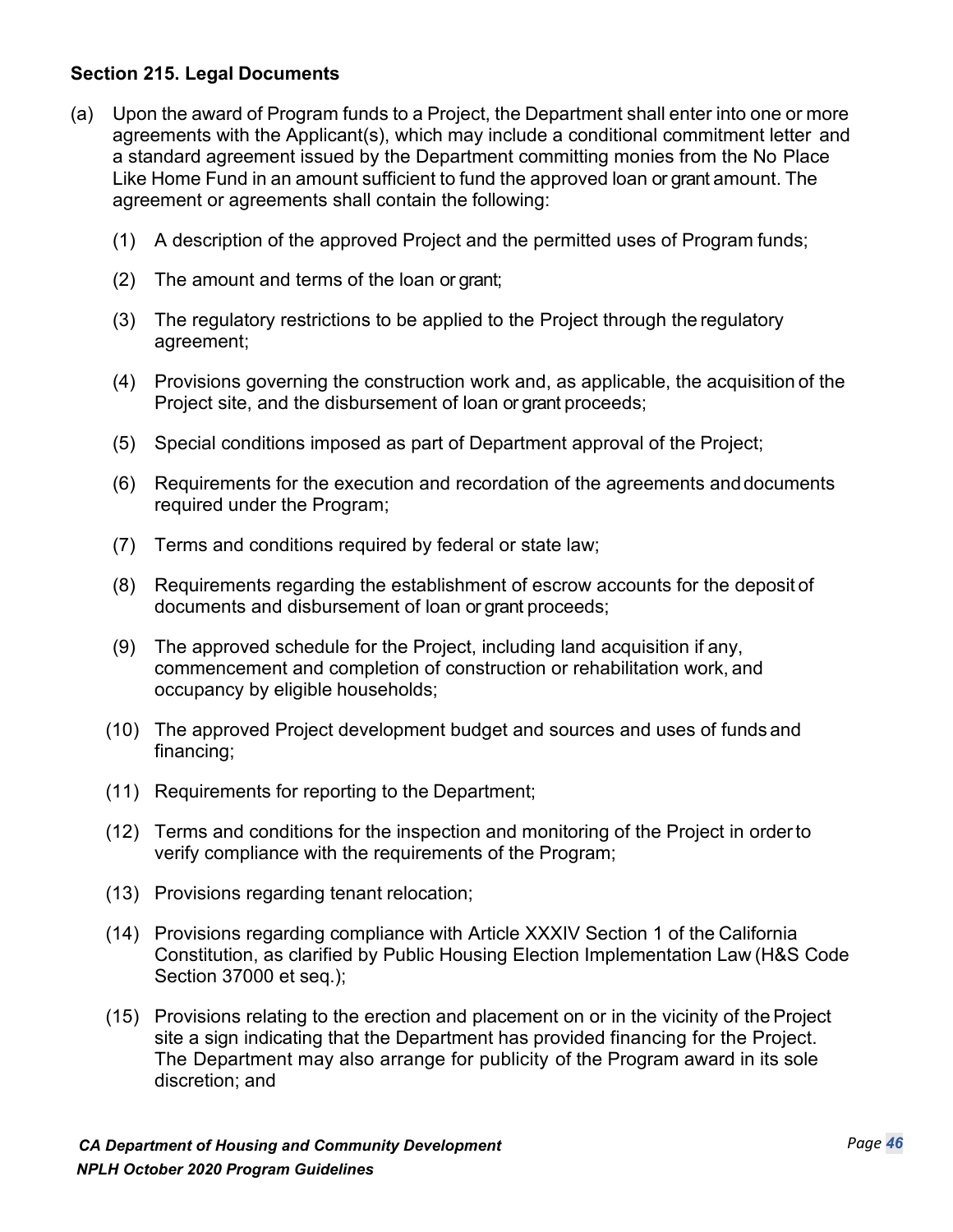- (16) Other provisions necessary to ensure compliance with the requirements of the NPLH Program.
- (b) The Department shall enter into a regulatory agreement with the County Applicant and/or a separate Development Sponsor for not less than the original term of the loan or grant that shall be recorded against the Rental Housing Development prior to the disbursement of funds. The regulatory agreement shall include, but not be limited to, the following:
	- (1) The number, type, and income level of Assisted Units pursuant to Sections 206, 207, and 208;
	- (2) Standards for tenant selection pursuant to Section 211, to ensure occupancy of Assisted Units by eligible households for the term of the agreement;
	- (3) Provisions regulating the terms of the rental and occupancy agreement pursuant to Section 212;
	- (4) Provisions related to the annual operating budget approved by the Department pursuant to Section 210;
	- (5) Provisions related to a management plan pursuant to Sections 202 and 217;
	- (6) Provisions to maintain affordable rent levels to serve eligible households;
	- (7) Provisions related to a Rent schedule, including initial Rent levels for Assisted Units and non-Assisted Units pursuant to Section 207;
	- (8) Conditions and procedures for permitting Rent increases pursuant to Section 207;
	- (9) Provisions for limitations on Distributions pursuant to Sections 208 and 209;
	- (10) Provisions for periodic inspections and review of year-end fiscal audits and related reports by the Department including annual reports, inspections, independent audits and related reports;
	- (11) Provisions regarding the deposit and withdrawal of funds to and from reserve accounts;
	- (12) Assurances that the Rental Housing Development will be maintained in a safe and sanitary condition in compliance with state and local housing codes pursuant to Section 202;
	- (13) Description of the conditions constituting breach of the regulatory agreement and remedies available to the parties thereto;
	- (14) Special conditions of award approval imposed by the Department;
	- (15) Provisions specifying that the regulatory agreement shall be binding on all assigns and successors in interest of the Sponsor and binding on all sales, transfers, and encumbrances (subject to Section 216) of the Rental Housing Development regardless of any prepayment of the loan; and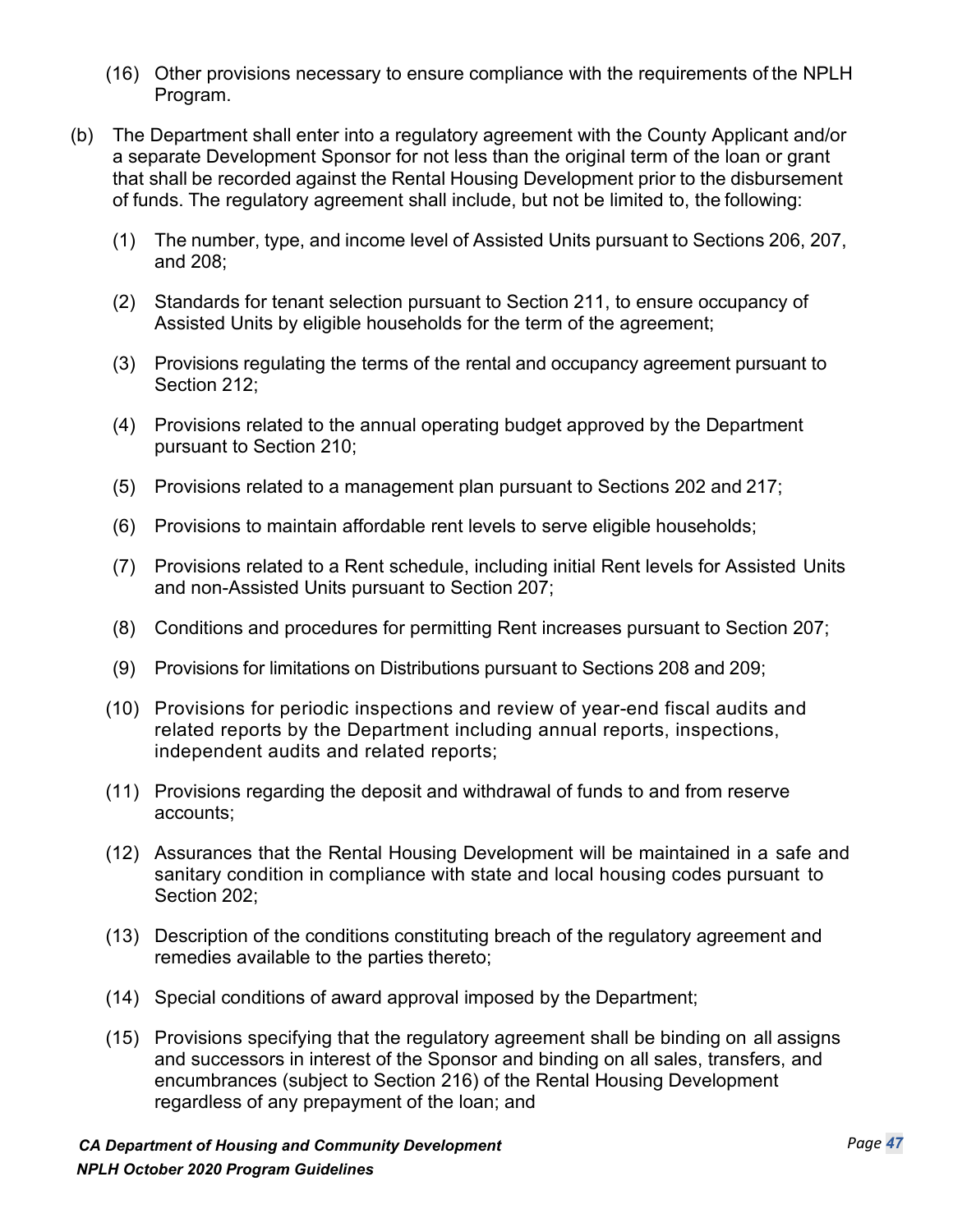- (16) Other provisions necessary to assure compliance with the requirements of the NPLH Program.
- (c) All loans shall be evidenced by a promissory note payable to the Department in the principal amount of the loan and state the terms of the loan consistent with the requirements of the Program. The note shall be secured by a deed of trust on the project property naming the Department as beneficiary or by other security acceptable to the Department. This deed of trust or other security shall be recorded junior only to such liens, encumbrances and other matters of record approved by the Department and shall secure the Department's financial interest in the Project and the performance of the Applicant's Program obligations.
- (d) All COSR funds provided in the form of a grant shall be evidenced by a grant agreement, which shall be secured by a deed of trust or other lien recorded against the real property of the housing development in favor of the Department, for the purpose of securing performance of the covenants and conditions of the grant agreement. The lien shall endure for the duration of the grant agreement and shall be subject to the provisions of Section 209 and other applicable provisions of these Guidelines. The security for the grant agreement shall be recorded junior only to such liens, encumbrances, and other matters of record approved by the Department and shall secure the Department's financial interest in the Project and the performance of the Applicant's Program obligations.

NOTE: Authority cited: Section 5849.5, 5849.9, Welfare and Institutions Code. Reference cited: Sections 5849.7, 5849.8, 5849.9, Welfare and Institutions Code.

#### **Section 216. Sales, Transfers, and Encumbrances**

- (a) An Applicant(s) shall not sell, assign, transfer, or convey the Rental Housing Development, or any interest therein or portion thereof, without the express priorwritten approval of the Department. A sale, transfer or conveyance may be approved only if all of the following requirements are met:
	- (1) The existing Sponsor is in compliance with the NPLH regulatory agreement, or the sale, transfer or conveyance will result in the cure of all existing violations;
	- (2) The existing Sponsor or the successor-in-interest to the Sponsor is in compliance with all Department program agreements, if any;
	- (3) The successor-in-interest to the Sponsor agrees to assume all obligations of the existing Sponsor pursuant to the NPLH regulatory agreement and the Program;
	- (4) The successor-in-interest is an eligible Sponsor and demonstrates to the Department's satisfaction that it can successfully own and operate the Rental Housing Development and comply with all Program requirements; and
	- (5) No terms of the sale, transfer, or conveyance jeopardize or reduce either the Department's security or the successor's ability to comply with all Program requirements including, but not limited to, retaining Department approved reserve account balances.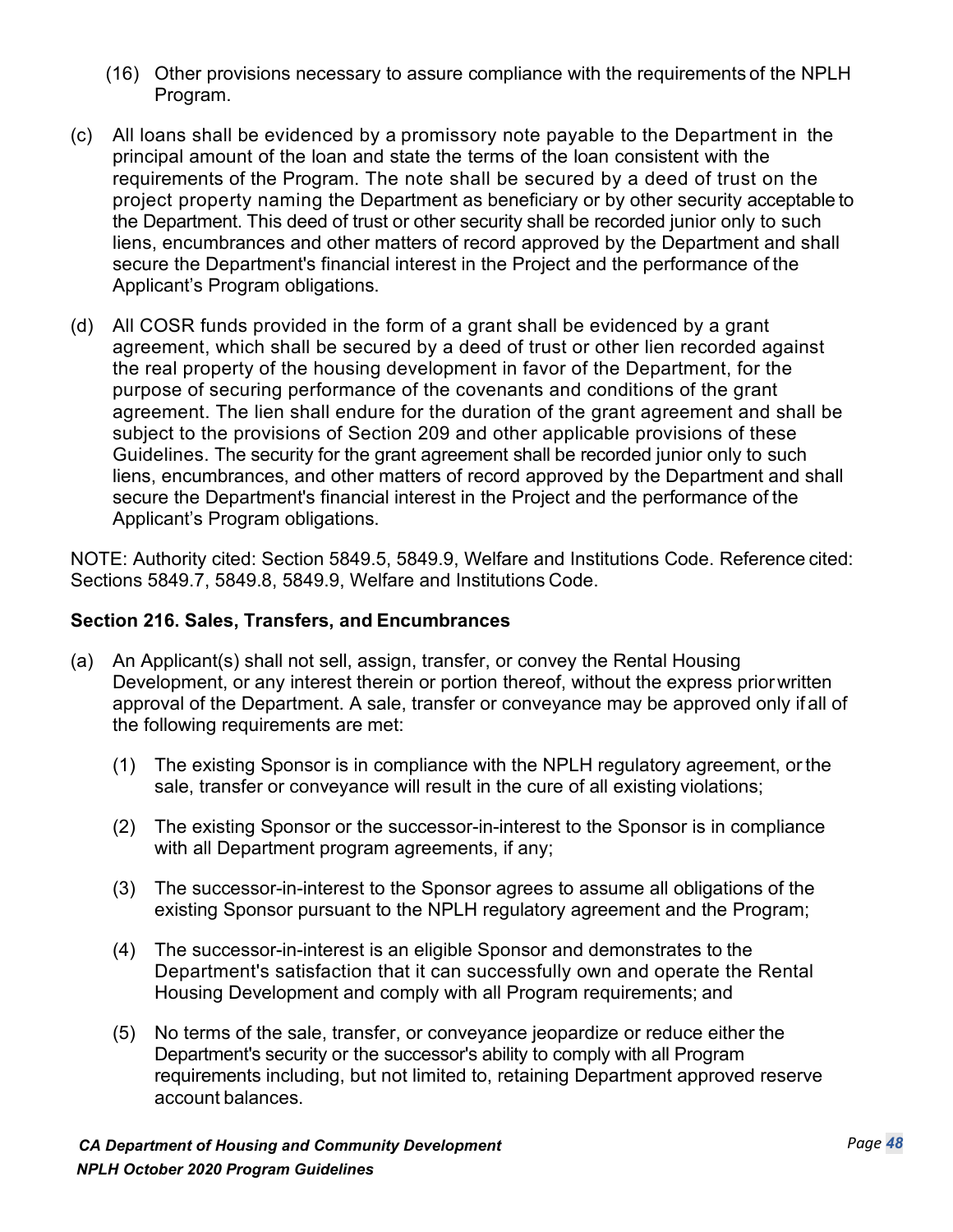- (b) If the Sponsor or its successor-in-interest is a partnership, the Sponsor shall not discharge or replace any general partner or amend, modify, or add to its partnership agreement or cause or permit the general partner to amend, modify or add to any organizational documents of the general partner, without the prior written approval of the Department. The Sponsor may transfer the limited partnership interests without the prior written approval of the Department.
- (c) The Department shall grant its approval of a sale, assignment, transfer, or conveyance subject to such terms and conditions as may be necessary to preserve or establish the Fiscal Integrity of the Project. Such conditions may include:
	- (1) The deposit of sales proceeds, or a portion thereof, back into the project to maintain required reserves, or to offset negative cash flow;
	- (2) The recapture of syndication proceeds or other funds in accordance with special conditions included in any agreement executed by the Sponsor; or
	- (3) Such conditions as may be necessary to ensure compliance with the Program requirements.
- (d) The Sponsor shall not encumber, pledge, or hypothecate the Rental Housing Development, or any interest therein or portion thereof, or allow any lien, charge, or assessment against the Rental Housing Development without the prior written approvalof the Department. The Department may permit refinancing of existing liens or additional financing secured by the Rental Housing Development to the extent necessary to maintain or improve the Fiscal Integrity of the Project, to maintain affordable Rents, to decrease Rents for the Target Population, or to fund Department-approved improvements to the Project.
- (e) If the Department permits refinancing of existing liens or additional financing secured by the Rental Housing Development, the Department may use the same process and procedures the Department currently uses for the same or similar activities under its other programs (such as the restructuring activities authorized by Section 50561 of the Health and Safety Code).

NOTE: Authority cited: Sections 5849.5, 5849.9 Welfare and Institutions Code. Reference cited: Section 5849.8, 5849.9, Welfare and Institutions Code.

## **Section 217. Management and Maintenance**

- (a) The Sponsor shall be responsible for all management functions of the Rental Housing Development including selection of the tenants, annual recertification of household income and size, evictions, and collection of Rent.
- (b) The Sponsor shall be responsible for all repair and maintenance functions of the Rental Housing Development, including ordinary maintenance and replacement of capital items. The Sponsor shall ensure maintenance of residential Units, commercial space and common areas in accordance with local health, building and housing codes, and the management plan. In addition, costs for materials must be necessary and must be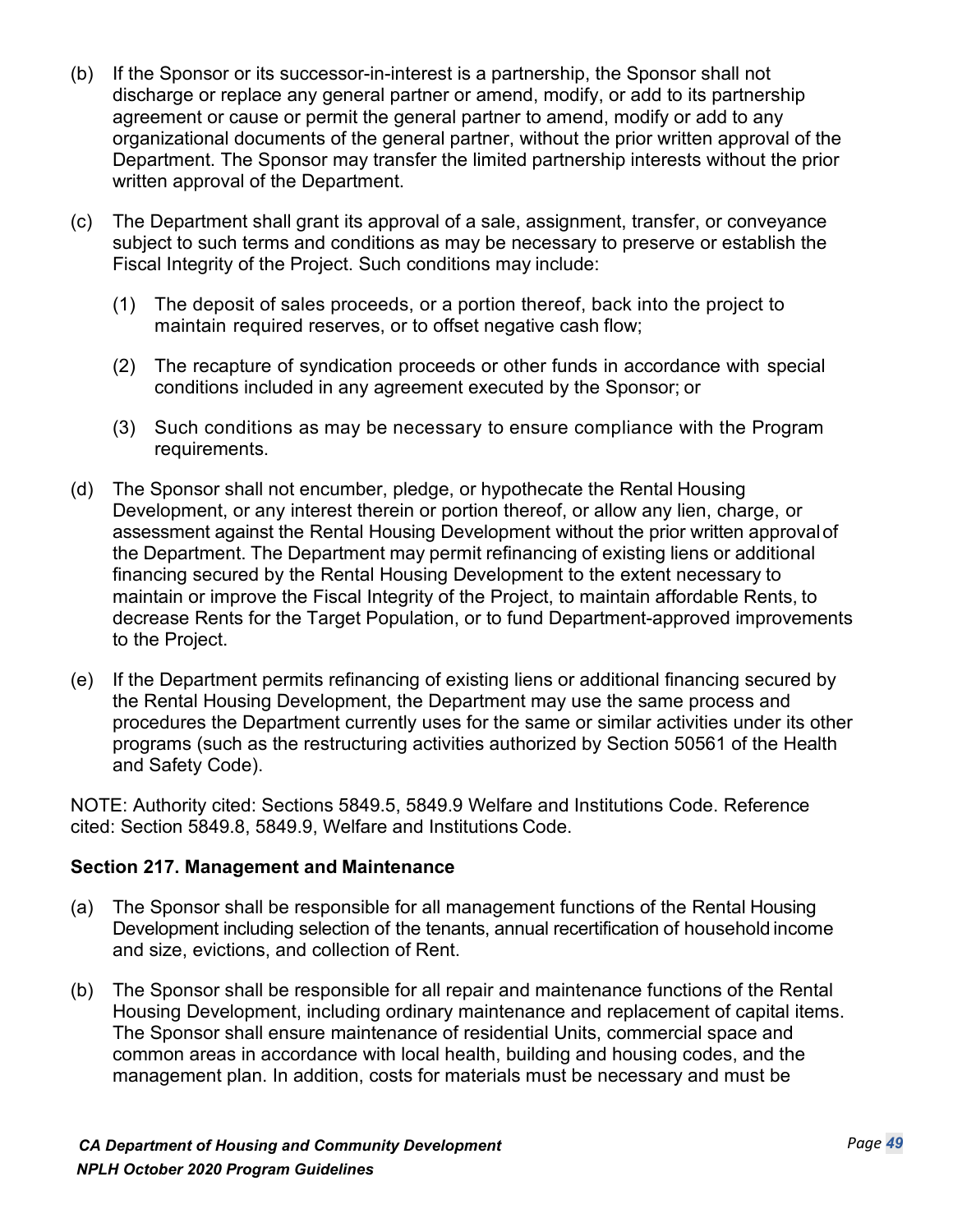consistent with the lowest reasonable cost in relation to the Project's scope and area as determined by the Department.

- (c) The Sponsor shall ensure that the Rental Housing Development is managed by an entity approved by the Department that is actively in the business of managing Permanent Supportive Housing. Any management contract entered into for this purpose shall be subject to Department approval and contain a provision allowing the Sponsor to terminate the contract upon 30-days' notice. The Sponsor shall terminate said contract as directed by the Department upon determination that management does not comply with Program requirements.
- (d) The Sponsor shall develop a management plan subject to Department written approval prior to loan closing. Any change to the plan shall be subject to the written approval of the Department. The plan shall be consistent with Program requirements and shall include the following:
	- a. The role and responsibility of the Sponsor and its delegation of authority, if any, to the managing agent;
	- b. Personnel policy and staffing arrangements, including ongoing training of staff in best practices for serving the Target Population;
	- c. Plans and procedures for publicizing and achieving early and continued occupancy;
	- d. Procedures for determining tenant eligibility, and selecting tenants, and for certifying and annually recertifying household status, income and size;
	- e. Plans for carrying out an effective maintenance and repair program;
	- f. Rent collection policies and procedures;
	- g. A program for maintaining adequate accounting records and handling necessary forms and vouchers;
	- h. Plans for enhancing tenant-management relations;
	- i. The management agreement, if any;
	- j. Provisions for periodic update of the management plan;
	- k. Appeal and grievance procedures;
	- l. Plans for collections for tenant-caused damages, and if necessary, processing evictions and terminations;
	- m. Description of how service staff and property management staff will work together to prevent evictions and to facilitate the implementation of reasonable accommodation policies;
	- n. Provisions for meeting all reporting requirements of this Program;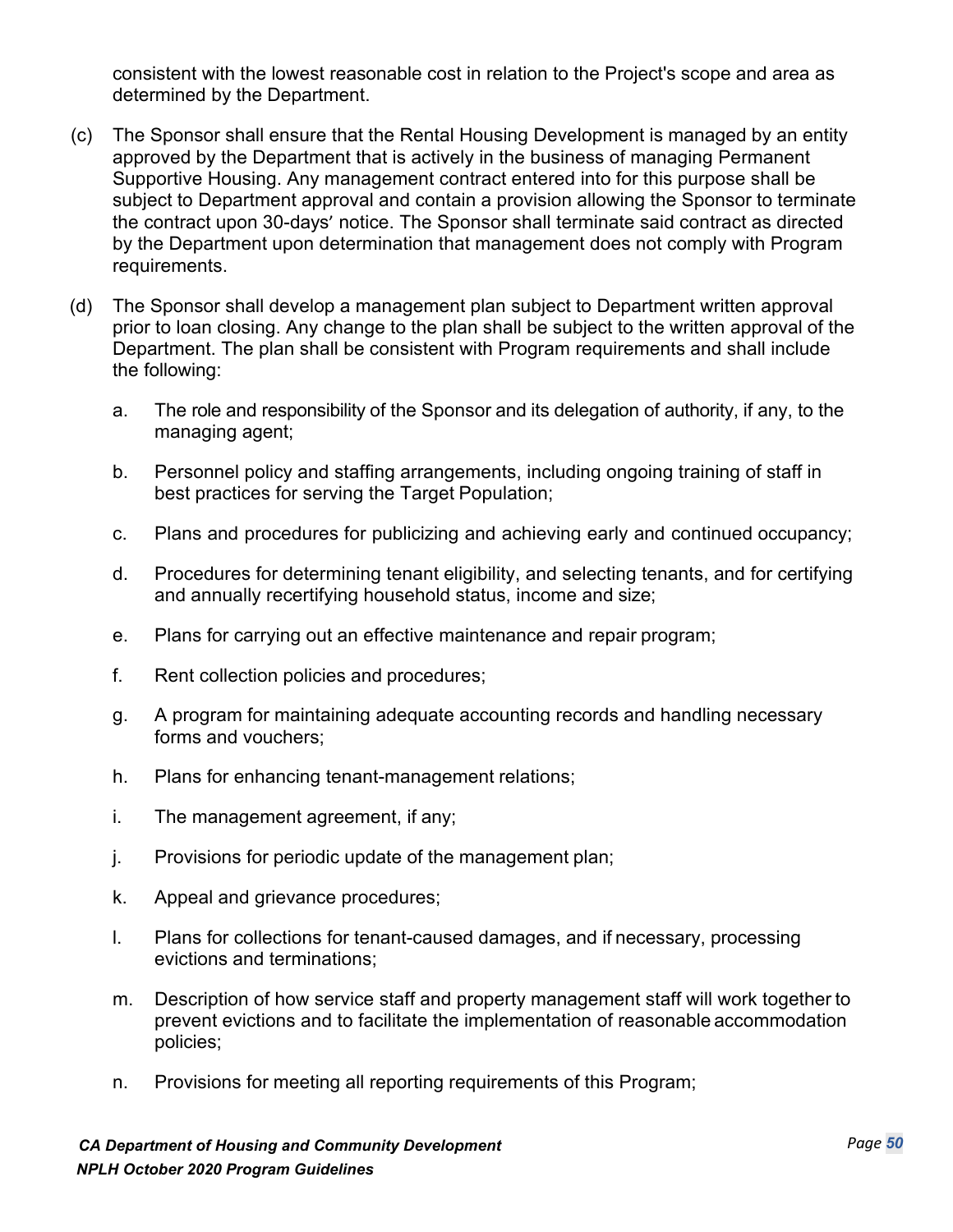- o. Provisions for addressing tenant exits; for example, placement in other permanent housing, referrals to other housing, as required by this Program; and
- p. Other provisions necessary to assure compliance with the requirements of the NPLH Program.

NOTE: Authority cited: Sections 5849.5, 5849.9 Welfare and Institutions Code. Reference cited: Sections 5849.8, 5849.9, Welfare and Institutions Code.

## **Section 218. Defaults and Loan or Grant Cancellations**

- (a) In the event of a breach or violation by the Applicant(s) of any of the provisions of the NPLH Program Documents, the Department may give written notice to the Applicant to cure the breach or violation within a period of not less than 15 days. If the breach or violation is not cured to the satisfaction of the Department within the specified time period, the Department, at its option, may declare a default under the relevant document(s) and may seek legal remedies for the default, including the following:
	- (1) The Department may accelerate all amounts, including outstanding principal and interest, due under the loan and demand immediate repayment thereof and may also demand immediate repayment of the COSR award. Upon a failure to repay such accelerated amounts in full, the Department may proceed with a foreclosure in accordance with the provisions of the deed of trust, or any other COSR security agreement, and state law regarding foreclosures.
	- (2) The Department may seek, in a court of competent jurisdiction, an order for specific performance of the defaulted obligation or the appointment of a receiver tooperate the Rental Housing Development in accordance with Program requirements.
	- (3) The Department may seek such other remedies as may be available under the relevant agreement or any law.
	- (4) If the breach or violation involves charging tenants Rent or other charges in excess of those permitted under the regulatory agreement, the Department may demand the return of such excess Rents or other charges to the respective households. In any action to enforce the provisions of the regulatory agreement, the Department may seek, as an additional remedy, the repayment of such overcharges.
- (b) The Department may cancel loan or grant awards prior to funding under any of the following conditions:
	- (1) The objectives and requirements of the Program cannot be met;
	- (2) Implementation of the Project cannot proceed in a timely fashion in accordance with the approved plans and schedules;
	- (3) Special conditions have not been fulfilled within required time periods; or
	- (4) There has been a material change, not approved by the Department in writing, in the principals or management of the Sponsor or Project.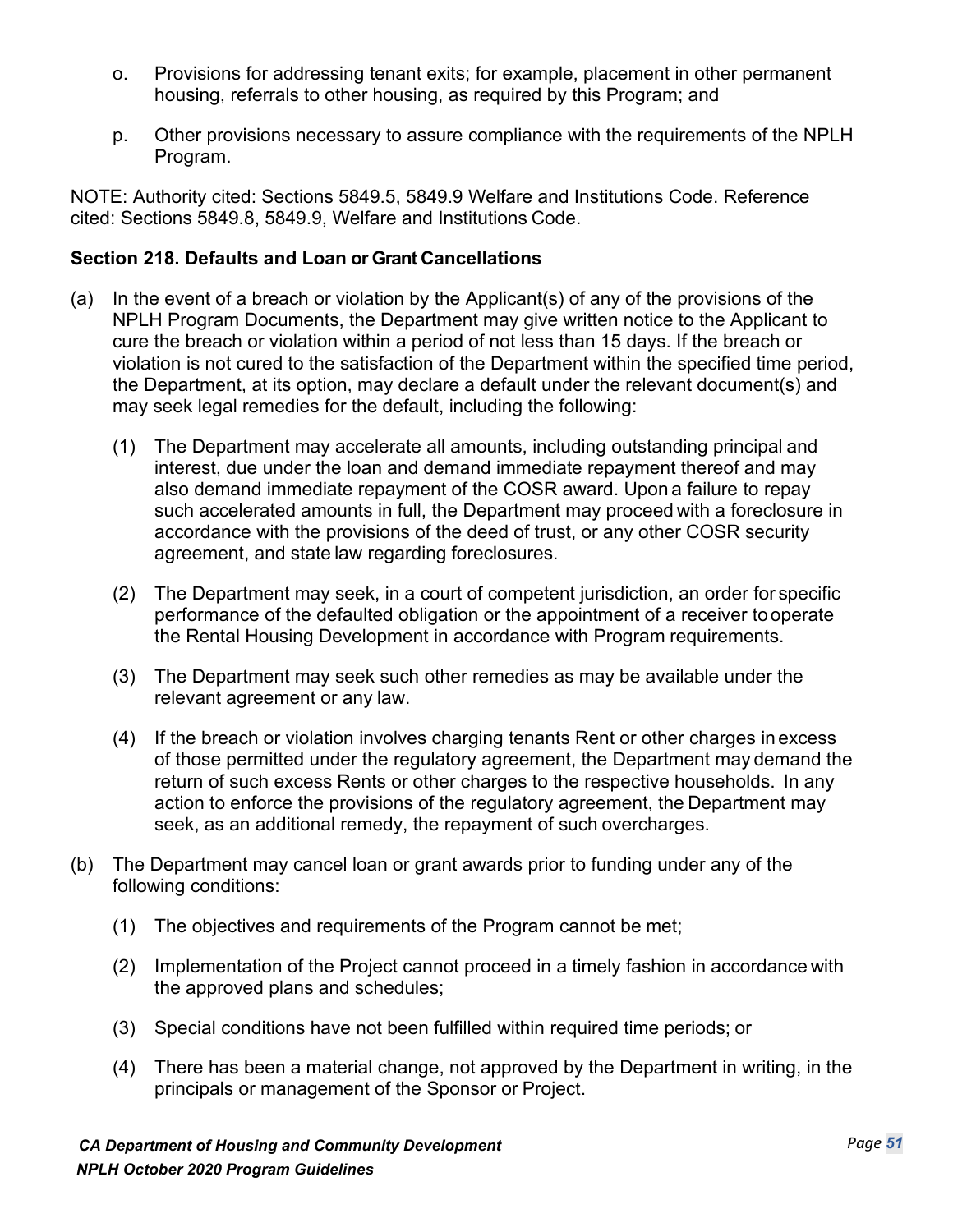- (5) The Department, in writing and upon demonstration by the Applicant(s) of good cause, may extend the date for compliance with any of the conditions in this Subsection.
- (c) Upon receipt of a written notice from the Department of intent to cancel the loan or grant, the Applicant(s) shall have the right to appeal to the Director.
- (d) The Department may use any funds available to it to cure or avoid an Applicant's default on the terms of any loan, grant, or other obligation that jeopardizes the Fiscal Integrity of a Project or the Department's security in the Project. Such defaults may include defaults or impending defaults in payments on mortgages, failures to pay taxes, or failures to maintain insurance or required reserves. The payment or advance of funds by the Department pursuant to this Subsection shall be solely within the discretion of the Department and no Applicant(s) shall be entitled to or have any right to payment of these funds. All funds advanced pursuant to this Subsection shall be part of the Program loan or grant and, upon demand, due and payable to the Department. Where it becomes necessary to use state funds to assist a Project to avoid threatened defaults or foreclosures, the Department shall take those actions necessary, including, but not limited to, foreclosure or forced sale of the Project property, to prevent further, similar occurrences and ensure compliance with the terms of the applicable agreements.

NOTE: Authority cited: Sections 5849.5, 5849.9 Welfare and Institutions Code. Reference cited: Sections 5849.8, 5849.9, Welfare and Institutions Code.

## **ARTICLE III. ALTERNATIVE PROCESS COUNTY ALLOCATIONS**

#### **Section 300. Alternative Process County Designation**

To be designated as an Alternative Process County by the Department, the following requirements must be satisfied at least 30 days prior to issuance of the Department's annual NOFA in a given calendar year in which the Department determines allocation amounts pursuant to Section 102 (e) utilizing the sheltered and unsheltered Homeless Point-in-Time Count in either 2015 or in any year thereafter, as published by HUD. The Department shall solicit information related to qualifications to become an Alternative Process County no later than 90 days priorto issuance of the NOFA. All of the following requirements must be satisfied only once, unless the Alternative Process County designation has been revoked or relinquished. If the designation of an Alternative Process County has been revoked or relinquished, the requirements below must be satisfied 30 days prior to issuance of the next NOFA under which the County wishes to be re-designated as an Alternative Process County.

- (a) The Alternative Process County's sheltered and unsheltered Homeless Point-in-Time Count in either 2015, or in any year thereafter, as published by HUD, must equal at least 5 percent of the state's total Homeless population;
- (b) The Alternative Process County or its public agency subcontractor must have demonstrated ability to finance Permanent Supportive Housing, and monitor Program requirements for the required period of affordability as evidenced by documentation of all of the following:
	- (1) Administration of at least one local or federally funded affordable housing program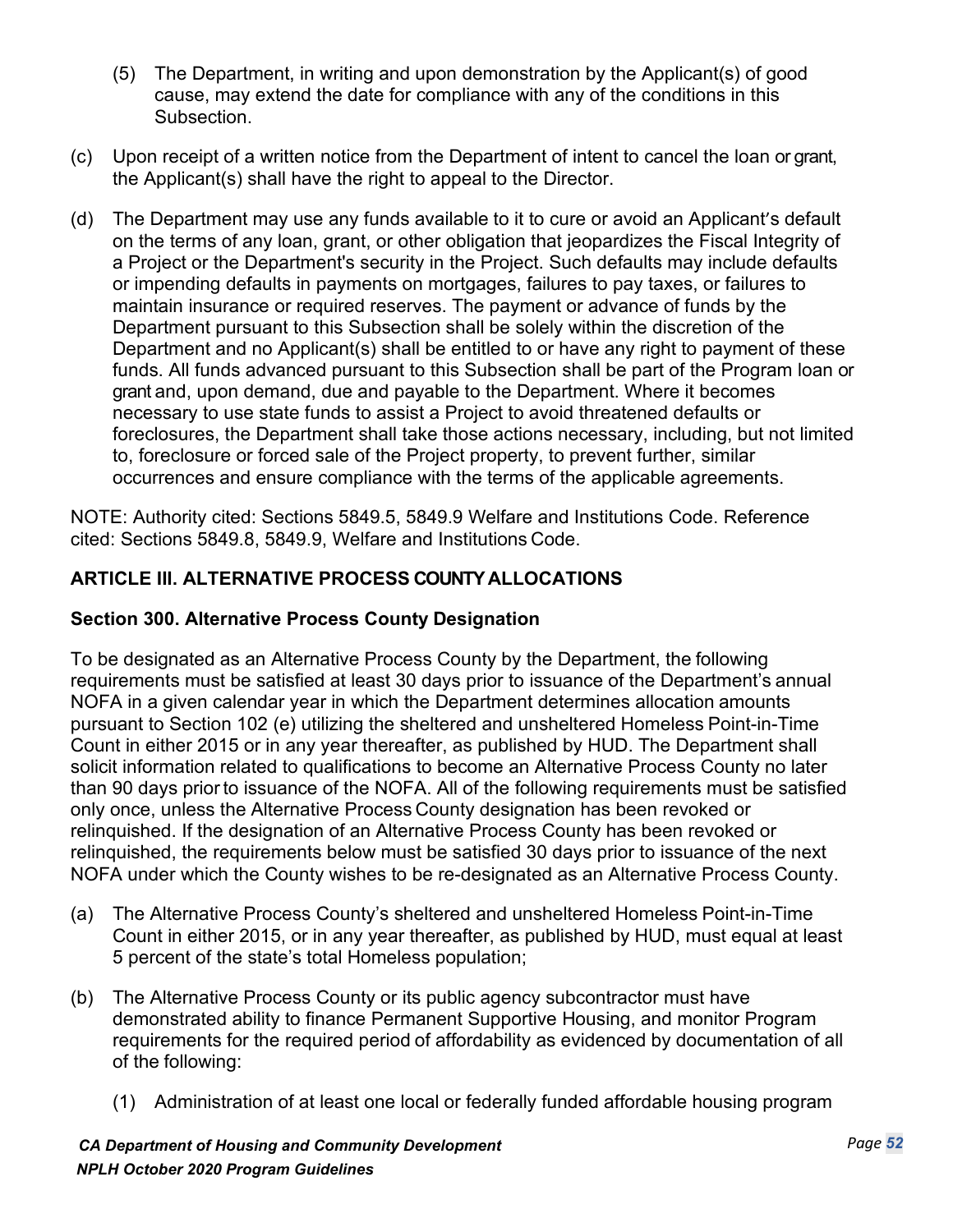that funded four or more multifamily rental Project loans in the past seven years, including at least one loan for Permanent Supportive Housing.

- (2) A description of its proposed method of distributing NPLH funds that meets the requirements outlined in Section 301 and includes an estimate of how frequently awards will be made. At a minimum, awards shall be made on an annual basis until all funds available to the Alternative Process County have been committed.
- (3) A description of the underwriting standards, financial management systems, reporting, and long-term monitoring systems currently in place that will be utilized in administering NPLH funds in compliance with these Guidelines and other Program requirements. This shall include standards for determining the amount of any COSR to be provided to a Project in accordance with the requirements of Section 305.
- (c) The Alternative Process County or its public agency subcontractor must have a past history of committing project- based vouchers or locally-funded rental assistance to Permanent Supportive Housing as evidenced by a list of projects along with the number of project-based vouchers or locally funded rental assistance programs that the Alternative Process County public housing authority or its city public housing authorities or other local departments have committed to Homeless and other special needs populations in Permanent Supportive Housing in the last two years.
- (d) Past performance delivering supportive services to the Target Population in housing as evidenced by a list of projects where the Alternative Process County or its public agency subcontractor is currently providing or coordinating the provision of supportive services to the Target Population. Along with this list, the Alternative Process County must include a description of the types of services offered, the financing sources for those services, and whether those services are provided onsite or offsite for the listed projects.
- (e) Evidence of an operational CES, including a description of how the CES will prioritize the most vulnerable within the Target Population for available Assisted Units. The CES must be able to comply with these requirements by the time the Department designates the County as an Alternative Process County.
- (f) If existing CES systems are not equipped to assess the needs of, provide housing navigation services to, or locate Supportive Housing for persons At-Risk of Chronic Homelessness, the Alternative Process County must also describe what alternate system it will put in place to ensure that the most vulnerable persons among this group will be prioritized foravailable housing. This system must be in place prior to rent-up of the Alternative Process County's first Project.
- (g) The Alternative Process County must commit to provide mental health services, and to coordinate the provision of or referral to other supportive services, including but not limited to substance use treatment services, to NPLH tenants for a minimum of 20 years. The Alternative Process County's obligations pursuant to this requirement shall begin when a Project receives its certificate of occupancy, or other evidence of Project completion for Projects already occupied.
- (h) The Alternative Process County must commit to implementing measures that promote integration of the Target Population into the community.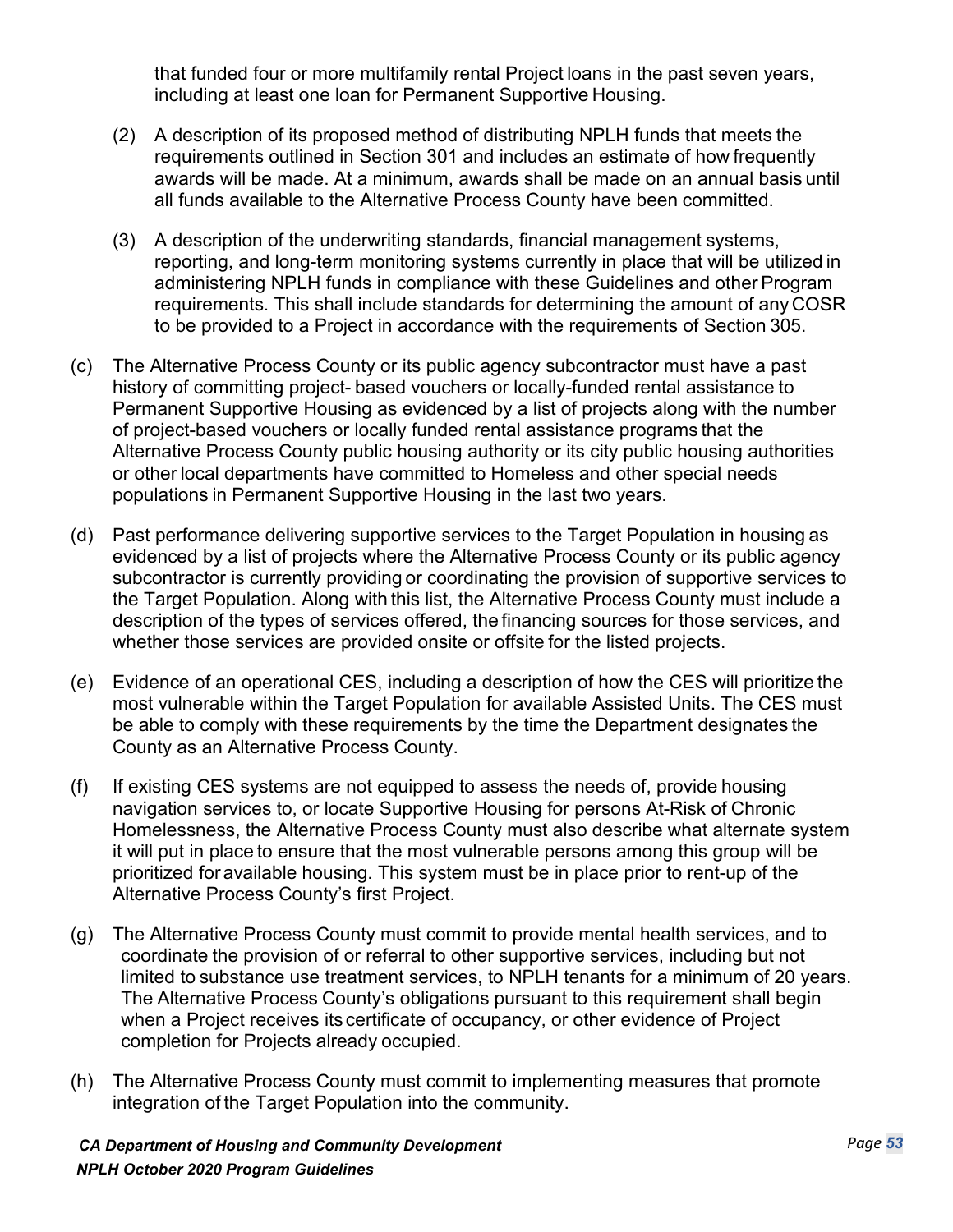- (1) In Projects of more than 20 Units, the Alternative Process County may choose to fund or otherwise restrict no more than 49 percent of a Project's total Units to the Target Population.
- (2) If the Alternative Process County will fund or restrict more than 49 percent of a Project's total Units to the Target Population, it must document specific measures it will undertake to ensure that the requirements of Olmstead v. L.C. (527 U.S. 581 (1999)) are being met in its implementation of the Program.
- (3) The Alternative Process County must describe the processes it has in place to ensure that funded Projects will meet federal, state, and local fair housing, accessibility, and nondiscrimination requirements, and to ensure they are not excluding any potential tenants on the basis of disability.
- (i) The Alternative Process County must have a plan to combat homelessness that meets the requirements of Section 201.
- (j) The Department may impose restrictions on a County's designation as an Alternative Process County that are consistent with the County's experience level or proposed Program design.
- (k) The Alternative Process County may contract with a city or other public agency to perform all of the functions of the Alternative Process County as set forth in this Article as long as that city or other public agency meets the experience requirements in paragraphs (b), (c), and (d) of this Section and the city or other public agency agrees to administer the Program county-wide.

NOTE: Authority cited: Section 5849.8(b) Welfare and Institutions Code. Reference cited: Section 5849.8(b), Welfare and Institutions Code.

## **Section 301. Method of Distribution**

- (a) Before committing funds to a Project, through an award letter, contract, or other written agreement, Alternative Process Counties shall evaluate the following:
	- (1) Whether the proposed use of Program funds is eligible as set forth under Section 302;
	- (2) The development team's capacity to develop, own, and operate Permanent Supportive Housing for the Target Population through examination of the experience and qualifications of the Sponsor, service providers, and property manager;
	- (3) Each Project's financial feasibility for the period of affordability based on an underwriting of the Project performed by the Alternative Process County. All Projects of five or more Units shall remain affordable for a minimum of 55 years. Shared Housing Projects shall remain affordable for a minimum of 20 years. All Projects shall meet the income, Rent, occupancy, and underwriting restrictions in Sections 303 and 304;
	- (4) Suitability of each Project's location for the Target Population, including proximity to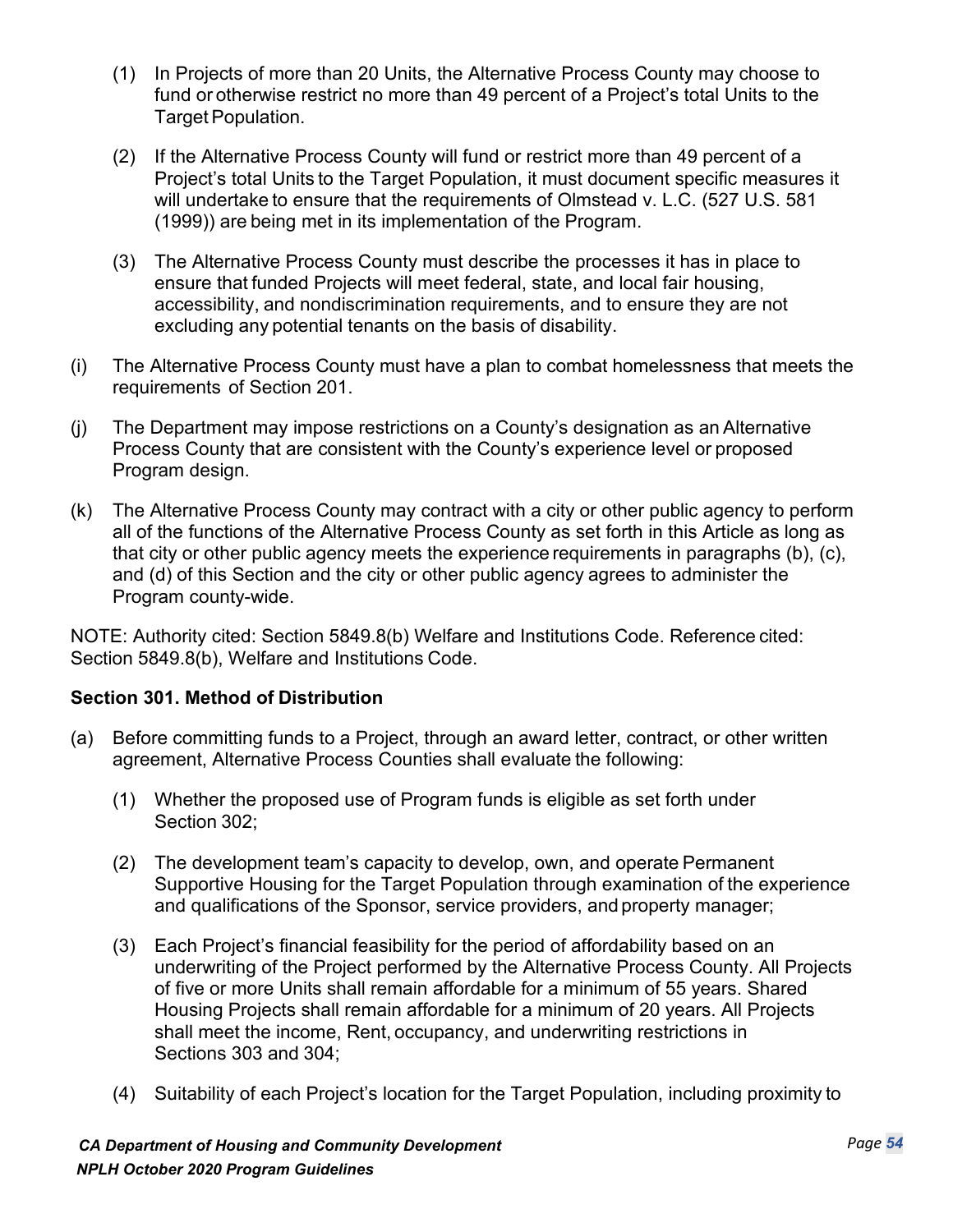transportation, services, and other amenities in a manner that ensures integration of the Target Population in the community;

- (5) The Project site must be free from severe adverse environmental conditions, such as the presence of toxic waste that is economically infeasible to remove and that cannot be mitigated.
- (6) All Assisted Units and other Units of the Project must be on a permanent foundation and must meet all applicable state and local requirements pertaining to rental housing, including, but not limited to, requirements for minimum square footage, and requirements related to maintaining the property in a safe and sanitary condition.
- (7) Each Project's readiness to proceed to construction;
- (8) Capital, operating subsidy, and supportive services leverage;
- (9) The Project's proposed supportive services. Before awarding a Project funds, the Project must meet, at a minimum, the requirements of Section 203;
- (10) Proposed measures for integrating the Target Population within the community. At a minimum:
	- A. Assisted Units must be integrated with other Units in the Project (including, for purposes of this paragraph (A), any other project subject to restrictions as an affordable housing development of which the Project is a part or in which the Project is included for purposes of any other loan, grant, or other funds awarded by the Department, or by any other state or local agency, department, political subdivision, or other governmental entity, for funding of development, operating, or supportive services costs) and not separated, assigned, partitioned, or restricted to separate floors, doors, common areas, legal parcels, or other areas or portions of the Project or of the building. For affordable housing developments built in phases, scattered site affordable housing developments or TCAC hybrid transactions consisting of more than one building, the County may grant exceptions to this requirement on a project by project basis if it can be demonstrated to the satisfaction of the County that NPLH-eligible tenants or other tenants meeting eligibility criteria similar to that of NPLH could also be eligible to reside within those buildings or other sites not proposed to be part of the NPLH-funded portion of the project. In determining whether or not an exception to Section 301 (a) (10) (A) will be provided, the County may consider such factors as proposed income targeting, other target population requirements, other requirements or restrictions at the other buildings or sites, or other factors that the County determines is relevant to granting an exception.
	- B. Funded Projects must encourage social interaction through community-building activities, and architectural design as feasible depending on the scope of the construction or rehabilitation activity.
- (11) Compliance with the requirements in Section 202 relating to property management practices;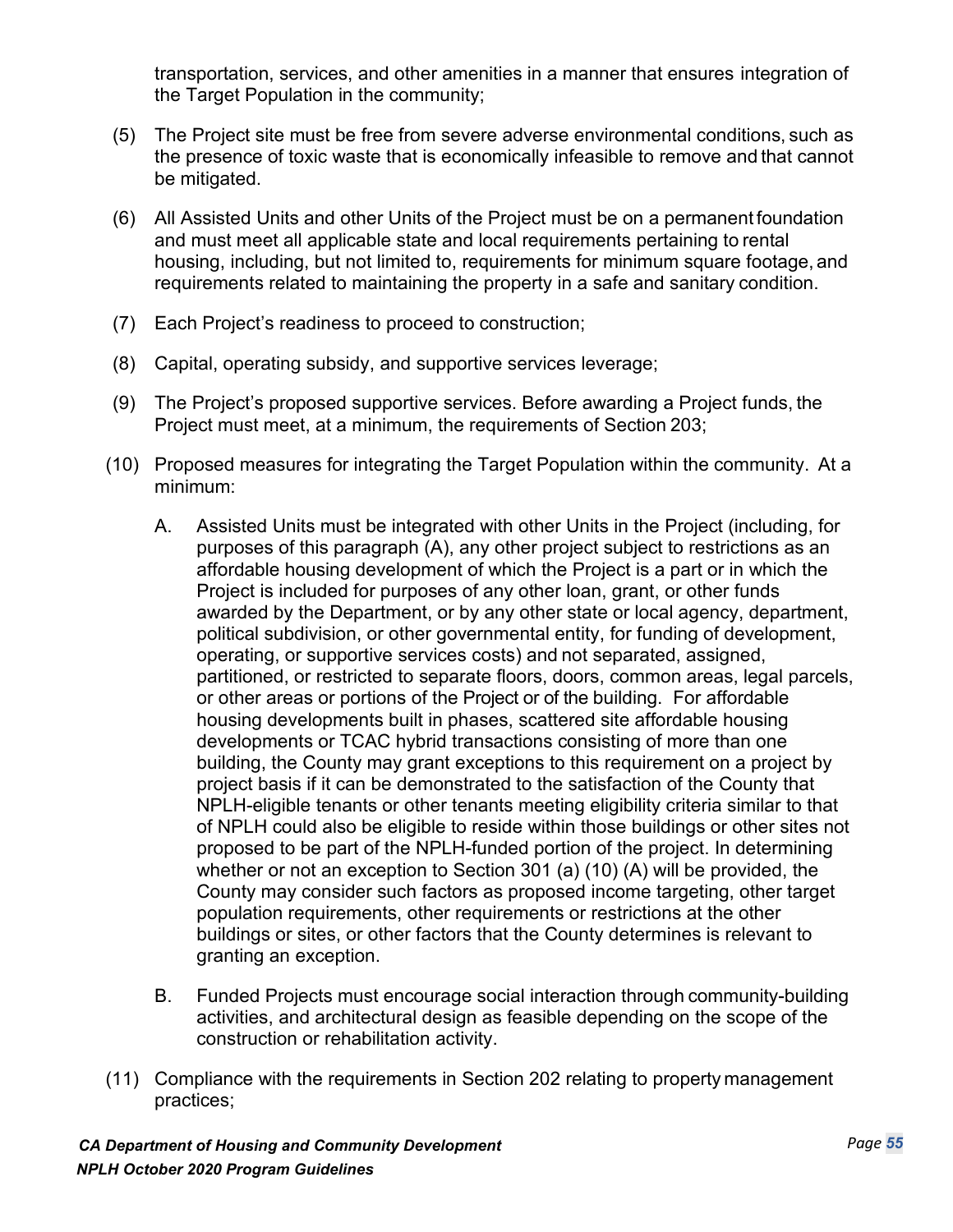- (12) All Assisted Units in a Scattered Site or Shared Housing Project must have common ownership, financing, and property management. Prior to move-in, each tenant who is not a minor accompanied by an adult or two adults who constitute a single household must also sign a lease and shall have all the rights and responsibilities of tenancy, have a bedroom door with a workable lock, and be allowed choice of housemates in a manner consistent with Program requirements, and federal and state fair housing and nondiscrimination requirements. Each household must have a separate bedroom.
- (13) All Projects shall comply with applicable state and federal relocation laws including Title 1, Division 7, Chapter 16 of the California Government Code Section 7260 et seq., and 25 CCR Section 6000 et seq.; and
- (14) All Projects shall comply with Article XXXIV Section 1 of the California Constitution, as clarified by Public Housing Election Implementation Law (H&S Code Section 37000 et seq.);
- (15) Compliance with the requirements of Section 302.
- (b) The Method of Distribution must have been developed in a collaborative process with community input that includes all of the following groups:
	- (1) Alternative Process County representatives with expertise from behavioral health, public health, probation/criminal justice, social services, and housing departments;
	- (2) The local homeless Continuums of Care within the Alternative Process County;
	- (3) Housing and Homeless services providers, especially those with experience providing housing or services to those who are Chronically Homeless;
	- (4) County health plans or other health care providers, especially those implementing pilots or other programs that allow the Alternative Process County to use Medi-Cal or other non-MHSA funding to provide or enhance services provided to NPLH tenants, or to improve tracking of health outcomes in housing;
	- (5) Public housing authorities; and
	- (6) Representatives of family caregivers of persons living with serious mental illness.

NOTE: Authority cited: Section 5849.8(b) Welfare and Institutions Code. Reference cited: Section 5849.8(b), Welfare and Institutions Code.

## **Section 302. Uses and Terms of Program Assistance**

- (a) The Alternative Process County shall allocate NPLH funds for the same eligible uses identified in Section 200(a) for multifamily rental Projects of five or more Units, or for Shared Housing Projects.
- (b) NPLH funds may be used to capitalize operating subsidy reserves for Assisted Units subject to the limitations specified in Section 305.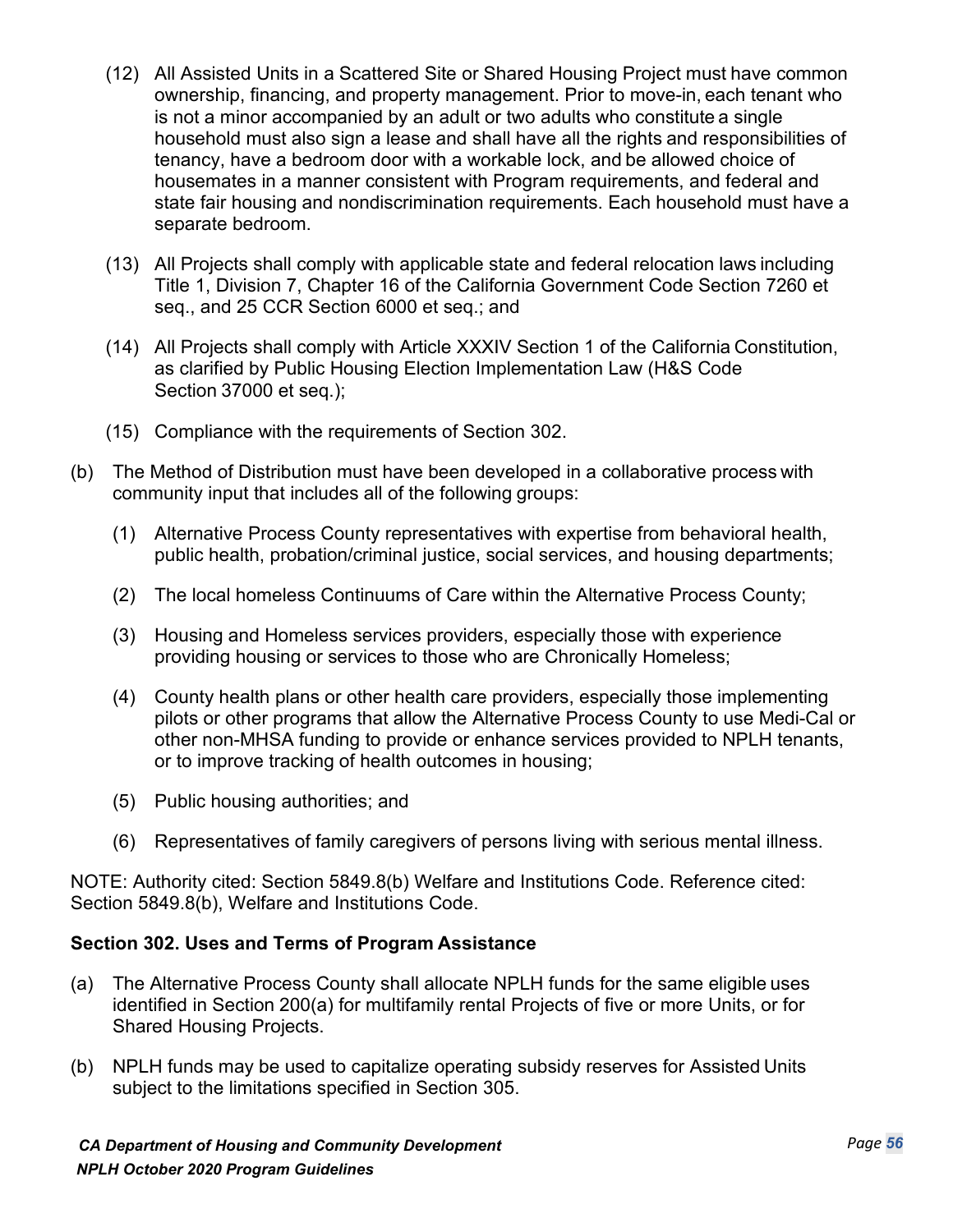- (c) The Alternative Process County may only use Program funds for Projects within its geographic boundaries.
- (d) Program funds may be provided as predevelopment, construction, or post-construction permanent financing. If predevelopment or construction financing is provided, Program funds must convert to post construction permanent financing.
- (e) Use of multiple Department Funding Sources on the same Assisted Units (subsidy stacking) is prohibited.
	- (1) For purposes of this section and except as noted below, "Department Funding Sources" shall mean loan or grant funds awarded for permanent funding of development costs under the following programs, which shall not include funds specifically designated for capitalized operating reserves or rental assistance:
		- A. Supportive Housing Multifamily Housing Program
		- B. Veterans Housing and Homelessness Prevention Program
		- C. Multifamily Housing Program
		- D. Affordable Housing and Sustainable Communities Program Affordable Housing Development loan, except for grants for infrastructure, transportation-related amenities and program costs
		- E. NPLH funds provided to a Project by either the Department or an Alternative Process County
		- F. Transit Oriented Development Program rental housing development loan, except for grants for infrastructure
		- G. Joe Serna, Jr. Farmworker Housing Grant Program
		- H. SB 2 Farmworker Housing Program
		- I. Housing for a Healthy California Program, including funds awarded either by the Department or a County
		- J. National Housing Trust Fund Program.
	- (2) "Department Funding Sources" do not include the following:
		- A. Any other Department program not listed above
		- B. NPLH Competitive Allocation Funds and NPLH Noncompetitive Allocation funds in the same project or on the same Assisted Unit
		- C. Existing loans or grants under any Department funding source listed above that are at least 14 years old and will be assumed or recast as part of an acquisition and rehabilitation Project.
- (f) Program funds for eligible uses in Projects of five or more Units shall be provided in the form of a deferred payment loan for capital uses and a deferred payment loan or grant for COSRs that shall have an initial affordability period of 55 years or longer commencing on the date of recordation of the regulatory agreement. The loan may bear a zero percent interestrate. Shared Housing Projects shall be provided in the form of a deferred payment loan for capital uses and a deferred payment loan or grant for COSRs that shall have an initial affordability period of 20 years or longer commencing on the date of recordation of the regulatory agreement. Pursuant to Welfare and Institutions Code Section 5849.4(b), any interest payment, loan repayments, or other return of funds must be returned to the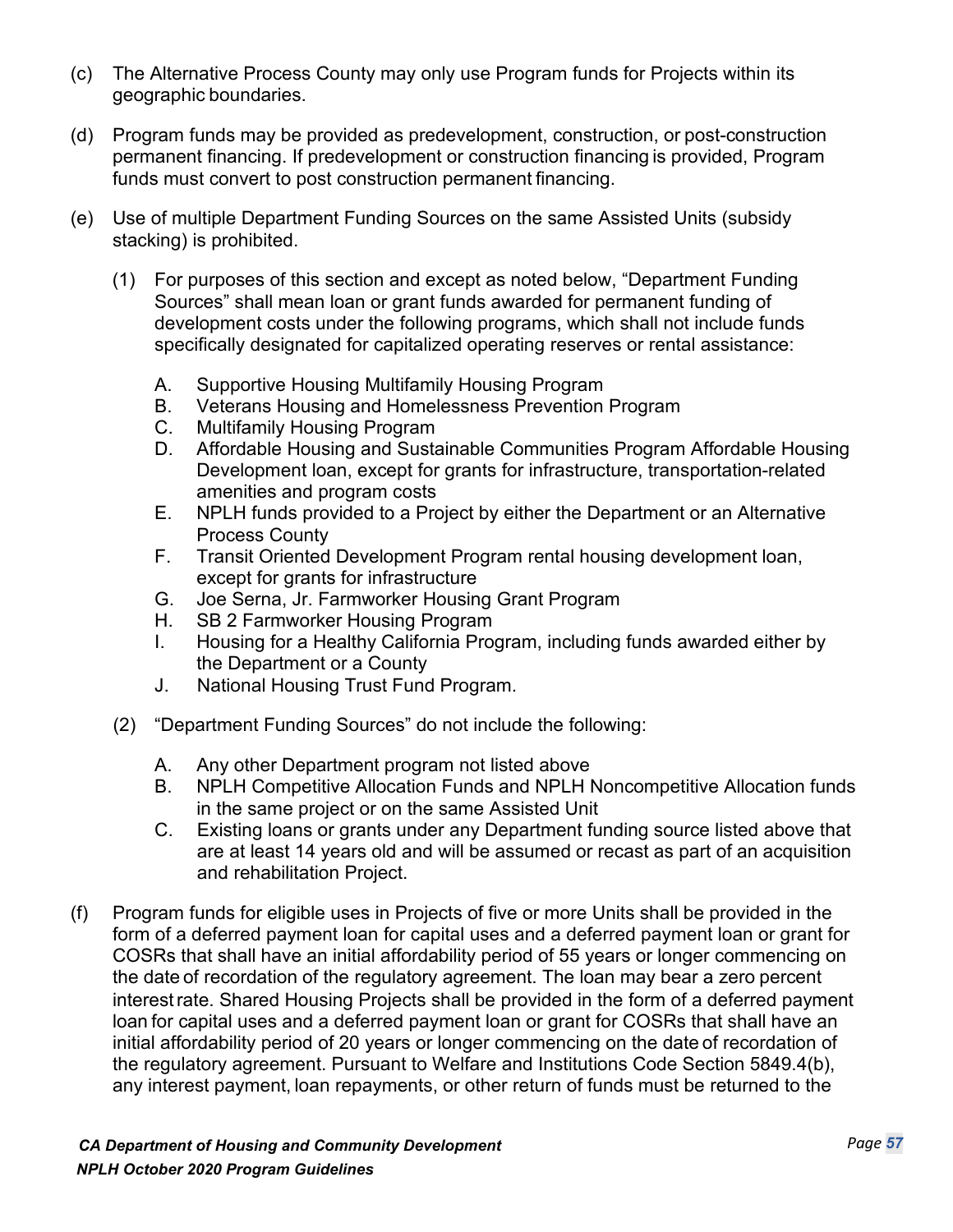Department and deposited in the No Place Like Home Fund established by Welfare and Institutions Code Section 5849.4.

- (g) Program funds shall be secured by the Project's real property and improvements, and subject only to liens, encumbrances and other matters of record approved by the Alternative Process County.
- (h) Up to 10 percent of Program funds awarded to the Alternative Process County by the Department may be used by the Alternative Process County for Program administration costs to carry out all administration responsibilities set forth under this Article for the term of the applicable period of affordability pursuant to subsection (e) above. The Alternative Process County may also charge reasonable and customary annual monitoring fees to be used in conjunction with Administration funds for compliance monitoring required under Section 311 during the applicable period of affordability set forth in paragraph (e). These fees must be based upon the average actual cost of performing the monitoring of the Assisted Units. The basis for determining the amount of the fee must be documented and the fee must be included in the costs of the Project as part of the Project underwriting analysis.
- (i) Alternative Process Allocations not committed to Projects within 24 months of award by the Department shall be returned to the Department, and such funds shall be made available for award to Applicants as part of the Competitive Allocations. Evidence of committed funds may include award letters, commitment letters, or other written agreements evidencing a commitment of funds.

NOTE: Authority cited: Section 5849.8(b) Welfare and Institutions Code. Reference cited: Section 5849.8(b), Welfare and Institutions Code.

#### **Section 303. Occupancy, Income, and Rent Limit Requirements**

- (a) Occupancy of all Assisted Units shall be restricted to households with at least one member who qualifies as a member of the Target Population. Total household income at the time of move-in shall not exceed the 30 percent AMI limit as published by the Department.
- (b) Income determination shall be made in accordance with the requirements in 25 CCR Section 6914 and 25 CCR Section 6916. Income levels shall be expressed in 5 percent increments as a percentage of AMI.
- (c) For Assisted Units, if at the time of recertification a tenant household's income exceeds the 30 percent AMI income level and this increase is based solely on the current SSI/SSP payment rate or cost-of-living adjustment, the household rent shall not exceed 30 percent of household income. These Units shall continue to be designated as Assisted Units.
- (d) For Assisted Units, if at the time of recertification a tenant household's income exceeds the 30 percent AMI income level and this increase is based on factors other than or in addition to the current SSI/SSP payment rate or cost-of-living adjustment, to the extent a rent increase for the household is permitted by statutes and regulations governing the Project's other financing sources, the Sponsor: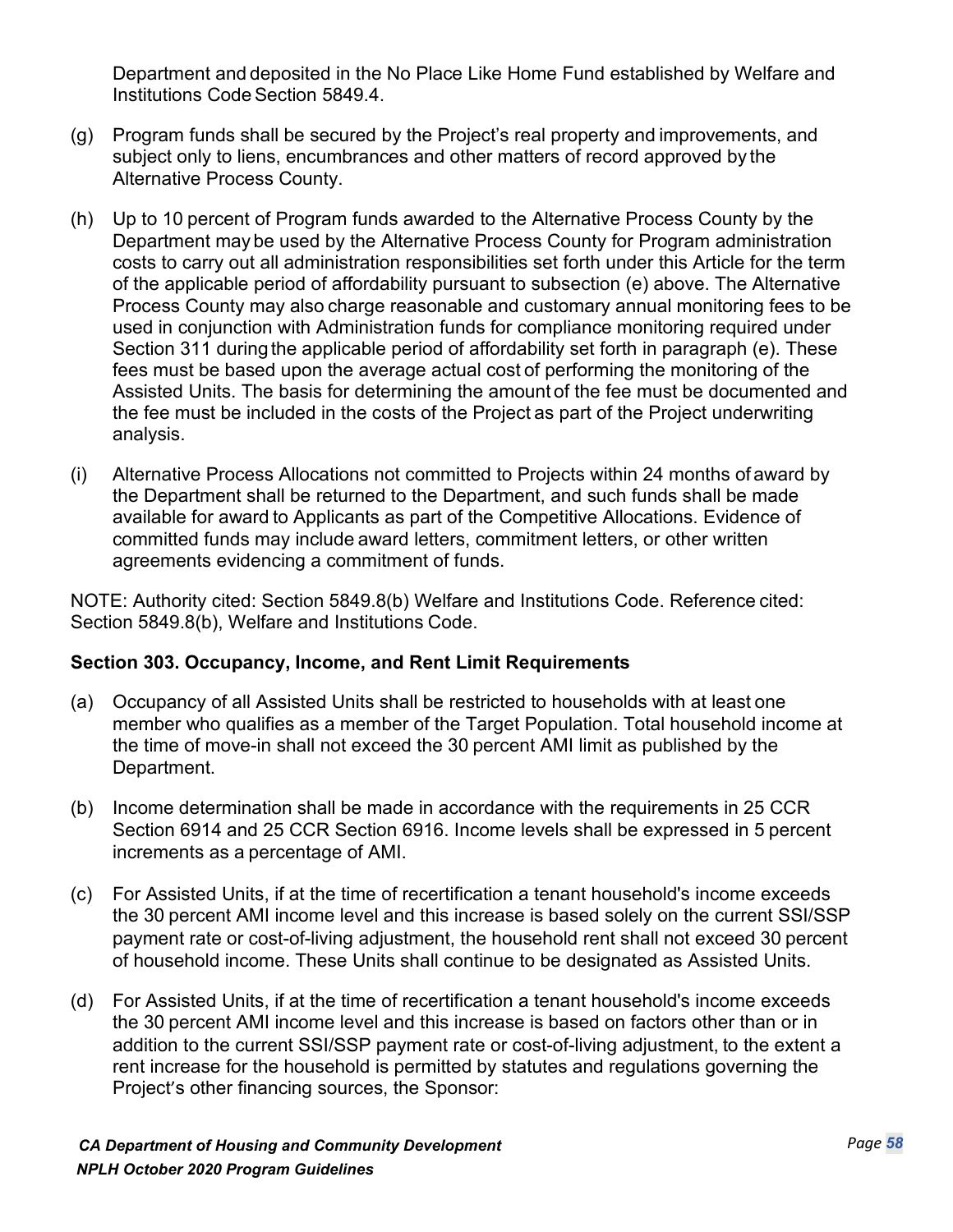- (1) shall re-designate the tenant's Unit as a Unit at the higher income level, rounding to the nearest 5 percent increment, provided that there are non-Assisted Units restricted at the higher income level. These Units shall not be designated as NPLH Assisted Units;
- (2) shall increase the tenant's Rent to the level applicable to Units at the higher income level; and
- (3) shall designate the next available comparable non-Assisted Unit as an Assisted Unit at the income level originally applicable to the household until the Unit mix required by the Program regulatory agreement is achieved.
- (4) If all of the Project Units are Assisted Units, that Project can continue with the overincome Unit(s) until such time as those over-income households no longer reside in the Project.
- (5) A Unit shall be deemed "comparable" if it has the same number of bedrooms and reasonably similar square footage as the original Unit.

For example, in a Project where the income limits utilized to qualify new tenants are 15 percent, 20 percent, 25 percent, 30 percent and 50 percent of Area Median Income, if the income of a household occupying an Assisted Unit designated as a 20 percent Unit increases to 48 percent of Area Median Income, the Sponsor must re-designate the household's Unit as a non-Assisted Unit at the 50 percent level, increase the tenant's Rent to the level applicable to Units at the 50 percent level, and designate the next available non-Assisted comparable Unit as an Assisted Unit at the 20 percent income level.

(e) For Assisted Units, if at the time of recertification, a tenant household's income exceeds the income limit designated for the household's Unit, but does not exceed the limit for a higher income level applicable to new NPLH tenants, the Sponsor may increase the household's Rent to an amount not exceeding the closest Rent limit applicable to the household's income level at the time of recertification.

Continuing with the example described above, the income levels utilized to establish Rent limits upon recertification would be 15 percent, 20 percent, 25 percent, and 30 percent. A household occupying a Unit in this project with a 20 percent limit whose income, upon recertification, had increased to 28 percent of area median income could have their Rent increased to the Rent level applicable to the 30 percent income level. These Units at or below the 30 percent income level shall continue to be designated as Assisted Units.

- (f) Projects shall maintain documentation of tenant eligibility consistent in all the following ways, as applicable:
	- (1) Documentation of a Serious Mental Disorder or a Seriously Emotionally Disturbed Child or Adolescent must be provided by a qualified mental health worker in accordance with the requirements of WIC Section 5600.3.
	- (2) Documentation of a person's status as Chronically Homeless, Homeless, or At-Risk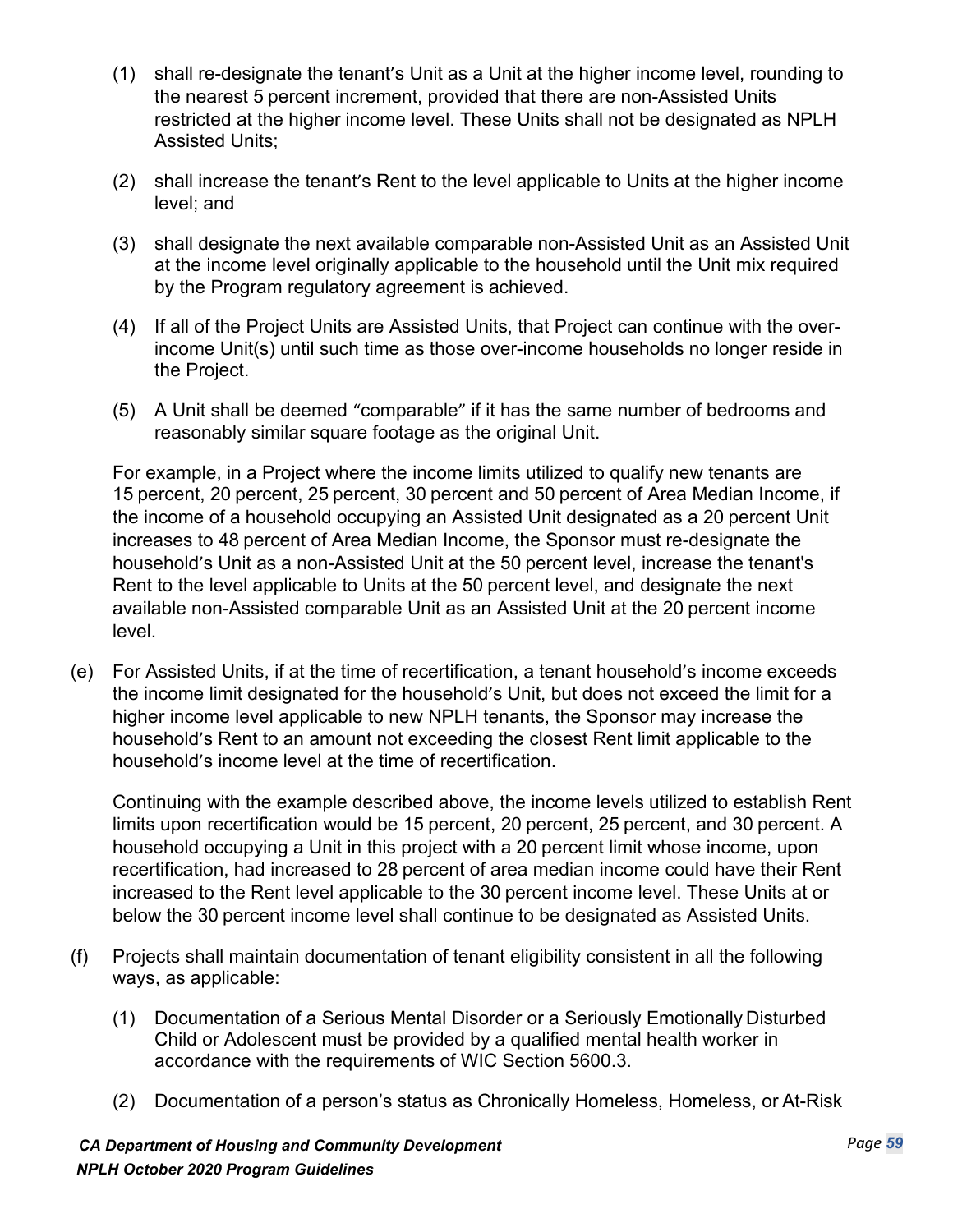of Chronic Homelessness as defined under these Guidelines must be provided in accordance with procedures established through the local CES or other procedures established by the Alternative Process County and approved by the local Continuum of Care for determining whether a person qualifies as Chronically Homeless, At-Risk of Chronic Homelessness, or Homeless as defined in Section 101.

- (3) In no event shall a person be required to be a client of the Alternative Process County behavioralhealth department or a recipient of mental health or other services in order to qualify for or remain in an Assisted Unit.
- (g) These occupancy, income, and Rent limit requirements shall apply for the full term of the Program loan.

NOTE: Authority cited: Section 5849.8(b) Welfare and Institutions Code. Reference cited: Section 5849.8(b), Welfare and Institutions Code.

## **Section 304. Underwriting Standards and Other Requirements**

- (a) All Assisted Units shall have Rents restricted to 30 percent AMI or below as specified in the Project regulatory agreement with the Alternative Process County, except as otherwise permitted in Section 303 (c).
- (b) Rent levels shall be expressed in 5 percent increments as a percentage of AMI.
- (c) Before committing funds to a Project, the County must evaluate the Project in accordance with underwriting standards it has chosen to use for this Program. Alternative Process Counties may choose to use their own underwriting standards, or they may use the UMRs. If using their own underwriting standards, these standards must consider at a minimum such things as: the reasonableness of projected construction and operating expenses, income and expense escalators, vacancy rate assumptions, debt coverage ratio, operating reserves, replacement reserves, budgeted construction contingency, limits on development costs, developer fees, asset management and partnership fees, and the use of operating cash flow.
- (d) The maximum amount of assistance provided per Assisted Unit shall take into account the number of bedrooms per Unit or other measures of Unit size, as well as the level of affordability provided per Unit, with more affordable Units being provided more subsidy. The Department may approve other methodologies for setting per-Unit subsidy limits as set forth by the Alternative Process County.
- (e) The total amount of Program assistance to a Project shall not exceed the eligible costs associated with Assisted Units in accordance with a methodology that allocates costs among the Assisted and non-Assisted Units in reasonable proportion to their anticipated share of costs.
- (f) Labor Code Section 1720 et seq. requires payment of prevailing wages for certain developments paid for in whole or in part from any public funding source, and exempts other developments from this requirement. All funds provided under this Program are public funds within the meaning of these Labor Code sections. Program funding for a portion of a Project shall not necessarily, in and of itself, be considered public funding of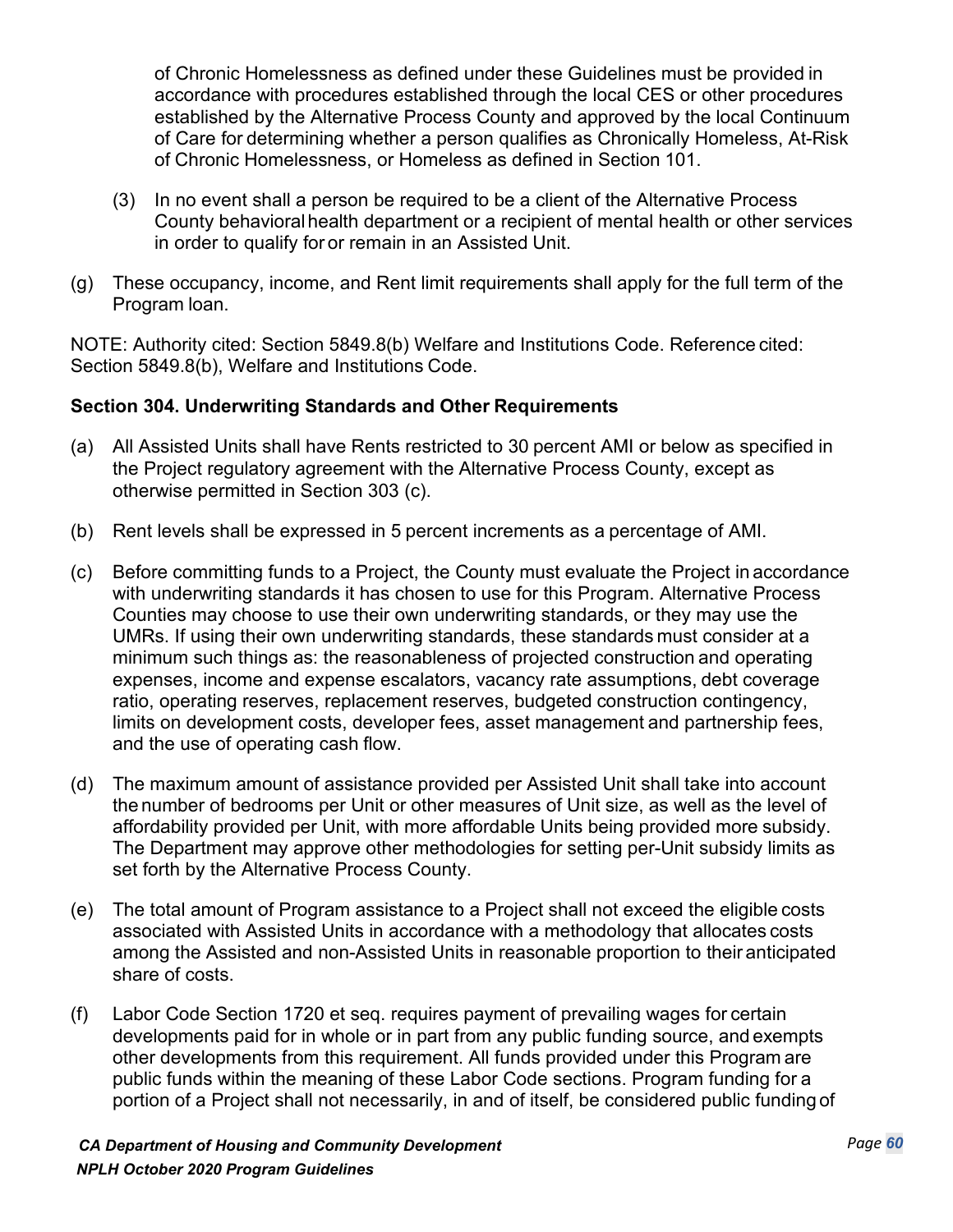the entire Project. The Alternative Process County shall be responsible for determining on a case-by-case basis the extent of the applicability of state prevailing wage law to each individual Project.

- (g) Projects of five or more Units must meet the accessibility requirements specified in the TCAC regulations, as may be amended and renumbered from time to time, including those of Section 10325(f)(7)(K) and, for senior Projects, those of Section 10325(g)(2)(B) and (C), or a higher standard if required by the Alternative Process County. Exemption requests, as provided for in the TCAC regulations, must be approved by the Alternative Process County. Projects must also provide a preference for accessible Units to persons with disabilities requiring the features of the accessible Units in accordance with Section 10337(b)(2) of the TCAC regulations, or a higher standard if required by the Alternative Process County. All Projects must also ensure that any other applicable federal, state, and local accessibility requirements are met.
- (h) Projects shall have a transition reserve in an amount established by the Alternative Process County in the event that any Project-based rental assistance is not renewed, or in the event that the Project COSR or other operating subsidy is exhausted and the Project cannot secure sufficient other rental or operating subsidies to continue without immediately raising Rents on the Assisted Units. Withdrawals from the transition reserve shall be subject to the County's prior review and written approval.
	- (1) If Rent increases on the Assisted Units are necessary after exhausting all transition reserve funds such increases shall only be permitted to the minimum extent required for financial feasibility, as determined by the Alternative Process County. In addition, Rents on Assisted Units shall not, in any event, be increased to an amount in excess of 30 percent of 60 percent of AMI, adjusted by number of bedrooms.
	- (2) The Alternative Process County shall notify the Department at least 12 months in advance of any Rent increase on the Assisted Units due to exhaustion of the transition reserve.
	- (3) If Rent increases on the Assisted Units are necessary due to loss of rental or operating assistance, and if it is determined that NPLH tenants will need to move after exhausting all transition reserve funds, a transition plan shall be implemented to identify other permanent housing options that may be more affordable to NPLH tenants who cannot afford the increased Rent, and to assist those persons in accessing other available housing. Funds from the transition reserve may be used for these expenses.

NOTE: Authority cited: Section 5849.8(b) Welfare and Institutions Code. Reference cited: Section 5849.8(b), Welfare and Institutions Code.

## **Section 305. Capitalized Operating Subsidy Reserve**

- (a) Not more than 100 percent of the total amount provided per-Assisted Unit for capital may be provided for a COSR to address Project operating deficits attributable to Assisted Units.
- (b) In order to be eligible to receive a COSR, the Application must first demonstrate, and the

*CA Department of Housing and Community Development NPLH October 2020 Program Guidelines*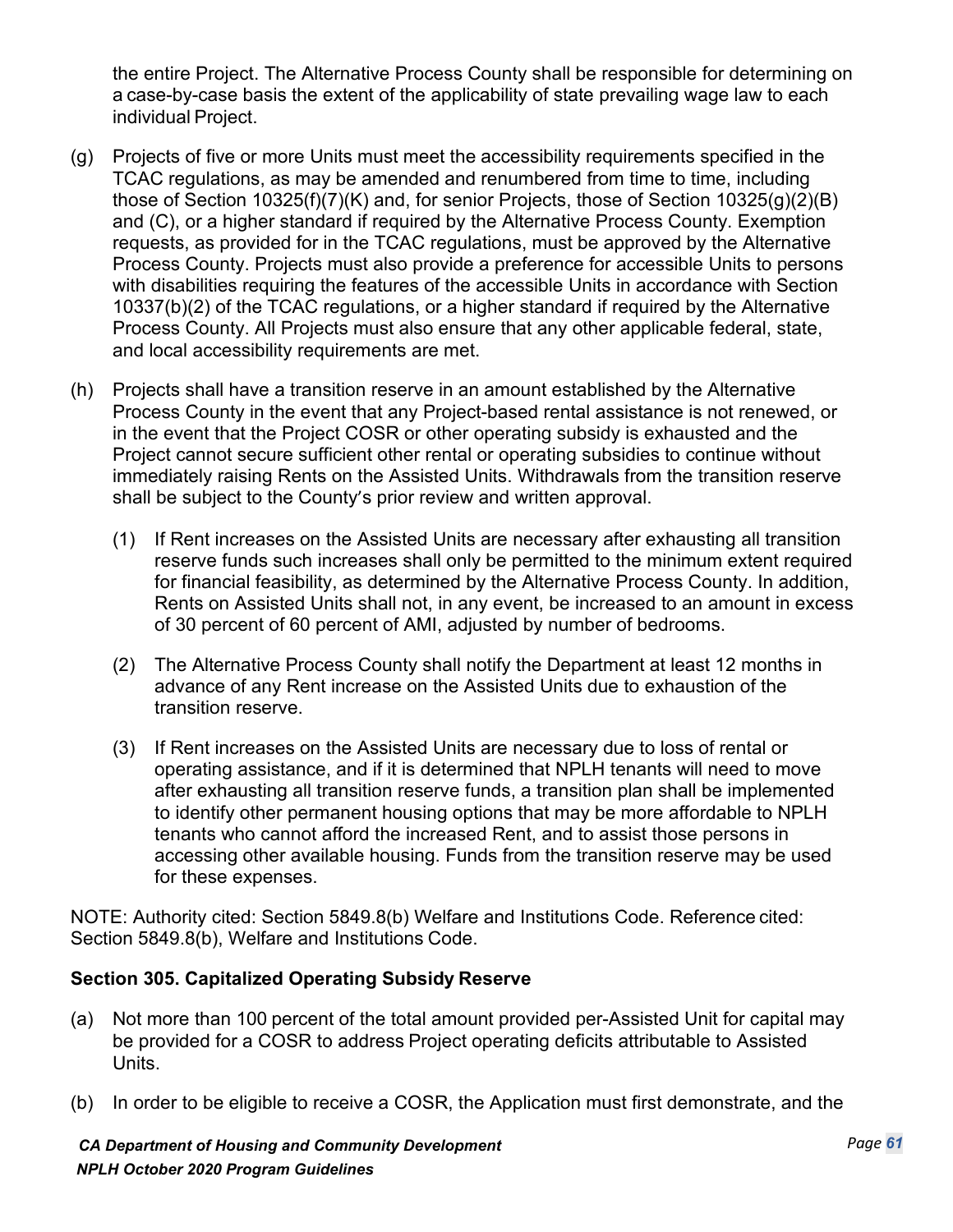Alternative Process County must verify prior to issuing an award letter for the Project that, in lieu of relying in whole or in part on COSR assistance for Assisted Units, that the applicant or its development partners have done as required in either subsection (1) or (2) below.

(1)

- A. Identified all possible federal, state, and local sources of rental assistance and other operating assistance to support the Assisted Units; and
- B. Submitted applications or other written requests to the appropriate entity to secure Project-based rental or other operating assistance to support the Assisted Units; or

(2)

- A. Identified all possible federal, state, and local sources of rental assistance and other operating assistance to support the Assisted Units; and
- B. Can provide other evidence from the appropriate entities that rental assistance and other operating assistance is not available to support the Assisted Units.
- (c) COSRs may be provided in the form of a zero-interest deferred payment forgivable loan or a grant with a term of not less than 20 years as evidenced by a promissory note secured by a deed of trust, or by an enforceable agreement for COSR grant funds that is secured by the Project's real property and improvements.
- (d) The COSR shall be sized to cover anticipated operating deficits attributable to the Assisted Units for a minimum of 20 years. The total amount of a Project COSR will be determined based upon the individual Project underwriting performed by the Alternative Process County pursuant to the requirements of the Alternative Process County's Method of Distribution, as established under Section 301. The Alternative Process County may modify these assumptions as necessary to maintain project financial feasibility or extend the term of the COSR.
	- (1) In determining how to size Project COSRs, the Alternative Process County shall also consider such things as: (a) the maximum percentage of Units it will assist per Project; (b) anticipated Project vacancy rates; (c) the anticipated percentage of Assisted Units that will have other operating or rental subsidy and the term of that operating or rental subsidy contract; (d) the anticipated percentage of households that are expected to be receiving SSI/SSP or other sources of stable income; and (e) operating expenses that the Alternative Process County will consider ineligible for payment from the COSR.
- (e) The Alternative Process County shall hold each Project COSR in a segregated interestbearing account for the benefit of the Project's Assisted Units for as long as funds remain in the COSR, but for not less than 20 years.
- (f) The Alternative Process County shall establish procedures for disbursement of amounts from the COSR to the Project based on the results of an independent audit bifurcated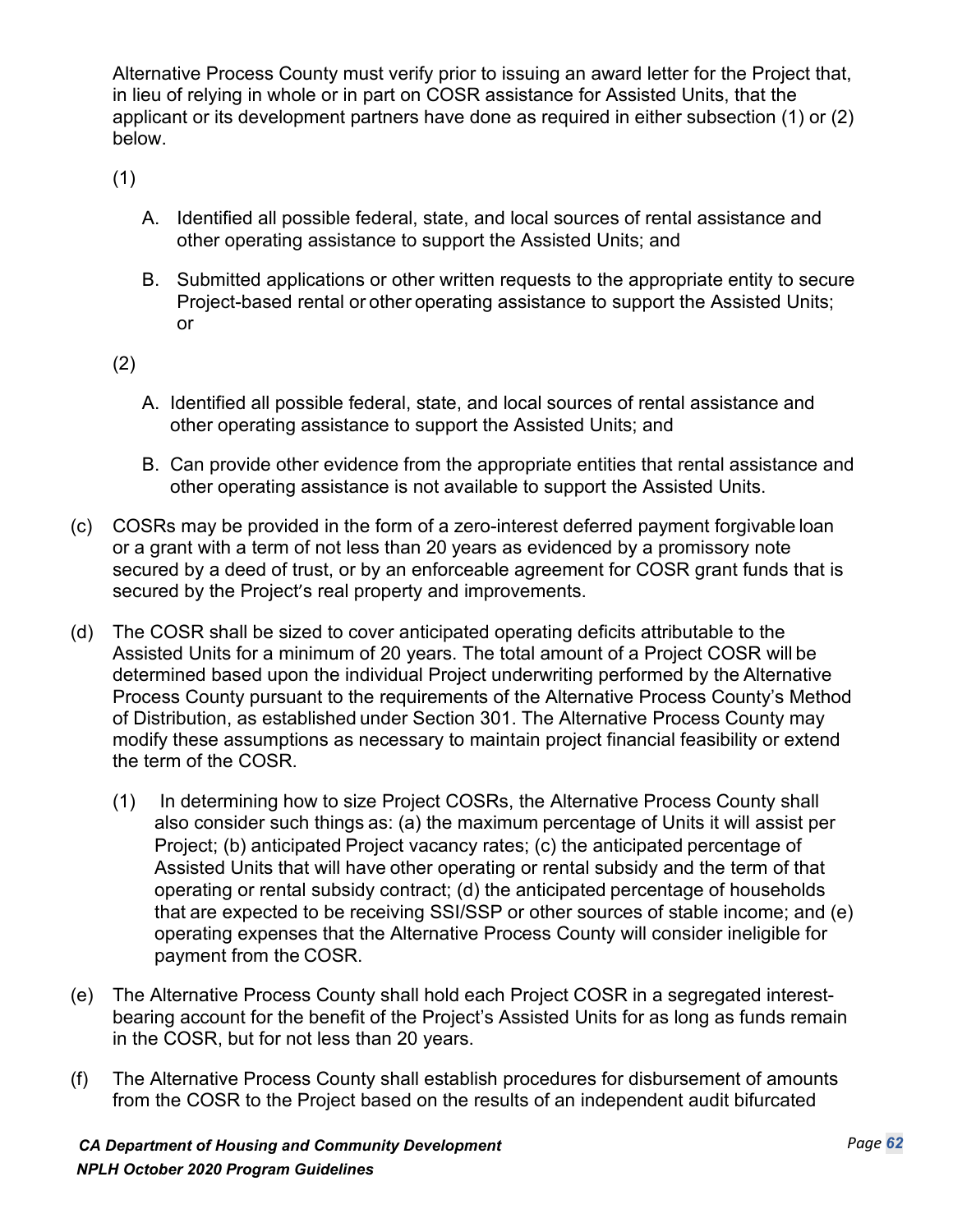between Assisted Units and the other Project Units prepared by a certified public accountant which establishes the amount of Project operating deficit, if any, attributable to the Assisted Units.

(g) The Alternative Process County shall review each COSR balance at least once annually to determine if adjustments need to be made to disbursement levels in order to ensure the long-term sustainability of each COSR.

NOTE: Authority cited: Section 5849.8(b) Welfare and Institutions Code. Reference cited: Section 5849.8(b), Welfare and Institutions Code.

## **Section 306. Operating Budgets**

The Alternative Process County shall review annually proposed annual operating budgets of funded Projects to ensure that budget line items, including any proposed Rent increases, are reasonable and necessary in light of costs for comparable Permanent Supportive Housing Projects and prior year budgets.

NOTE: Authority cited: Section 5849.8(b) Welfare and Institutions Code. Reference cited: Section 5849.8(b), Welfare and Institutions Code.

## **Section 307. Tenant Selection, Rental Agreements, and Grievance Procedures**

- (a) Chronically Homeless and Homeless persons shall be referred to Assisted Units through the local CES.
- (b) If the CES existing in the Alternative Process County cannot refer persons At-Risk of Chronic Homelessness, the alternate system used must prioritize those with the greatest needs among those At-Risk of Chronic Homelessness for referral to available Assisted Units.
- (c) Pursuant to Welfare and Institutions Code 5849.9, Projects utilizing the Alternative Process County's Noncompetitive Allocation under Section 102(c) shall prioritize persons with mental health supportive service needs who are Homeless or At-Risk of Chronic Homelessness.
- (d) Tenant eligibility criteria must be satisfied prior to being referred to an NPLH Project. All referral protocol for NPLH Assisted Units must be developed in collaboration with the local Continuum of Care and implemented consistent with Program requirements.
- (e) The Alternative Process County shall have reasonable standards for Project rental agreements, property management plans, and tenant grievance procedures to ensure compliance with Housing First requirements consistent with the core components set forth in Welfare and Institutions Code Section 8255(b), and compliance with basic tenant protections established under federal, state, and local law.
- (f) Tenants shall be accepted regardless of sobriety, participation in services or treatment, history of incarceration, credit, or history of eviction in accordance with practices permitted pursuant to WIC Section 8255 or other federal or state Project funding sources.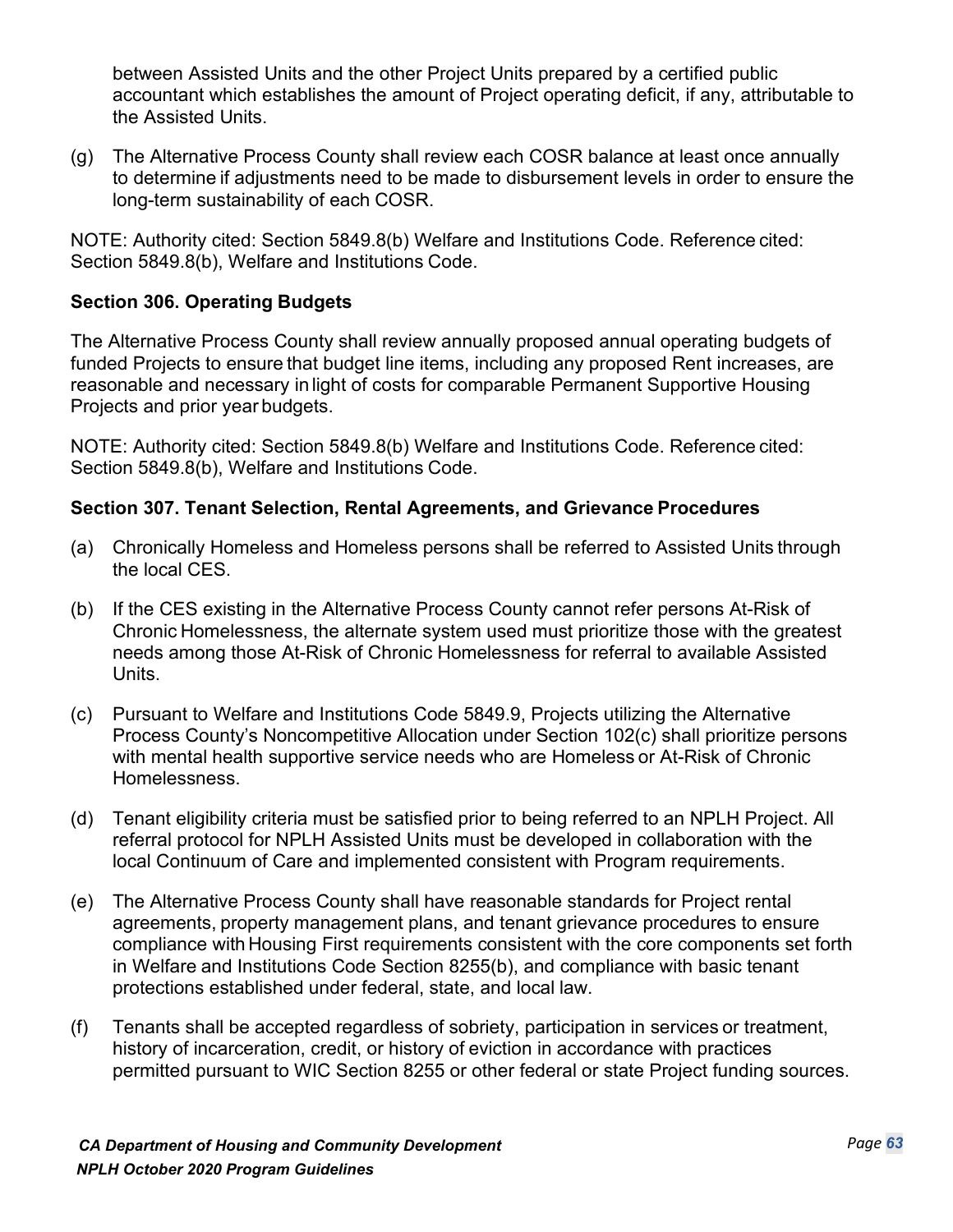NOTE: Authority cited: Section 5849.8(b) Welfare and Institutions Code. Reference cited: Section 5849.8(b), Welfare and Institutions Code.

#### **Section 308. Disbursement of Funds**

- (a) Of the amounts for Project activities awarded annually to the Alternative Process County under Section 102(e), the Department shall disburse funds in no more than four draws per year to the Alternative Process County if the Department has received all of the following:
	- (1) An award letter or other evidence of commitment of NPLH funds by the Alternative Process County to the specific Project(s) for which funds are being requested;
	- (2) A cash flow analysis which indicates how much the Alternative Process County is projected to need for those Projects for the specific period of time for which funds are being requested;
	- (3) A certification that the Alternative Process County awarded the funds to the specific Project(s) in accordance with the Method of Distribution approved by the Department under Section 301.
- (b) The amount of funds disbursed by the Department annually to the Alternative Process County for its Program administration costs shall not exceed 10 percent of the amount anticipated to be awarded annually by the Department to the Alternative Process County pursuant to Section 102(e). The Department shall disburse Program administration funds in no more than four draws per year, when amounts for Project activities are drawn. Administration funds shall be used for Program administration costs for the applicable period of affordability set forth in Section 302 (f).
- (c) All requests for disbursement of funds shall be made by the Alternative Process County on forms provided by the Department.

#### **Section 309. Reporting**

- (a) The Alternative Process County and Project owners shall comply with the reporting requirements of Section 214 except for subsections (a) and (b).
- (b) For each Project completed by June 30 of the reporting year, the Alternative Process County shall submit to the Department a Project completion report, no later than September 30 of that year, with evidence acceptable to the Department that the Project is complete, and that all Assisted Units in that Project are occupied by persons meeting the occupancy, income, Rent, and tenant eligibility requirements for those Assisted Units. This information shall be provided on forms made available by the Department.
- (c) The Department may extend the deadline for submission of a Project completion report, if a Project was completed less than 150 days prior to the deadline for submission of the report under Section 214 (e) in order to enable the Project to submit occupancy information based on an initial rent-up period not to exceed 120 days.

NOTE: Authority cited: Section 5849.8(b) Welfare and Institutions Code. Reference cited: Section 5849.8(b), Welfare and Institutions Code.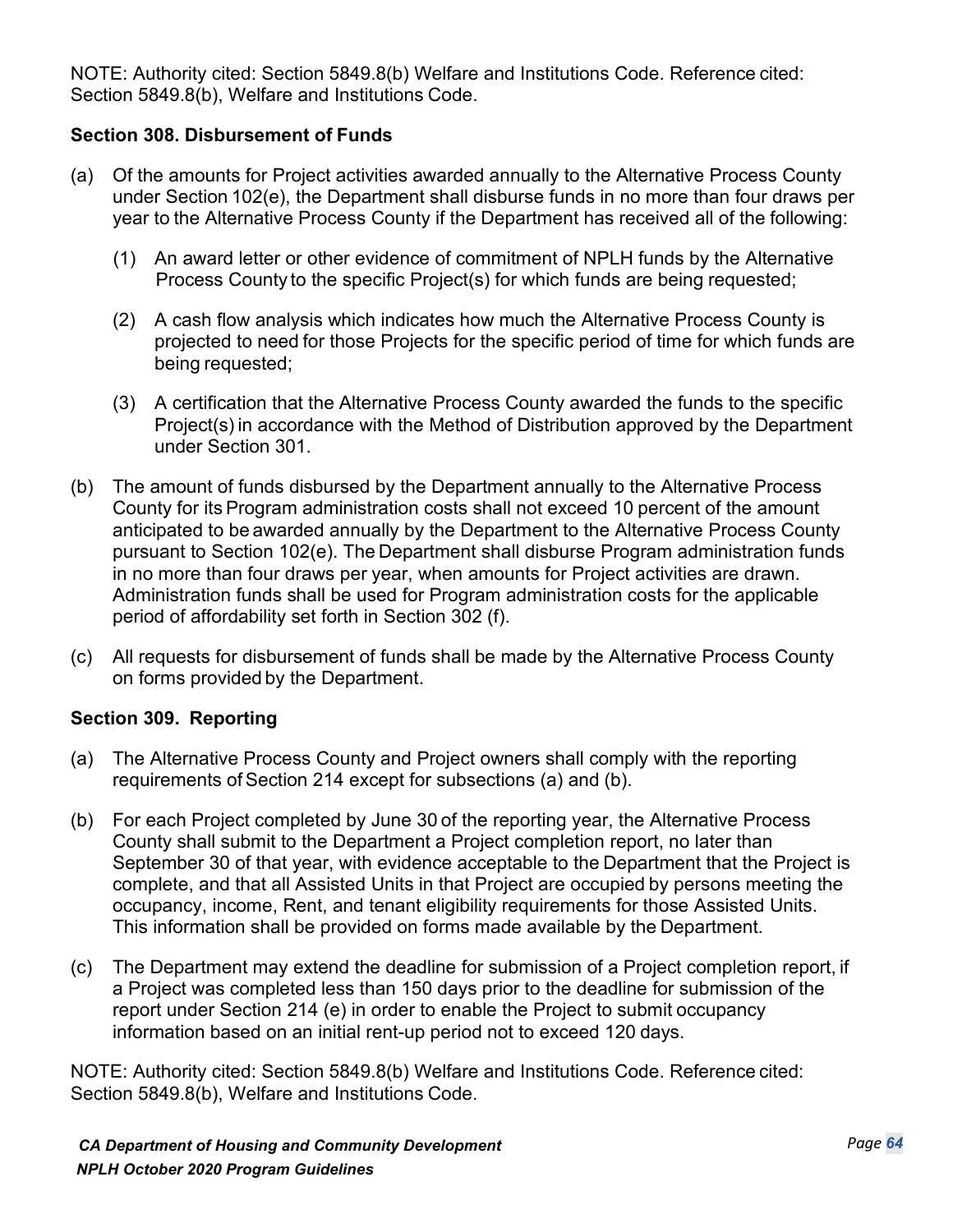## **Section 310. Legal Documents**

After the Alternative Process County is sent a letter providing notice of award and prior to actual disbursement of funds pursuant to that award, the Department and Alternative Process County shall enter into a state standard agreement, which shall constitute a conditional commitment of said funds. The standard agreement shall require the Alternative Process County to comply with the requirements and provisions of the Program statutes, these Guidelines, and generally applicable state contracting rules and requirements. The standard agreement shall encumber state monies in an amount no more than is available to the Alternative Process County under Section 102, and said amount shall be consistent with the corresponding award letter. The standard agreement shall contain the terms necessary to ensure the Alternative Process County complies with all Program requirements, including, but not limited to, the following:

- (a) Requirements for the execution of Project- specific contracts as may be applicable for the County to execute in compliance with Program requirements as the lender for Projects funded under this Article, including but not limited to loan documents, a regulatory agreement, and an operating reserve agreement.
- (b) On all loans held by the Alternative Process County, requirements for a promissory note payable to the Alternative Process County in the principal amount of the loan. The promissory note shall be secured by a deed of trust on the fee estate in the Project or an acceptable leasehold security naming the Alternative Process County as the primary beneficiary. Such security shall be executed prior to the disbursement of funds to a Project.
- (c) All COSR funds provided by the Alternative Process County in the form of a grant shall be evidenced by a grant agreement, which shall be secured by a deed of trust or other lien recorded against the real property of the housing development in favor of the County, for the purpose of securing performance of the covenants and conditions of the grant agreement. The lien shall endure for the duration of the grant agreement and shall be subject to the provisions of Section 305 and other applicable provisions of these Guidelines and the County's standard agreement with the Department. The security for the grant agreement shall be recorded junior only to such liens, encumbrances, and other matters of record approved by the County and shall secure the County's financial interest in the Project and the performance of the Applicant's Program obligations.
- (d) Requirements, where appropriate, for the execution and recordation of covenants, regulatory agreements, or other instruments restricting the use and occupancy of and appurtenant to a Project and the property thereunder (for the purposes of this Article III, all such documents are collectively herein referred to as the "AP Program Agreements");
- (e) The Alternative Process County's responsibilities for timing of all local awards of funds, as well as any reporting requirements;
- (f) Remedies available to the Department in the event of a violation, breach or default ofthe standard agreement; and
- (g) Any and all other provisions necessary to ensure compliance with the requirements ofthe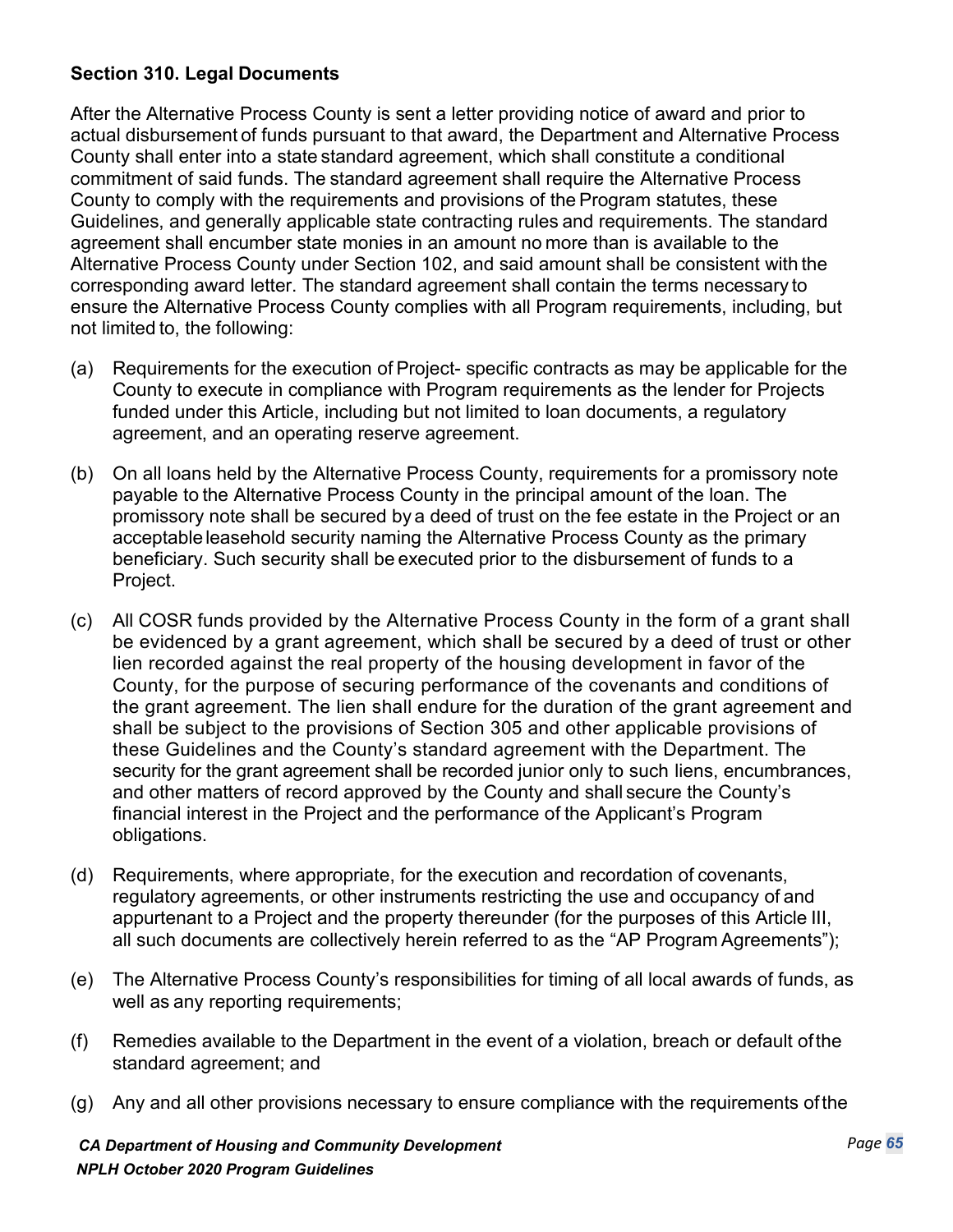Program and applicable state and federal law.

NOTE: Authority cited: Section 5849.8(b) Welfare and Institutions Code. Reference cited: Section 5849.8(b), Welfare and Institutions Code.

## **Section 311. Monitoring**

- (a) The Alternative Process County is responsible for ensuring that NPLH funds are used in accordance with all Program requirements and Alternative Process County Program agreements. The Alternative Process County must take appropriate action when performance problems arise. The performance and compliance of each Project must be reviewed as set forth in paragraph (b). The County must have and follow written policies, procedures, and systems, including a system for assessing risk of activities and Projects and a system for monitoring Projects, to ensure developers, property managers, and services providers are meeting all Program requirements. While the Alternative Process County may use a public agency subcontractor to perform these functions, contracting out these functions will not relieve the Alternative Process County of its obligations under the Program.
- (b) To ensure that funded Projects are completed, Projects are able to meet long-term affordability, and Projects are meeting other Program requirements as set forth in these Guidelines and in relevant statutes, the Alternative Process County must meet the following minimum requirements for Project monitoring:
	- (1) On-site physical inspections of all Projects as needed during construction, at Project completion, and at least once every three years during the term of the loan;
	- (2) Annual review of Project operating budgets, audits or other certified financial statements. All Projects that receive a COSR must submit a bifurcated annual audit. The bifurcated audit must distinguish actual annual income and expenses of Assisted Units that receive capitalized operating subsidies from those Units that do not receive the subsidies; and
	- (3) Annual review of supportive services plans and outcome measures to ensure that the supportive services being offered are the most appropriate and effective for existing NPLH tenants and the NPLH tenants proposed to be served in the Project regulatory agreement.
- (c) The Department will review the performance of each Alternative Process County in carrying out its Program responsibilities whenever determined necessary by the Department in order to assess the existence and use of Alternative Process County processes in meeting Program requirements such as:
	- (1) Award of funds in accordance with the approved Alternative Process County Method of Distribution pursuant to Section 301;
	- (2) Use of processes that address compliance with Program requirements on an ongoing basis, including but not limited to:
		- A. Use of underwriting standards to determine Project feasibility;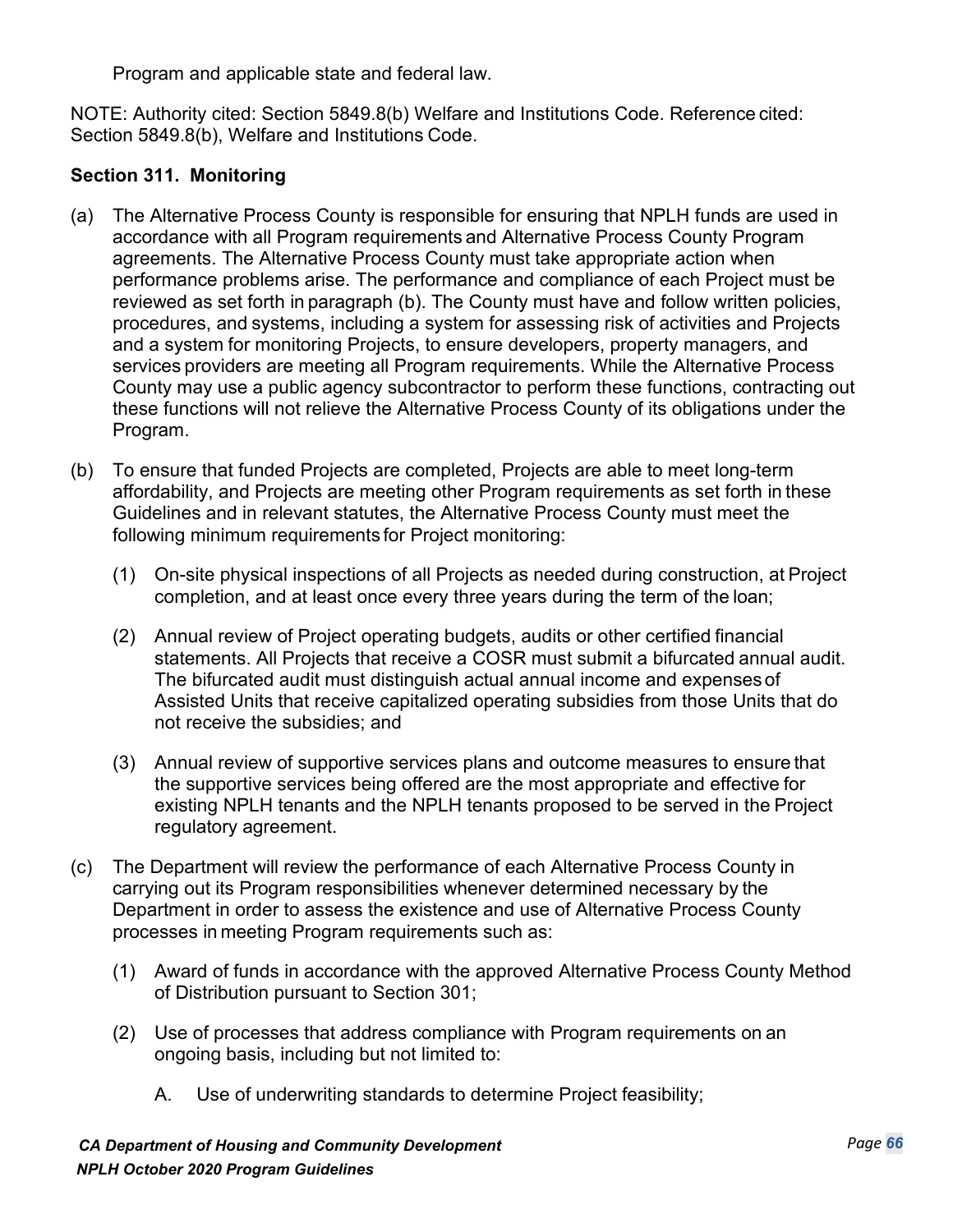- B. Uses and terms of Program assistance;
- C. Occupancy requirements;
- D. Documentation of local property inspections to assess compliance with accessibility standards, and habitability standards related to maintaining the property in a safe and sanitary condition;
- E. Processes to assess the availability and appropriateness of the supportive services plan and the property management plan for the Target Population; and
- F. Documentation of compliance with reporting requirements.
- (d) In conducting performance reviews, the Department will rely primarily on information obtained from the Alternative Process County's records and reports, findings from Alternative Process County on-site physical monitoring, and Alternative Process County financial reports that the Alternative Process County shall make available upon request by the Department. Where applicable, the Department may also consider relevant information pertaining to an Alternative Process County's performance gained from other sources, including citizen comments, complaint determinations, government regulatory information referrals or determinations, and litigation.

NOTE: Authority cited: Section 5849.8(b) Welfare and Institutions Code. Reference cited: Sections 5849.8(b), 5849.11, Welfare and Institutions Code.

# **Section 312. Defaults and Cancellations**

- (a) The Department may revoke an Alternative Process County designation if the Alternative Process County or its funded Projects have engaged in repeated violations of Program requirements that cannot be satisfactorily resolved to bring the Alternative Process County into compliance. This may include, but is not limited to, failure of the Alternative Process County to obtain substantial compliance from a Project Sponsor with Program requirements within a reasonable period of time. Prior to revoking an Alternative Process County designation, the Department will work with the Alternative Process County for a period of not less than 90 days to identify and implement measures that can be takento bring the Alternative Process County into compliance as determined by the Department.
- (b) With at least 30 days written notice to the Alternative Process County, the Department may cancel or reduce funding allocations to the Alternative Process County, recapture funds provided to the Alternative Process County but not yet disbursed to a Project, or terminate or amend standard agreements under any one of the following conditions:
	- (1) Implementation of the Alternative Process County NPLH Program is not in compliance with Program requirements;
	- (2) Implementation of the Alternative Process County NPLH Program is not in compliance with the time frames and goals stated in the standard agreement;
	- (3) Special conditions for funding as stated in the standard agreement have not been fulfilled; or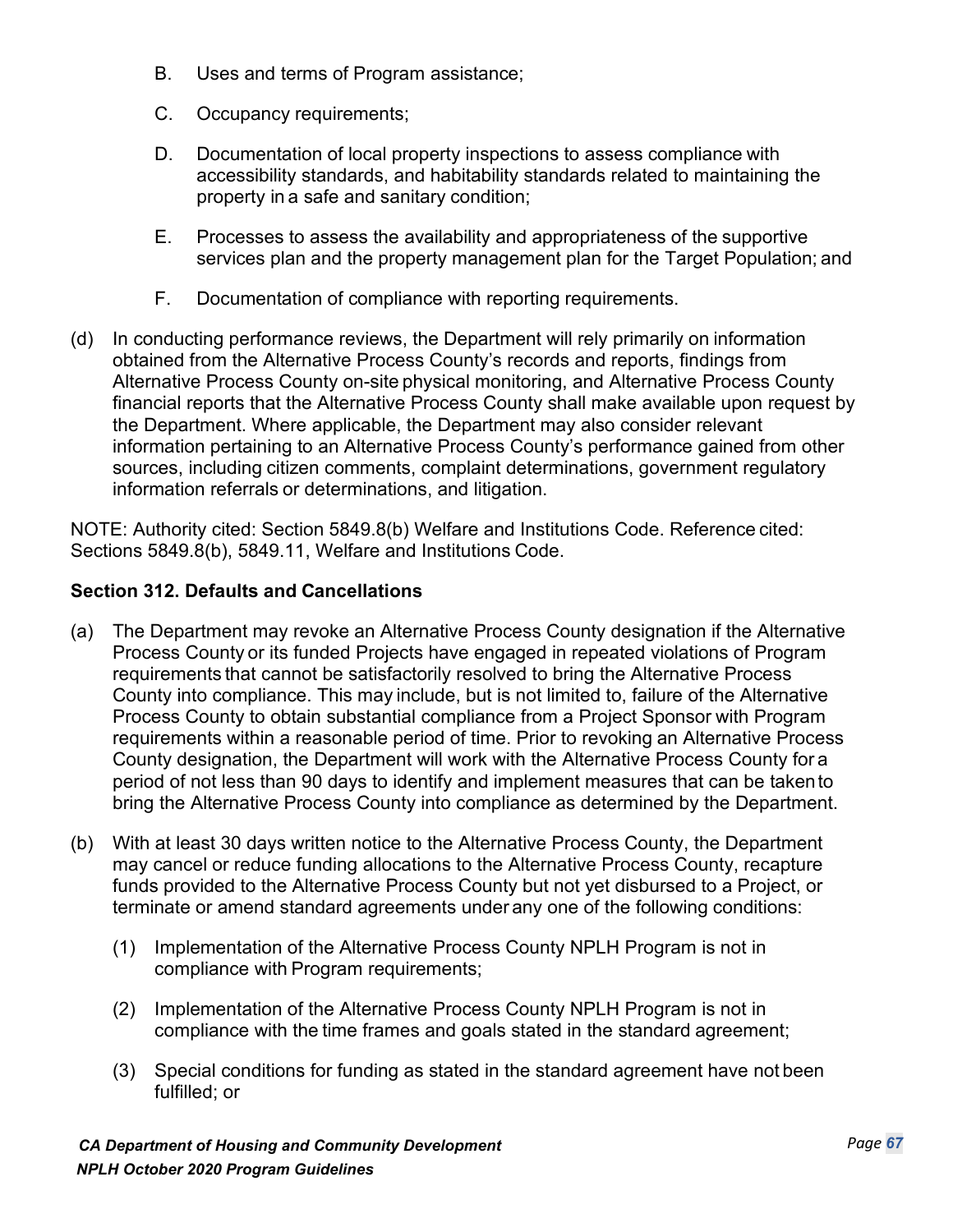- (4) The Department has been notified of a reduction in or elimination of NPLH bond proceeds.
- (c) Upon notification by the Department that the funding allocation is canceled or reduced and the standard agreement is terminated or amended, the Alternative Process County shall:
	- (1) Complete all work affected by the cancellation or reduction that is in progress; and
	- (2) Terminate any other planned activities that cannot be paid for with NPLH funds as a result of the termination or reduction.
- (d) Notwithstanding the above, the Alternative Process County shall continue to carry out all of its responsibilities under the Program to Projects it funded prior to discontinuing as an Alternative Process County. This includes, but is not limited to, loan servicing, Project monitoring, and submitting required reports.

NOTE: Authority cited: Section 5849.8(b) Welfare and Institutions Code. Reference cited: Section 5849.8(b), Welfare and Institutions Code.

## **Section 313. Rescission of Alternative County Designation**

- (a) A County may discontinue receiving funds as an Alternative Process County with a minimum 180-day written notice to the Department.
- (b) Following a written notice by the Alternative Process County to the Department, the amounts previously available to the Alternative Process County will be returned to the Department and shall be available for reallocation pursuant to Section 102(d) (Competitive Allocation) in the next funding round. The County will be able to apply for a Competitive Allocation pursuant to the requirements of Articles I and II in the next funding round.
- (c) Notwithstanding the above, the County shall continue to carry out all of its responsibilities under the standard agreement and the Program Guidelines for Projects to which it made awards prior to discontinuing as an Alternative Process County.
- (d) Once a County discontinues participating as an Alternative Process County, the County shall not be eligible to apply for recertification as an Alternative Process County for a minimum of three years.

NOTE: Authority cited: Section 5849.8(b) Welfare and Institutions Code. Reference cited: Section 5849.8(b), Welfare and Institutions Code.

# **ARTICLE IV. NONCOMPETITIVE ALLOCATIONS SHARED HOUSING REQUIREMENTS**

## **Section 400. Noncompetitive Allocations Shared Housing Administration**

(a) Shared Housing shall not be funded with Competitive Allocation funds administered by the Department under Article II.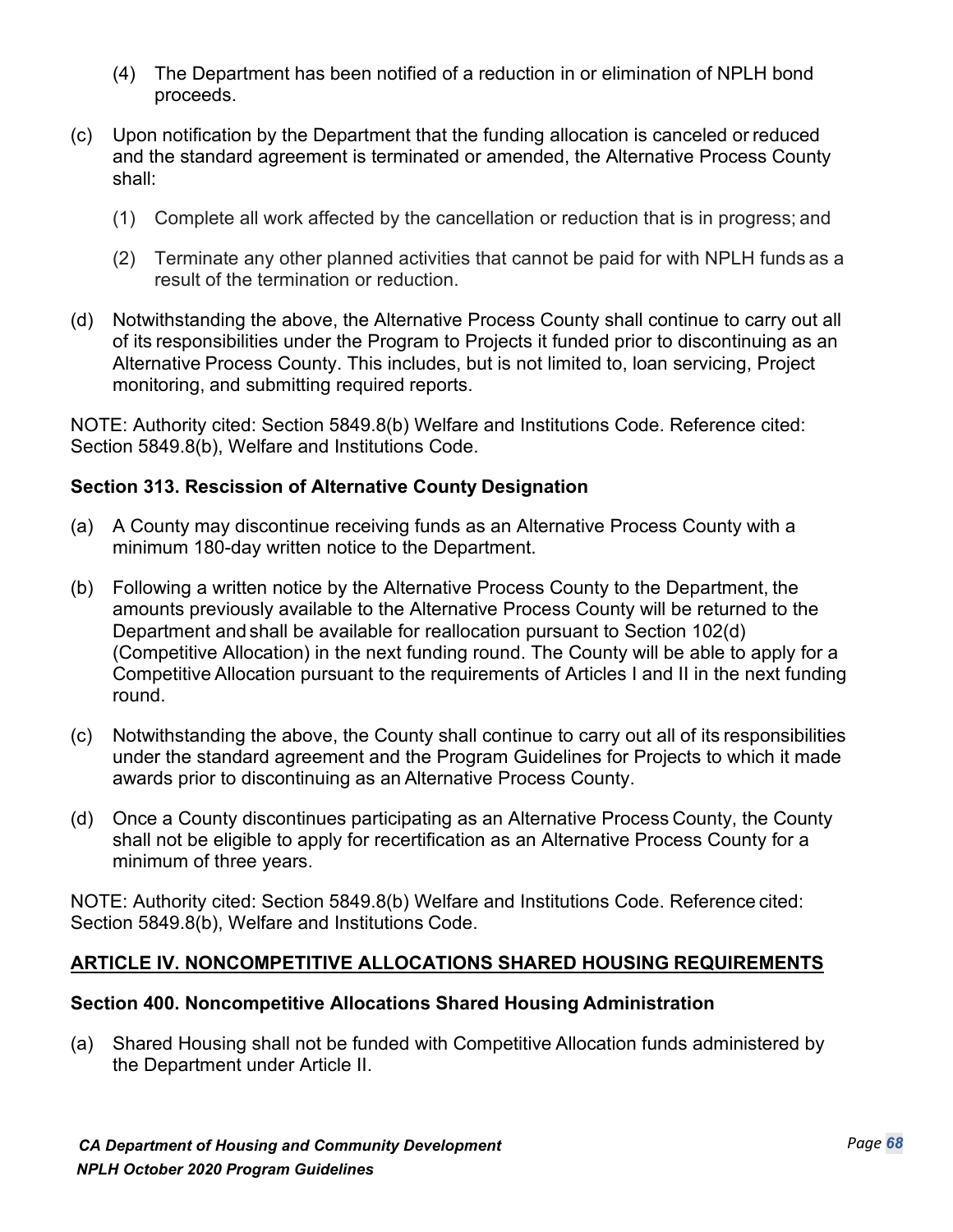- (b) Counties may choose to administer their Noncompetitive Allocations to provide Shared Housing. Counties exercising this option may utilize up to 10 percent of the amount of their Noncompetitive Allocations utilized for Shared Housing for associated administration costs in accordance with the requirements of Section 408(c). Counties may also charge a long-term monitoring fee not to exceed 0.42 percent of each Project loan to carry out Program monitoring for the period of affordability set forth under Section 401(c).
- (c) Noncompetitive Allocations for Shared Housing for which Project applications have not been submitted to the County within 30 months of the Department's issuance of the initial NOFA (by February 15, 2021) may be made available for award to Counties as Competitive Allocations, unless an extension of this time period has been granted pursuant to paragraph (e).
- (d) Funds for capital uses awarded as Noncompetitive Allocations used for capital assistance that are not expended within 60 months of the issuance of the Department's initial NOFA (by August 15, 2023) may be made available as Competitive Allocations unless an extension of this time period has been granted pursuant to paragraph (e).
- (e) The Department may extend the application submission and expenditure deadlines by a total of up to 12 months in the aggregate where it is clear that granting an extension will result in submission of a Project application or completion of the Project.
- (f) Counties wishing to fund Shared Housing Projects must commit to assume responsibility for all of the following for a minimum of 20 years:
	- (1) Project underwriting to ensure Project financial feasibility. Counties may use their own underwriting standards rather than those used by the Department for loans that they will underwrite;
	- (2) Monitoring of all work performed;
	- (3) Loan servicing;
	- (4) Making available to NPLH tenants mental health supportive services, and coordinating the provision or referral to other services, as outlined in the County's supportive services plan for the funded Project(s), including but not limited to, substance use services. The County's obligations pursuant to this requirement shall begin when a Project receives its certificate of occupancy, or other evidence of Project completion for Projects already occupied;
	- (5) Long-term monitoring of the assisted Projects to ensure compliance with NPLH income and Rent restrictions, physical condition in compliance with state and local codes, and compliance with all other NPLH Program requirements.
- (g) To be designated to administer their Noncompetitive Allocations, Counties shall submit documentation of all of the following at least 30 days prior to issuance of the Department's initial NOFA. The Department shall solicit this information as necessary no later than 90 days prior to issuance of the NOFA:
	- (1) Demonstrated ability to finance proposed Shared Housing activities with local and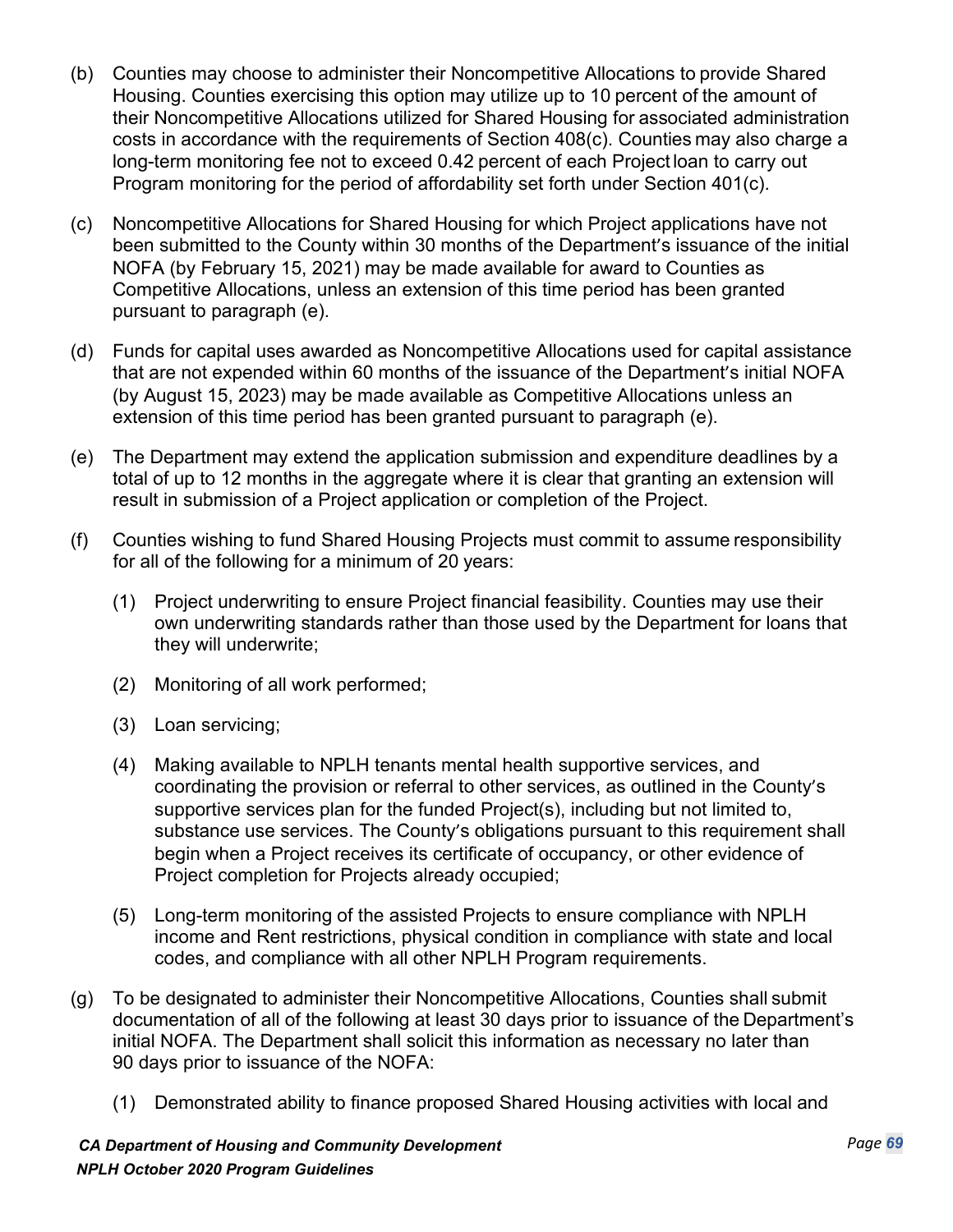federal funds, and monitor Program requirements for a minimum of 20 years;

- (2) A description of the proposed method of distributing NPLH funds that meets the requirements outlined in Section 401 and includes an estimate of how frequently awards will be made;
- (3) A description of the underwriting standards, financial management systems, reporting, and long-term monitoring systems currently in place that will be utilized in administering NPLH funds in compliance with these Guidelines and other Program requirements. This shall include standards for determining the amount of any COSR to be provided to a Project in accordance with the requirements of Section 405;
- (4) A description of the Project-based vouchers or locally funded rental assistance available to Assisted Units;
- (5) Past performance of delivering supportive services to the Target Population, or other special needs populations that experience housing barriers similar to those of the Target Population, including such barriers as difficulty retaining housing, and mental health or substance use issues;
- (6) Evidence of an operational CES, including a description of how the CES will prioritize the most vulnerable within the Target Population for available Assisted Units. The CES must be able to comply with these requirements by the time the Department designates the County to administer its Noncompetitive Allocation for Shared Housing. If existing CES systems are not equipped to assess the needs of, provide housing navigation services to, or locate supportive housing for persons At-Risk of Chronic Homelessness, the County must also describe what alternate system it will put in place to ensure that the most vulnerable persons among those At-Risk of Chronic Homelessness will be prioritized for available housing. This system must be in place prior to rent-up of the County's first Project;
- (7) A plan to combat homelessness that meets the requirements of Section 201; and
- (8) A plan for implementing measures that promote integration of the Target Population into the community in accordance with the requirements of Section 401.

NOTE: Authority cited: Section 5849.9(c), Welfare and Institutions Code. Reference cited: Sections 5849.7(c)(4), 5849.9, Welfare and Institutions Code.

## **Section 401. Shared Housing Noncompetitive Allocations Method of Distribution**

Before committing funds to a Shared Housing Project, through an award letter, contract, or other written agreement, Counties shall evaluate all of the following.

- (a) Whether the proposed use of Program funds is eligible as set forth under Section 402;
- (b) The development team's capacity to develop, own, and operate PermanentSupportive Housing for the Target Population through examination of the experience and qualifications of the developer, service providers, and property manager;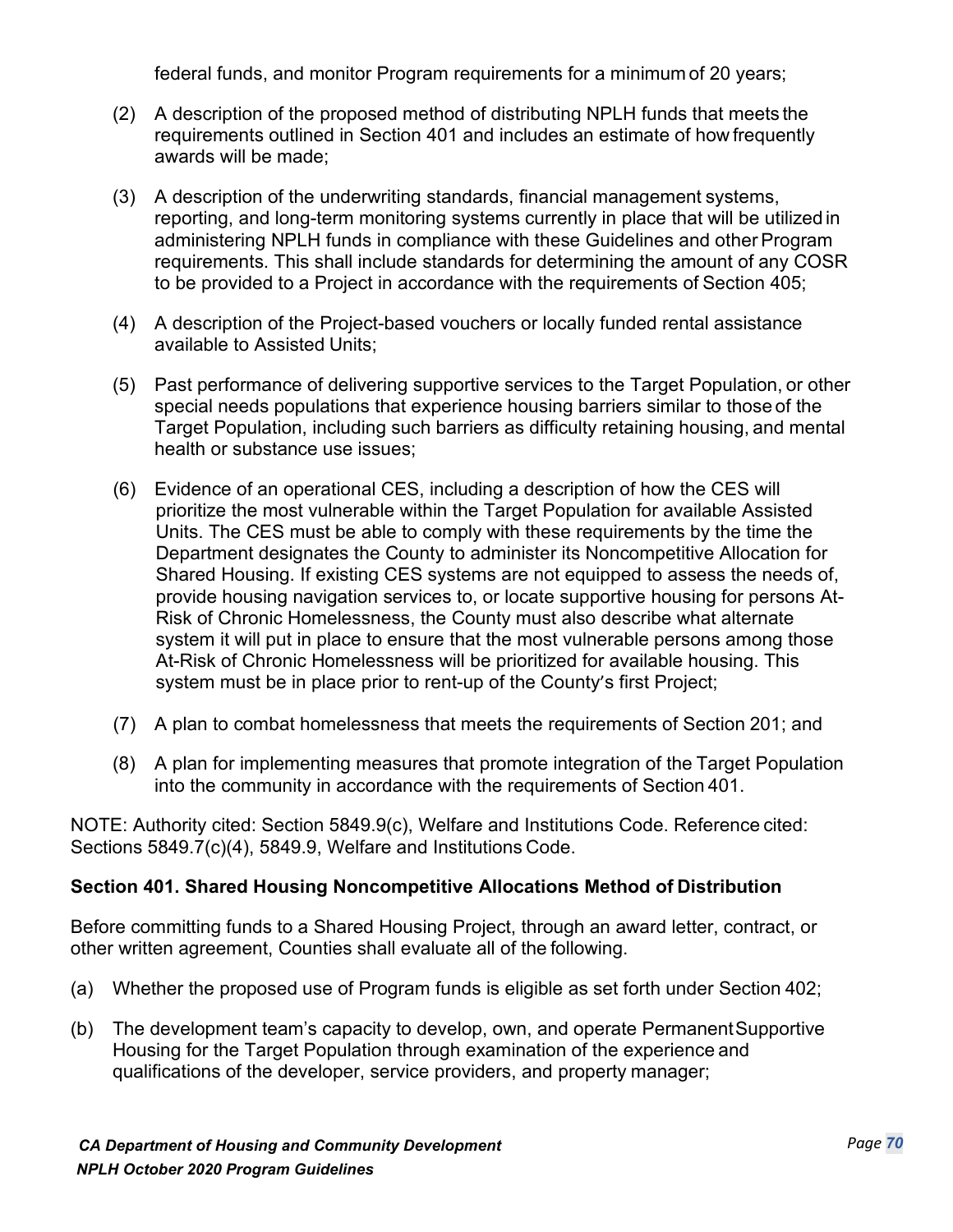- (c) Each Project's financial feasibility for the period of affordability based on an underwriting of the Project performed by the County. All Projects shall remain affordable for a minimum of 20 years and shall meet the income, Rent, occupancy, andunderwriting restrictions in Sections 403 and 404;
- (d) Suitability of each Project's location for the Target Population, including proximity to transportation, services, and other amenities in a manner that ensures integration of the Target Population in the community;
- (e) Each Project's readiness to proceed with proposed development activity;
- (f) Capital, operating subsidy, and supportive services leverage;
- (g) The Project site must be free from severe adverse environmental conditions, such as the presence of toxic waste that is economically infeasible to remove and that cannot be mitigated;
- (h) All Assisted Units and other Units of the Project must be on a permanent foundation and must meet all applicable state and local requirements pertaining to rental housing, including, but not limited to, requirements for minimum square footage, and requirements related to maintaining the property in a safe and sanitary condition;
- (i) The Project's proposed supportive services. Before awarding a Project funds, the Project must meet, at a minimum, the requirements of Section 203;
- (j) Proposed measures for integrating the Target Population within the community. At a minimum:
	- (1) NPLH Projects must be integrated with other housing in the community; and
	- (2) Funded Projects must encourage social interaction through community-building activities, and architectural design as feasible depending on the scope of the construction or rehabilitation activity.
- (k) Compliance with the requirements in Section 202 relating to property management practices;
- (l) Prior to move-in, each tenant who is not a minor accompanied by an adult or two adults who constitute a single household must also sign a lease and shall have all the rights and responsibilities of tenancy, have a bedroom door with a workable lock, and be allowed choice of housemates in a manner consistent with Program requirements, and federal and state fair housing and nondiscrimination requirements. Each household must have a separate bedroom.
- (m) All Projects shall comply with Article XXXIV Section 1 of the California Constitution, as clarified by Public Housing Election Implementation Law (H&S Code Section 37000 et seq.).
- (n) Compliance with the requirements of Section 402.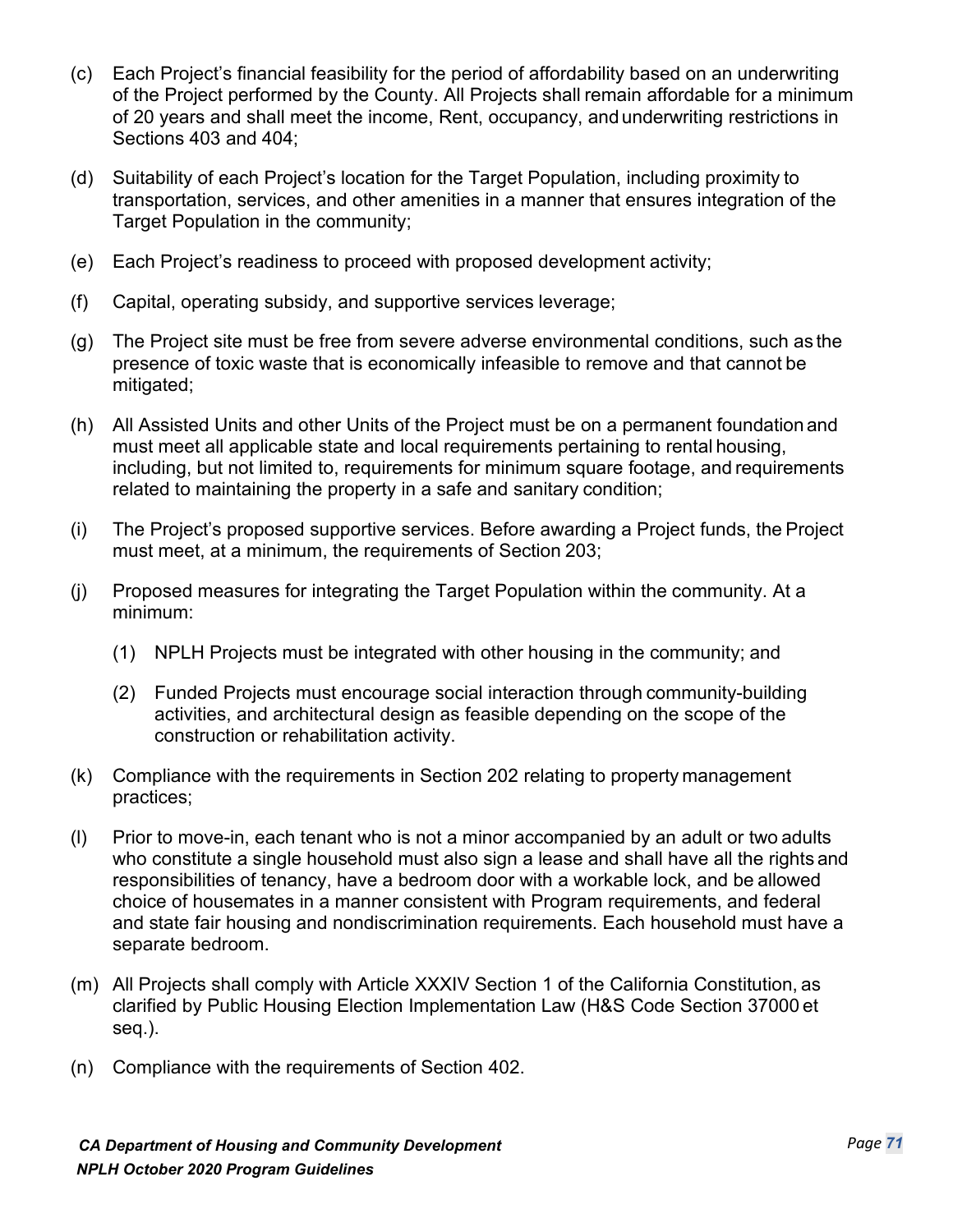- (o) The Method of Distribution must have been developed in a collaborative process with community input that includes all of the following groups:
	- (1) County representatives with expertise from behavioral health, public health, probation/criminal justice, social services, and housing departments;
	- (2) The local homeless Continuums of Care within the County;
	- (3) Housing and Homeless services providers, especially those with experience providing housing or services to those who are Chronically Homeless;
	- (4) County health plans or other health care providers, especially those implementing pilots or other programs that allow the County to use Medi-Cal or other non-MHSA funding to provide or enhance services provided to NPLH tenants, or to improve tracking of health outcomes in housing;
	- (5) Public housing authorities, and
	- (6) Representatives of family caregivers of persons living with serious mental illness.

NOTE: Authority cited: Section 5849.9(c), Welfare and Institutions Code. Reference cited: Sections 5849.7(c)(4), 5849.9, Welfare and Institutions Code.

#### **Section 402. Uses and Terms of Program Assistance**

- (a) Counties shall allocate funds for Shared Housing for the same eligible uses identified in Section 200(a).
- (b) NPLH funds may be used for a COSR for Assisted Units subject to the limitations specified in Section 405.
- (c) Program funds may be provided as predevelopment, construction, or post-construction permanent financing. If predevelopment or construction financing is provided, Program funds must convert to post construction permanent financing.
- (d) Use of multiple Department Funding Sources on the same Assisted Units (subsidy stacking) is prohibited.
	- (1) For purposes of this section and except as noted below, "Department Funding Sources" shall mean loan or grant funds awarded for permanent funding of development costs under the following programs, which shall not include funds specifically designated for capitalized operating reserves or rental assistance:
		- A. Supportive Housing Multifamily Housing Program
		- B. Veterans Housing and Homelessness Prevention Program
		- C. Multifamily Housing Program
		- D. Affordable Housing and Sustainable Communities Program Affordable Housing Development loan, except for grants for infrastructure, transportation-related amenities and program costs
		- E. NPLH funds provided to a Project by the Department, an Alternative Process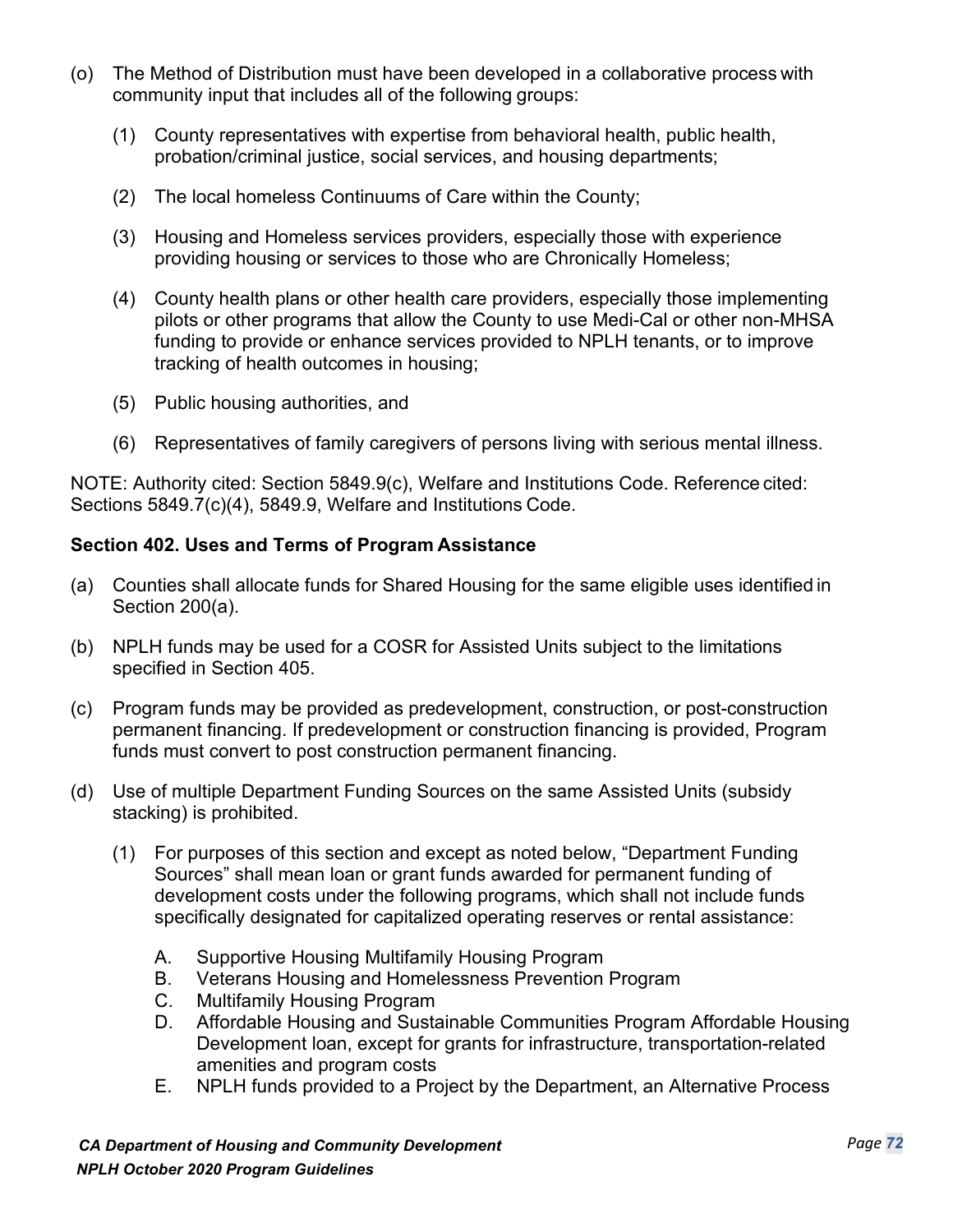County or another County designated by the Department to use their Noncompetitive Allocation for Shared Housing

- F. Transit Oriented Development Program rental housing development loan, except for grants for infrastructure
- G. Joe Serna, Jr. Farmworker Housing Grant Program
- H. SB 2 Farmworker Housing Program
- I. Housing for a Healthy California Program, including funds awarded either by the Department or a County
- J. National Housing Trust Fund Program.
- (2) "Department Funding Sources" do not include the following:
	- A. Any other Department program not listed above; and
	- B. Existing loans or grants under any Department funding source listed above that are at least 14 years old and will be assumed or recast as part of an acquisition and rehabilitation Project.
- (e) Program funds for eligible uses shall be provided in the form of a deferred payment loan for capital uses and a grant for COSRs that shall have an initial affordability period of 20 years or longer commencing on the date of recordation of the regulatory agreement. The loan may bear a zero percent interest rate. Pursuant to Welfare and Institutions Code Section 5849.4(b), any interest payment, loan repayments, or other return of funds must be returned to the Department and deposited in the No Place Like Home Fund established by Welfare and Institutions Code Section 5849.4.
- (f) Program funds shall be secured by the Project's real property and improvements, and subject only to liens, encumbrances and other matters of record approved by the County.

NOTE: Authority cited: Section 5849.9(c), Welfare and Institutions Code. Reference cited: Sections 5849.7(c)(4), 5849.9, Welfare and Institutions Code.

## **Section 403. Occupancy Requirements**

- (a) Occupancy of all Assisted Units shall be restricted to households with at least one member who qualifies as a member of the Target Population. Total household income at the time of move-in shall not exceed the 30 percent AMI limit as published by the Department.
- (b) Income determination shall be made in accordance with the requirements in 25 CCR Section 6914 and 25 CCR Section 6916. Income levels shall be expressed in 5 percent increments as a percentage of AMI.
- (c) For Assisted Units, if at the time of recertification a tenant household's income exceeds the 30 percent AMI income level and this increase is based solely on the current SSI/SSP payment rate or cost-of-living adjustment, the household rent shall not exceed 30 percent of household income. These Units shall continue to be designated as Assisted Units.
- (d) For Assisted Units, if at the time of recertification a tenant household's income exceeds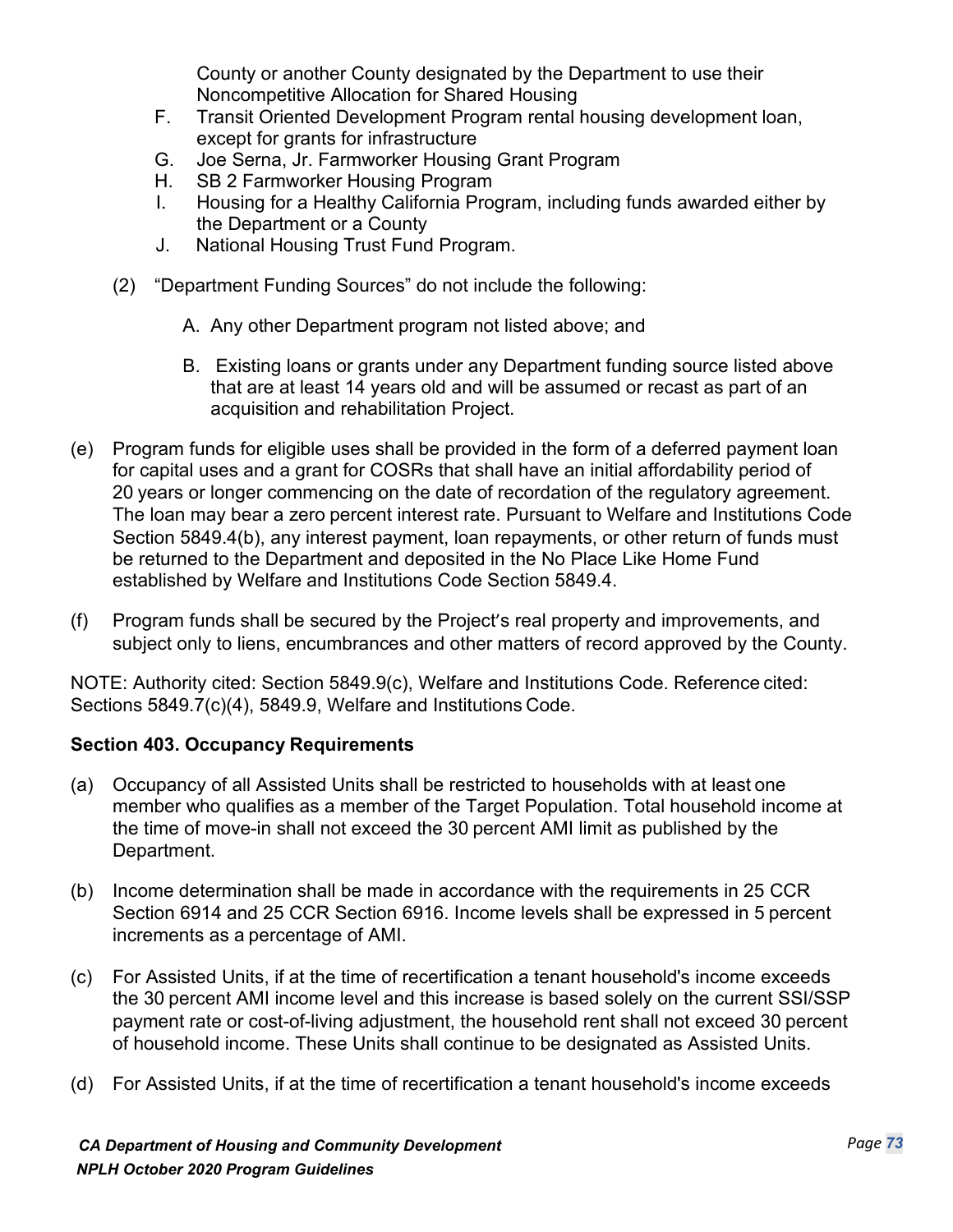the 30 percent AMI income level and this increase is based on factors other than or in addition to the current SSI/SSP payment rate or cost-of-living adjustment, to the extent a rent increase for the household is permitted by statutes and regulations governing the Project's other financing sources, the Sponsor:

- (1) Shall re-designate the tenant's Unit as a Unit at the higher-income level, if there are non-Assisted Units restricted at the higher income level, rounding to the nearest 5 percent increment. These Units shall not be designated as NPLH Assisted Units;
- (2) Shall increase the tenant's Rent to the level applicable to Units at the higher income level; and
- (3) Shall designate the next available comparable non-Assisted Unit as an Assisted Unit at the income level originally applicable to the household until the Unit mix required by the Program regulatory agreement is achieved.
- (4) If all of the Project Units are Assisted Units, that Project can continue with the overincome Unit(s) until such time as those over-income households no longer reside in the Project.
- (5) A Unit shall be deemed "comparable" if it has the same number of bedrooms and reasonably similar square footage as the original Unit.

For example, in a Project where the income limits utilized to qualify new tenants are 15 percent, 20 percent, 25 percent, 30 percent and 50 percent of Area Median Income, if the income of a household occupying an NPLH Assisted Unit designated as a 20 percent Unit increases to 48 percent of Area Median Income, the Sponsor must re-designate the household's Unit as a non-NPLH Unit at the 50 percent level, increase the tenant's Rent to the level applicable to Units at the 50 percent level, and designate the next available non-Assisted comparable Unit as an NPLH Assisted Unit at the 20 percent income level.

(e) For Assisted Units, if at the time of recertification, a tenant household's income exceeds the income limit designated for the household's Unit, but does not exceed the limit for a higher-income level applicable to new NPLH tenants, the Sponsor may increase the household's Rent to an amount not exceeding the closest Rent limit applicable to the household's income level at the time of recertification. These Units at or below the 30 percent income level shall continue to be designated as Assisted Units.

Continuing with the example described above, the income levels utilized to establish Rent limits upon recertification would be 15 percent, 20 percent, 25 percent, and 30 percent. A household occupying a Unit in this project with a 20 percent limit whose income, upon recertification, had increased to 28 percent of area median income could have their Rent increased to the Rent level applicable to the 30 percent income level.

- (f) Projects shall maintain documentation of tenant eligibility consistent in all the following ways, as applicable:
	- (1) Documentation of a Serious Mental Disorder or a Seriously Emotionally Disturbed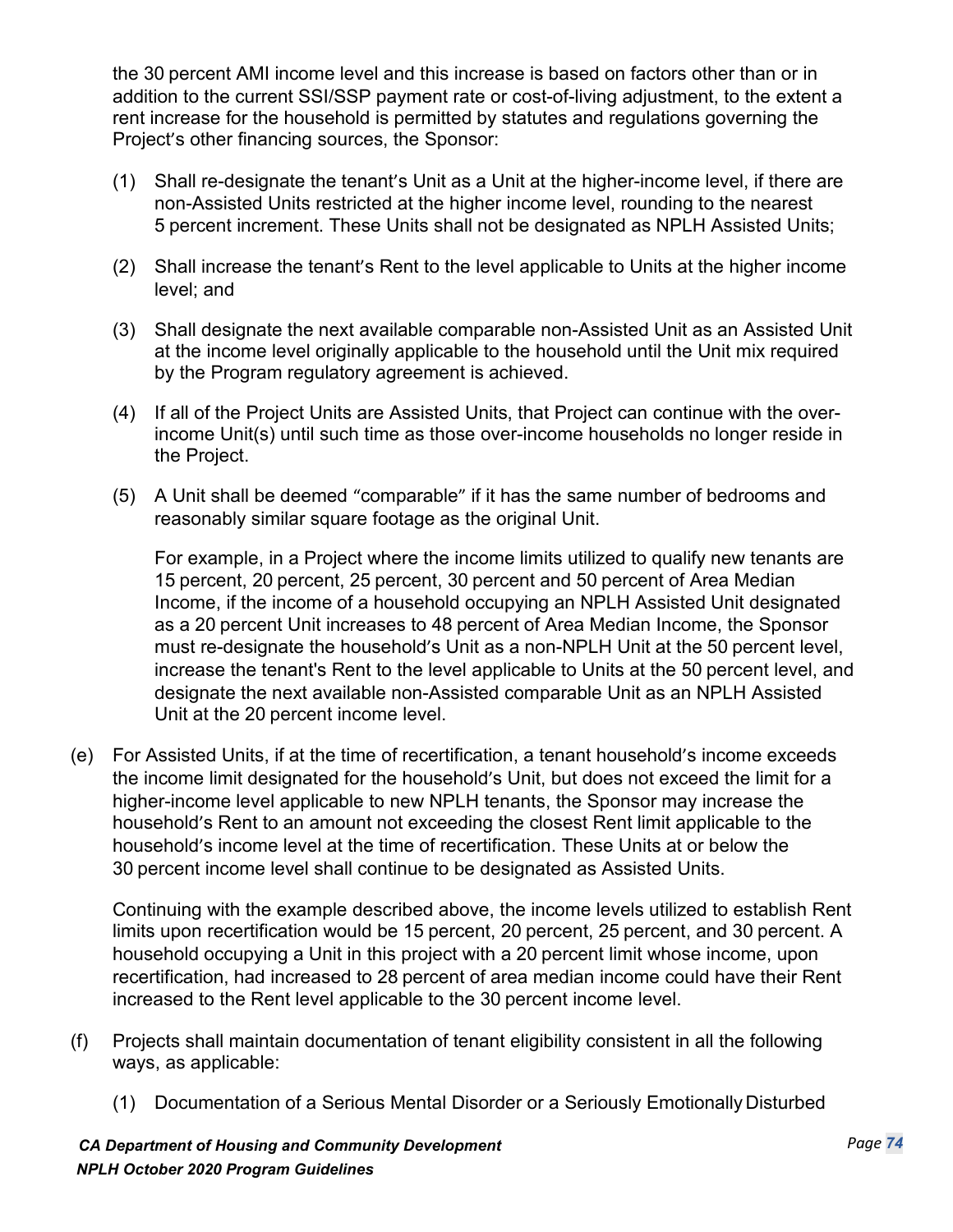Child or Adolescent must be provided by a qualified mental health worker in accordance with the requirements of WIC Section 5600.3.

(2) Documentation of a person's status as Chronically Homeless, Homeless, or At-Risk of Chronic Homelessness as defined under these Guidelines must be provided

in accordance with procedures established through the local CES or other procedures established by the County and approved by the local Continuum of Care for determining whether a person qualifies Chronically Homeless, At-Risk of Chronic Homelessness, or Homeless as defined in Section 101.

- (3) In no event shall a person be required to be a client of the County behavioral health department or a recipient of mental health or other services in order to qualify for or remain in an Assisted Unit.
- (g) These occupancy, income, and Rent limit requirements shall apply for the full term of the Program loan.

NOTE: Authority cited: Section 5849.9(c), Welfare and Institutions Code. Reference cited: Sections 5849.7(c)(4), 5849.9, Welfare and Institutions Code.

## **Section 404. Underwriting Standards and Other Requirements**

- (a) All Assisted Units shall have Rents restricted to 30 percent AMI or below as specified in the Project regulatory agreement with the County, except as otherwise permitted in Section 403(c).
- (b) Rent levels shall be expressed in 5 percent increments as a percentage of AMI.
- (c) Before committing funds to a Project, the County must evaluate the Project in accordance with underwriting standards it has chosen to use for Shared Housing. These standards must consider at a minimum such things as: the reasonableness of projected development and operating expenses, income and expense escalators, vacancy rate assumptions, debt coverage ratio, operating reserves, replacement reserves, budgeted rehabilitation or construction contingency, limits on development costs, and the use of operating cash flow.
- (d) The maximum amount of assistance provided per Assisted Unit shall take into account the number of bedrooms per Unit or other measures of Unit size, as well as the level of affordability provided per Unit, with more affordable Units being provided more subsidy. The Department may approve other methodologies for setting per-Unit subsidy limits as set forth by the County.
- (e) The total amount of Program assistance to a Project shall not exceed the eligible costs associated with Assisted Units in accordance with a methodology that allocates costs among the Assisted and any non-Assisted Units in reasonable proportion to their anticipated share of costs.
- (f) Labor Code Section 1720 et seq. requires payment of prevailing wages for certain developments paid for in whole or in part from any public funding source, and exempts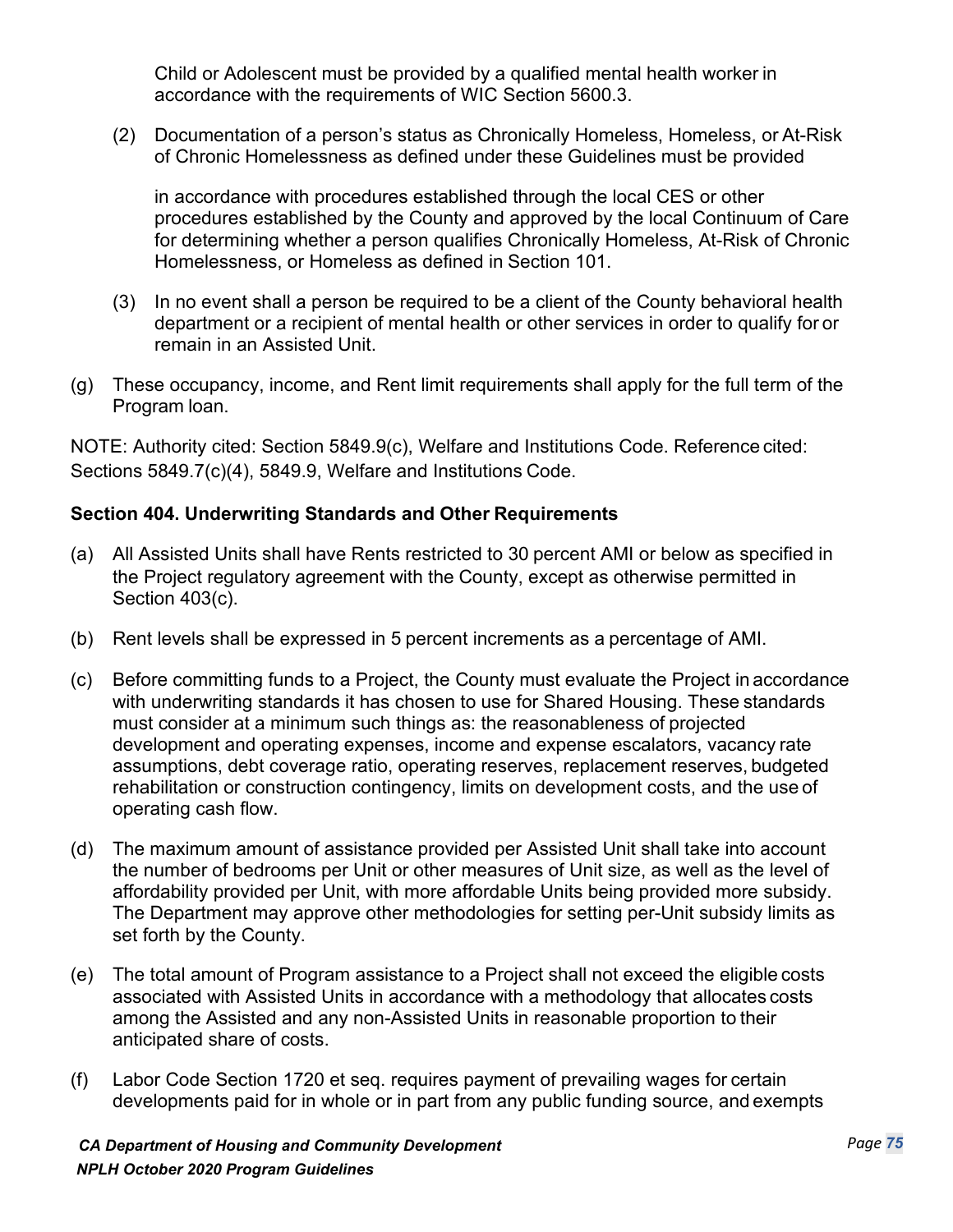other developments from this requirement. All funds provided under this Program are public funds within the meaning of these Labor Code sections. Program funding for a portion of a Project shall not necessarily, in and of itself, be considered public funding of the entire Project. The County shall be responsible for determining on a case-by-case basis the extent of the applicability of state prevailing wage law to each individual Project.

- (g) All Projects shall comply with applicable state and federal relocation laws including Title 1, Division 7, Chapter 16 of the Government Code, commencing at Section 7260, and 25 CCR commencing at Section 600;
- (h) All Projects shall comply with and maintain copies of local inspection records documenting evidence of compliance with all applicable federal, state, and local accessibility requirements.
- (i) Projects shall have a transition reserve in an amount established by the County in the event that any Project-based rental assistance is not renewed, or in the event that the Project COSR or other operating subsidy is exhausted and the Project cannot secure sufficient other rental or operating subsidies to continue without immediately raising Rents on the Assisted Units. Withdrawals from the transition reserve shall be subject to the County's prior review and written approval.
	- (1) If Rent increases on the Assisted Units are necessary after exhausting all transition reserve funds such increases shall only be permitted to the minimum extent required for financial feasibility, as determined by the County. In addition, Rents on Assisted Units shall not, in any event, be increased to an amount in excess of 30 percent of

60 percent of AMI, adjusted by number of bedrooms.

- (2) The County shall notify the Department at least 12 months in advance of any Rent increase on the Assisted Units due to exhaustion of the transition reserve.
- (3) If Rent increases on the Assisted Units are necessary due to loss of rental or operating assistance, and if it is determined that NPLH tenants will need to move after exhausting all transition reserve funds, a transition plan shall be implemented to identify other permanent housing options that may be more affordable to NPLH tenants who cannot afford the increased Rent, and to assist those persons in accessing other available housing. Funds from the transition reserve may be used for these expenses.

NOTE: Authority cited: Section 5849.9(c), Welfare and Institutions Code. Reference cited: Sections 5849.7(c)(4), 5849.9, Welfare and Institutions Code.

## **Section 405. Capitalized Operating Subsidy Reserve**

- (a) Not more than 100 percent of the total amount provided per-Assisted Unit for capital may be provided for a COSR to address Project operating deficits attributable to Assisted Units.
- (b) In order to be eligible to receive a COSR, the Application must first demonstrate, and the County must verify prior to issuing an award letter for the Project that, in lieu of relying in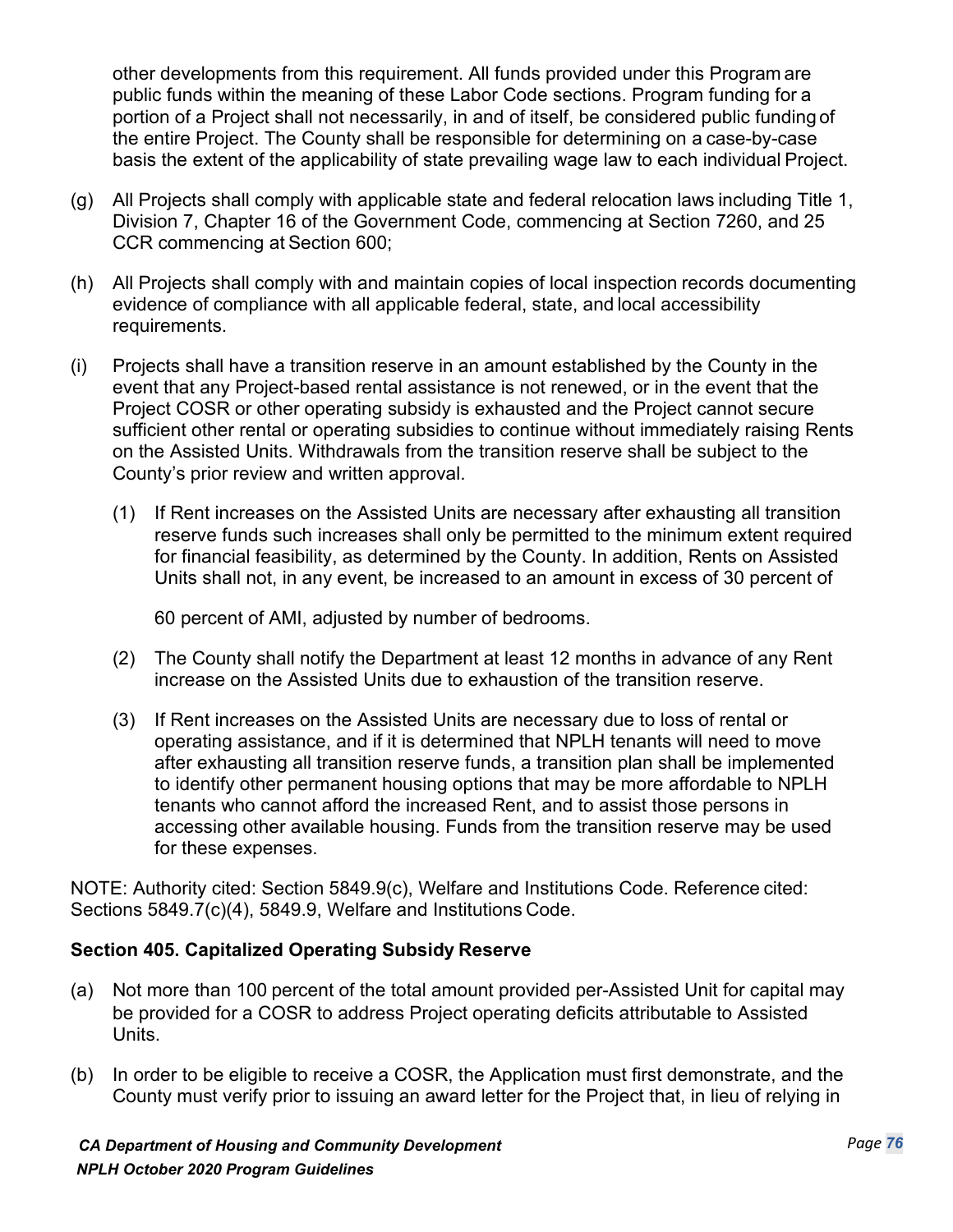whole or in part on COSR assistance for Assisted Units, that the applicant or its development partners have done as required in either subsection (1) or (2) below.

(1)

- A. Identified all possible federal, state, and local sources of rental assistance and other operating assistance to support the Assisted Units; and
- B. Submitted applications or other written requests to the appropriate entity to secure Project-based rental or other operating assistance to support the Assisted Units; or
- (2)
- A. Identified all possible federal, state, and local sources of rental assistance and other operating assistance to support the Assisted Units; and
- B. Can provide other evidence from the appropriate entities that rental assistance and other operating assistance is not available to support the Assisted Units.
- (c) COSRs shall be provided in the form of a grant with a term of not less than 20 years as evidenced by a grant agreement, which shall be secured by the Project's real property and improvements in favor of the County for the purpose of securing performance of the conditions of the grant agreement. Pursuant to Welfare and Institutions Code Section 5849.4(b), any interest payment, loan repayments, or other return of funds must be returned to the Department and deposited in the No Place Like Home Fund established by Welfare and Institutions Code Section 5849.4.
- (d) The COSR shall be sized to cover anticipated operating deficits attributable to the Assisted Units for a minimum of 20 years. The total amount of a Project COSR will be determined based upon the individual Project underwriting performed by the County pursuant to the requirements of the County's Method of Distribution, as established under Section 401. The County may modify these assumptions as necessary to maintain project financial feasibility or extend the term of the COSR.
- (e) In determining how to size Project COSRs, the County shall also consider such things as: (1) the maximum percentage of Units it will assist per Project; (2) anticipated Project vacancy rates; (3) the anticipated percentage of Assisted Units that will have other operating or rental subsidy and the term of that operating or rental subsidy contract; (4) the anticipated percentage of households that are expected to be receiving SSI/SSP or other sources of stable income; and (5)operating expenses that the County will consider ineligible for payment from the COSR.
- (f) The County shall hold each Project COSR in a segregated interest-bearing account for the benefit of the Project's Assisted Units for as long as funds remain in the COSR, but for not less than 20 years.
- (g) The County shall establish procedures for disbursement of amounts from the COSR to the Project based on the results of an independent audit bifurcated between Assisted Units and the other Project Units prepared by a certified public accountant which establishes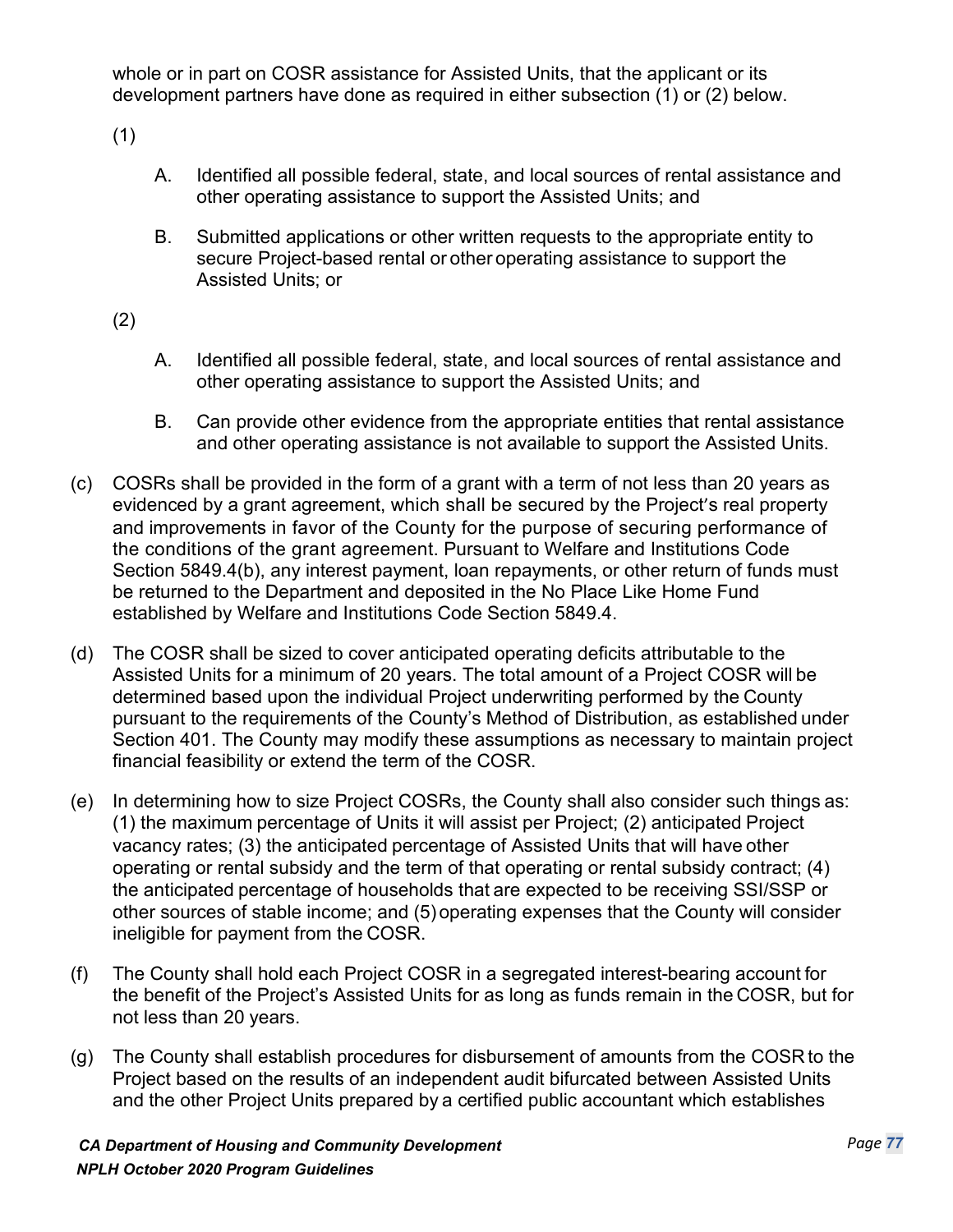the amount of Project operating deficit, if any, attributable to the Assisted Units.

(h) The County shall review each COSR balance at least once annually to determine if adjustments need to be made to disbursement levels in order to ensure the long-term sustainability of each COSR.

NOTE: Authority cited: Section 5849.9(c), Welfare and Institutions Code. Reference cited: Sections 5849.7(c), 5849.9, Welfare and Institutions Code.

# **Section 406. Operating Budgets**

The County shall annually review proposed annual operating budgets of funded Projects to ensure that budget line items, including any proposed Rent increases, are reasonable and necessary inlight of costs for comparable Permanent Supportive Housing Projects and prior year budgets.

NOTE: Authority cited: Section 5849.9(c), Welfare and Institutions Code. Reference cited: Sections 5849.7(c)(4), 5849.9, Welfare and Institutions Code.

## **Section 407. Tenant selection, Rental Agreements, and Grievance Procedures**

- (a) Chronically Homeless and Homeless persons shall be referred to Assisted Units through the local CES.
- (b) If the CES existing in the County cannot refer persons At-Risk of Chronic Homelessness, the alternate system used must prioritize those with the greatest needs among those At-Risk of Chronic Homelessness for referral to available Assisted Units.
- (c) Pursuant to Welfare and Institutions Code 5849.9, Shared Housing Projects shall prioritize persons with mental health supportive service needs who are Homeless or At-Risk of Chronic Homelessness.
- (d) Tenant eligibility criteria must be satisfied prior to being referred to an NPLH Project. All referral protocol for NPLH Assisted Units must be developed in collaboration with the local Continuum of Care and implemented consistent with Program requirements.
- (e) The County shall have reasonable standards for Project rental agreements, property management plans, and tenant grievance procedures to ensure compliance with Housing First requirements consistent with the core components set forth in Welfare and Institutions Code Section 8255(b), and compliance with basic tenant protections established under federal, state, and local law.
- (f) Tenants shall be accepted regardless of sobriety, participation in services or treatment, history of incarceration, credit, or history of eviction in accordance with practices permitted pursuant to Welfare and Institutions Code Section 8255 or other federal or state Project funding sources.

NOTE: Authority cited: Section 5849.9(c), Welfare and Institutions Code. Reference cited: Sections 5849.7(c)(4), 5849.9, Welfare and Institutions Code.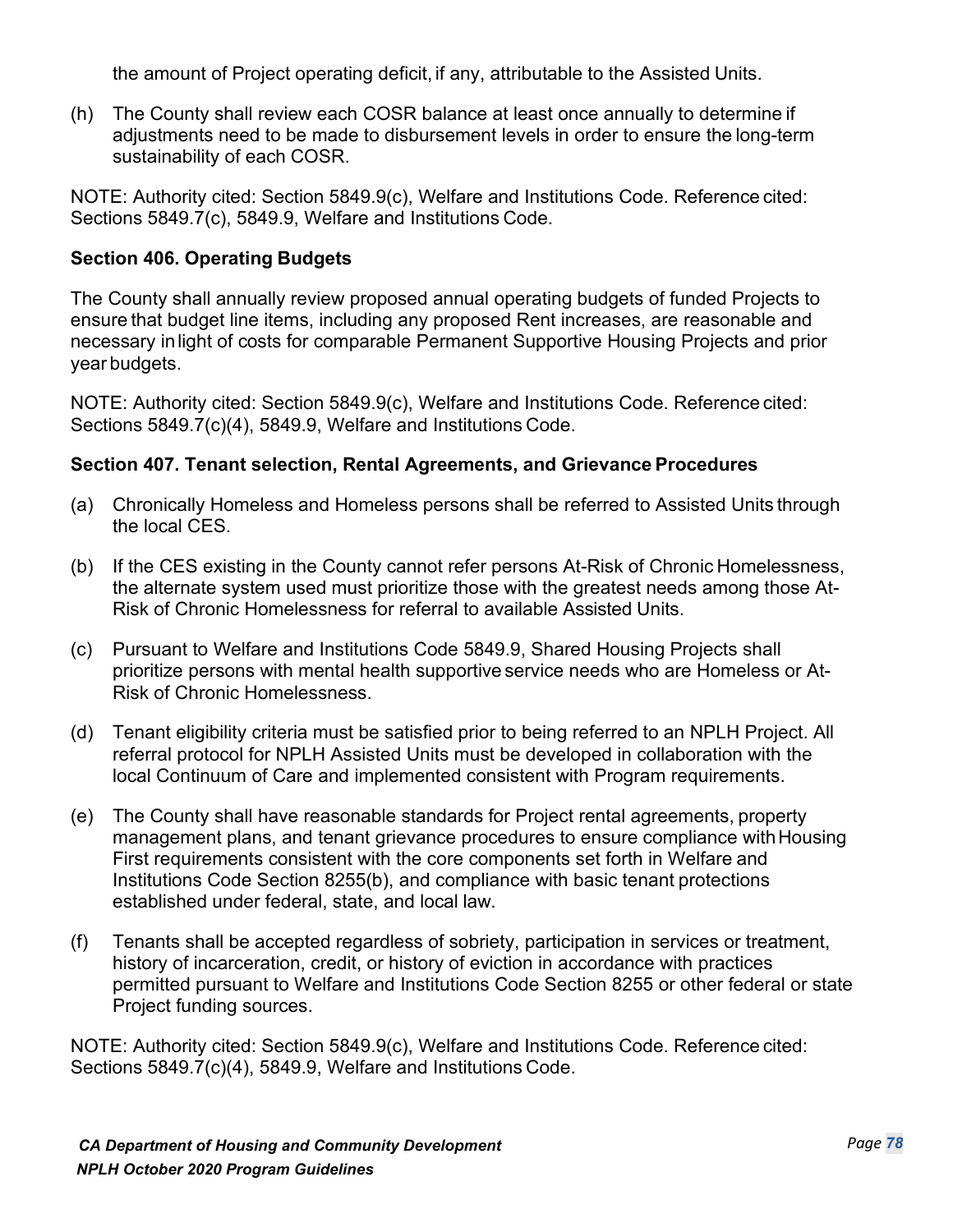#### **Section 408. Disbursement Process.**

- (a) Of the amounts for Project activities provided under this Article, the Department shall disburse no more than two draws per Project to the County if the Department has received all of the following:
	- (1) An award letter or other evidence of commitment of NPLH funds by the County to the specific Project(s) for which funds are being requested; and
	- (2) A certification that the County awarded the funds to the specific Project(s) in accordance with the Method of Distribution approved by the Department under Section 401.
- (b) The initial request for disbursement may be an advance of up to 50 percent of the amount of NPLH funds awarded per Project. The remainder shall be disbursed when a Project completion report is received by the Department in accordance with paragraph (e) below.
- (c) The Department shall disburse Program administration funds in an amount not to exceed 10 percent of the total amount of Project funds awarded by the County per year pursuant to the requirements of this Article. These funds shall be used for Program administration costs for the period of affordability set forth in Section 401(c).
- (d) All requests for disbursement of funds shall be made by the County on forms provided by the Department.
- (e) In order to receive the remainder of a Project's funds under paragraph (b), the County shall provide the Department with evidence acceptable to the Department that the Project has completed construction, and that all Assisted Units in that Project are occupied by persons meeting the occupancy, income, Rent, and tenant eligibility requirements for those Assisted Units. This information shall be provided on forms made available by the Department.

## **Section 409. Reporting**

The County and Project owners shall comply with the reporting requirements of Section 214 except for subsections (a) and (b).

NOTE: Authority cited: Section 5849.9(c), Welfare and Institutions Code. Reference cited: Sections 5849.7(c)(4), 5849.9, 5849.11 Welfare and Institutions Code.

## **Section 410. Legal Documents**

After the County is sent a letter providing notice of award and prior to actual disbursement of funds pursuant to that award, the Department and County shall enter into a state Standard Agreement, which shall constitute a conditional commitment of said funds. The Standard Agreement shall require the County to comply with the requirements and provisions of the Program statutes, these Guidelines, and generally applicable state contracting rules and requirements. The Standard Agreement shall encumber state monies in an amount no more than is available to the County under Section 102 and said amount shall be consistent with the corresponding award letter. The Standard Agreement shall contain the terms necessary to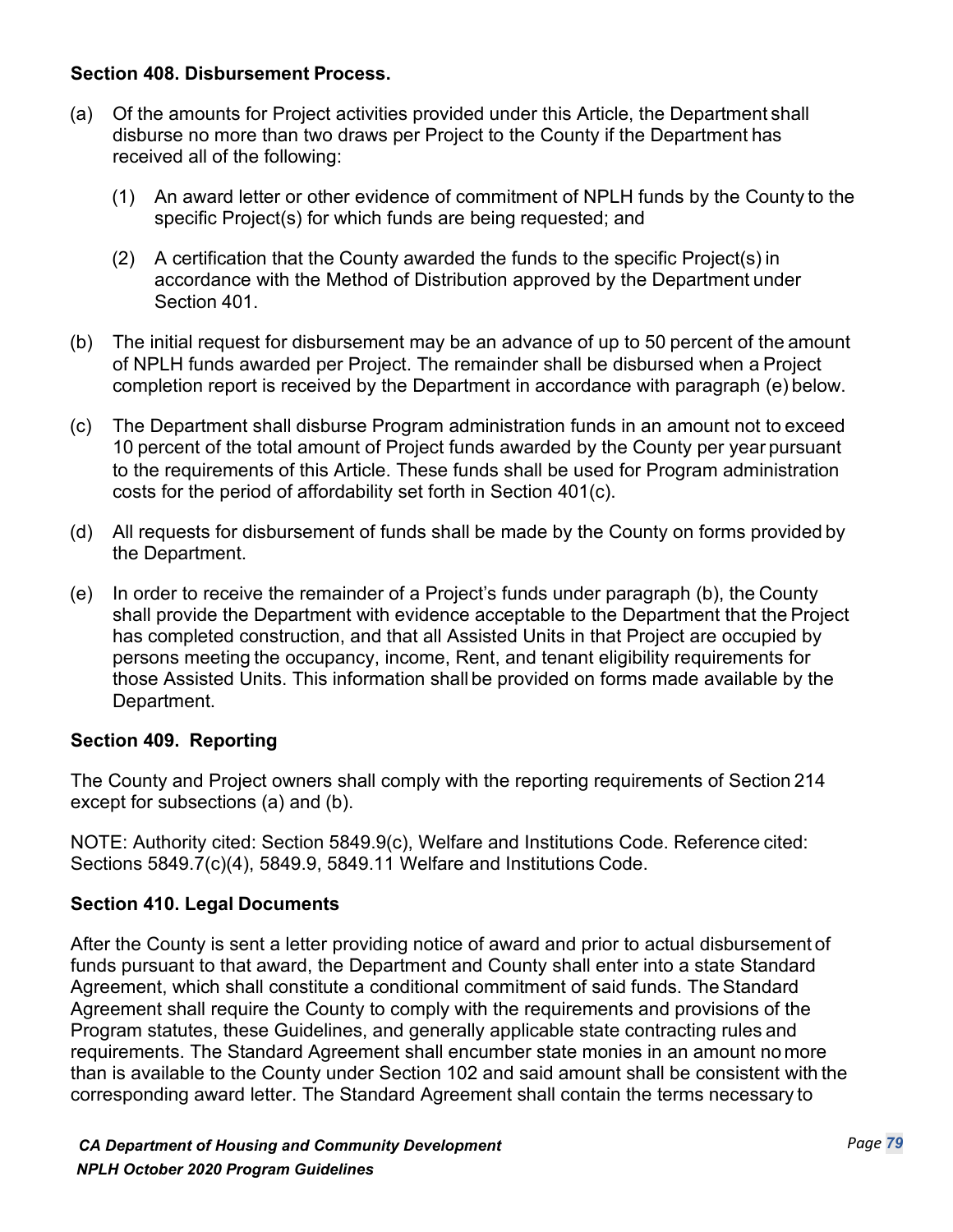ensure the County complies with all Program requirements, including but not limited to, the following:

- (a) Requirements for the execution of an operating reserve agreement, or other Projectspecific contracts as may be applicable;
- (b) On all loans held by the County, requirements for a promissory note payable to the County in the principal amount of the loan. The promissory note shall be secured by a deed of trust on the fee estate underlying the Project or an acceptable leasehold security naming the County as the primary beneficiary. Such security shall be executed prior to the disbursement of funds to a Project.
- (c) All COSR funds provided in the form of a grant shall be evidenced by a grant agreement, which shall be secured by a deed of trust or other lien recorded against the real property of the housing development in favor of the County, for the purpose of securing performance of the covenants and conditions of the grant agreement. The lien shall endure for the duration of the grant agreement and shall be subject to the provisions of Section 405 and other applicable provisions of these Guidelines and the County's standard agreement with the Department. The security for the grant agreement shall be recorded junior only to such liens, encumbrances, and other matters of record approved by the County and shall secure the County's financial interest in the Project and the performance of the County's Program obligations.
- (d) Requirements, where appropriate, for the execution and recordation of covenants, regulatory agreements, or other instruments restricting the use and occupancy of and appurtenant to a Project and the property thereunder (for the purposes of this Article IV, all such documents are collectively herein referred to as the "Noncompetitive Allocation Program Agreements");
- (e) The County's responsibilities for timing of all local awards of funds, as well as any reporting requirements;
- (f) Remedies available to the Department in the event of a violation, breach or default of the standard agreement; and
- (g) Any and all other provisions necessary to ensure compliance with the requirements ofthe Program and applicable state and federal law.

NOTE: Authority cited: Section 5849.9(c), Welfare and Institutions Code. Reference cited: Sections 5849.7(c)(4), 5849.9, Welfare and Institutions Code.

## **Section 411. Monitoring**

(a) The County is responsible for managing the day-to-day operations of the NPLH Project, ensuring that NPLH funds are used in accordance with all Program requirements and Noncompetitive Allocation Program Agreements. The County must take appropriate action when performance problems arise. The performance and compliance of each Project must be reviewed as set forth in paragraph (b). The County must have and follow written policies, procedures, and systems, including a system for assessing risk of activities and Projects and a system for monitoring Projects, to ensure developers,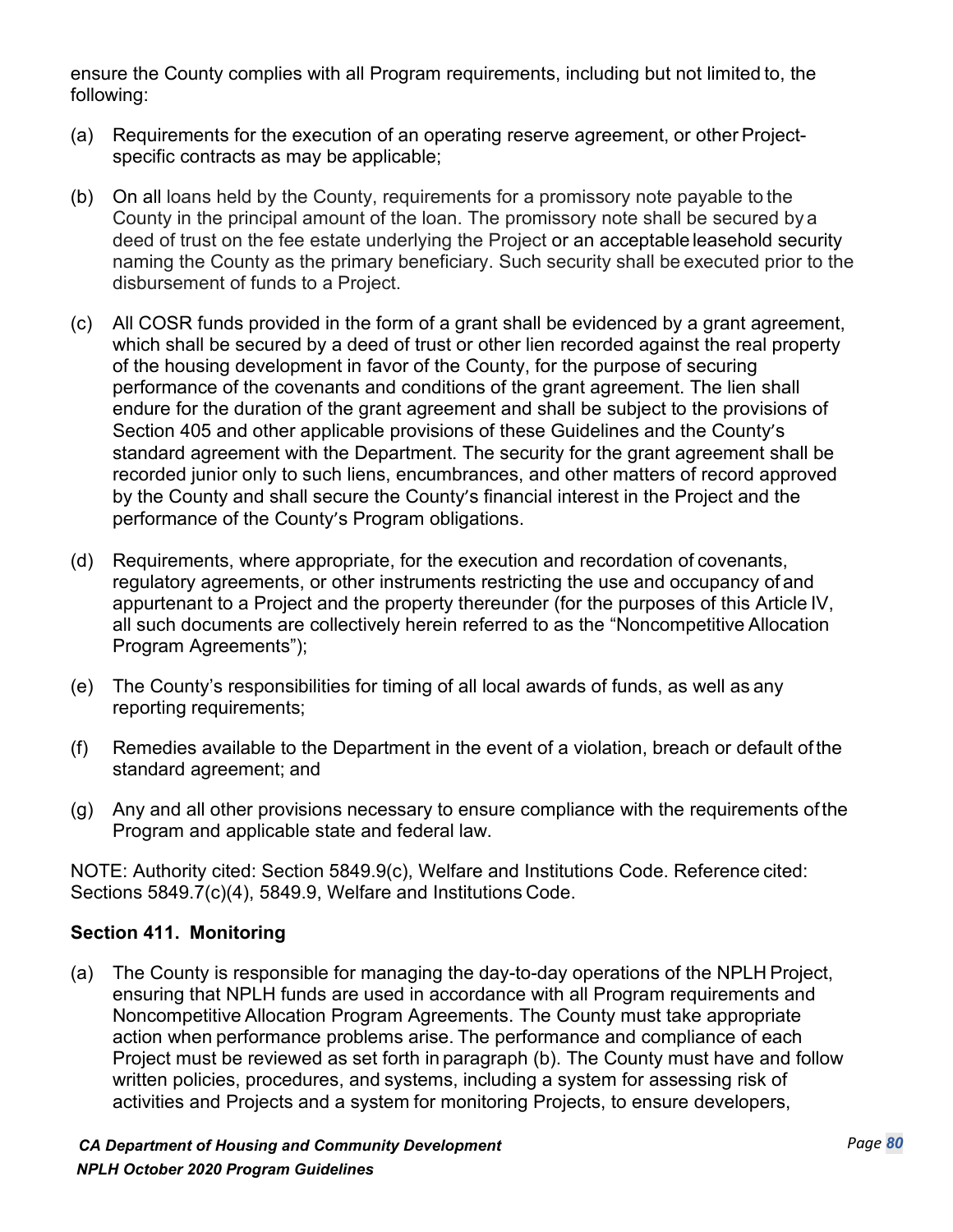property managers, and services providers are meeting all Program requirements.

- (b) To ensure that funded Projects are completed, Projects are able to meet long-term affordability, and Projects are meeting other Program requirements as set forth in these Guidelines and in statute, the County must meet the following minimum requirements for Project monitoring:
	- (1) On-site physical inspections of all Projects as needed during construction or rehabilitation, at Project completion, and at least once every three years during the term of the loan;
	- (2) Annual review of Project operating budgets, audits or other certified financial statements. All Projects that receive a COSR must submit a bifurcated annual audit. The bifurcated audit must distinguish actual annual income and expenses of Assisted Units that receive capitalized operating subsidies from those Units that do not receive the subsidies;
	- (3) Annual review of supportive services plans and outcome measures to ensure that the supportive services being offered are the most appropriate and effective for existing NPLH tenants and the NPLH tenants proposed to be served in the Project regulatory agreement;
- (c) The Department will review the performance of each County in carrying out itsProgram responsibilities whenever determined necessary by the Department in order to assess the existence and use of County processes in meeting Program requirements such as:
	- (1) Award of funds in accordance with the approved County Method of Distribution pursuant to Section 401.
	- (2) Use of processes that address compliance with Program requirements, on an ongoing basis including but not limited to:
		- A. Use of underwriting standards to determine Project feasibility;
		- B. Uses and terms of Program assistance;
		- C. Occupancy requirements;
		- D. Documentation of local property inspections to assess compliance with accessibility standards, and habitability standards related to maintaining the property in a safe and sanitary condition;
		- E. Processes to assess the availability and appropriateness of the supportive services plan and the property management for the Target Population; and
		- F. Documentation of compliance with reporting requirements.
- (d) In conducting performance reviews, the Department will rely primarily on information obtained from the County's records and reports, findings from County on-site physical monitoring, and County financial reports that the County shall make available upon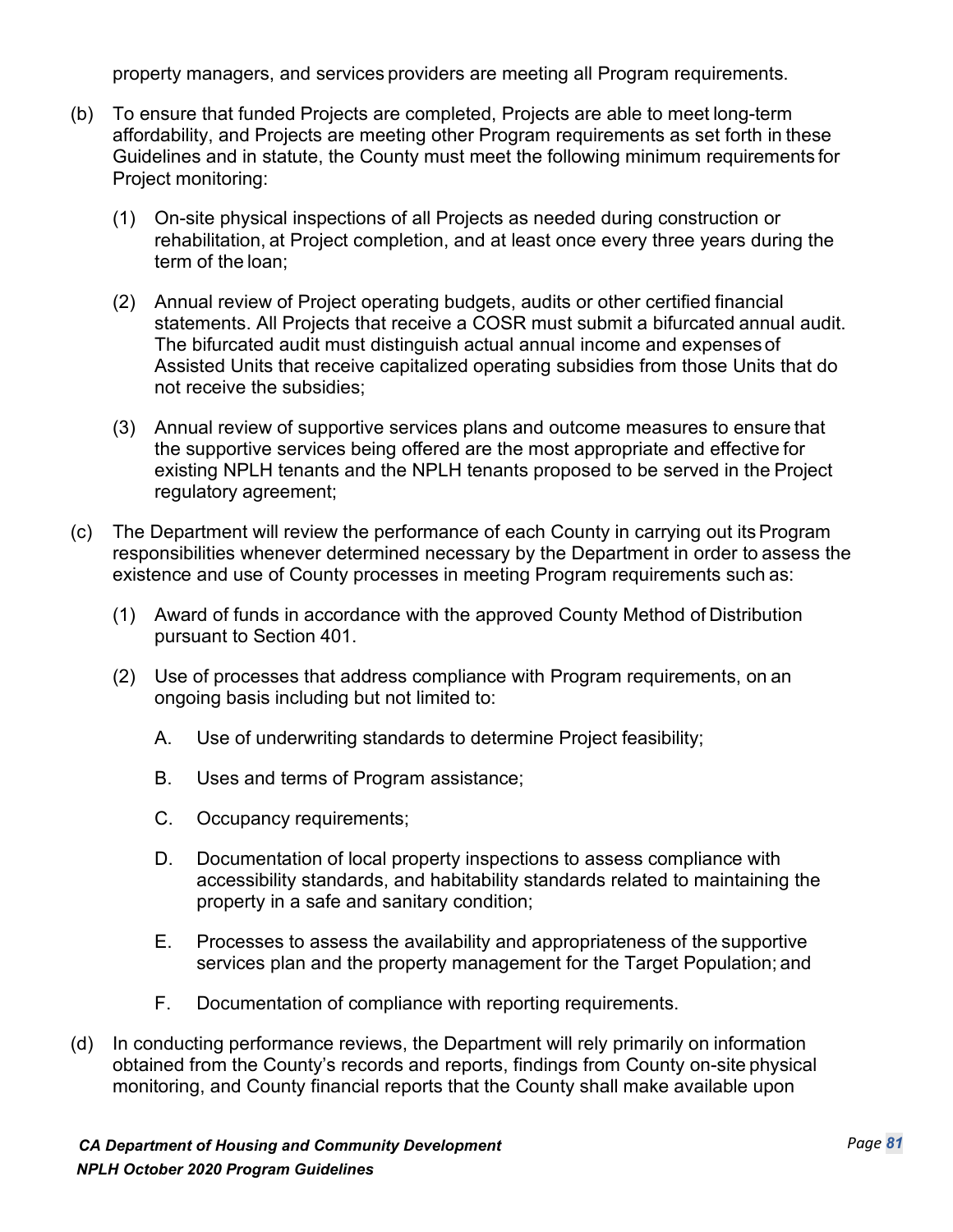request of the Department. Where applicable, the Department may also consider relevant information pertaining to a County's performance gained from other sources, including citizen comments, complaint determinations, government regulatory information referrals or determinations, and litigation.

NOTE: Authority cited: Section 5849.9(c), Welfare and Institutions Code. Reference cited: Sections 5849.7(c)(4), 5849.9, 5849.11 Welfare and Institutions Code.

# **Section 412. Defaults and Cancellations**

- (a) The Department may revoke a County's ability to administer funds pursuant to this Article if the County or its funded Projects have engaged in repeated violations of Program requirements that cannot be satisfactorily resolved to bring the County into compliance. This may include, but is not limited to, failure of the County to obtain substantial compliance from a Project Sponsor with Program requirements within a reasonable period of time. Prior to revocation, the Department will work with the County for a period of not less than 90days to identify and implement measures that can be taken to bring the County into compliance as determined by the Department.
- (b) With at least 30 days written notice to the County, the Department may cancel or reduce funding allocations to the County, recapture funds provided to the County but not yet disbursed to a Project, or terminate or amend standard agreements under any one of the following conditions:
	- (1) Implementation of the County NPLH Program is not in compliance with Program requirements;
	- (2) Implementation of the County NPLH Program is not in compliance with the time frames and goals stated in the standard agreement;
	- (3) Special conditions for funding as stated in the standard agreement have not been fulfilled; or
	- (4) The Department has been notified of a reduction in or elimination of NPLH bond proceeds.
- (c) Upon notification by the Department that the funding allocation is canceled orreduced, and the Standard Agreement is terminated or amended, the County shall:
	- (1) Complete all work affected by the cancellation or reduction that is in progress;
	- (2) Terminate any other planned activities that cannot be paid for with NPLH funds as a result of the termination or reduction; and
	- (3) Return any unobligated NPLH funds to the Department.
- (d) Notwithstanding the above, the County shall continue to carry out all of its responsibilities under the Standard Agreement and the Program Guidelines to Projects to which it made awards prior to discontinuing administering funds pursuant to this Article.